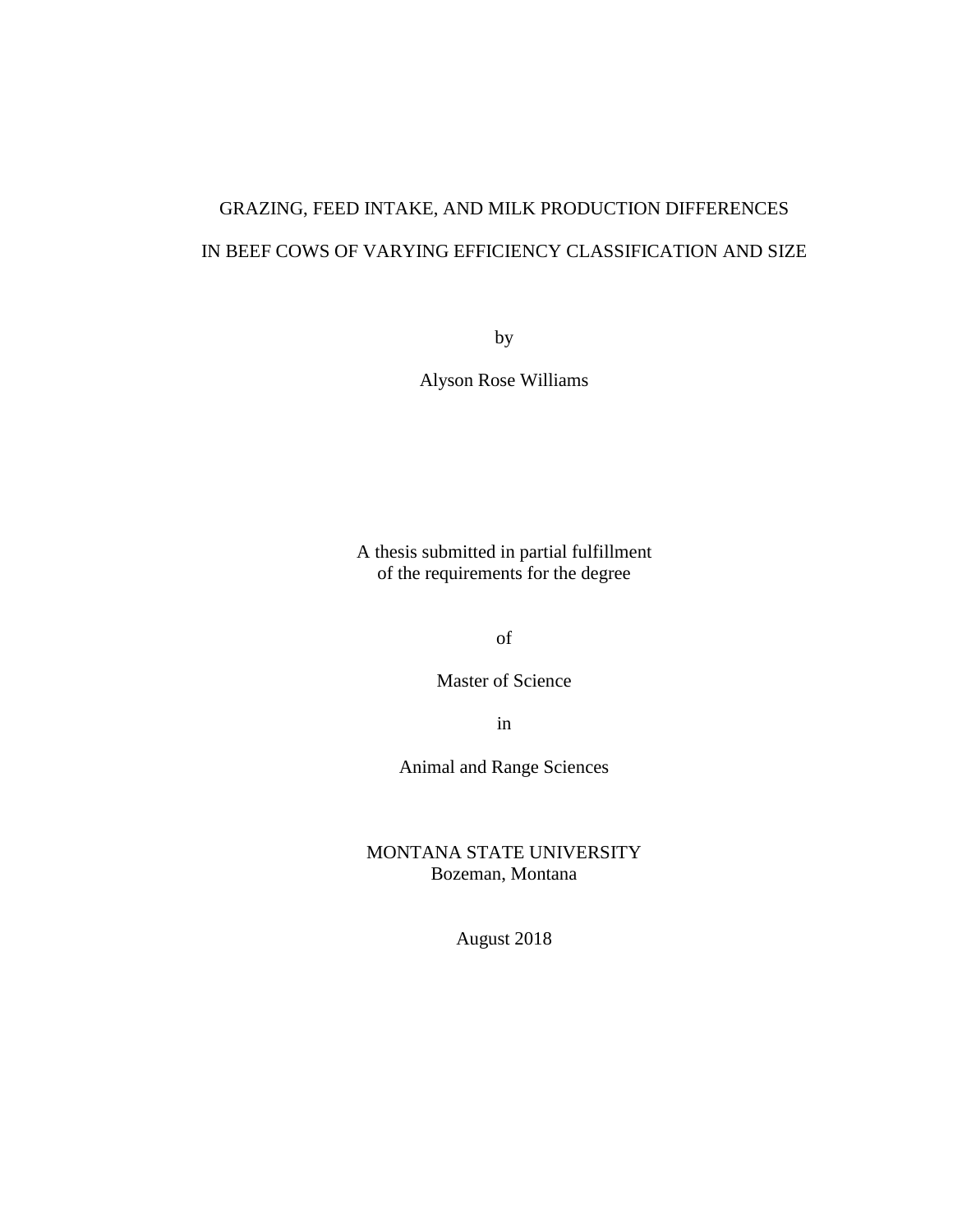# ©COPYRIGHT

by

Alyson Rose Williams

2018

All Rights Reserved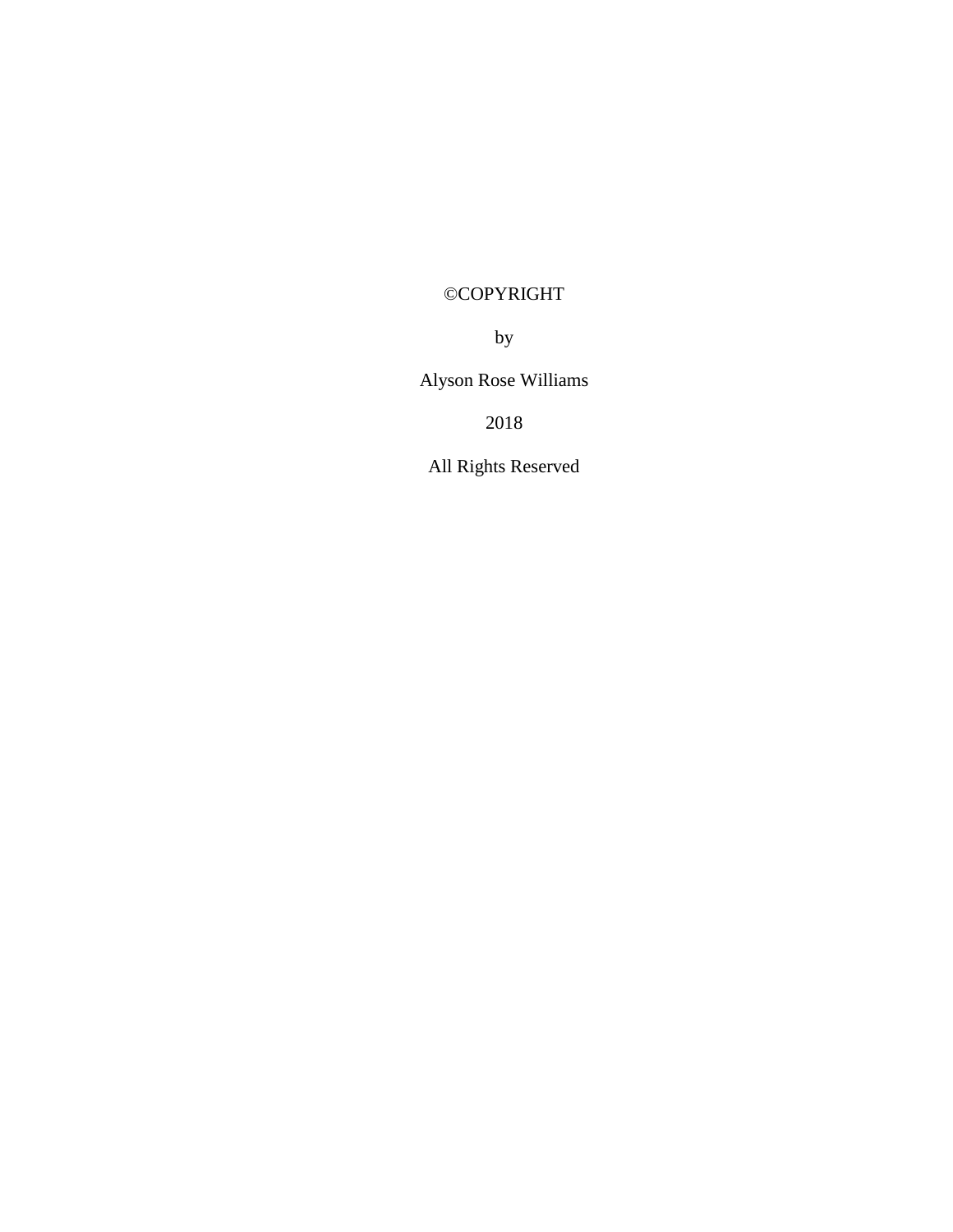#### ACKNOWLEDGEMENTS

This thesis would not have been started or finished without the influence, help, support, and advice of so many different people. First off, I need to express my gratitude to my advisor, Dr. Tim DelCurto, who has encouraged me, supported me, and made me grow as a person, as well as put up with me for over two years, two states, and two research projects. I also would like to thank Dr. Darrin Boss, Dr. Jan Bowman, and Dr. Bok Sowell. All of whom have provided encouragement, helped my writing improve, and have motivated me to improve myself both as a person and as a scientist.

Additionally, I would like to express my deepest gratitude to all of the members and employees of the Northern Agricultural Research Center. You are the people who made both of my research projects happen. I especially want to thank Julia Dafoe, who has kept meticulous records over the years and was always willing to share them with me. Also to Cory Parsons, who was always willing to do whatever needed to be done, whenever it needed to be done. Both of these people started as just colleagues, but over the past two years have become people I consider as friends.

Finally, I need to express my gratitude to the rest of the people who provided me support and love through this process. Specifically, my husband, Andrew Williams, without whose encouragement and support, I probably would not have started, or finished, this crazy endeavor. My mother, Barbara Hicks, and my in-laws, Mark and Daphne Williams and Alicia Williams, who all provided continuous love. I also cannot forget about everyone else who were continuously there for me. Especially those who encouraged me to take time to "feel human again". You know who you are.

ii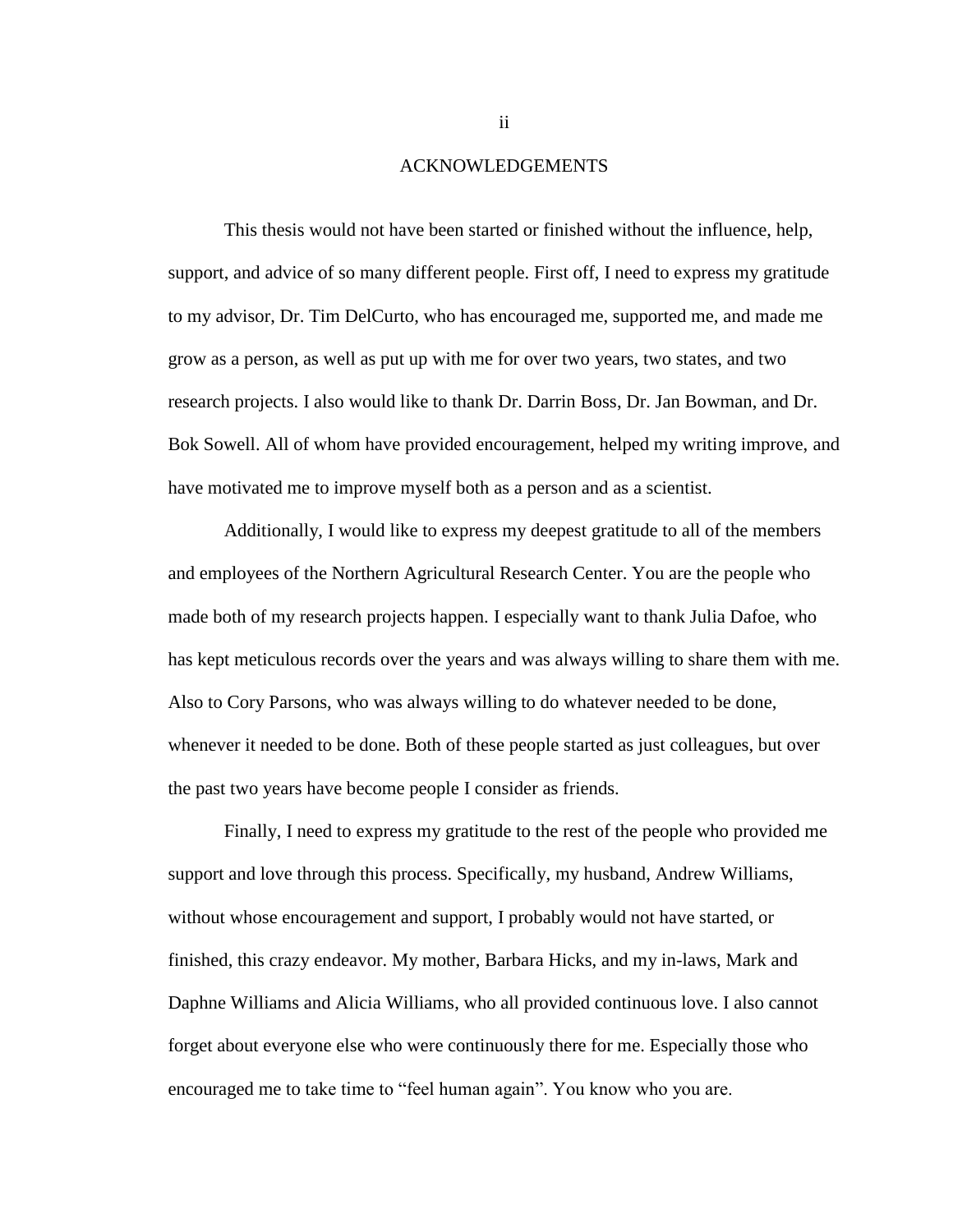### TABLE OF CONTENTS

| 3. THE INFLUENCE OF WEANING WEIGHT RATIO AND COW SIZE ON<br>FEED INTAKE BEHAVIOR, MILK YIELD, AND MILK CONSTITUENTS53 |     |
|-----------------------------------------------------------------------------------------------------------------------|-----|
|                                                                                                                       |     |
|                                                                                                                       |     |
|                                                                                                                       |     |
|                                                                                                                       |     |
|                                                                                                                       |     |
|                                                                                                                       |     |
|                                                                                                                       |     |
|                                                                                                                       |     |
|                                                                                                                       |     |
| 4. THE INFLUENCE OF WEANING WEIGHT RATIO AND COW SIZE ON<br>WINTER GRAZING AND SUPPLEMENT INTAKE BEHAVIOR 77          |     |
|                                                                                                                       |     |
|                                                                                                                       |     |
|                                                                                                                       |     |
|                                                                                                                       |     |
|                                                                                                                       |     |
|                                                                                                                       |     |
|                                                                                                                       |     |
|                                                                                                                       |     |
|                                                                                                                       |     |
|                                                                                                                       | .91 |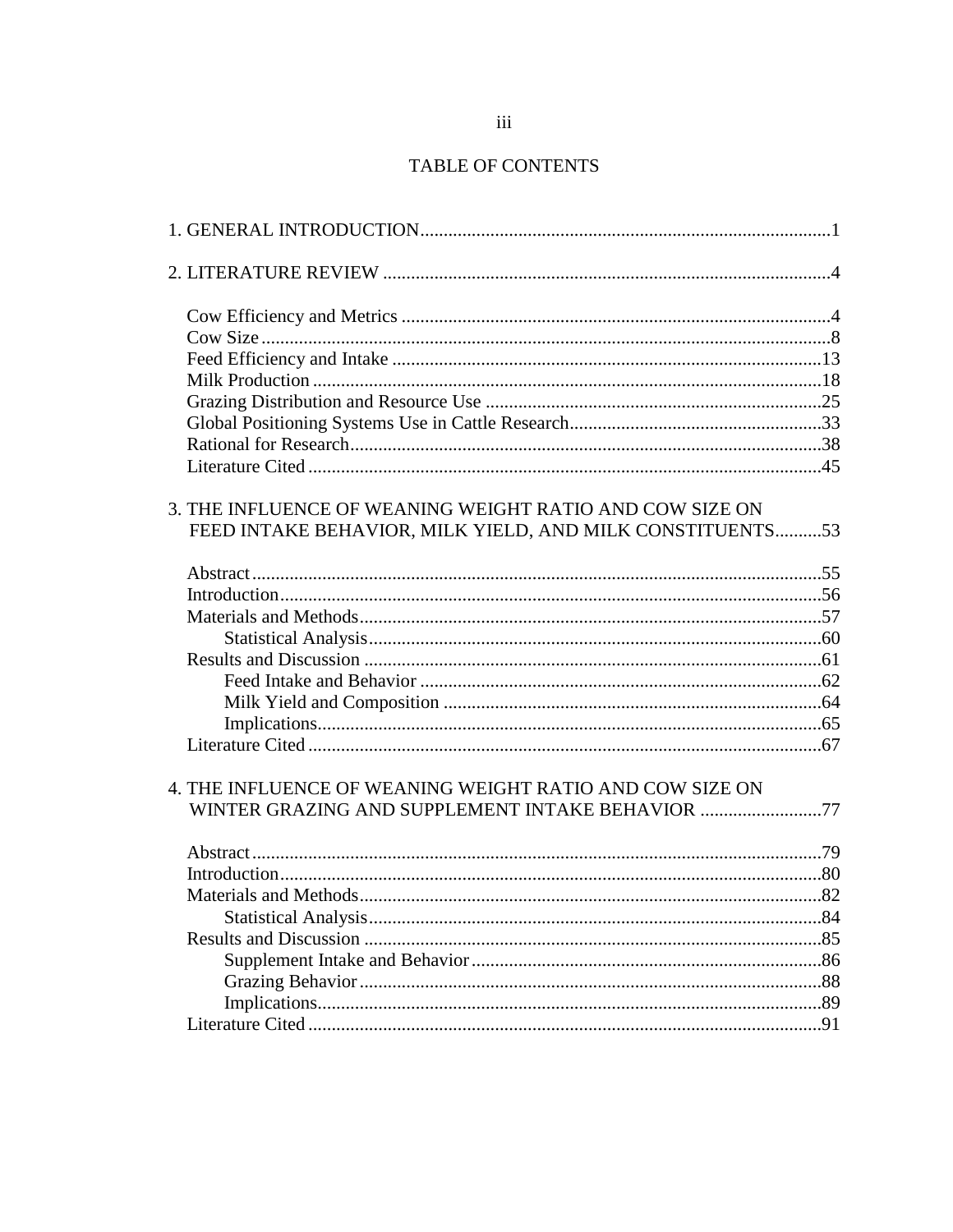## TABLE OF CONTENTS CONTINUED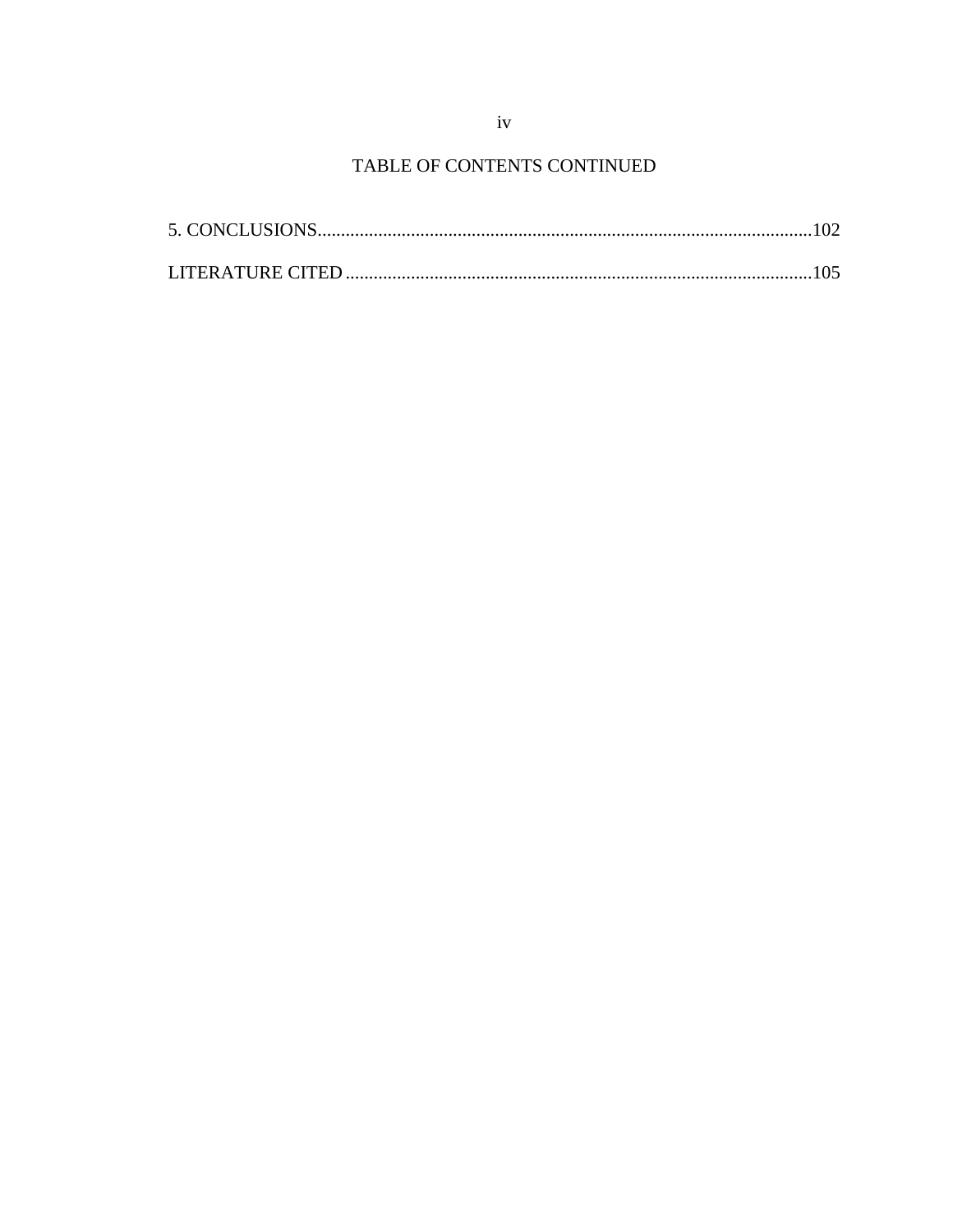### LIST OF TABLES

| Table | Page                                                                                                                                                                                                                                                                                                                                                                                                                                           |
|-------|------------------------------------------------------------------------------------------------------------------------------------------------------------------------------------------------------------------------------------------------------------------------------------------------------------------------------------------------------------------------------------------------------------------------------------------------|
|       | 3.1. Cow and calf data at the start of the feed trial period and lifetime cow<br>and calf weaning weight averages when cows were classificed by<br>weaning weight ratio and body weight ( $n = 10$ cows per group; 22-d                                                                                                                                                                                                                        |
|       | 3.2. Ingredients and nutrient composition (DM basis) of the pelleted, total<br>mixed ration provided <i>ad-libitum</i> to cows on trial (22-d intake study;                                                                                                                                                                                                                                                                                    |
|       | 3.3. The influence of cow weaning weight ratio and cow body weight<br>classification on feed intake (DM basis) and feeding behavior while in a<br>22-d dry-lot setting with <i>ad-libitum</i> access to a pelleted, alfalfa based,                                                                                                                                                                                                             |
|       | 3.4. The influence of cow weaning weight ratio and cow body weight<br>classification on cow milk yield and milk composition following an<br>8 hr cow-calf separation period using the weigh-suckle-weigh technique                                                                                                                                                                                                                             |
|       | 4.1. Cow and calf performance at the start and end of the trial period, lifetime<br>averages, and at weaning prior to trial start when cows were classificed<br>by weaning weight ratio and body weight (45-d 2016 and 60-d 2017) 94                                                                                                                                                                                                           |
|       | 4.2. Ingredients and nutrient composition (DM basis) of the commercially<br>available, 36% crude protein, salt-limited, pelleted supplement provided<br>ad-libitum to cows winter razing northern Montana rangeland                                                                                                                                                                                                                            |
|       | 4.3. The influence of cow weanin weight ratio and cow body weight<br>classification on daily cow supplement intake (DM basis) and supplement<br>intake behavior while winter grazing northern Montana rangeland (45-d 2016                                                                                                                                                                                                                     |
|       | 4.4. Total number of visits to supplement per day and time of day feeding<br>events occurred, categorized by six, four-hour periods: early morning<br>(0100-0500 h), morning (0500-0900 h), late morning (0900-1300 h),<br>afternoon (1300-1700 h), evening (1700-2100 h), and night (2100-<br>0100 h), by cows classified weaning weight ratio and body weight while<br>winter grazing northern Montana rangeland (45-d 2016 and 60-d 2017)97 |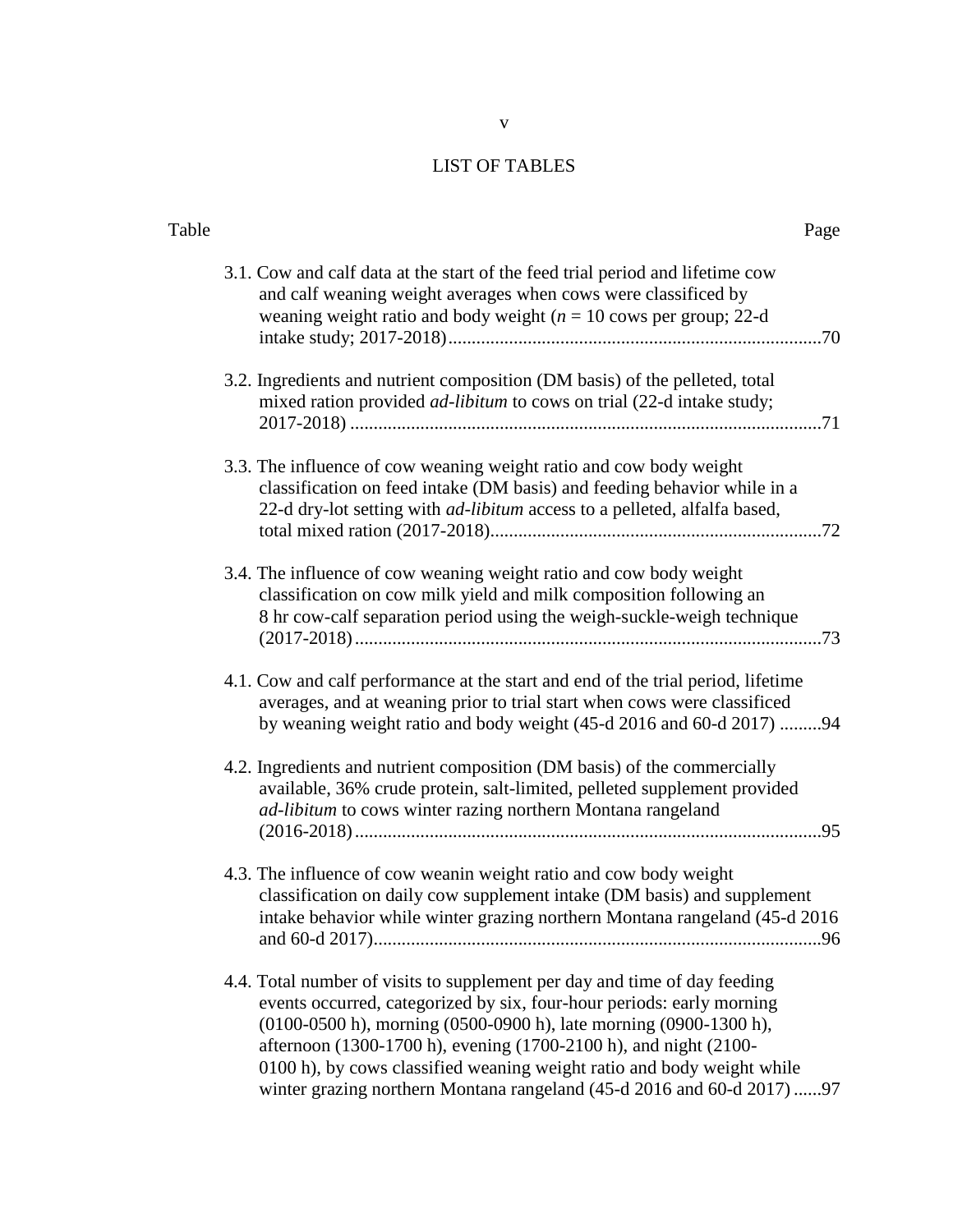## LIST OF FIGURES

| Figure | Page                                                                                                                                                                                                                                                                                                                                                                                                                                                       |  |
|--------|------------------------------------------------------------------------------------------------------------------------------------------------------------------------------------------------------------------------------------------------------------------------------------------------------------------------------------------------------------------------------------------------------------------------------------------------------------|--|
|        | 3.1. The relationship between cow body weight (BW) and weaning weight<br>ratio (WWR) indicated in the Northern Agricultural Research Center                                                                                                                                                                                                                                                                                                                |  |
|        | 3.2. Average daily total feed intake (kg; DM basis, part <b>a.</b> ) and average daily<br>$g/kg$ BW intake (DM basis; part $b$ .) between cows classified as either<br>high or low weaning weight ratio (WWR) or classified as light or heavy<br>body weight (BW) when provided <i>ad-libitum</i> access to a pelleted, alfalfa,                                                                                                                           |  |
|        | 3.3. Total milk kg yield (part a.) and g milk/kg BW (part b.) differences<br>between cows classified as either high or low weaning weight ratio<br>(WWR) or classified as light or heavy body weight (BW) following an<br>8 hr cow-calf separation period using the weigh-suckle-weigh technique                                                                                                                                                           |  |
|        | 4.1. The relationship between cow body weight (BW) and weaning weight<br>ratio (WWR) indicated in the Northern Agricultural Research Center                                                                                                                                                                                                                                                                                                                |  |
|        | 4.2. Average daily total supplement intake (kg; DM basis; part a.) and g<br>supplement/kg BW (part $\mathbf{b}$ .) intake between cows classified as either<br>high or low weaning weight ratio (WWR) or classified as light or heavy<br>BW when these cows were provided <i>ad-libitum</i> access to a pelleted, 36%<br>protein, salt limiting supplement while winter grazing northern Montana                                                           |  |
|        | 4.3. Time of day visits to supplement occurred, categorized by six, four-<br>hour periods: early morning (0100-0500 h), morning (0500-0900 h),<br>late morning (0900-1300 h), afternoon (1300-1700 h), evening<br>$(1700-2100 \text{ h})$ , and night $(2100-0100 \text{ h})$ , by cows classified as either<br>high or low weaning weight ratio (WWR) or classified as light or heavy<br>body weight (BW) while winter grazing northern Montana rangeland |  |
|        | 4.4. Distance traveled (km; part <b>a.</b> ) and average time spent grazing per day<br>(part b.) between cows classified as either high or low weaning weight<br>ratio (WWR) or classified as light or heavy body weight (BW) while<br>winter grazing northern Montana rangeland (45-d 2016 and 60-d 2017)101                                                                                                                                              |  |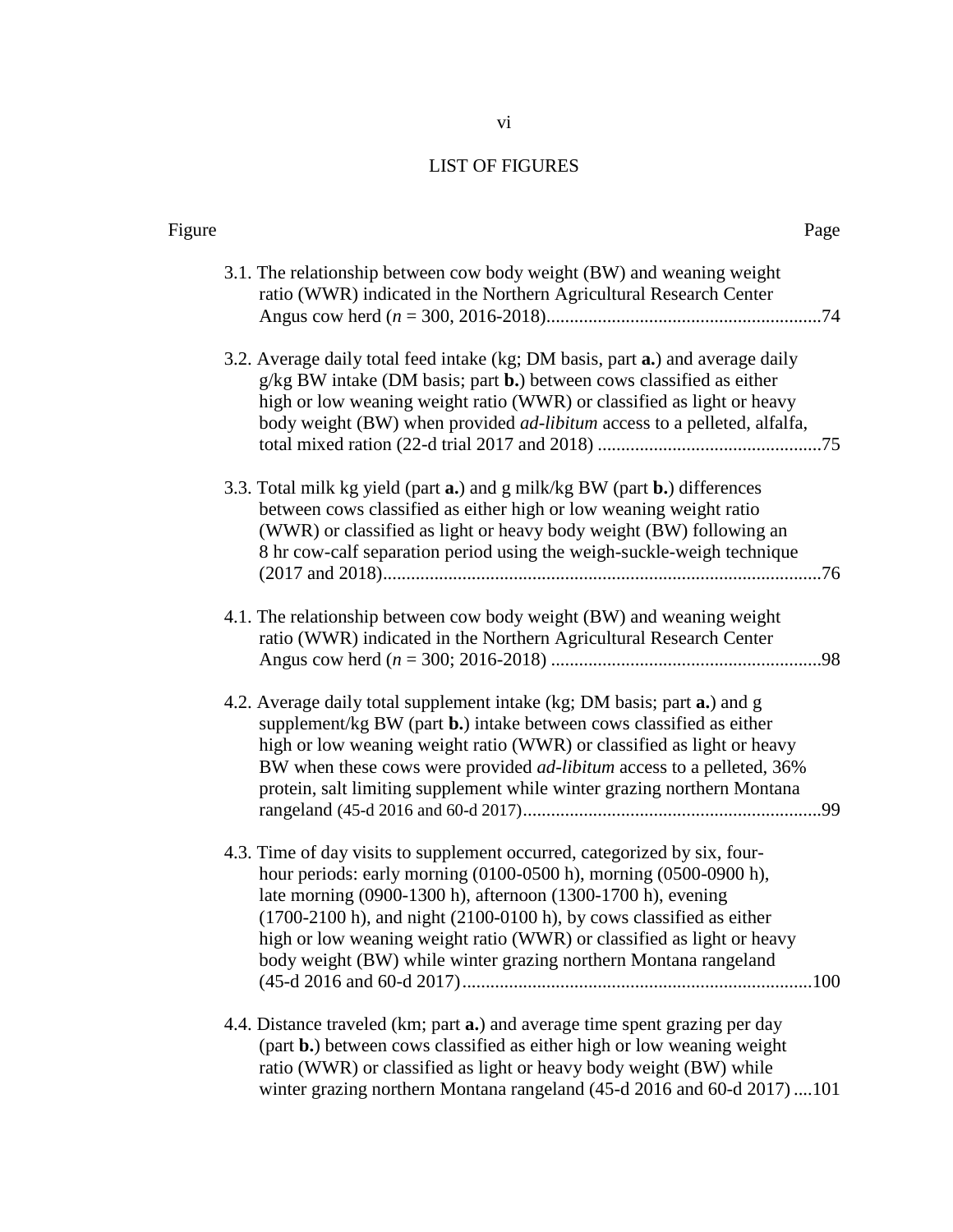#### ABSTRACT

Metrics that identify beef cow efficiency in extensive rangeland environments has long been desired in both beef cattle research and production settings. However, research is limited relative to matching cattle metrics to western production systems. Previous research has suggested the ratio of calf weight weaned to cow weight, or weaning weight ratio, is an accurate estimate of cow efficiency. Furthermore, milk production has been attributed to influence calf pre-weaning average daily gain. Few studies have evaluated how cow type or cow characteristics influence grazing distribution and supplement consumption on native landscapes. The objectives of this study were to assess cow feed intake, grazing behavior, supplement intake, and milk production differences between cows of differing weaning weight ratio and body weight classification. Individual cow average daily feed consumption, average daily feeding bout duration, number of visits per day, and total time spent eating per day were collected during a feed intake period and a supplement intake period. Total distance traveled and time spent grazing were collected on individual cows with global positioning system collars. Milk samples were analyzed for fat, solids not fat, total solids, protein, and lactose content, and milk yield was calculated as the change in calf weight following a weigh-suckle-weigh procedure. High weaning weight ratio cows consumed more feed when expressed on a g/kg bodyweight basis (*P <* 0.001) but did not differ in supplement consumption  $(P > 0.10)$ . High weaning weight ratio cows produced more milk both in total kg ( $P < 0.03$ ) and when expressed as /kg bodyweight (*P <* 0.001). Heavy bodyweight cows tended to consume more feed than light bodyweight cows ( $P < 0.09$ ) but neither bodyweight group ate more supplement than the other ( $P > 0.10$ ). High weaning weight ratio cows spent an hour longer grazing per day than low weaning weight ratio cows ( $P < 0.02$ ). Total distanced traveled per day did not differ  $(P > 0.10)$ . Results suggest weaning weight ratio and cow size are not accurate metrics of cow efficiency and the use of weaning weight ratio may unintentionally favor cows with higher milk production and higher feed requirements.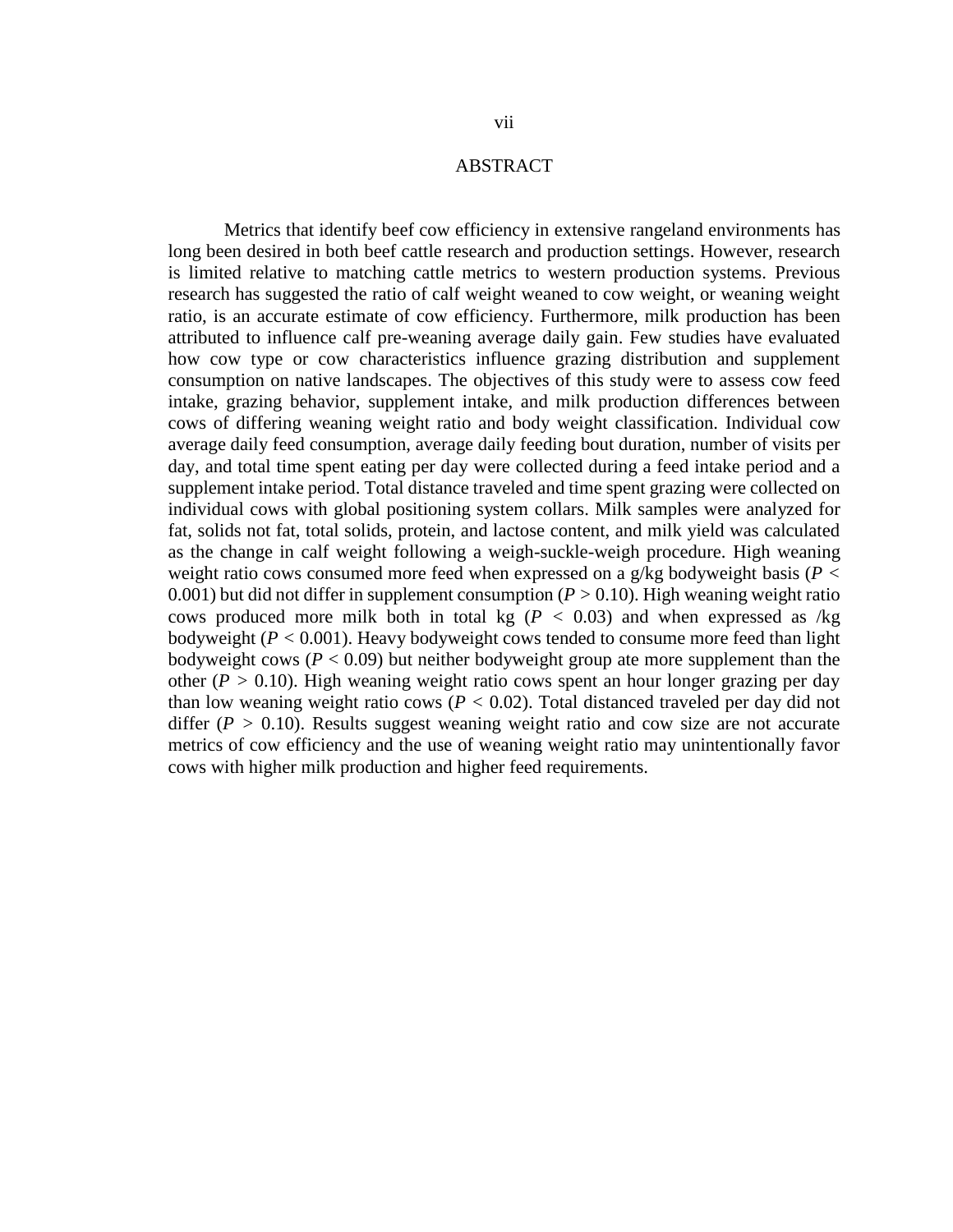#### CHAPTER ONE

#### GENERAL INTRODUCTION

An ongoing discussion in the beef cattle industry explores if small or large cows, based on body-weight and body condition score, are more suited for arid, western rangeland based production systems (Hammond et al., 1947; Dickerson, 1978; Stewart and Martin, 1983; Scasta et al., 2015). The foundation to this discussion is what cow type converts forage consumed to more kilograms calf weaned, often referred to as cow efficiency, and optimizes use of diverse, extensive rangeland environments (Dickerson, 1978; Stevens, 2000; Scasta et al., 2015; Beck et al., 2016). Techniques that identify which beef cows in a production setting will produce more calf weight weaned per kilogram of feed consumed with equal reproductive performance has long been sought after in both beef cattle production settings and research (Dinkel and Brown, 1978; Scasta et al., 2015; Beck et al., 2016). The ideal cow for extensive western rangeland beef cattle production systems converts forage consumed to more kilograms calf weaned while optimizing the use of diverse, extensive rangeland environments (Dickerson, 1978; Stevens, 2000; Scasta et al., 2015; Beck et al., 2016).

This interest in developing animals that are suited to western rangeland production environments is based on the need to optimize profits in environments with limited or decreasing resources. There is an increasing pressure for cattle producers to produce more high quality protein on a continuously decreasing land base, because of the continuously expanding human population (FAO, 2009; USDA National Agricultural Statistic Service, 2014; Beck et al., 2017). However, research is limited relative to cattle selection metrics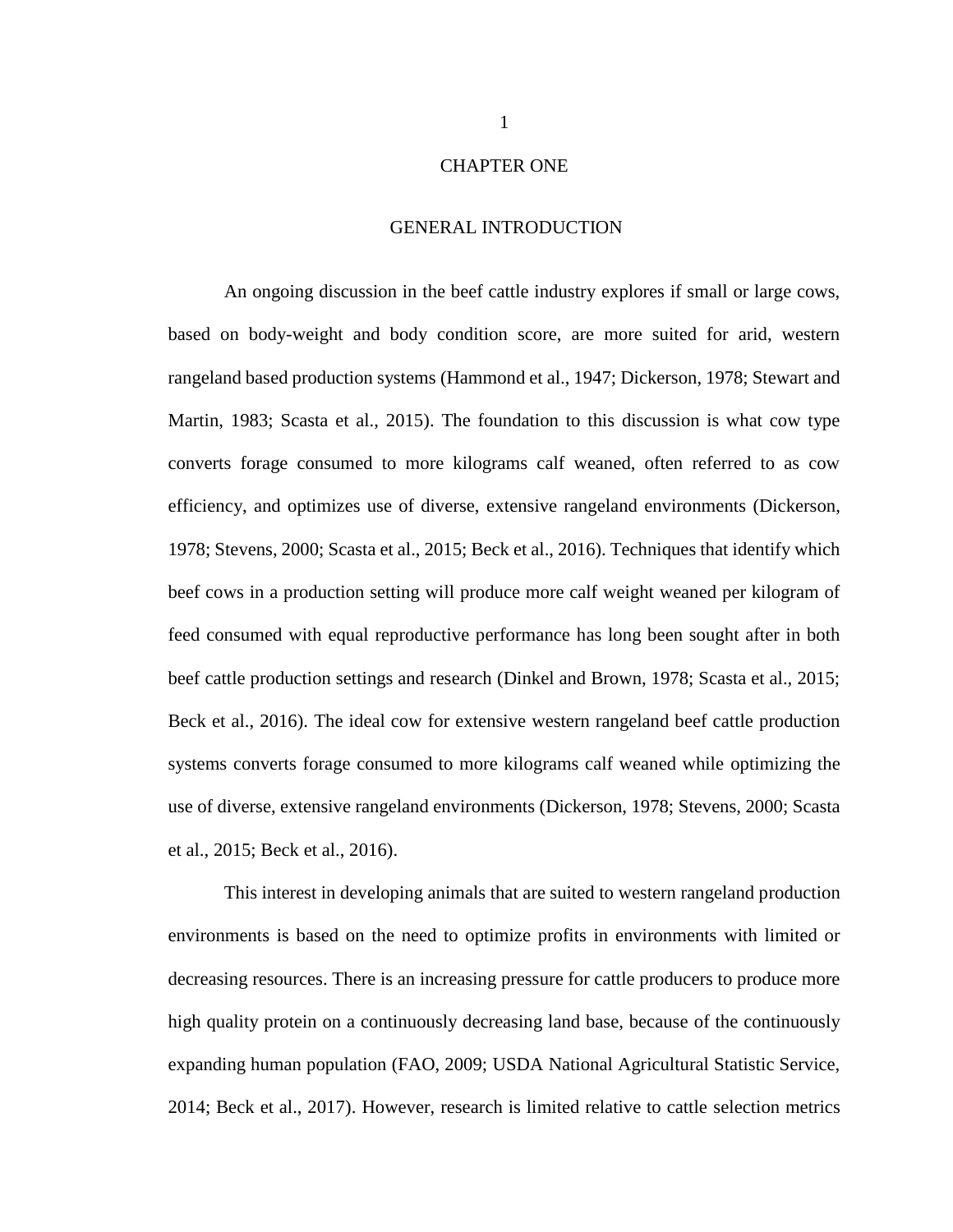that can be used to identify cattle that fit extensive grazing production systems based on arid, western rangeland ecosystems. Previous research and applied practice has suggested the ratio of calf weight weaned to cow weight, termed weaning weight ratio, is an accurate estimate of cow efficiency (Dinkel and Brown, 1978; Kirkpatrick et al., 1985; Kress et al., 2001; Scasta et al., 2015). In addition, cow body size has been attributed to influence calf weight weaned, feed intake, and as a result, cow efficiency (Dinkel and Brown, 1978; Scasta et al., 2015; Beck et al., 2016). Thus, it is important to understand if small or large cows are more efficient at converting feed into kilograms of calf weaned on western rangelands (Scasta et al., 2015; Beck et al., 2016; Scholljegerdes and Summers, 2016).

However, previous research that examined the effectiveness of cow-calf weaning weight ratio as a metric of cow efficiency either considered direct cow to calf weaning weight ratio or considered cow-calf weaning weight ratio with the addition of some estimate of cow intake. Davis et al. (1983) utilized the assumption that cows consume 2- 2.5% body weight daily when examining the use of weaning weight ratio. Whereas Kirkpatrick et al. (1985) used individual feed bunks with limited feeding times when they studied the effectiveness of weaning weight ratio. Kress et al. (2001) used fecal markers to estimate cow intake when evaluating the use of weaning weight ratio. With modern technology (e.g. automated feed bunks and EID tags) there is the ability to acquire accurate individual feed intake data that also includes feed intake behavior attributes (e.g. time spent feeding, number of feeding visits per day, and intake per visit) not previously reported in the literature (Mendes et al., 2011). This technology can produce precise data that can be used to confirm if cow-calf weaning weight ratio is an accurate and effective determinant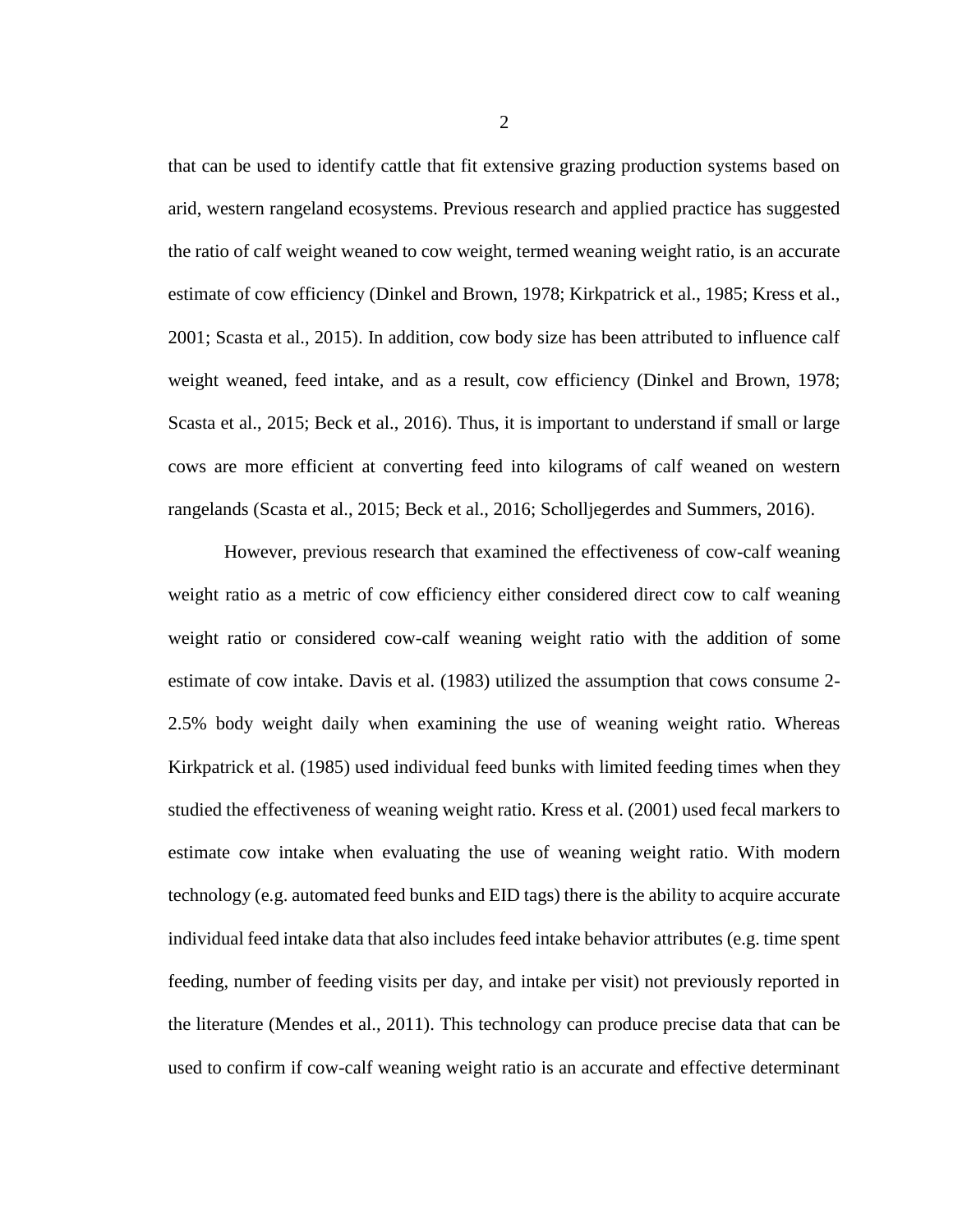of cow efficiency (Kirkpatrick et al., 1985). Milk yield and milk constituents have also been attributed to influence calf pre-weaning ADG but have not been revisited in recent years (Mondragon et al., 1983; Beal et al., 1990). Furthermore, as defined by weaning weight ratio, the effects milk production has on pre-weaning calf growth and the influence of cow feed intake on cow efficiency has not been jointly considered.

Additionally, few studies have examined the relationship between cow size, cow efficiency, and grazing behavior. Since extensive grazing systems are embedded in western rangeland beef cattle systems, improving distribution across diverse landscapes is vitally important for the success of these production systems. There has been considerable research on biotic and abiotic features that alter grazing distribution in beef cattle in rangeland environments (Ganskopp, 2001; Bailey, 2005; Stephenson et al., 2016). However, very little research has evaluated how cow type or cow characteristics influence grazing distribution on native landscapes (Bailey et al., 2006; VanWagoner et al., 2006; Walburger et al., 2009). What research has been conducted on this subject has focused on grazing distribution differences between cows of differing breeds, age, and terrain use classification (Bailey et al., 2001; Bailey et al., 2004; Walburger et al., 2009). The influence of cow-calf weaning weight ratio and cow weight on winter grazing behavior and individual supplement intake has not been previously examined. Therefore, there is a need for research to examine the influence of cow size on feed intake, grazing behavior, and milk production, and the use of cow-calf weaning weight ratio as an accurate metric of cow efficiency. With the objective of identifying methods that could be applied to beef cattle production environments and practiced on ranch by beef cattle producers.

3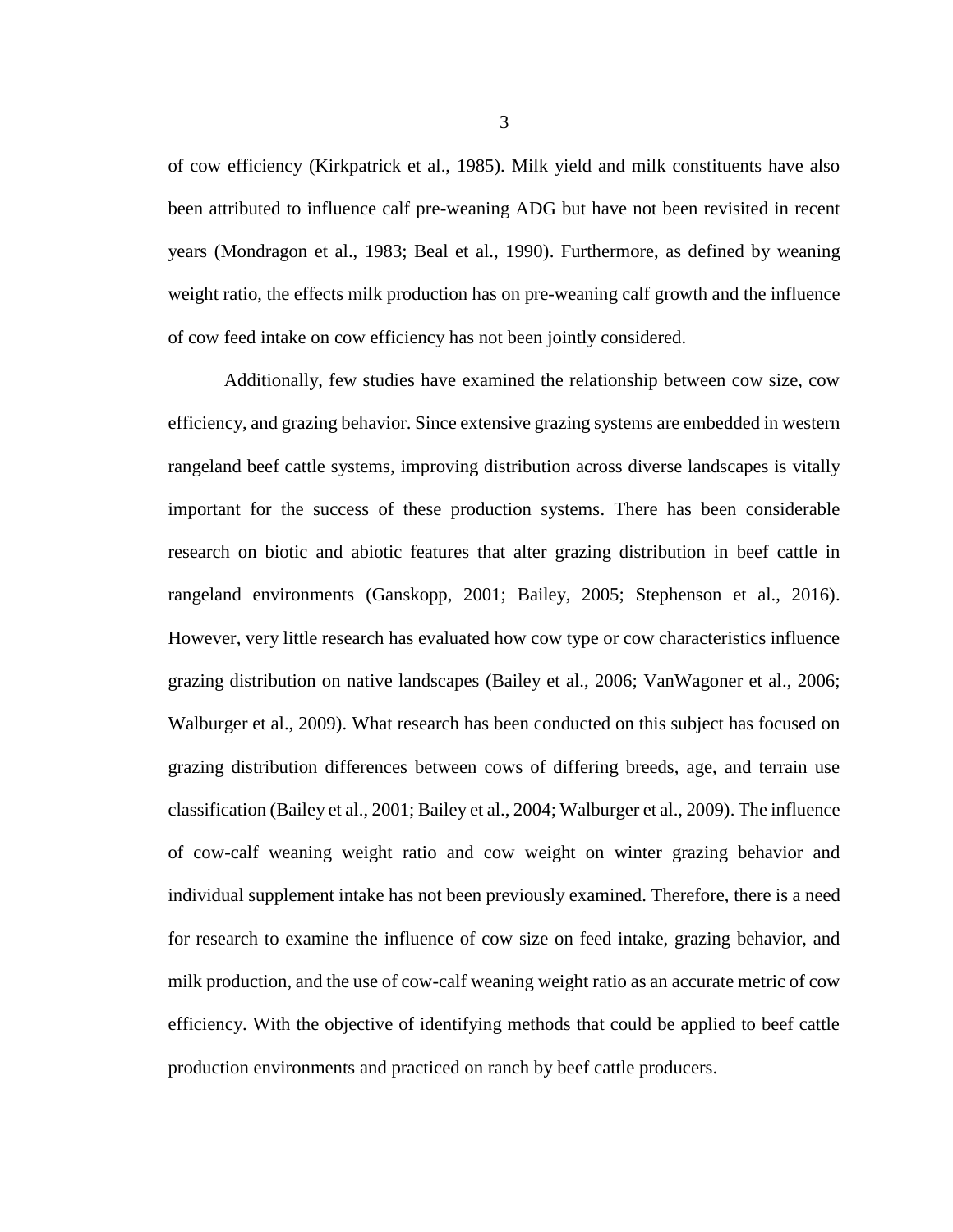#### CHAPTER TWO

#### LITERATURE REVIEW

#### Cow Efficiency Metrics

The term cow efficiency has been used to describe many forms of cow productivity in the beef cattle production system including some forms of feed efficiency, production efficiency, and reproductive efficiency (Koch et al., 1963; Dinkel and Brown, 1978; Archer et al., 2002; Scholljegerdes and Summers, 2016). This term has also been used to describe the ability of a cow to convert feed energy to kilograms of calf produced (ratio of calf weight to cow weight or weaning efficiency; Dinkel and Brown, 1978; Kirkpatrick et al., 1985; Archer et al., 2002; Beck et al., 2016; Scholljegerdes and Summers, 2016). One way cow efficiency ratio has been measured is by comparing kilograms of calf weaned to an individual cow's average body weight through her lifetime.

In one study, Dinkel and Brown (1978) analyzed 122 Angus, Charolais, and Angus x Charolais cows to determine if cow-calf weaning weight ratio was an accurate metric of cow efficiency. Cow efficiency was calculated as the ratio between the total digestible nutrients consumed by the cow from the weaning of her previous calf to weaning of the calf during the year of research and the total digestible nutrients consumed by that year's calf to the weaning weight of that calf. Results from this study suggested that calf weaningweight alone was the best single predictor of cow efficiency (coefficient = -0.90,  $R^2$  = 0.81). But when weaning weight and cow weight were considered as a ratio, a 3% increase was observed in the  $R^2$  (coefficient = -0.91,  $R^2 = 0.84$ ). Although Dinkel and Brown (1978)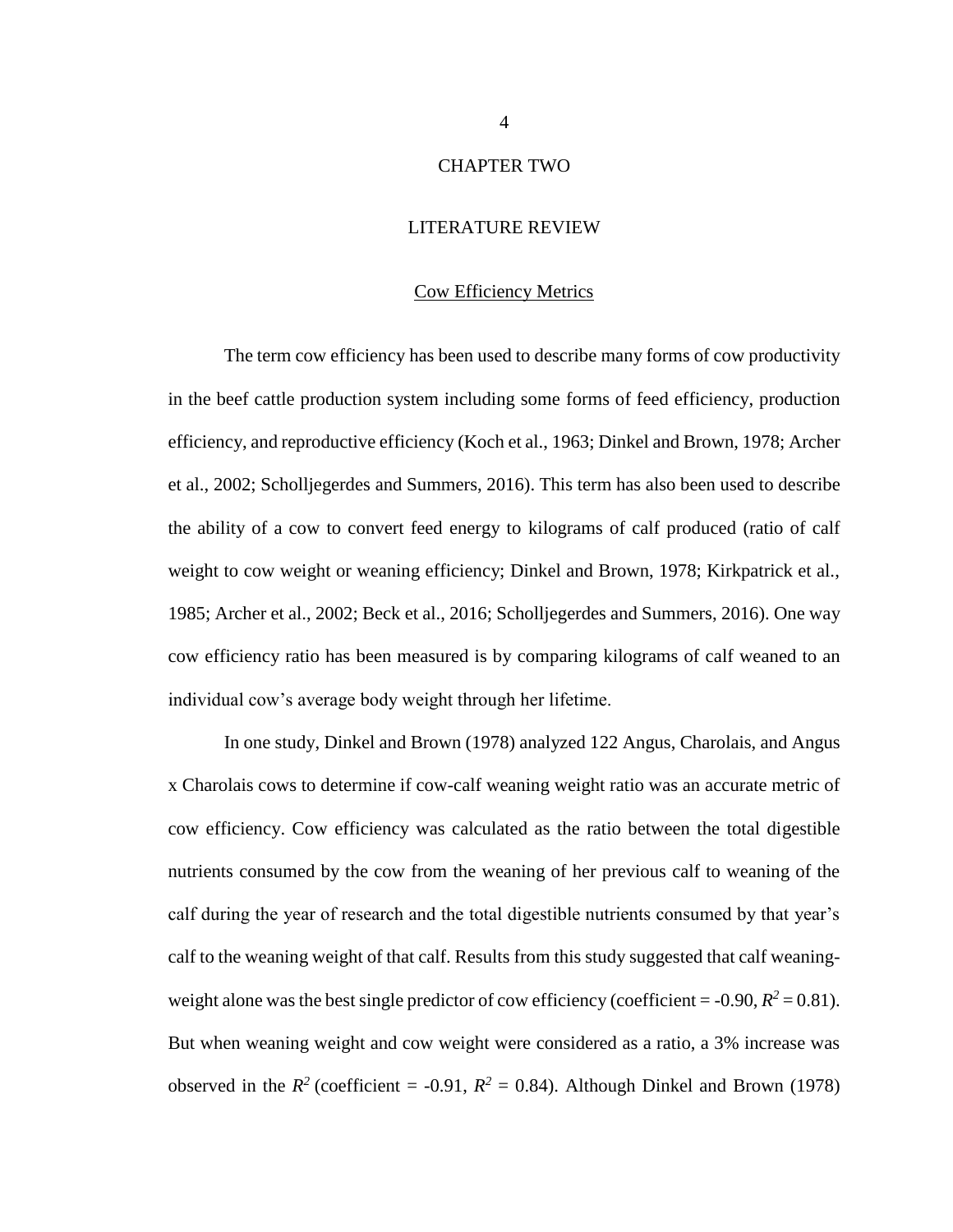report no advantaged to including cow weight as a ratio to predict efficiency, they concluded that when cow weight and calf weaning-weight was combined as a ratio, an increase was seen in the coefficient for efficiency (coefficient = -0.90,  $R^2 = 0.81$  vs. coefficient = -0.91,  $R^2$  = 0.84). This increase in the reported  $R^2$  value suggests that including cow weight and weaning weight ratio, as a metric of cow efficiency, will increase the accuracy of cow performance estimates.

Davis et al. (1983) examined the relationship between cow traits and progeny traits to determine what influences lifetime efficiency in 160 beef and dairy cross cows. The authors defined efficiency as the ratio between calf and cow lifetime feed intake to calf weight weaned and cow salvage value. Cow weight at weaning of first, second, and third calves was negatively correlated ( $P < 0.01$ ) to cow lifetime efficiency,  $-0.51$ ,  $-0.59$ , and −0.56 respectively. This study suggests the smaller cows were more efficient across their lifetime within this study. However, cow lifetime efficiency cannot be predicted at weaning as a heifer because heifer 240-d weight was not a significant indicator of subsequent lifetime efficiency. The cow trait the authors attributed to influence cow lifetime efficiency the most was amount of feed consumed by the cow between 240-d of age and weaning of her third calf, which had a negative correlation ( $P < 0.01$ ) to efficiency ( $R^2 = 0.58$ ). Weaning weights of the first ( $R^2 = 0.06$ ,  $P < 0.01$ ), second ( $R^2 = 0.04$ ,  $P < 0.05$ ), and third  $(R^2 = 0.05, P < 0.05)$  calves had a relatively small positive effect on cow efficiency  $(R^2 = 0.05, P < 0.05)$ 0.10,  $P < 0.01$  when summed). Cow weight at the weaning of her first, second, and third calves and feed consumed from 240 days of age to the weaning of her third calf had the most impact on cow efficiency ( $R^2 = 0.25$ ,  $P < 0.01$  and  $R^2 = 0.58$ ,  $P < 0.01$ ). The authors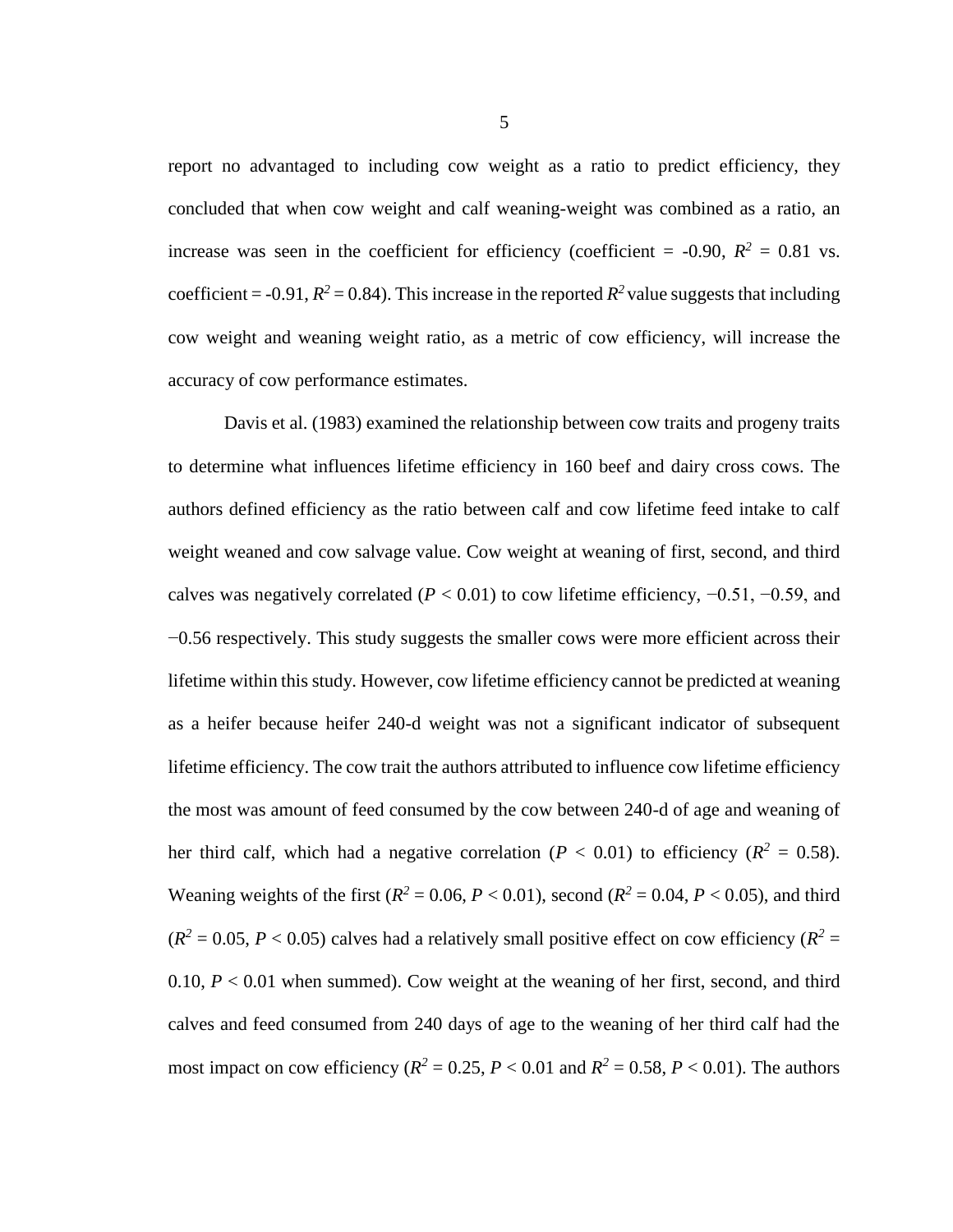concluded that smaller dams were more efficient in their study (Davis et al., 1983). Results from this research indicate that cow feed intake between the age of 240-d to four years of age is a possible metric to estimate continued efficiency. However, long-term data collection is needed to determine feed intake between 240-d to four years of age and thus this technique may not be of practical use.

In a similar study, Kirkpatrick et al. (1985) compared data from five different studies to evaluate the ability of prediction equations to estimate cow efficiency. Cow efficiency was defined as the ratio of calf weaning weight output to cow feed input and calf feed input over three calves. Models containing progeny weight  $(R^2 = 0.19)$ , cow size  $(R^2)$  $= 0.27$ ), and cow body condition score ( $R^2 = 0.30$ ) were the best determinants of weaning efficiency examined. As reported in the results from Davis et al. (1983), progeny weights were positively correlated with efficiency whereas cow size and body condition score were negatively correlated with efficiency (Kirkpatrick et al., 1985). Models that included twovariables explained a larger portion of the variation in explaining efficiency than one variable models. When progeny weight  $(R^2 = 0.19)$  and cow size  $(R^2 = 0.27)$  were combined, the  $R^2$  value increased to 0.59.

Additionally, Kress et al. (2001) conducted a study using 147 Hereford, Tarentaise, and reciprocal cross cow-calf pairs that evaluated the use of weaning weight ratio as a predictor of cow efficiency. Efficiency was calculated as calf weight divided by the sum of cow forage intake over the trial period and the sum of forage intake on a per unit of cow weight basis. Cow-calf weaning weight ratio was calculated as calf weight divided by cow weight (kg/kg). Least-squares mean results for the Hereford, Tarentaise, and reciprocal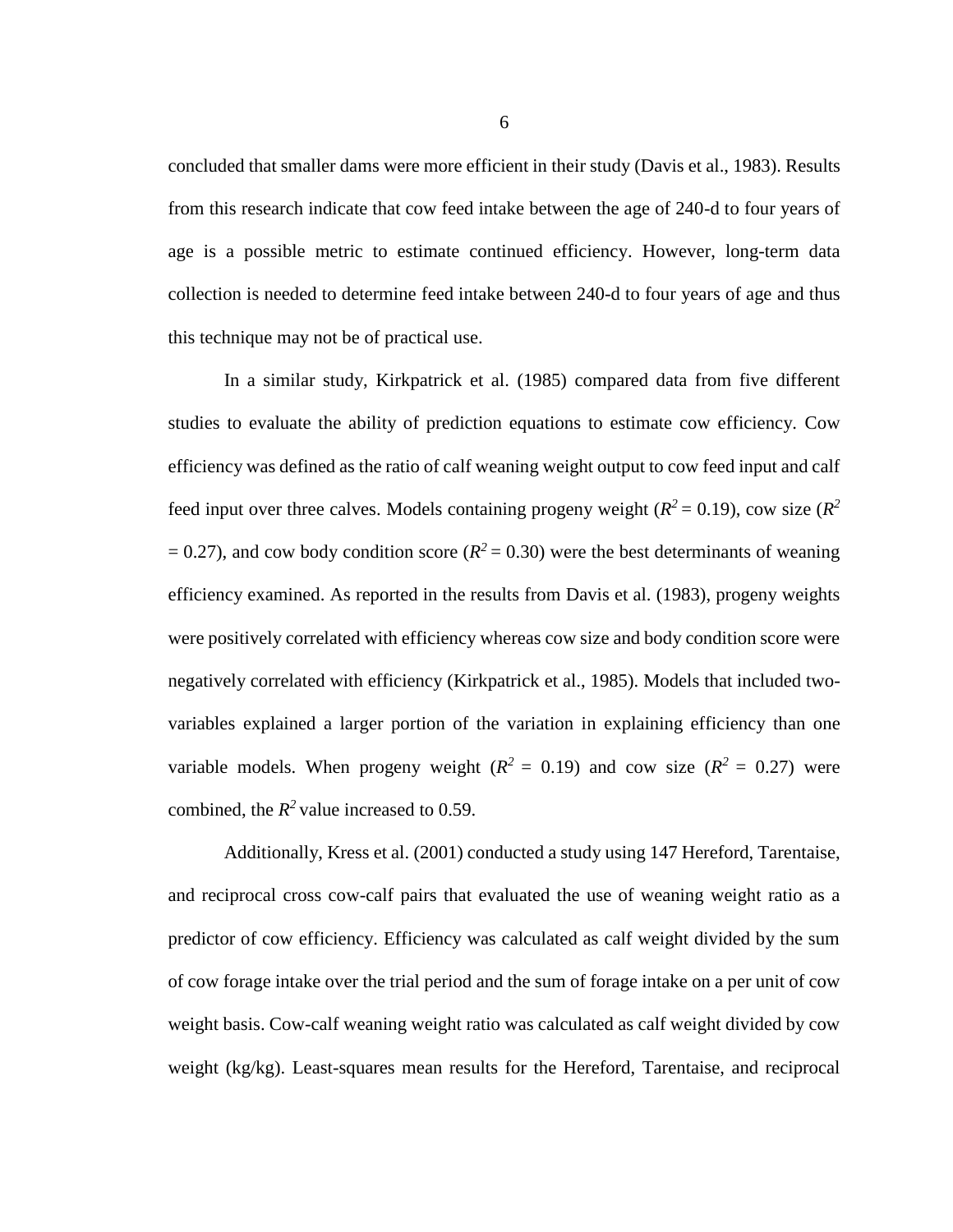cross cows when weaning weight ratio was not included in the model were 6.63, 7.74, and 7.50, respectively, for calf weight divided by cow feed intake on a kg/kg basis. When the ratio between calf weight and cow weight was included in the model the least-squares means were 7.03, 7.38, and 7.25 for Hereford, Tarentaise, and reciprocal cross cows, respectively, for calf weight divided by cow feed intake on a kg/kg basis. When efficiency was defined as calf weight divided by cow feed intake on a per kilogram cow weight basis and cow-calf weight ratio was not included in the model, the least squares means for Hereford, Tarentaise, and reciprocal cross cows were 3.45, 3.95, and 4.0, respectively. However, when cow-calf weight ratio was included in this model the least squares means were 3.68, 3.78, and 3.87 for Hereford, Tarentaise, and reciprocal cross cows. This research indicates that dam breed affected cow efficiency when the ratio of calf weight to cow weight was not included in the model  $(P < 0.01)$ . However, when the ratio between calf and cow weight was included in the models, dam breed was no long significant. Suggesting the ratio between cow weight and calf weight is an accurate indicator of cow efficiency when efficiency is defined as the ratio between cow feed intake, body weight, and calf weight output.

As indicated by these studies, previous research has advocated that weaning weight ratio is a useful and accurate technique for estimating cow efficiency (Dinkel and Brown, 1978; Davis et al., 1983; Kirkpatrick et al., 1985; Kress et al., 2001; Scasta et al., 2015). Dinkel and Brown (1978), Kirkpatrick et al. (1985), and Kress et al. (2001) concluded that weaning weight ratio was the best predictor of cow efficiency out of the efficiency metrics examined in these studies. However, it has been suggested that cow and calf weights need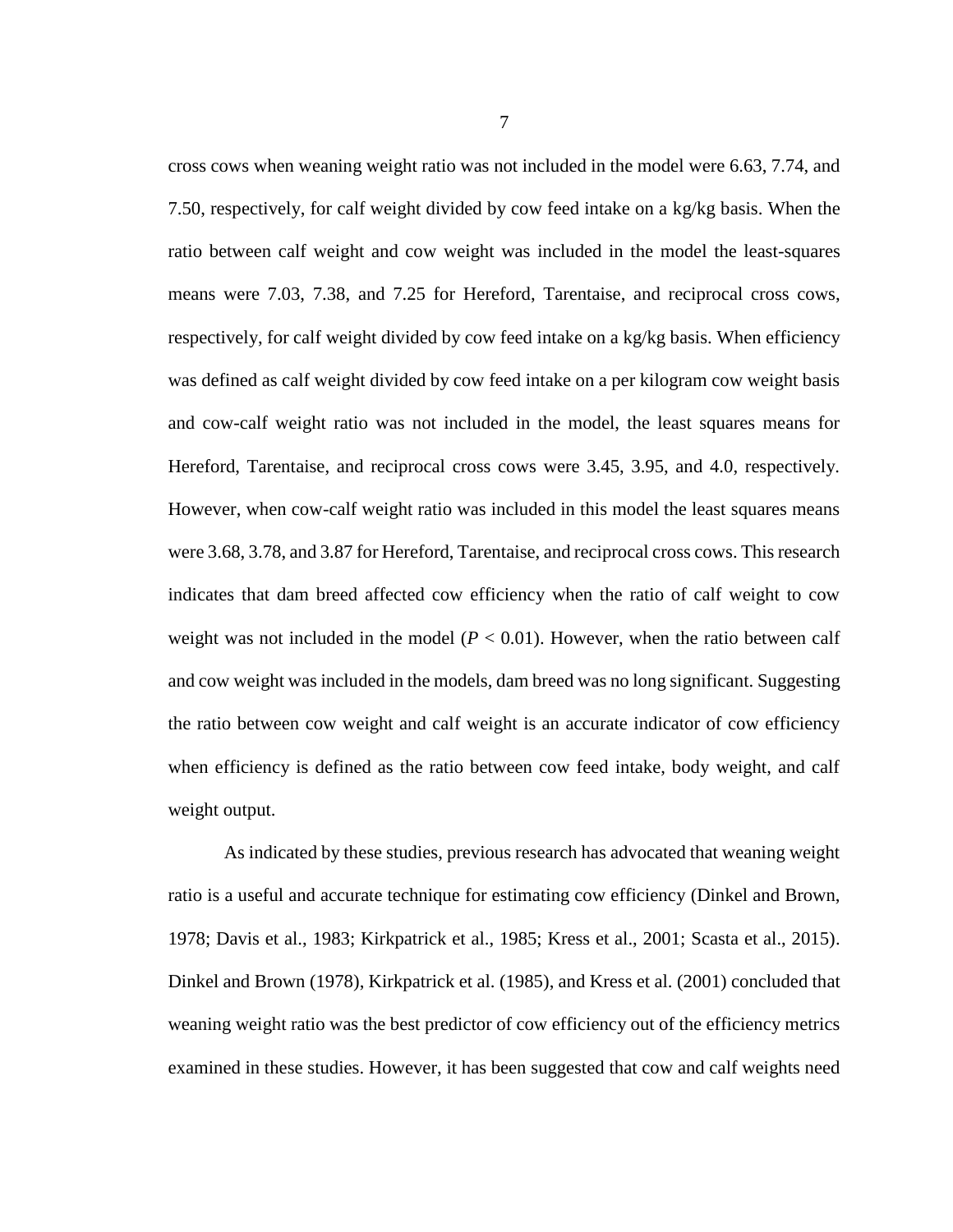to be adjusted for cow and calf age, calf gender, and cow body condition score for weaning weight ratio to not be unjustly biased towards small and/or young cows (Dinkel and Brown, 1978; Scholljegerdes and Summers, 2016). In conclusion, weaning weight ratio that is formulated from adjusted weight values is a possible accurate predictor of cow efficiency on western rangelands. However, there is very little recent research that examines the use of cow-calf weaning weight ratio as an accurate metric of cow efficiency.

#### Cow Size

Cow body size has been attributed to influence calf weight weaned and feed intake, and as a result, cow efficiency (Dinkel and Brown, 1978; Scasta et al., 2015; Beck et al., 2016). Thus, it is important to understand if small cows or large cows are more efficient at converting feed into pounds of calf weaned on western rangelands (Scasta et al., 2015; Beck et al., 2016; Scholljegerdes and Summers, 2016). Since 1975, cow weights have increased from an average of 475 kg to 621 kg and this increase in size has been attributed to a 22% increase in daily maintenance requirements (Beck et al., 2016; National Academies of Sciences, 2016). According to the National Academies of Sciences (2016), a 30% larger cow will also need 22- 28% additional intake in dry matter per day (Beck et al., 2016). Scasta et al. (2015) suggested that with the increase in selection for performance traits there has been an accompanied increase in cow size. Previous research has indicated that large cows may not be as well suited to western, arid rangeland based production settings as smaller cows (Kress et al., 1969; Scasta et al., 2015; Beck et al., 2016).

Evaluating cow size and efficiency of production in a semi-arid environment for 4 years, Scasta et al. (2015) measured 80 Angus x Gelbvieh cows for weaning weights,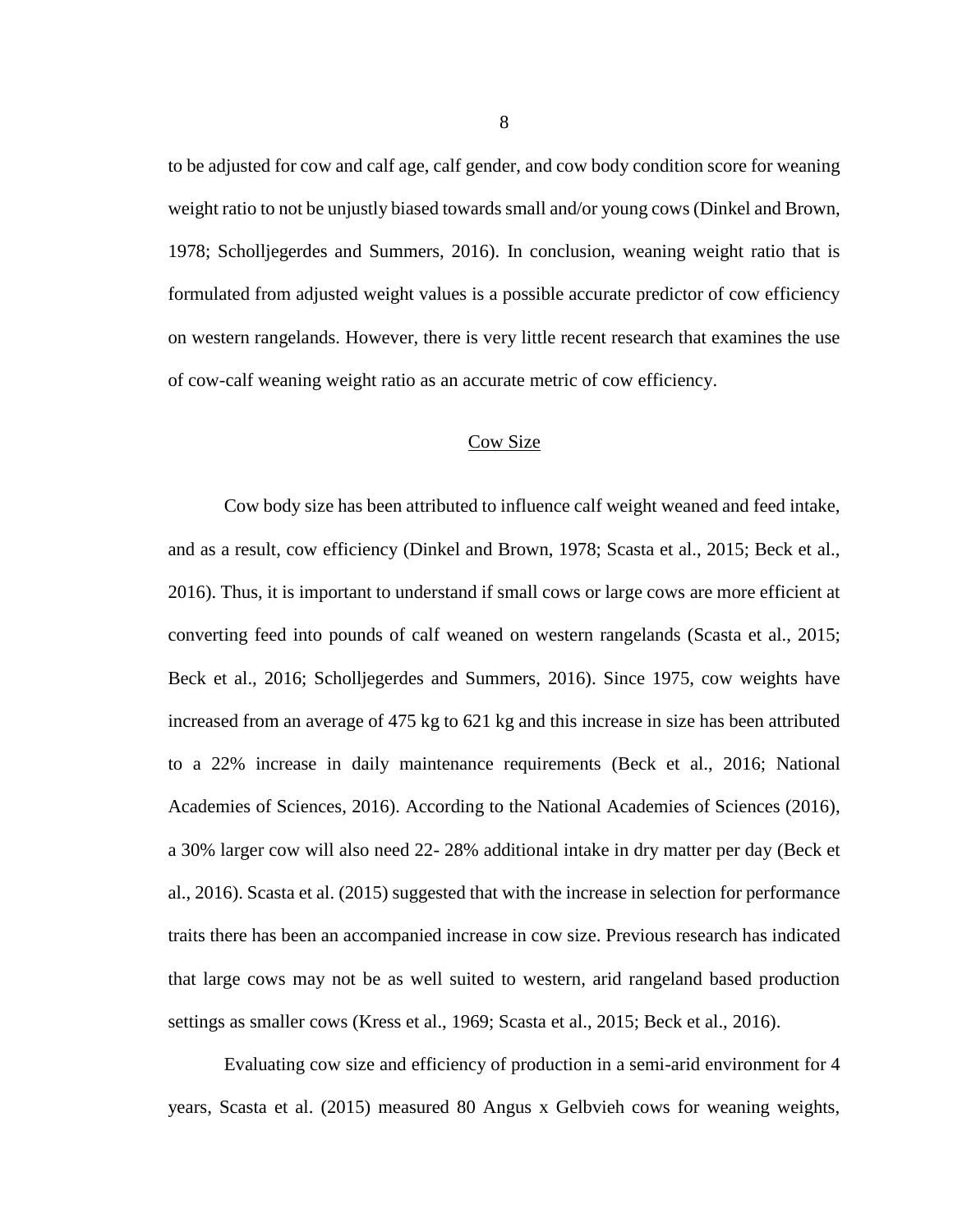efficiency, defined by calf weight relative to cow weight, intake requirements, and stocking rates. Their results concluded that efficiency was always greater for smaller cows and that during drought years small cows still produced similar sized calves as to normal precipitation years but that calves from large cows were smaller in drought years (*P* < 0.001). The authors suggested that smaller cows have lower maintenance requirements and thus fit environments with lower resource availability. Furthermore, they concluded that smaller cows proved to have advantages during years with above average precipitation as well. Their concluding statement was that large cows (589 to 634 kg) do not meet their genetic potential in semi-arid environments and offer no advantage over small cows when conditions are favorable. However, cow feed requirements were not actual cow intake but were estimated using animal unit equivalents (AUE). Therefore, results from this research may not be meaningful when examining actual differences between large and small cows.

Also in support of small cows being better suited to western rangeland production systems, Kress et al. (1969) conducted a 4 year study examining the influence of cow body size on cow efficiency using records from 12 identical and 17 fraternal twins. During this study, the authors examined cow efficiency using four different calculations, all of which included cow weight, calf weight, cow feed intake, cow milk production, and calf feed intake. Cow feed intake was determined by tying the cows to individual feed bunks twice a day, daily, and allowing the cows to eat weighted feed *ad-libitum* from 240 day of age to 18 months. Progeny of the original cows were also fed following this technique once the calves had reached 60 days of age. When the entire productive life of these cows were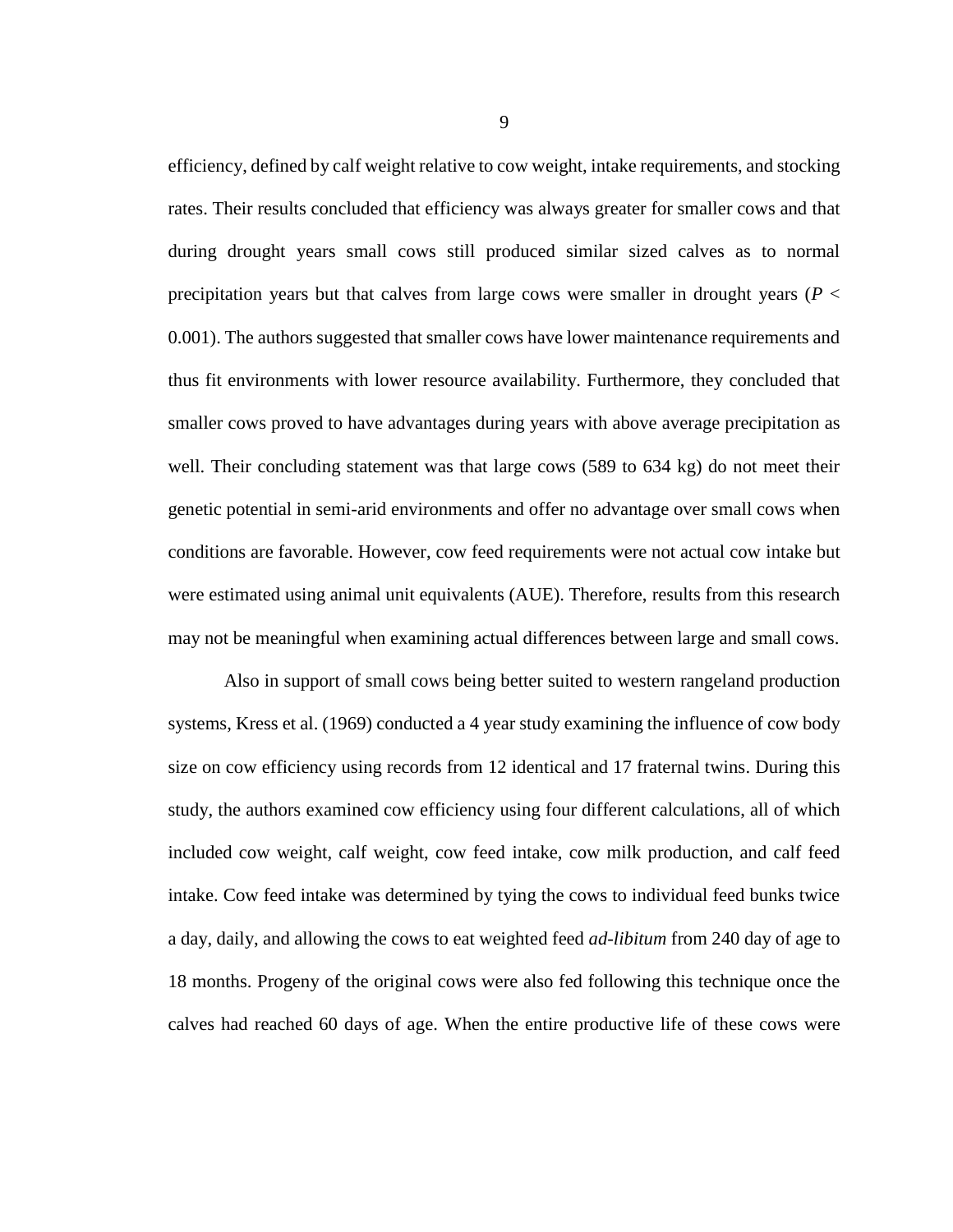observed, Kress et al. (1969) concluded that lighter cows had a higher likelihood to be more efficient.

Moreover, Beck et al. (2016) evaluated 100 Angus x Hereford x Simmental cows for effects of cows size and stocking rate, calf gain, cow body weight change, feeding requirements, and net returns. Cow feed intake was calculated by the difference in pasture forage production between the start of the study period and the end of the study period. As cow body weight increased, calf body weight at weaning increased but weaning efficiency (kg calf weaned per 100 kg cow body weight) decreased 6.7 kg for each 100-kg increase in cow body weight ( $P < 0.01$ ). Cow body weight had no effect ( $P > 0.22$ ) on hay feeding days and cost. There was also no difference ( $P \ge 0.38$ ) between cow body weight and net returns. However, as stocking rate increased there was a decrease in total expenses by \$102/cow and increase in net returns by \$70/cow (*P* < 0.01). Stocking rate is an underlying variable for management and can have intrinsic impacts economically and influence strategic management decisions. Simplistically, the current industry belief is that increasing cow size will decrease the carrying capacity of pastures while inversely increasing input costs because of the assumption that large cows eat more than small cows. Overall, results from this research indicated that smaller cows had higher weaning efficiency and cow weight had no effect on net returns.

Likewise, Stewart and Martin (1983) studied lifetime performance records for 113 Angus cows that were born over a 12 year period to estimate the relationship between cow size, maturation weight, years in the herd, number of calves produced, total calf weight, average calf weight at weaning, and calf weight per cow year in herd. The mean cow size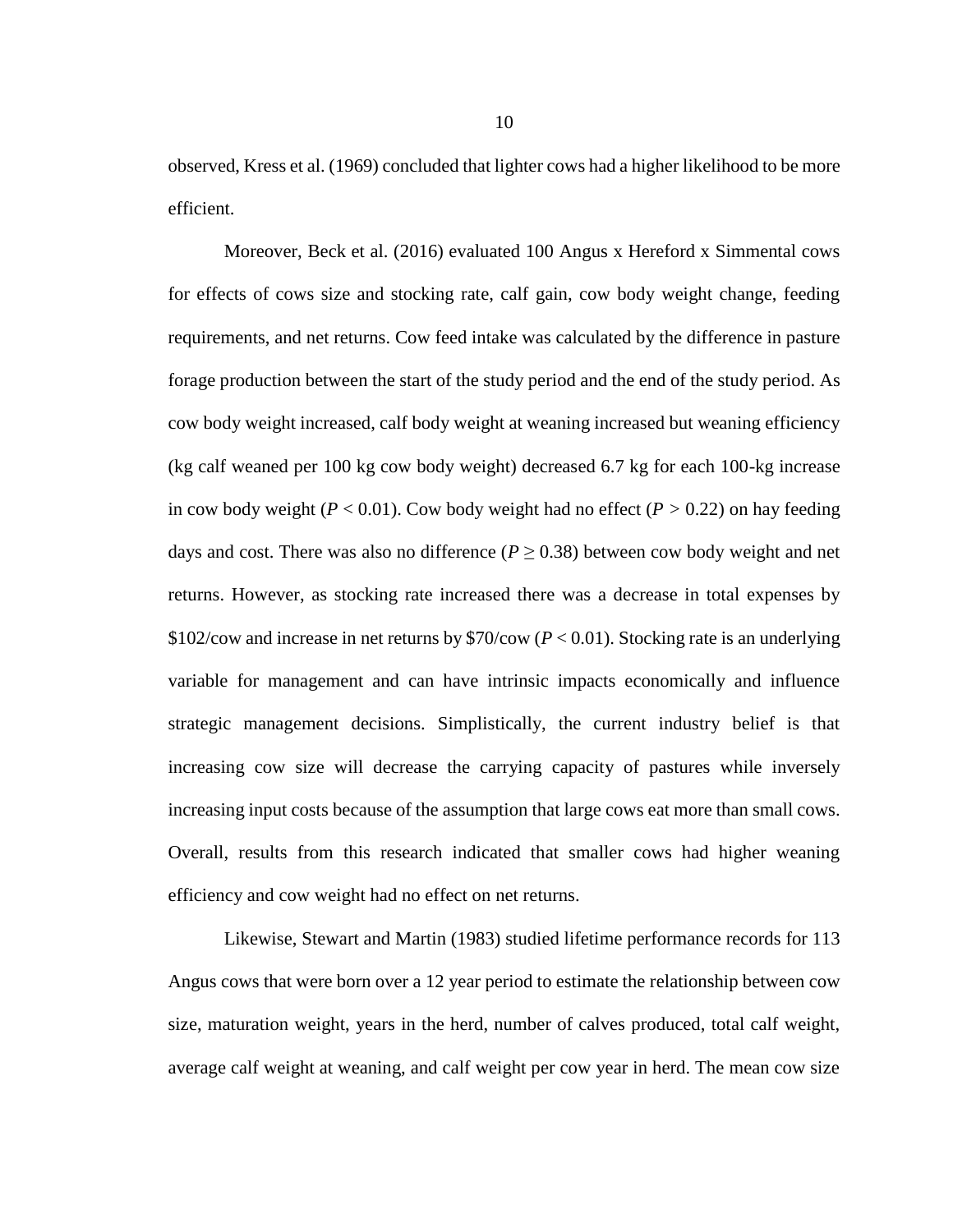for the herd was  $487 \pm 5$  kg but the authors concluded that optimal cow size for each characteristic considered was 468 kg for years cows remained in the herd, 465 kg for number of calves over the lifetime of the cow, a 471 kg cow produced the most total calf weight, a 493 kg cow produced the most calf weight at weaning, and a 475 kg cow weaned the most calf weight per each individual year. Results from this study indicated that small cows remained in the herd longer, producing more calves over their lifetime, and thus more total calf weight. This research suggests that different cow size may be preferred for achieving different producer goals. If cow-calf producers sell calves at weaning, smaller cows (465-470 kg) may be preferred because of their additional time in the herd, additional number of calves produced, or additional total calf weight produced throughout their life. If producers retain ownership through feeding and harvest, larger cows (475-493 kg) may be preferred because of the additional weight of the calves at harvest. However, the sized cows examined in this research are not representative of modern sized cows with all of the cows included in this dataset being light enough to be considered as small cows for today's standards.

Dinkel and Brown (1978) reported similar trends in the relation to cow body weight and weaning efficiency, when considering cows 2-4 years of age and their calves, with the most efficient cow (8.99 kg TDN to 1 kg calf weaning weight) in their data set weighing 429 kg and the least efficient cow (15.8 kg TDN to 1 kg calf weaning weight) weighing 462 kg. Cow efficiency was calculated as the ratio between total cow and calf total daily nutrition requirements to total calf weight weaned. Cow feed intake was determined by individually feeding cows weighted amounts of feed throughout the two years of the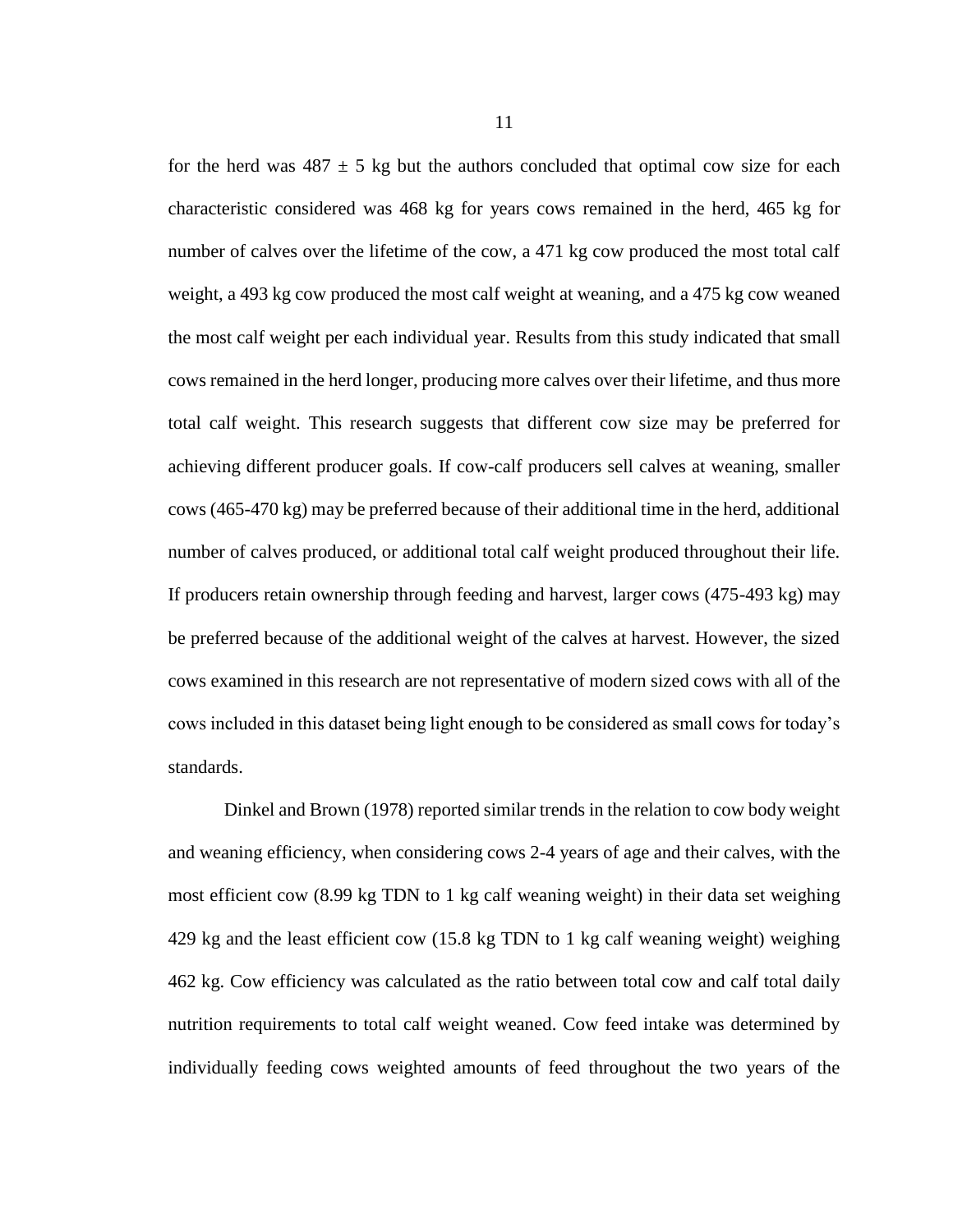experiment. Cows with efficiencies less than 10 kg of TDN per 1 kg of calf weight weaned averaged 445.4 kg and cows with efficiencies greater than 13 kg of TDN per 1 kg of calf weight weaned averaged 461.3 kg. However, there were cows in this dataset that did not follow the trend mentioned above. One cow weighed 437 kg but had an efficiency of 15.4 kg of TDN per 1 kg calf weight weaned. The smallest cow in the experiment weighed 360.2 kg but had an efficiency of 11.3 kg of TDN per 1 kg of calf weight weaned and the largest cow weighed 577.9 kg had an efficiency of 12.6 kg of TDN per 1 kg of calf weight weaned. Although the authors did not include statistical values, results from this study indicate that ratio of feed to pounds of calf produced may not solely be related to cow size. The authors concluded by stating that excessive attention to cow size alone could result in decreased cow efficiency (Dinkel and Brown, 1978).

Long et al. (1975) used a computer model with data taken from the McGregor Research Center at Texas A&M University to estimate the economic efficiency of cows of differing size in beef cattle breeding systems. Data were taken from straight-bred Angus, Charolais, Hereford, and Jersey cows and these cows were then classed into three body weight groups, small, medium, and large, with the mean weights of 430, 500, and 600 kg, respectively. Cow age through development, mature cow weight, progeny growth, milk production, cow fertility, calf survival, cow longevity, interest incurred on any capital, annual death loss, calving interval, and estimated nutritional requirements were all included in the model used for this research. Results from the model indicated that beef cattle breeding systems that utilize small cows (mean of 430 kg) produced more live weight and gross income, but that they were more expensive to operate than systems using larger cattle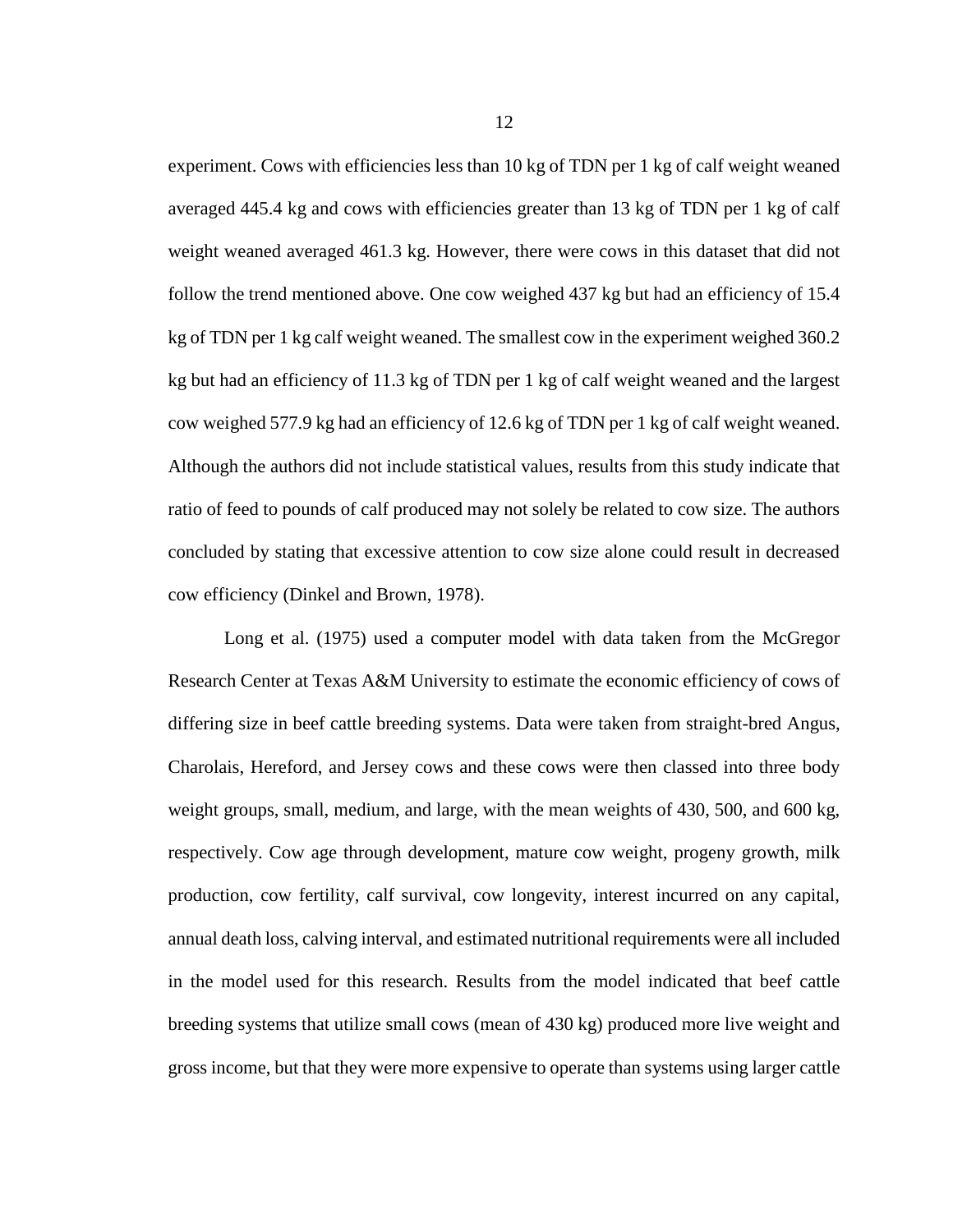(mean 500-600 kg). However, when the breeding system was considered in a pasture environment, smaller cows were more profitable than larger cows.

Previous research tends to agree that small cows achieve more returns, cost less, and are more efficient than large cows in pasture and rangeland settings (Kress et al., 1969; Dinkel and Brown, 1978; Stewart and Martin, 1983; Scasta et al., 2015; Beck et al., 2016). Whereas larger cows succeed in non-pasture settings, resulting in higher returns than small cows under dry-lot conditions or in other production ecosystems (Long et al., 1975; Dinkel and Brown, 1978). The current understanding is that smaller cows require less feed per day and consume less feed overall and thus producers can increase animal number by decreasing cow size and thus have higher monetary gains. However, previous research examining cow efficiency on rangeland has used estimated cow intake or models that predict cow efficiency rather than examining actual cow intake or efficiency in these systems. The interaction of cow size and cow efficiency in rangeland environments in still not well understood.

#### Feed Efficiency and Intake

Animal feed efficiency is one of the top determinants of animal productivity and profitability (Koch et al., 1963; Arthur et al., 2001; Nkrumah et al., 2006; Berry and Crowley, 2013). Feed efficiency is currently defined as the ability of an animal to convert feed to meat and is measured as a ratio between the two (Berry and Crowley, 2013; Scholljegerdes and Summers, 2016). Although animal feed efficiency is not synonymous with production efficiency, it plays a large role in the ability to increase livestock production on a decreasing land base (Berry and Crowley, 2013). Previous research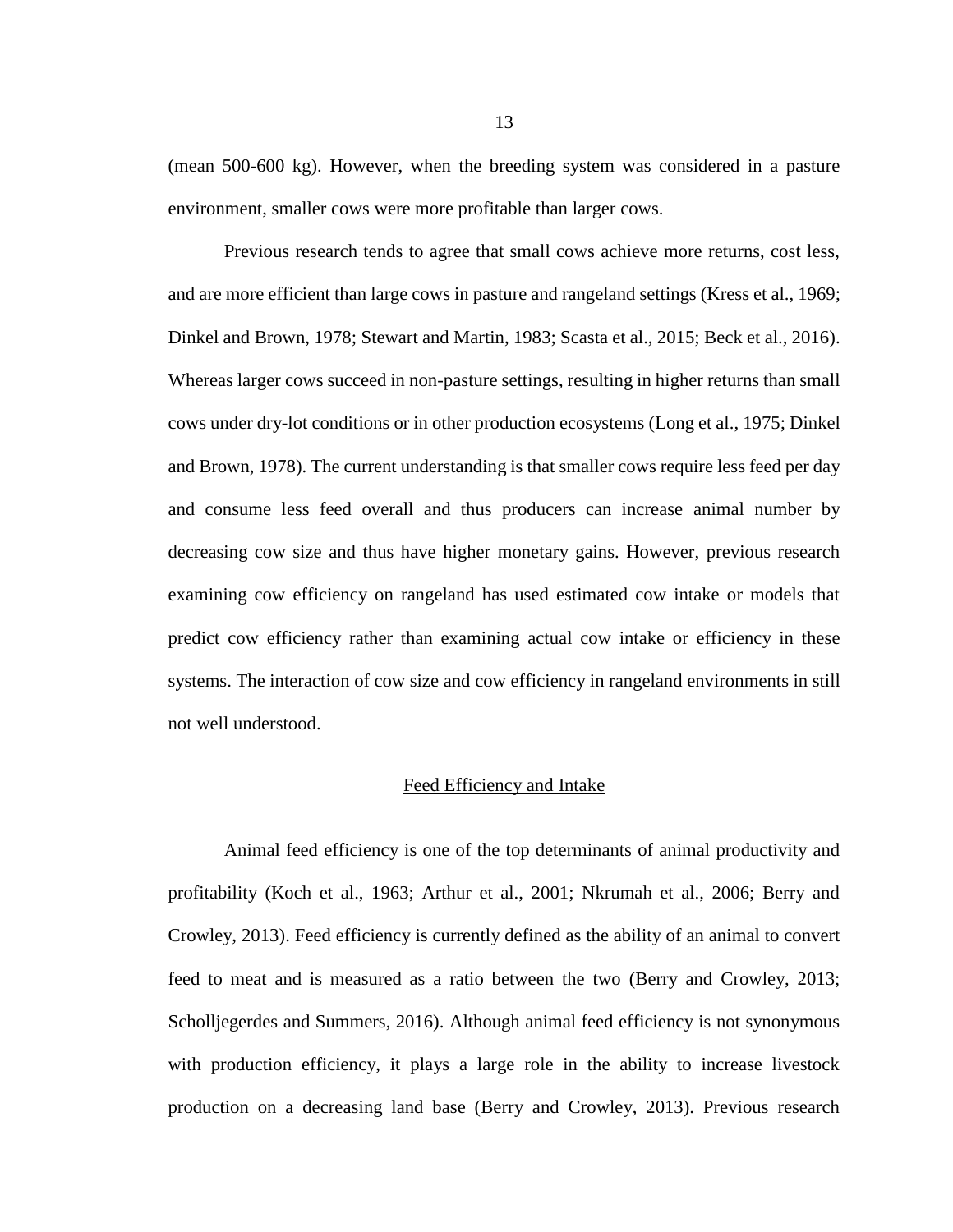conducted on beef cattle feed efficiency has focused on breeding and genetic selection to improve feed efficiency (Koch et al., 1963; Montano-Bermudez et al., 1990; Archer et al., 2002; Berry and Crowley, 2013).

Current research pertaining to beef cattle feed efficiency has been focusing on residual feed intake (RFI) and using RFI as a predictor of lifetime cow efficiency (Lawrence et al., 2012; Waghorn et al., 2012; Bolormaa et al., 2013; Hafla et al., 2013; Manafiazar et al., 2015). Residual feed intake is a measurement of feed efficiency that is independent of variables such as animal size or rate of growth (Herd and Arthur, 2009; McDonald et al., 2010; Lawrence et al., 2011). Because of this independence, researchers attribute RFI as a valuable way to study the physiological mechanisms that underlie feed efficiency (Meyer et al., 2008; Herd and Arthur, 2009). Furthermore, it has been reported that RFI is moderately heritable and therefore could constitute a better selection index than current ratio-traits linked to feed-to-gain ratios (F:G; Arthur et al., 2001; Meyer et al., 2008; Herd and Arthur, 2009). However, research that has been conducted examining the use of RFI in production settings outside of feedlot situations has indicated that RFI may not be useful for cow-calf production settings (Meyer et al., 2008; Lawrence et al., 2012; Manafiazar et al., 2015). Additionally, although many studies have evaluated RFI in growing animals, there have been few to evaluate the potential to use RFI in productive females (Hafla et al., 2013).

Waghorn et al. (2012) analyzed 1,052 Holstein-Friesian heifers fed an alfalfa cube diet to determine if RFI had practical application to the forage based, dairy industry of New Zealand. Results from this study indicate that DMI was highly related to body weight (*R 2*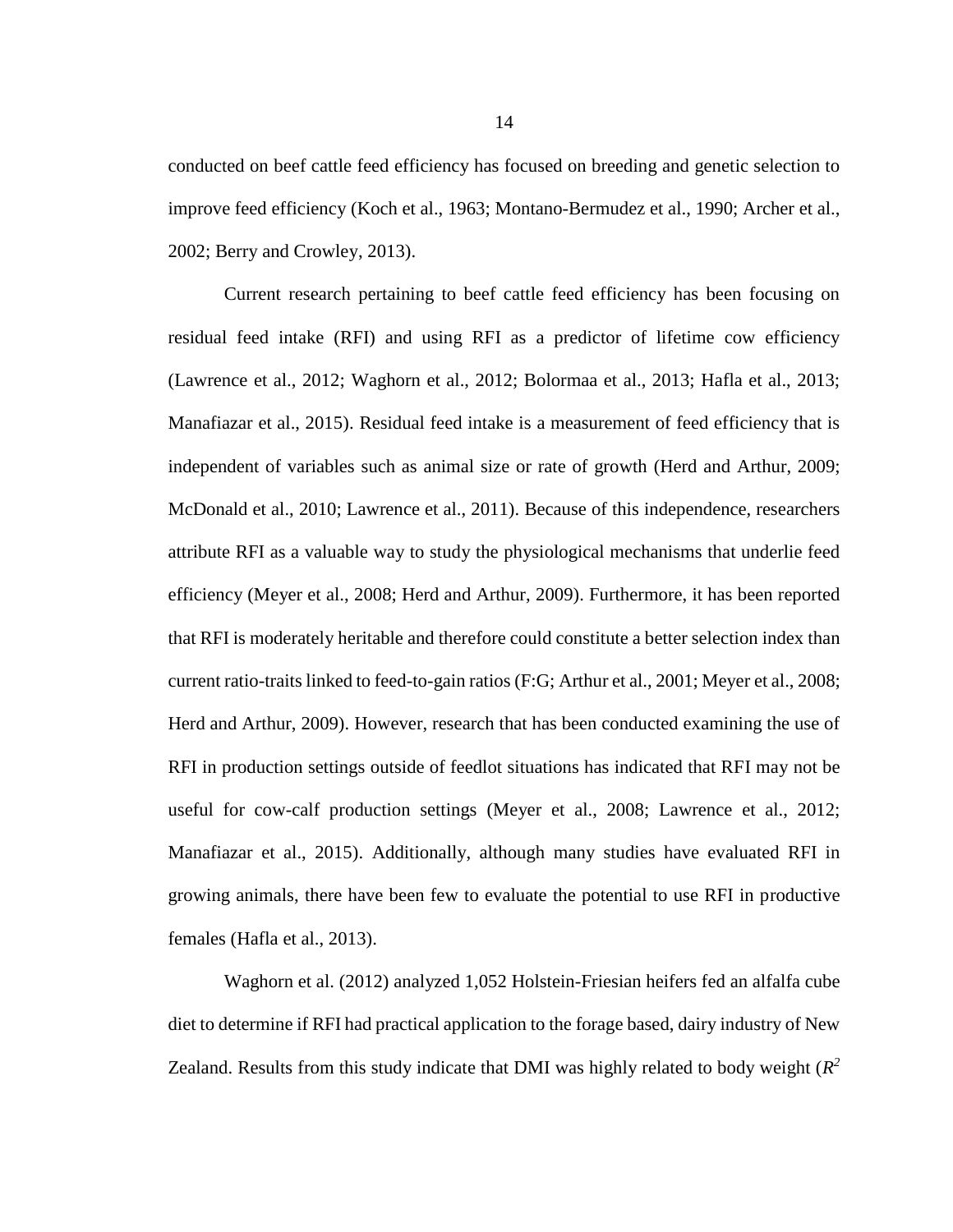$= 0.75$ ), and only moderately related to feed conversion efficiency and feed to gain ratio  $(R<sup>2</sup> = 0.34)$ . Average daily gains did not differ ( $P = 0.57$ ) when the top 10% and bottom 10% of RFI classified heifers were compared. However, DMI and RFI values were different between the two groups ( $P < 0.001$ ), with DMI differing by 21.6% between the high and low RFI heifers. Although this research is similar to published data on U.S.A. feedlot beef animals, the authors concluded that it is still not understood if RFI would accurately predict cow intake when grazing in a pasture setting.

Basarab et al.  $(2007)$  evaluated 222 yearling calves and their dams  $(n = 136)$  for 10 production cycles, measuring progeny RFI and overall maternal lifetime production efficiency. Their results indicated dams that produced low RFI progeny had 2-3 mm more back fat thickness ( $P < 0.05$ ), consumed less feed during the second trimester ( $P < 0.05$ ), and calved later than medium and high RFI classes (*P* < 0.001). Additionally, they reported that efficient progeny and dams consumed less feed, had improved feed-to-gain ratio, and frequented feed less than inefficient animals (Basarab et al., 2007). Furthermore, Hafla et al. (2013) determined if RFI classifications of beef heifers would influence forage utilization, body composition, feeding behavior, and physical activity. Heifers classified as low RFI consumed 17% less forage (*P* < 0.01) but had similar body weight, body weight gain, body condition score, and ultrasound measurements. Interestingly, RFI classification did not alter calving dates unlike what Basarab et al. (2007) reported, but Hafla et al. (2013) reported that calves born to low RFI heifers were lighter at birth than calves born to high RFI heifers (*P* < 0.01). Additionally, low RFI heifers spent 26% less time (*P* < 0.01) at the GrowSafe bunks than high RFI heifers, although bunk visit frequency did not differ. Their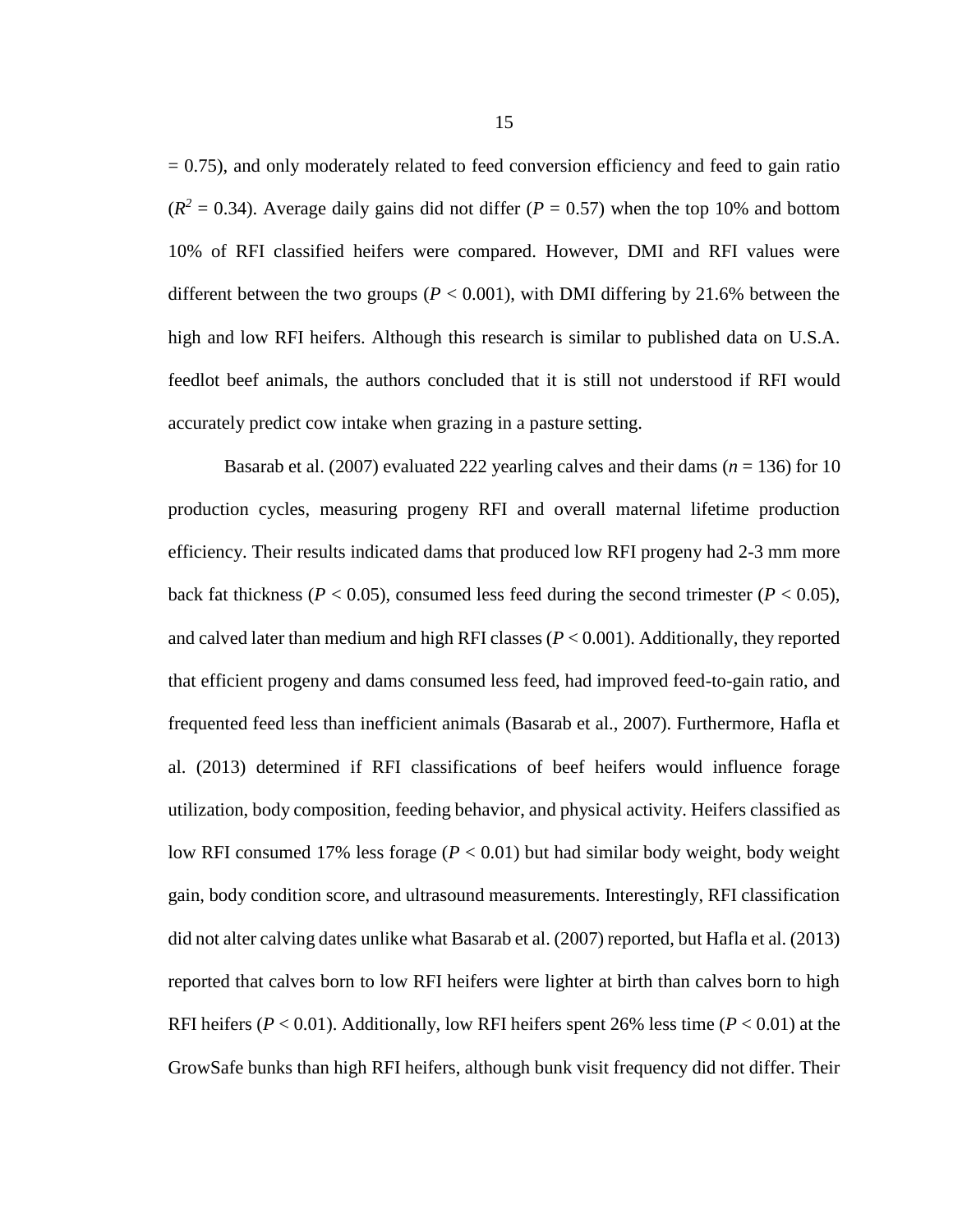results indicated that heifers identified as having low RFI values had greater efficiency for forage utilization when pregnant with minimal impacts on growth, body composition, and calf performance (Hafla et al., 2013).

Following this trend, Walker et al. (2015) evaluated 38 crossbred Angus cows for contrasts in dry-matter intake (DMI), RFI, and endocrine markers, on the basis of cow size and RFI classification over a 70-day feeding period. During lactation, the heavy cows (573  $\pm$  39 kg), defined by body weight and frame score, had a 4.8% higher DMI compared to the light cows (488  $\pm$  30 kg; *P* = 0.03). Additionally, during lactation the high and medium RFI classed cows had higher DMI than the low RFI cows  $(P < 0.01)$ . During non-lactation, the heavy cows had 8.9% greater DMI than the light cows  $(P < 0.01)$ , with the heavy cows consuming  $0.7 \text{ g/kg}$  cow weight more than the light cows. Data from this study suggested the heavy body weight classified cows and cows classed as high RFI animals were not as efficient as light body weight classified cows and low RFI classed cows.

While evaluating beef females for differences in production efficiency between RFI classifications is insightful, it does not necessarily apply to grazing systems. This, in part, is due to the fact that individual animal intake is required to establish the data for RFI and is often impractical for cow/calf producers (Kress et al., 2001). In one study, Meyer et al. (2008) applied 42 Hereford beef cows with known RFI classification to grazing enclosures. Numerically, there was a 21% difference between low and high RFI classifications for DMI, however it was not statistically significant (12.4 kg/d vs. 15.6 kg/d;  $P = 0.23$ ). Performance, mainly body weight and body condition score did not differ between the classifications during the grazing period of 84-days ( $P > 0.05$ ). Meyer et al. (2008)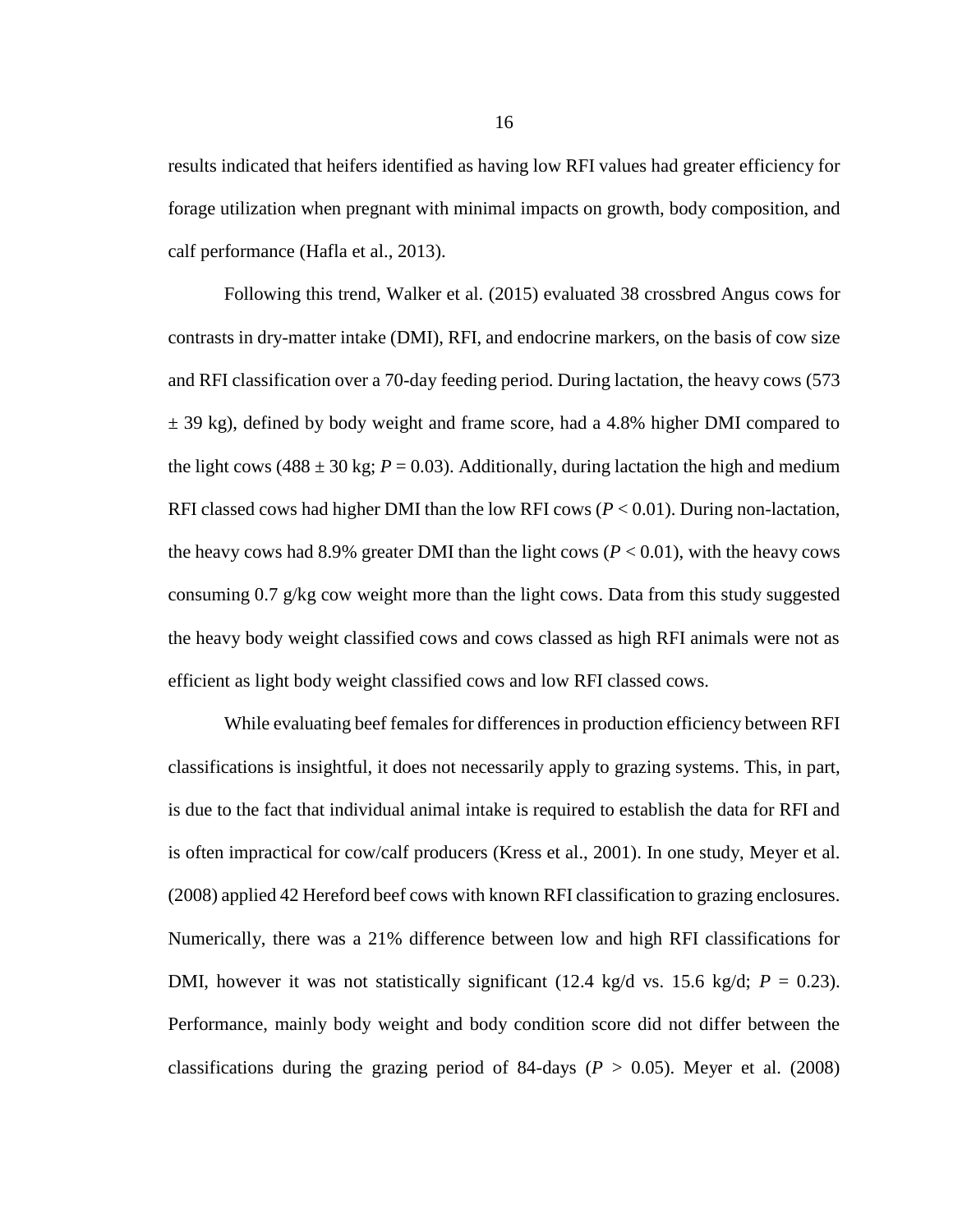concluded there was no intake and performance difference between RFI classifications during the grazing period. Therefore, using RFI as a measure of efficiency in forage based grazing environments may not be a valuable or reliable measure.

Similarly, Lawrence et al. (2012) evaluated grass silage intake from 85 Simmental and Simmental x Holstein heifers with predetermined RFI classifications. Heifers from different RFI groups did not differ in live weight, ADG, or feed conversion ratio  $(P > 0.05)$ at any point over the study. However, RFI was positively correlated with DMI during the RFI measuring period, although only moderately ( $R^2 = 0.35$ ;  $P < 0.001$ ), but not correlated with DMI during the grazing portion of the study ( $R^2 = 0.004$ ;  $P = 0.57$ ). Back fat thickness, visual muscle score, and frame size did not differ between low and high RFI heifers. The authors concluded that despite the large difference of DMI between the high and low RFI heifers during the feeding trial, there was no detectible difference between the groups when the heifers were on grass (Lawrence et al., 2012).

Manafiazar et al. (2015) examined 48 crossbred *bos taurus* heifers with known RFI classification for feed intake performance on summer pasture. During the grazing period, high and low RFI heifers did not differ in body weight, back-fat thickness, or ADG. In contrast from the results reported by Meyer et al. (2008) and Lawrence et al. (2012), low RFI heifers consumed 5.3% less forage on a kg DM  $d<sup>-1</sup>$  basis than high RFI heifers when grazing  $(8.2 \pm 0.08 \text{ vs. } 8.66 \pm 0.09; P < 0.001)$ . However, even though RFI determined in dry-lot conditions for post-weaning heifers was attributed as being positively correlated  $(R<sup>2</sup> = 0.09; P = 0.04)$  to RFI for pregnant heifers in a pasture setting, this relationship was weak (Manafiazar et al., 2015). Results indicate that RFI values determined in a dry-lot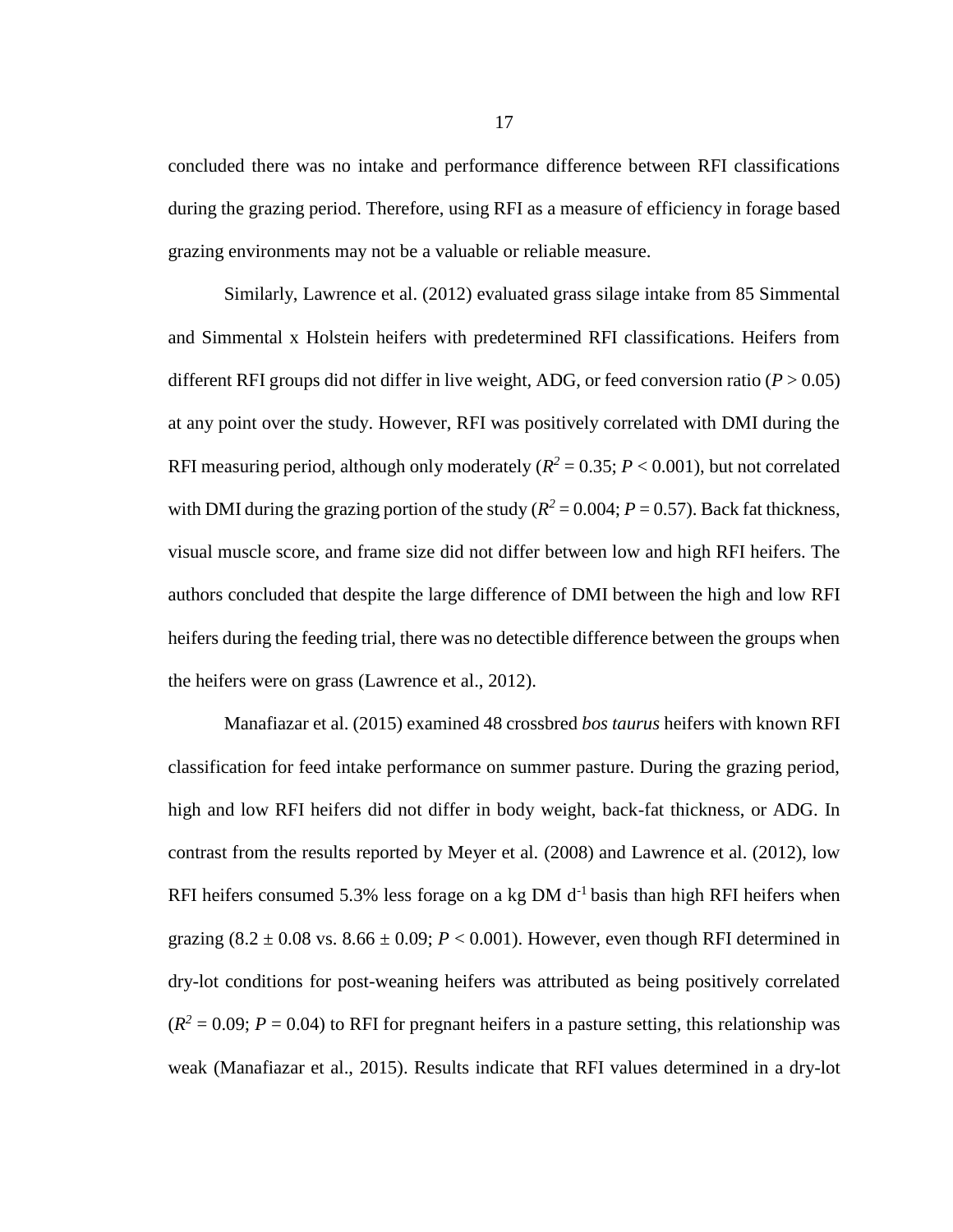setting are only slightly correlated to feed intake while in a pasture setting. Suggesting that RFI may not be valuable in determining future cow intake in grazing environments.

Residual feed intake has been suggested to follow the same trend for cows when previously classified for RFI as heifers (Arthur et al., 1999; Archer et al., 2002; Herd et al., 2006; McDonald et al., 2010). However, the studies that report this consistency determine RFI classification using the same feed stuff as cows as when RFI was determined in heifers. Suggesting that RFI will work on feedstuffs other than concentrated feeds so long as the same feed type that was fed to animals as yearlings are again fed to cows in subsequent studies. However, Meyer et al. (2008) and Lawrence et al. (2012) both concluded that RFI classification determined in heifers was not an adequate predictor of cow DMI while grazing. Therefore, an alternative method needs to be found and used for predicting beef cow feed efficiency in pasture and rangeland environments.

#### Milk Production

Milk production in beef cows has long been attributed to have a major influence on the weight gain of calves, which is an important contributor to beef cattle efficiency (Totusek et al., 1973; Mondragon et al., 1983; Beal et al., 1990). Understanding how milk yield and constituents contributes to calf gain is an important factor in understanding cow efficiency. There are several methods used to obtain milk yield in beef cows. The calf weight gain method, also known as the weigh-suckle-weigh method, has been recognized as being the most feasible for cow-calf production settings while still giving accurate yield estimates (Melton et al., 1967; Totusek et al., 1973; Mondragon et al., 1983; Beal et al.,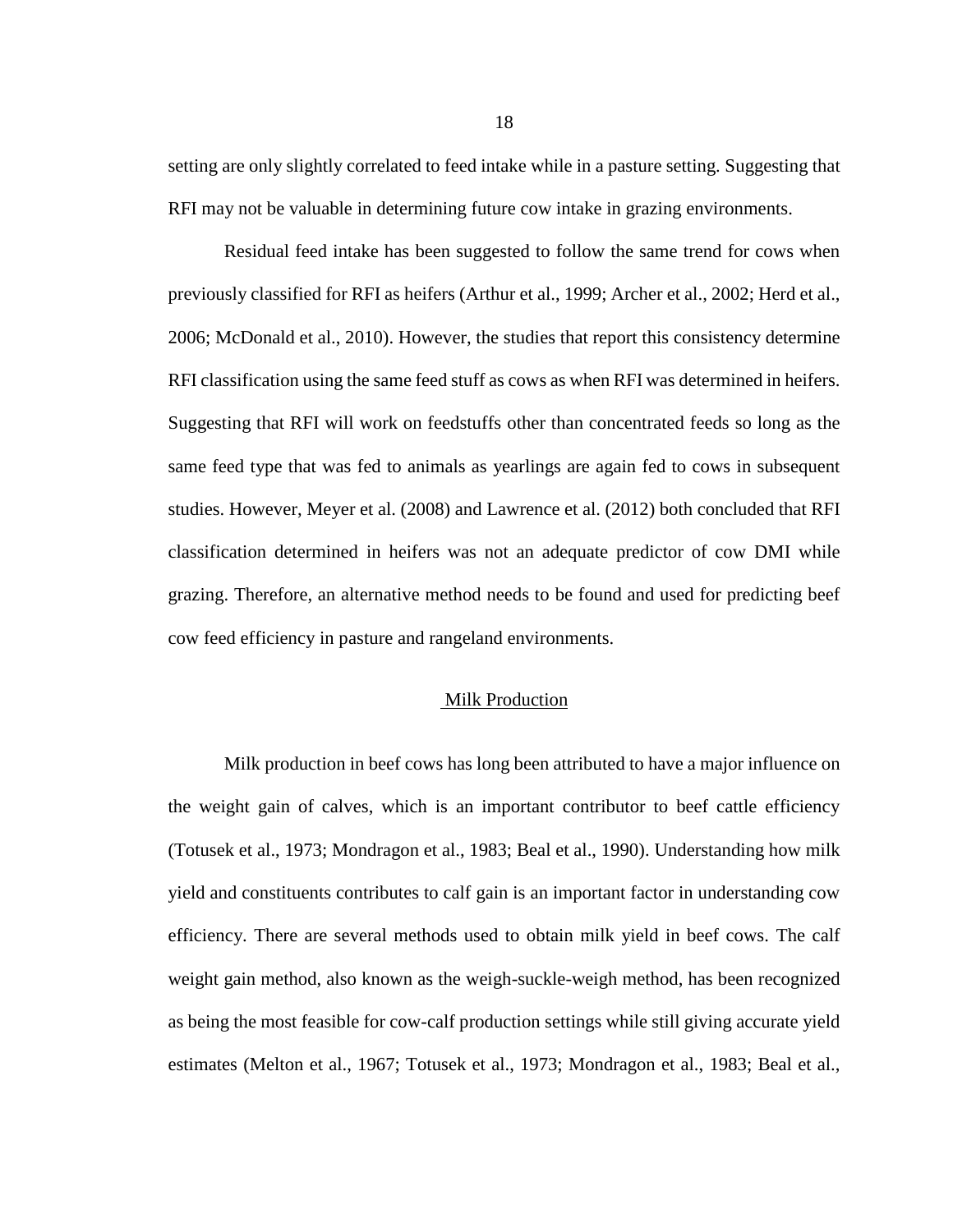1990). However, when a milking machine is available and use is practical, results from a milking machine are most repeatable (Gleddie and Berg, 1968; Beal et al., 1990).

Williams et al. (1979a) tested three separation intervals that had been used previously in the literature to compare which of the three would result in the best estimate of milk production in beef cows. These separation intervals were 4, 8, and 16 hours where the calves would be sorted from their dams, held separately for either 4, 8, or 16 hours, then weighed, allowed to suckle, then weighed again and the weight difference was used as the estimate of milk production. Results from this study indicated the 8-hour separation time lead to the most accurate estimate of milk yield production, was moderately repeatable  $(R^2 = 0.61)$ , and had the highest correlation with calf ADG ( $R^2 = 0.21$ ) during early lactation. Additionally, Williams et al. (1979b) analyzed cow physical measurements to determine the correlation between physical attributes such as body height, weight, weight to height ratio, and body condition score of the cow, with milk production. Although these measurements were highly repeatable  $(R^2 = 0.94, 0.95, 0.89, 0.85, 0.85,$  and 0.80, respectively), none were significantly correlated to milk production estimates.

Furthermore, Totusek et al. (1973) compared the weigh-suckle-weigh method of milk production estimation with the hand milking technique. The weigh-suckle-weigh method resulted in higher and less variable yield estimates than the hand milking technique over the entire 210-day estimation period. Correlation between the 210-day weigh-suckleweigh milk yield estimate and the hand-milking estimate was 0.95. Calf weight and calf ADG were both highly correlated with the 210-day weigh-suckle-weigh milk yield, 0.88 and 0.88 respectively. The authors concluded the weigh-suckle-weigh method resulted in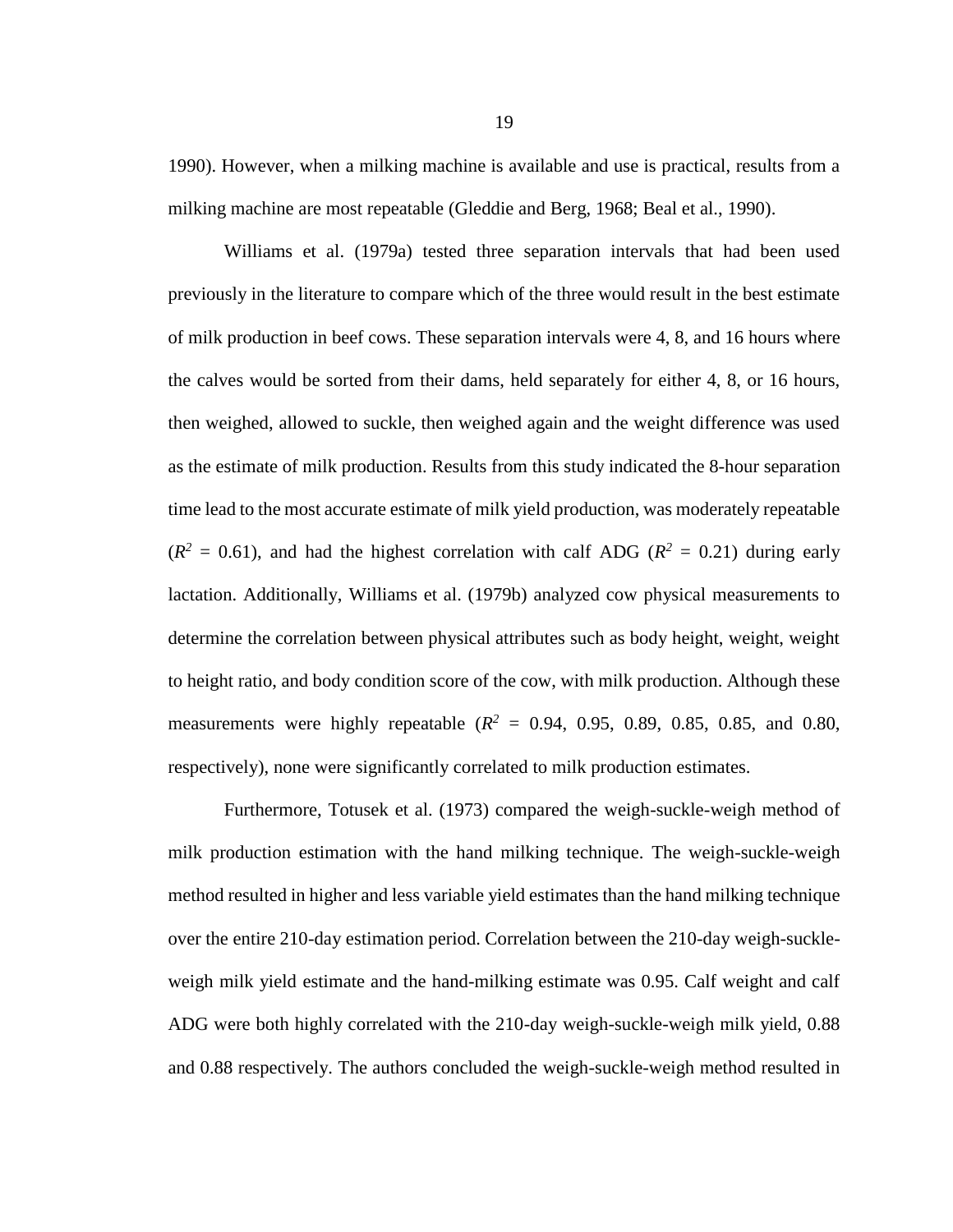more accurate estimates for determining milk production in beef cows than hand milking. In addition, weigh-suckle-weigh samples collected on four or five consecutive days and then averaged together resulted in the highest correlated estimates with the 210-day milk yield ( $R^2 = 0.83$  and  $R^2 = 0.87$ ), whereas single day estimates were considerably less correlated ( $R^2 = 0.23$  on day 70;  $R^2 = 0.67$  on day 120;  $R^2 = 0.61$  on day 190) with the 210day milk yield.

Beal et al. (1990) compared the weigh-suckle-weigh method with machine milking for repeatability (0.35 vs. 0.97 respectively;  $P < 0.01$ ) and correlation estimate with calf ADG (0.76 vs. 0.75 respectively;  $P < 0.05$ ). The weigh-suckle-weigh method caused reranking of cows based on repeated measures of milk production and this technique resulted in lower correlations between single milk production estimates and calf gain than machine milking, 0.44 vs. 0.70 at 50-d and 66-d postpartum (*P* > 0.05), 0.24 vs. 0.73 at 136-d and 123-d postpartum (*P* < 0.01), and 0.40 vs. 0.74 at 189-d and 179-d postpartum (*P* < 0.05; Beal et al., 1990). However, when four weigh-suckle-weigh cycles were averaged together the repeatability of milk production and the correlation of milk yield to calf gain were similar to the results of machine milking  $(0.76 \text{ vs. } 0.75; P > 0.05)$ . Despite this, the authors concluded that machine milking is the most repeatable and accurate method for milk production estimates out of the methods examined in this experiment.

Even though methods and results vary for beef cow milk production, yield, and constituents, the results from studies that use these measuring techniques are still relevant to understanding the relationship between milk production and efficiency in beef cows. Melton et al. (1967) compared the influence of milk production and constituents on calves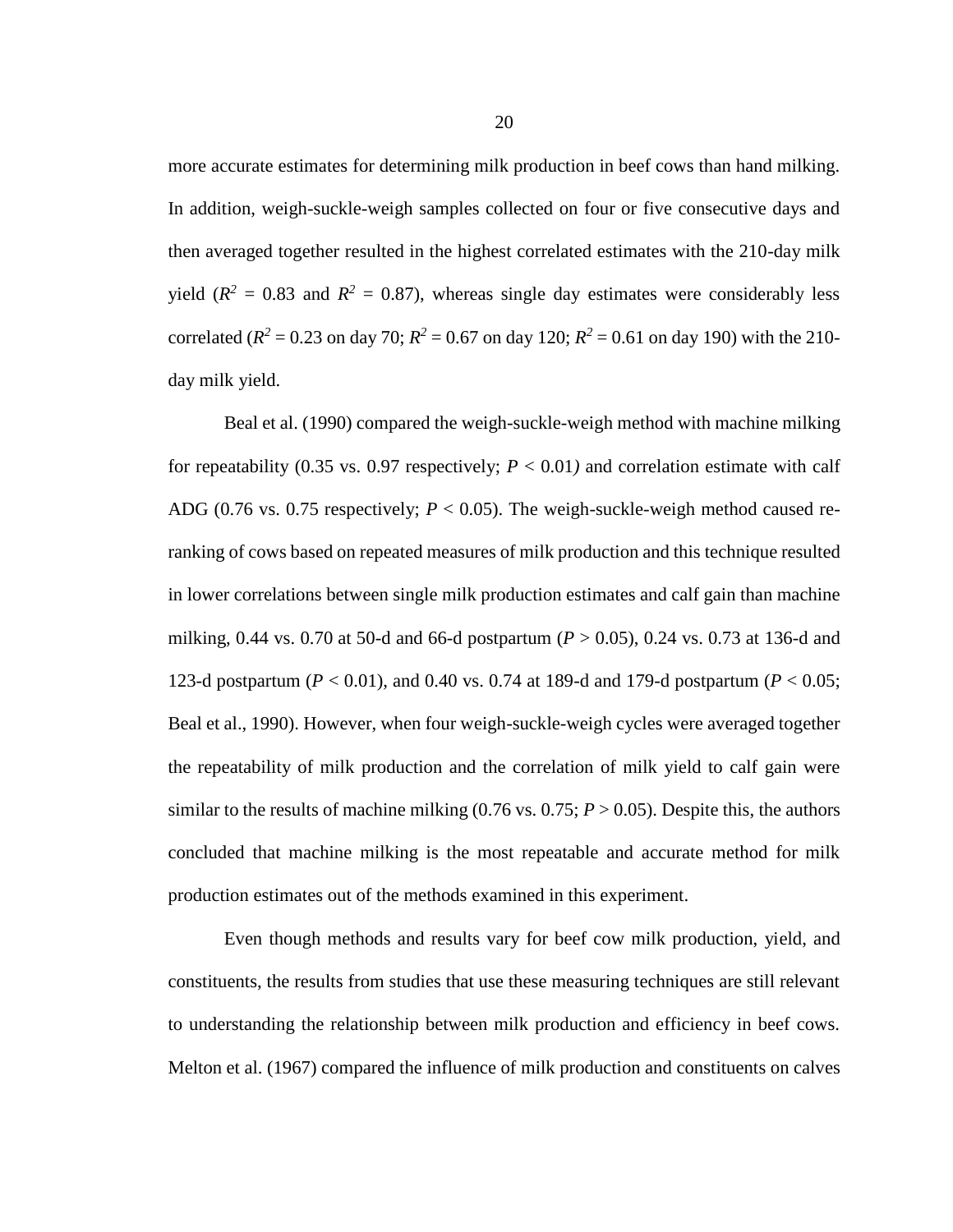of 15 Hereford, 15 Angus, and 15 Charolais cows. Milk yield and total solids were different across breeds and age of cow  $(P < 0.01)$  but percent butterfat and solids were not significant. With Charolais having the highest yield (784 kg) over the 175-d experimental period, Angus having the second (664 kg), and Herefords having the lowest (581 kg). Milk yield declined from the beginning of the study, day-77 of lactation, to the end for all breeds with the mean yield declining from 5.09, 4.30, 4.13, 3.87, 3.27, to 2.64 kg/day over each month of the experimental period. Older cows were also found to produce more milk than young cows ( $P < 0.01$ ). Correlation between milk yield and calf ADG were highest ( $R^2 =$ 0.34;  $P < 0.01$ ) for the first period of the study, two months postpartum. However, correlations between butterfat, solids-not-fat (SNF), and total solids with total calf gain were non-significant and near zero.

Similarly, Gleddie and Berg (1968) examined milk production in 42 Hereford, Angus, Charolais, Galloway, and reciprocal crosses. Gleddie and Berg (1968) also found that dam breed had a significant influence on milk yield with breed accounting for 82.5% of the variation observed in yield. However, results from their study state that Angus cows had the highest milk production out of the breeds examined. Interestingly, the correlation between milk yield and calf consumption was only moderate ( $R^2 = 0.34$ ). The authors reported that milk yield declined over the lactation period (*P* < 0.01) but that butterfat and total solids continued to increase over the lactation period, although the increase was not significant. Milk constituents averaged 3.9% fat, 3.5% protein, 9.1% SNF, and 13% total solids. Similar to the results from Melton et al. (1967), Gleddie and Berg (1968) found that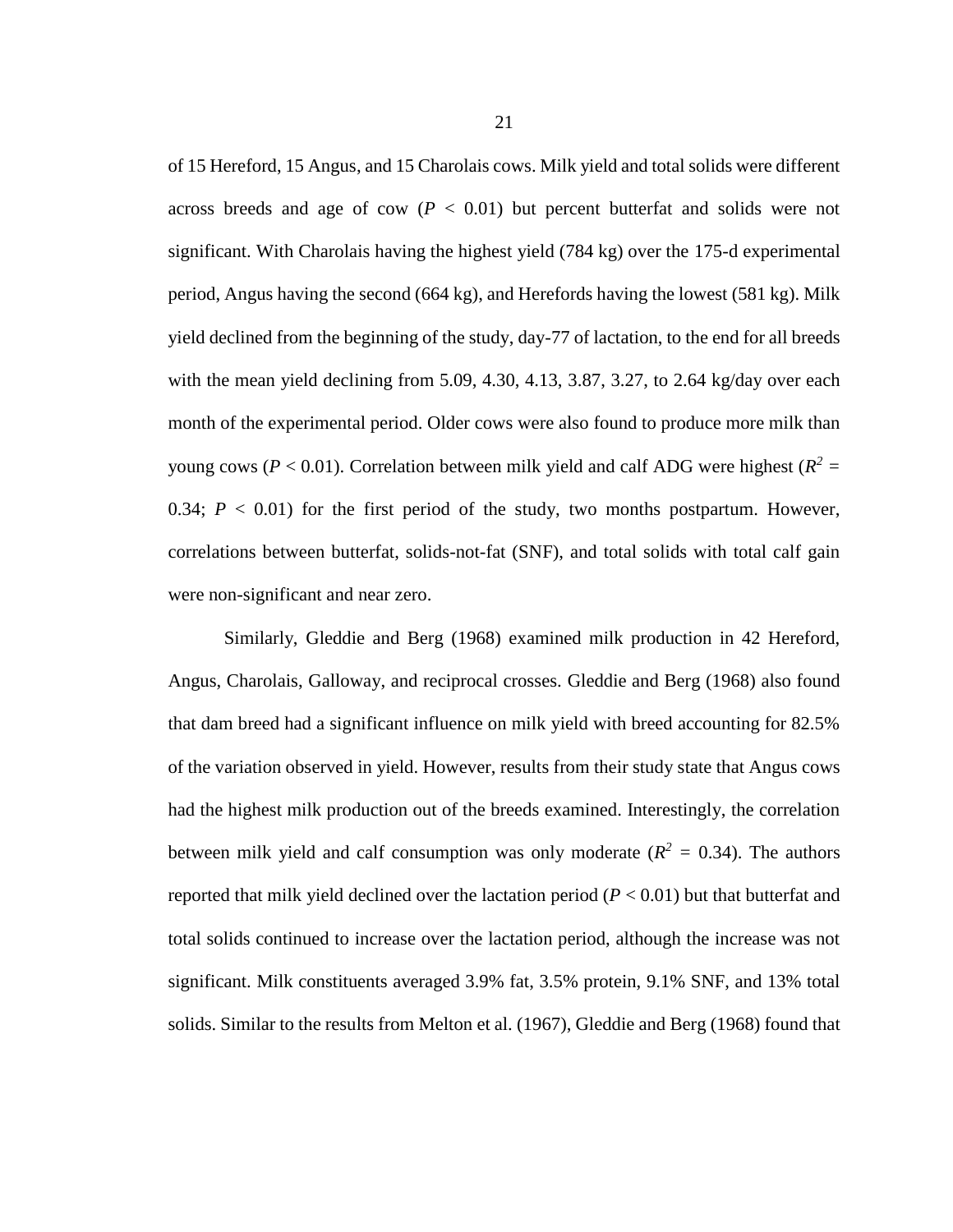milk yield was moderately correlated to calf ADG from birth  $(R^2 = 0.53)$  to weaning  $(R^2 = 0.25)$ 0.69) but that calf ADG was essentially uncorrelated with milk constituents.

Investigating the effectiveness of several milk components on variation of gain in pre-weaned calves, Jeffery and Berg (1971) evaluated 377 Hereford, Angus, Galloway, Charolais, and reciprocal crosses. Milk components examined were yield, total energy, total protein, total solids, and percent fat, protein, and solids-not-fat. Mean 24-hour milk yield varied from 3.8 to 6.1 kilograms throughout the study. Butterfat, protein, and solidsnot-fat percentages ranged from 4.10 to 5.77, 3.28 to 3.93, and 8.67 to 9.50, respectively. Correlation between milk yield averages and calf ADG to weaning ranged from 0.73 to 0.78. Milk constituents tended to only be slightly correlated to calf ADG and were mostly non-significant. The authors of this study concluded that milk yield alone was more accurate than any other single milk variable at predicting the response of calf growth rate.

Totusek et al. (1973) came to a similar conclusion as Jeffery and Berg (1971). In their study they examined 36 lactation records from 24 Angus, Hereford, Shorthorn, Brahman, Santa Gertrudis, and reciprocal crosses. In conjunction with other authors, milk yield was observed to decrease over the lactation period. Milk yield variables were highly correlated ( $R^2 = 0.64$ ) to calf gain whereas milk constituent percentages were not ( $R^2 = 0.64$ ) 0.07 percent fat and  $R^2 = 0.05$  percent total solids). However, total milk fat and total milk solids were correlated to 210-day calf weight ( $R^2 = 0.59$  and  $R^2 = 0.64$ ;  $P < 0.01$ ). Although, the correlation between milk yield adjusted for total milk fat and solids and non-adjusted milk yield was  $R^2 = 0.96$ . Therefore, the authors concluded that an estimate of milk constituents is unnecessary so long as an accurate estimate of milk yield is collected.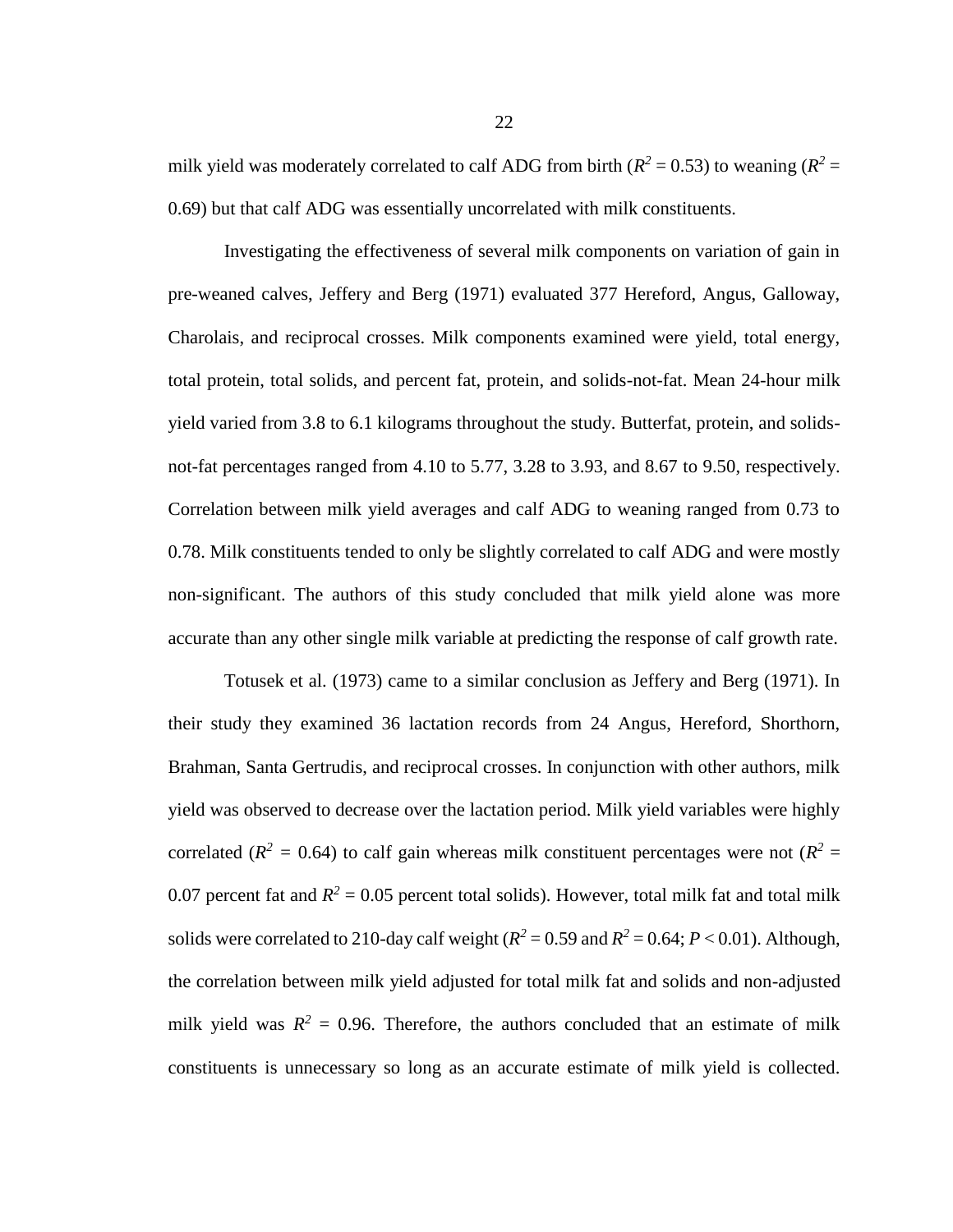Additionally, Totusek et al. (1973) suggested that when only a single milk yield estimate can be taken, it should be collected between 112 to 190 days postpartum. When single milk yield estimates were collected at 30, 120, and 190 days postpartum, estimates from day 112 and 190 had higher correlations to total 210-day milk yield than estimates collected at day 30 ( $R^2 = 0.66$ ,  $R^2 = 0.61$ , and  $R^2 = 0.23$ , respectively).

Differing in results from that of previous literature, Mondragon et al. (1983) conducted a study on 270 cows of differing *Bos torus*, *Bos indicus*, dairy type, and crossed cows. Results from this study indicated that Charolais and British cattle breeds had similar milk yields, which differed from the results of Melton et al. (1967) and Gleddie and Berg (1968). Additionally, no interaction was observed between breed group or age of cow in this study ( $P > 0.05$ ), again differing from Melton et al. (1967). Also differing from the results of previous research, Mondragon et al. (1983) reported that fat percentages were highest at the beginning of lactation and decreased throughout the lactation period while protein and lactose remained constant. However, similar to previous research, results from this study indicated that milk yield had a significant positive effect on calf weaning weights and the inclusion of milk constituents did not improve the percent of variation explained in calf weaning weights.

Using an alternative method to estimate the influence that milk production has on cow efficiency during a feed efficiency study, Davis et al. (1983) examined the relationship between feed intake and milk production on calf weight and calf weaning weight. Throughout their study period, Davis et al. (1983) had groups of cows that indicated milk production was both positively and negatively correlated with cow efficiency. Milk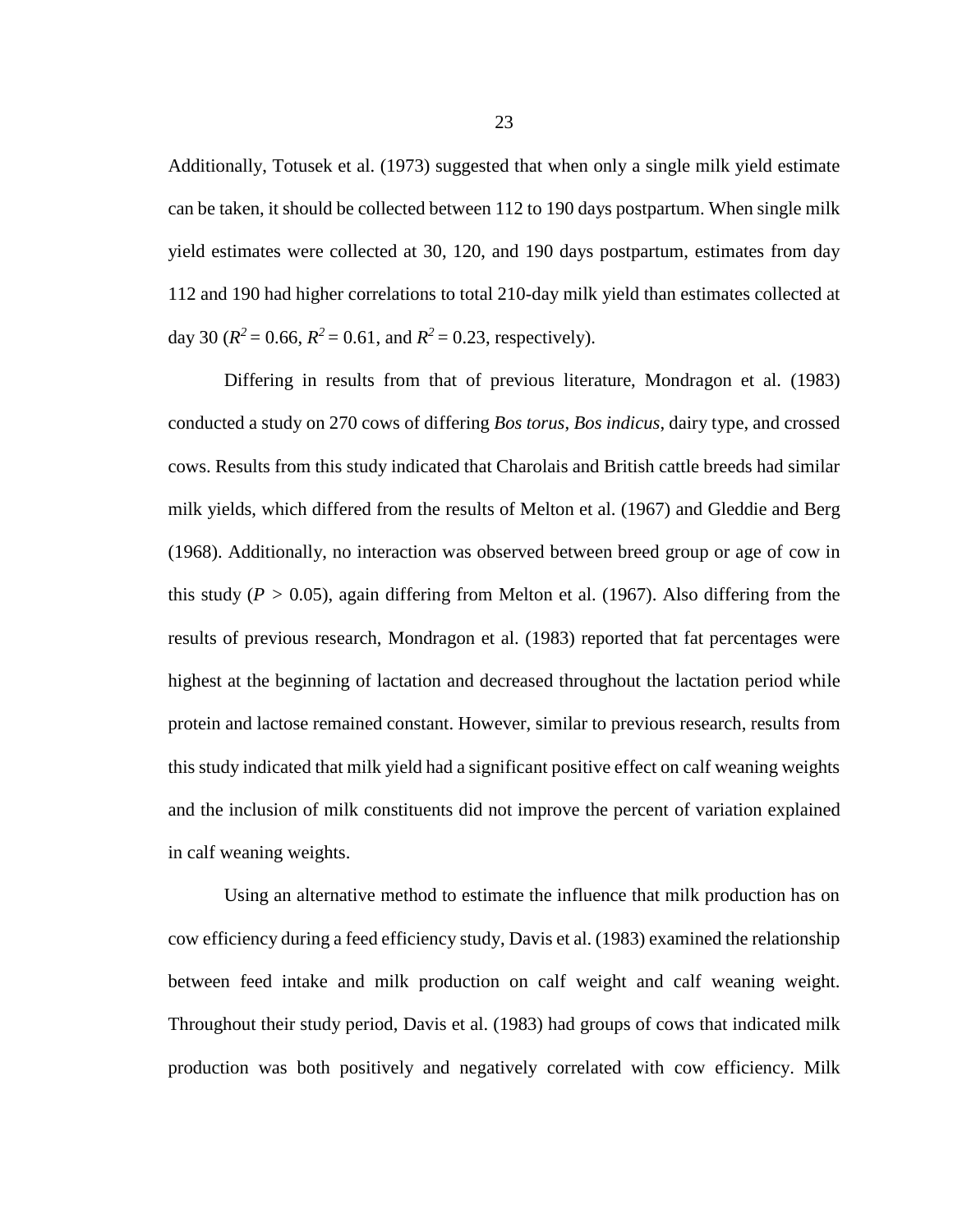production data from twin born Hereford cows had a positive correlation ( $R^2 = 0.49$ ,  $P <$ 0.01) with lifetime cow efficiency, suggesting that increased milk production would improve calf production. However, data from twin born, composite breed cows born later had a negative correlation between milk production and cow lifetime efficiency, and depending on breed composition ranged from −0.33 to −0.99. The results from Hereford cows born over the same period as the composite breed cows indicated a correlation between milk production and efficiency near zero. The authors concluded the effect of milk production on lifetime cow efficiency indicated in this study was due to both the milk production potential of the cow and the ability of the calf to utilize the available milk (Davis et al., 1983).

Results from these studies all suggest that milk yield is an important factor in calf growth pre-weaning and thus is a possible influence on cow efficiency (Melton et al., 1967; Totusek et al., 1973; Mondragon et al., 1983; Beal et al., 1990). Totusek et al. (1973), Williams et al. (1979a), and Beal et al. (1990) all concluded that repeated, combined consecutive day measures of weigh-suckle-weigh is the most practical and accurate method for estimating milk yield. Some of these studies indicated that milk yield is influenced by breed and by age of cow, although not all studies indicated these same results (Melton et al., 1967; Gleddie and Berg, 1968; Mondragon et al., 1983). Milk constituent percent vary throughout the lactation period and milk constituents have not been indicated to be significantly correlated to calf ADG or pre-weaning growth (Melton et al., 1967; Totusek et al., 1973; Williams et al., 1979a; Mondragon et al., 1983). However, it is still important to examine cow milk constituents when considering the influence of milk attributes on calf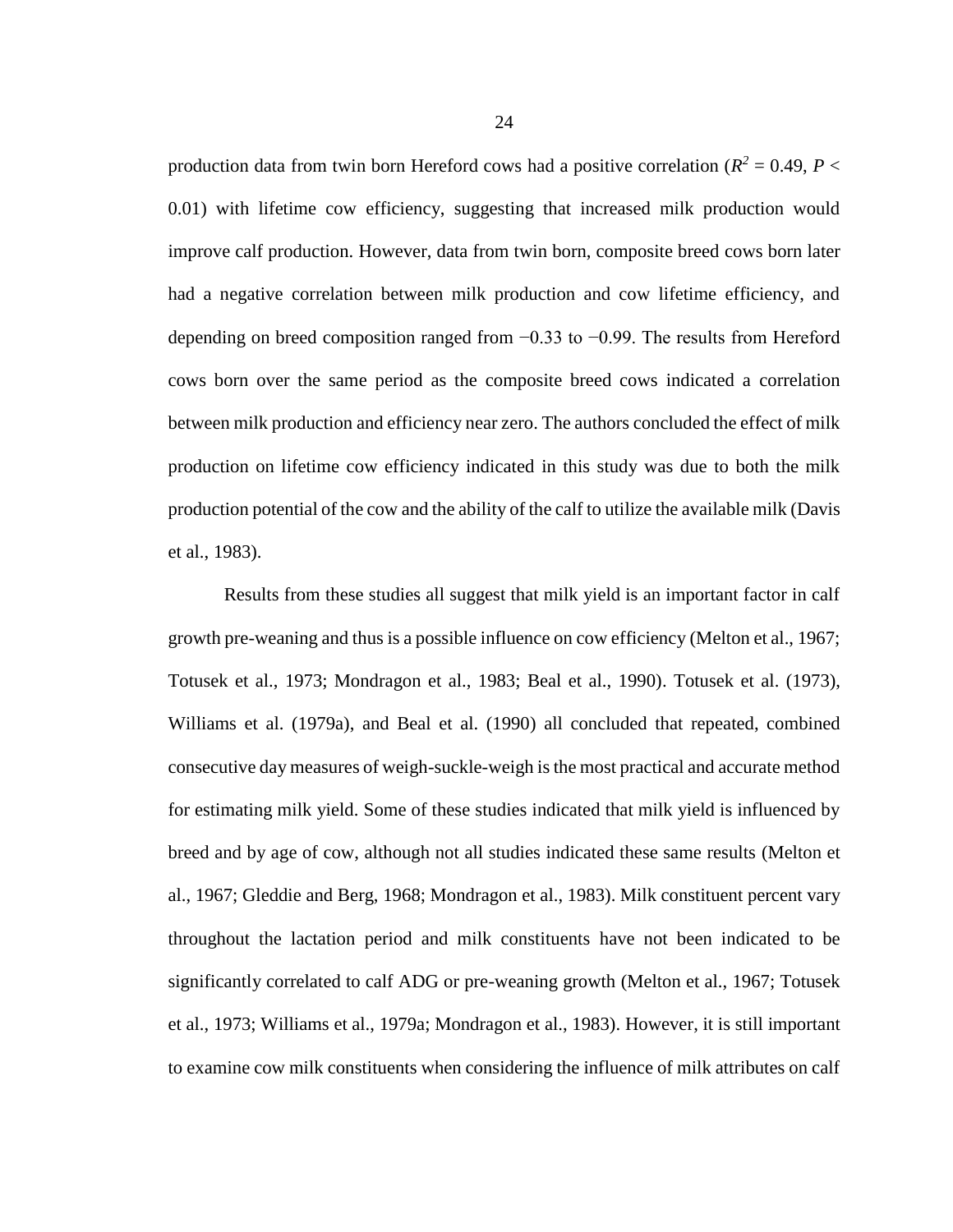performance and cow efficiency since previous research has not focused on this relationship. Milk yield should be considered when examining cow influence on calf production and cow efficiency because of the correlation between milk yield and calf preweaning gain.

#### Grazing Distribution and Resource Use

Since extensive grazing systems are embedded in western rangeland beef cattle systems, attaining uniform distribution across landscapes is vitally important for the success of these production systems. There has been considerable research on biotic and abiotic features that alter grazing distribution in beef cattle on rangeland environments (Williams, 1954; Roath and Krueger, 1982; Bailey and Welling, 1999; Bailey, 2004; Rawluk et al., 2014; Stephenson et al., 2016). Additionally, research has indicated that cattle prefer riparian areas to upland steppe or forests (Gillen et al., 1984; Howery et al., 1996; Parsons et al., 2003; Dalldorf et al., 2013; Rawluk et al., 2014). It is now well known that improving watering sources, increasing the number, and widely distributing water access points throughout a pasture aids in the sustainability of the range and grazing distribution observed in cattle (Williams, 1954; Roath and Krueger, 1982; Ganskopp, 2001; Porath et al., 2002; Bailey, 2004; Bailey, 2005; DelCurto et al., 2005; Rawluk et al., 2014). Considerable research has also been conducted on the use of supplement and minerals to increase grazing distribution in arid rangeland environments (Williams, 1954; Bailey and Welling, 1999; Ganskopp, 2001; Bailey, 2004; Stephenson et al., 2016). Other techniques such as fencing, herding, and time of utilization have also been studied for effectiveness of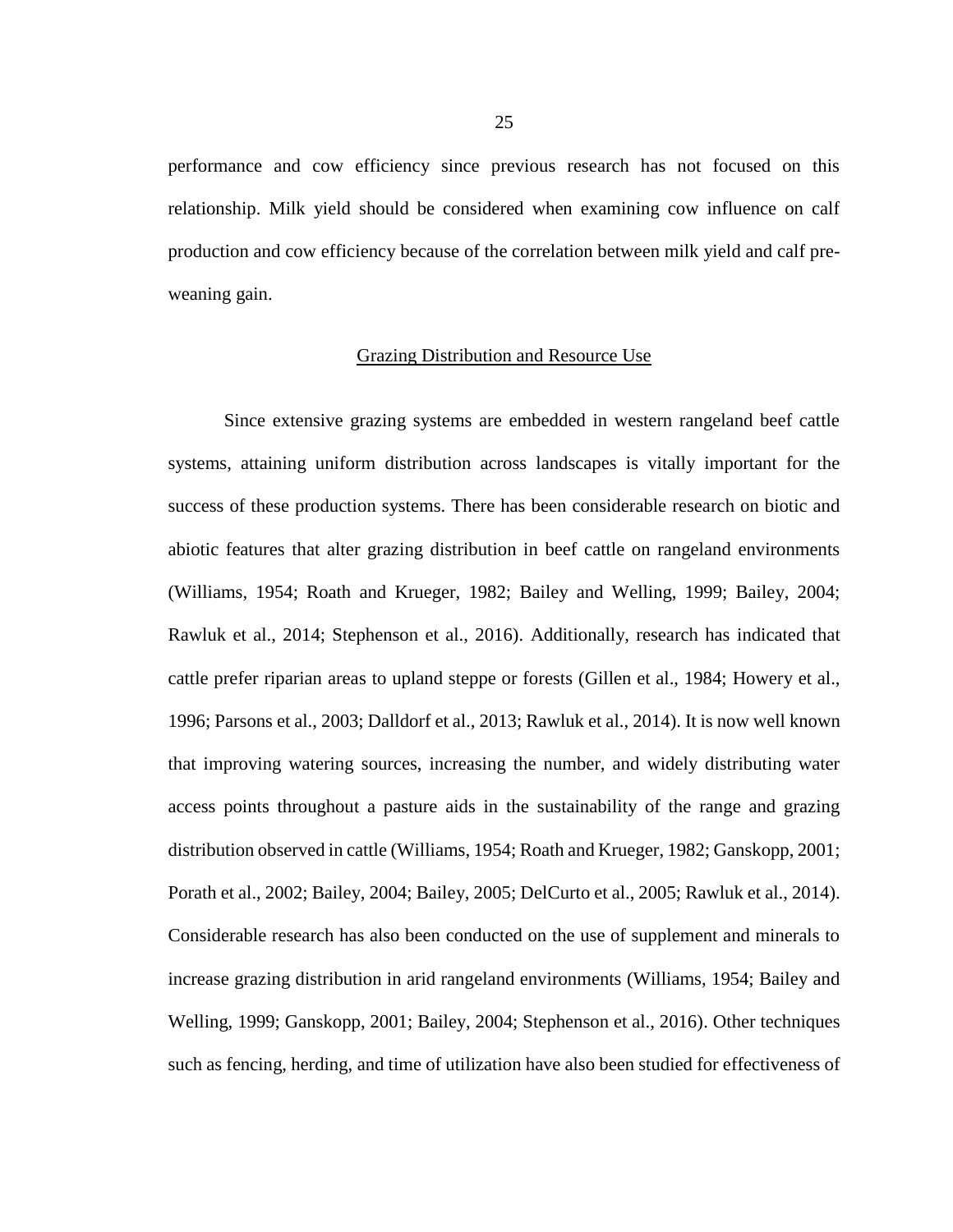influencing grazing distribution patterns in western production settings (Williams, 1954; Roath and Krueger, 1982; DelCurto et al., 2000; Bailey, 2005; Rawluk et al., 2014).

However, very little research has evaluated how cow type or cow characteristics influence grazing distribution on native landscapes. Furthermore, few studies have examined the relationship between cow efficiency and grazing distribution. Bailey et al. (2001) evaluated differences in grazing patterns and individual cow performance on 183 and 159 Hereford, Hereford x Tarentaise, and Tarentaise cows that were either lactating or not lactating. The authors reported that non-lactating cows distributed further vertically away from water sources than lactating cows  $(P < 0.05)$ . Additionally, non-lactating cows utilized forage on steeper slopes than lactating cows ( $P < 0.05$ ) over the second year of the experiment. Interestingly, the lactating cows distributed further horizontally from water than non-lactating cows ( $P < 0.05$ ) over the first year of the study. Also in the first year of study, the young cows (3 year olds) were observed grazing both vertically and horizontally further from water than older cows ( $\geq$  5 years of age;  $P$  < 0.05). Interestingly, results from this study indicated a breed affect, where full Tarentaise and mostly Tarentaise ( $\geq$   $\frac{3}{4}$ ) Tarentaise) cross cows distributed further vertically from water over the entirety of the study and utilized steeper slops the second year than the Hereford and Hereford dominated cross cows (*P* < 0.05). No grazing distribution differences were observed between cows of differing height, weight, body condition score, calving date, or calf weight weaned in this study. This data suggests that breed selection and age of cow could have an influence on grazing distribution, but that body size should not affect grazing distribution.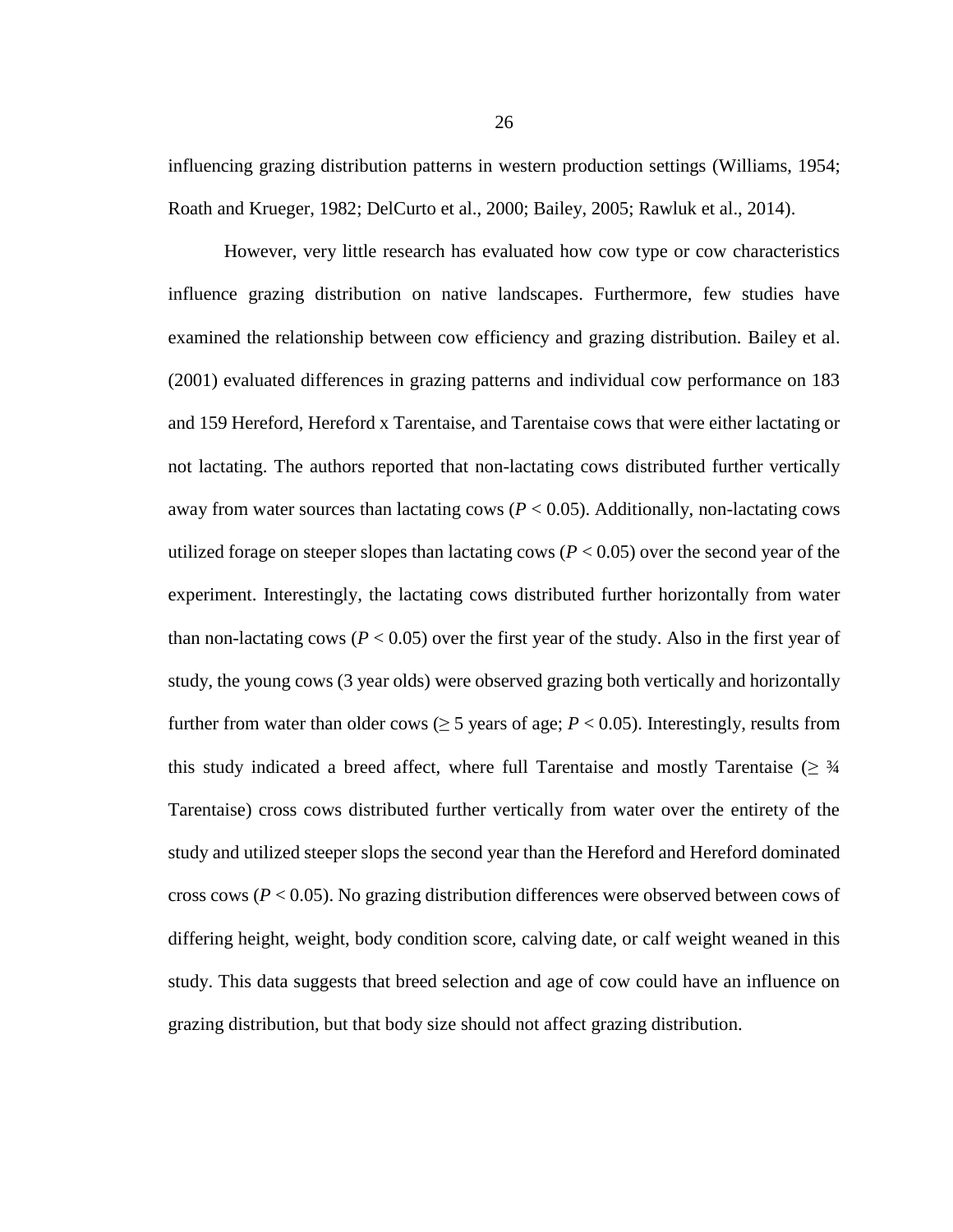Further research by Bailey et al. (2004) tracked the activity and location of 4 hill climber cows and 5 bottom dweller cows, cows that had been classified by rank of average slope use and vertical distance traveled to water by horseback observers the year previous to this study, with Lotek 2000 GPS collars to compare their rangeland use habits. Hill climber cows were reported to spend more time  $(14\%; P = 0.02)$  than bottom dweller cows (6.5%) on 20-30 degree slopes. Additionally, hill climber cows tended to spend less time at water (within 200 m of a water source;  $P = 0.07$ ) than bottom dwellers. However, the two types did not differ in horizontal distance traveled from water, but hill climbers traveled further vertically from water  $(P < 0.01)$ . Similar to Bailey et al. (2001), cows that were deemed as hill climbers in Bailey et al. (2004) were mostly Tarentaise ( $\geq 50\%$ Tarentaise), whereas cows deemed as bottom dwellers were mostly Hereford cattle ( $\geq 50\%$ Hereford). These results suggest that cow breed may affect grazing distribution in rangeland environments. However, only 9 cows were examined in the study conducted by Bailey et al. (2004), so the results from his study may have overestimated the accuracy of these results due to the small sample size. Furthermore, research conducted by Herbel et al. (1967) compared grazing distribution patterns of Hereford cattle to Santa Gertrudis cattle on arid rangeland. Results from this research indicated there were no breed effects on grazing distribution. However, the authors of this research never listed what the sample size was for their experiment. The difference in results between Bailey et al. (2004) and Herbel et al. (1967) could be due to environmental differences between the experiment locations, the environment differences under which the breeds were developed, or poor sample size and experimental design.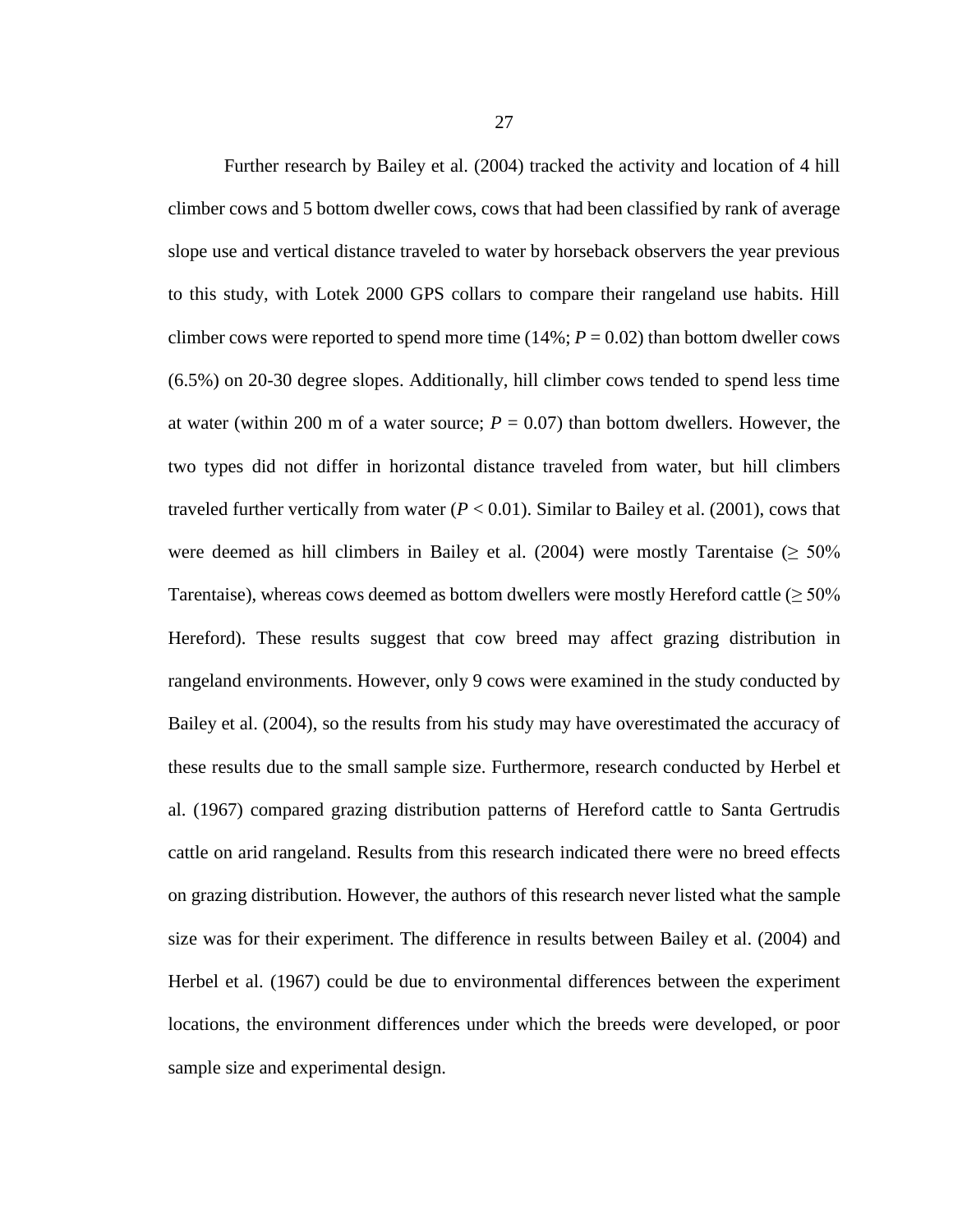A similar study was continued by Bailey et al. (2006) and these authors reported similar results as Bailey et al. (2001) and Bailey et al. (2004). Based on a normalized and integrated index of observed terrain use and individual cow location recorded by Lotek 2000 GPS collars, hill climber and bottom dweller cows from two separate origin herds were compared. As reported above, hill climber cows tended to use steeper slopes and traveled further from water  $(P = 0.06)$  than bottom dweller cows. Additionally, pastures grazed by hill climbers had more uniform utilization and distance traveled from water sources ( $P < 0.05$ ), and riparian stubble was taller ( $P = 0.01$ ) than in pastures grazed by bottom dwellers. Breed differences were not examined in this study although some of the same Hereford and Tarentaise cows were used in this study as previous studies. However, a difference in grazing distribution was observed between age classes of cow  $(P < 0.01)$ with cows 3-4 years of age observed grazing gentler slopes than cows  $\geq$  5 years of age (*P*  $< 0.05$ ).

Walburger et al. (2009) also found an interaction between cow age and grazing distribution when they monitored 269 cows using a LORAN-C automated telemetry system in a forested setting. In contrast to Bailey et al. (2006), Walburger et al. (2009) found that cows < 4 years of age selected lower elevations but used steeper slopes than the oldest cows in the herd ( $\geq 8$  years old; *P* < 0.05). Also, cows  $\geq 8$  years of age grazed sites that were  $\geq$  20 m away from  $>$ 40% canopy cover compared to 2-3 year old cows (*P* < 0.05) and 2-3 year old cows grazing areas with greater canopy cover than older cows ( $P < 0.05$ ). However, all age classes of cows preferred gentler slopes, westerly aspects, areas further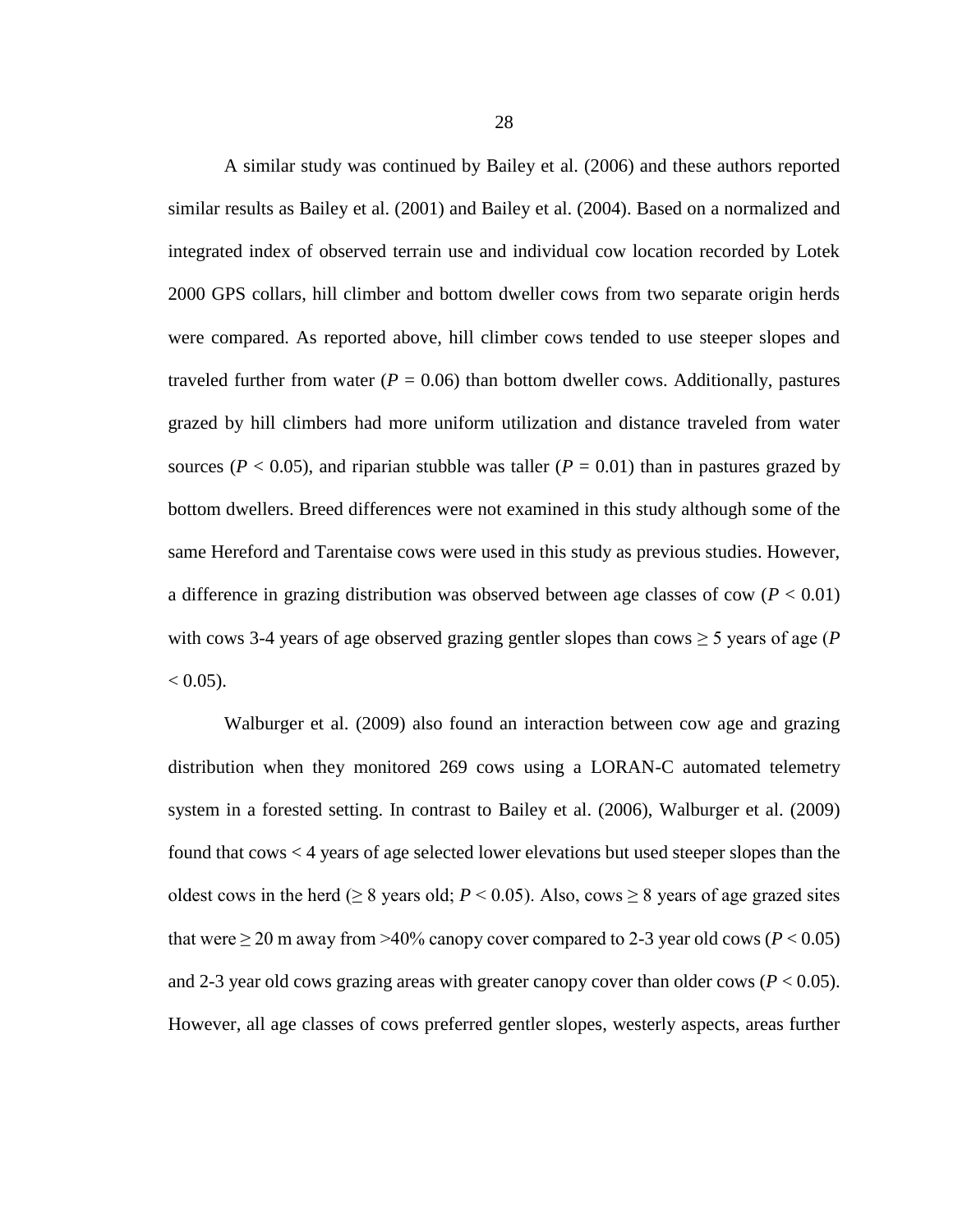from water, and areas with greater forage production than the averages for the pasture (*P*   $< 0.05$ ).

An ongoing study by Bailey et al. (2010a) evaluated 377 cows for the effectiveness of determining cow grazing distribution on arid rangeland by her docility score at calving. The results from this study suggest that calving temperament was not an indicator of grazing distribution habits. Furthermore, results from this study are similar to results from previous work. For Hereford and Tarentaise cross cows, breed and number of calves born did have an effect on observed grazing distribution ( $P < 0.05$ ). Cows with 3, 4, or more calves traveled further from water vertically  $(56 \pm 2 \text{ m})$  than cows with only two calves (48)  $\pm$  2 m; *P* < 0.01). These results could be directly related to cow age rather than number of calves produced as Bailey et al. (2006) reported that terrain use differed between cows of differing age. Additionally, in Bailey et al. (2010a), cows with a higher percent of Tarentaise breeding ( $\geq 50\%$  Tarentaise) traveled both further vertically (58  $\pm$  2 m vs. 50  $\pm$ 2 m;  $P < 0.01$ ) as well as horizontally from water (652  $\pm$  23 m vs. 615  $\pm$  25 m;  $P < 0.05$ ) than cows with a majority of Hereford breeding.

Previous to this study, Howery et al. (1996) conducted a study to determine habitat and home range differences between 87 cows grazing a Forest Service allotment. Habitat use of the cattle in this study followed the same trend that has been observed in many other studies, preferring riparian areas > upland steppe > upland forests. Out of the 87 cows observed during the two-year study, 78% had similar home range use both years despite drought and management shifts. Thirty-three percent showed total faithfulness to their home range both years. Forty-five percent differed only slightly in home range use the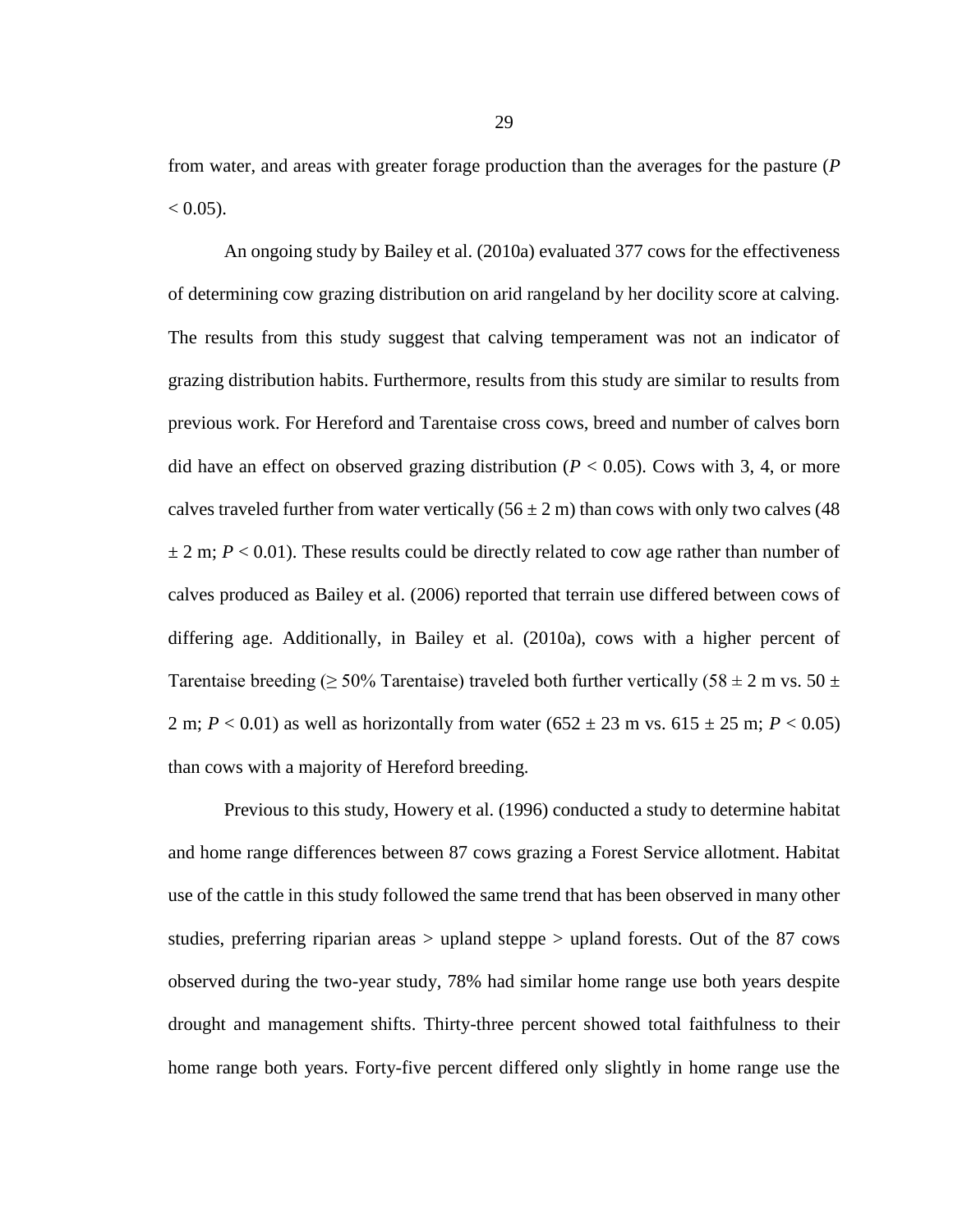second year as compared with the first. Whereas 18% only moderately remained in the area of the home range they were raised in and 3% differed substantially in home range between the two years. Although home range varied between cows observed, feeding times and time spent loafing were similar between the 87 cows (Howery et al., 1996).

VanWagoner et al. (2006) conducted a study that considered the effect of sire breed on offspring grazing distribution. Angus, Charolais, Piedmontese, and Salers sires were bred to 173 Hereford and Tarentaise cross cows with known classifications as either hill climbers or bottom dwellers. The 96 adult daughters (2-4 years old) resulting from these crosses were observed for grazing distribution differences. Daughters from Piedmontese and Charolais sires traveled further horizontally from water (*P* < 0.05) and daughters from Piedmontese sires had a slight tendency ( $P = 0.09$ ) for higher terrain use ratios than Angus sired cows. Otherwise, breed of sire did not seem to have an effect on the grazing distribution habits or physical performance of their progeny. Daughters born to cows that had previously been recorded to use steeper slopes and travel further from water grazed further vertically from water ( $P < 0.05$ ) and had a higher terrain use ratio ( $P < 0.05$ ) than cows sired from dams that used gentler terrain. Also, cows from Tarentaise dams traveled further both horizontally and vertically  $(P < 0.05)$  from water than cows from Hereford dams. Additionally, VanWagoner et al. (2006) reported that cow height, weight, and pregnancy status had an effect on grazing distribution in some years, but these effects were not consistent through the experimental period. In years 1998 and 2001, heaver cows traveled further horizontally from water than lighter cows  $(P < 0.05)$  and in 1998 taller cows traveled further horizontally from water than shorter cows ( $P < 0.05$ ). Pregnant cows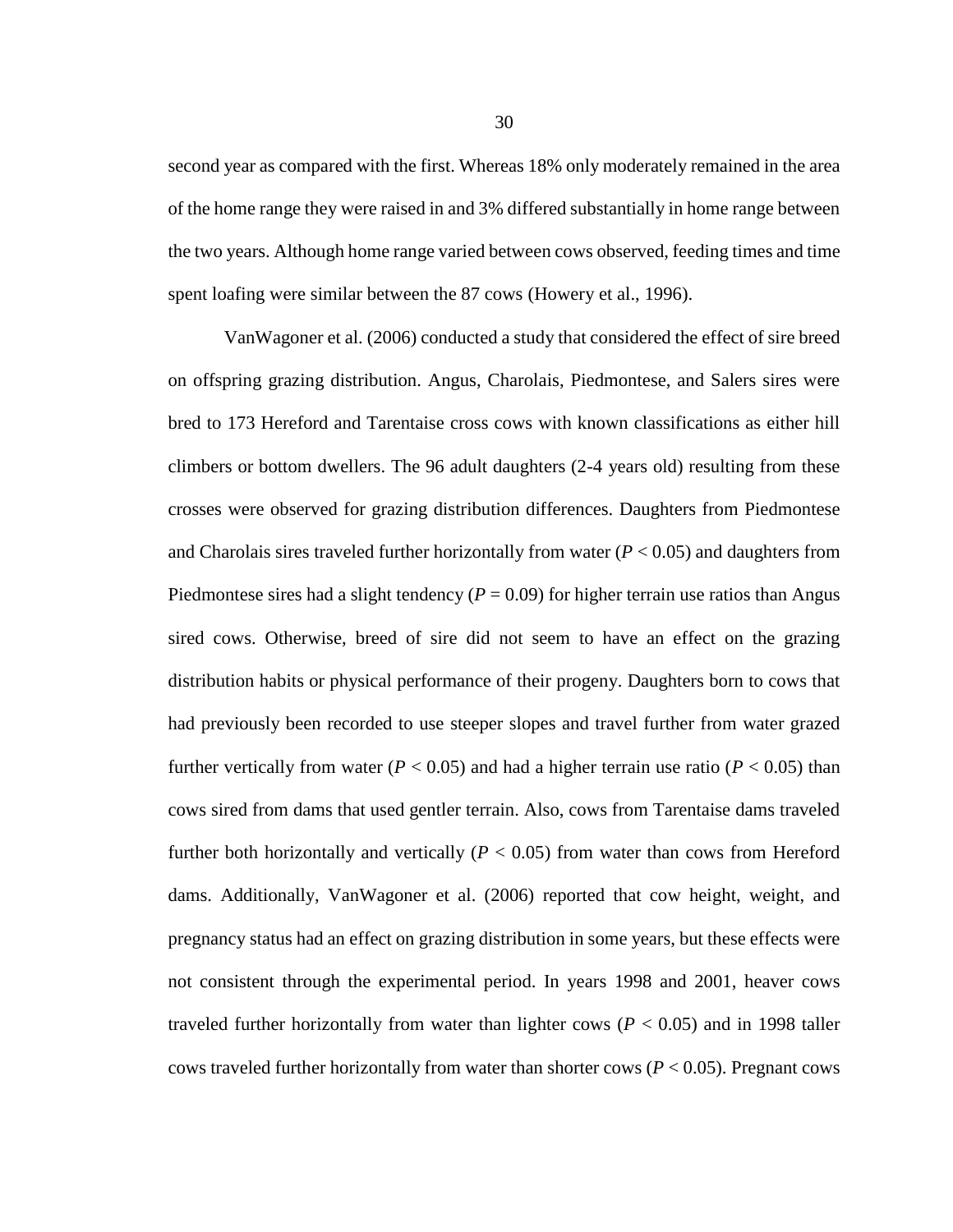used steeper slopes than non-pregnant cows  $(P < 0.05)$ , but this was only observed in 2001. Results from this research also indicated that grazing distribution was not correlated to calving date, actual weaning weight, or age-adjusted weaning weight.

An earlier study also examined the influence of genetic versus learned behavior influence on cow grazing distribution patterns. Howery et al. (1998) observed the habitat patterns of 10 daughters and foster-daughters from cows with known home ranges to analyze if range use is determined by genetics or learned behavior. Results from this study indicated that grazing distribution tended to be influenced by learned behavior as a calf. All 10 offspring observed remained near (mean of 0.5 to 1.2 km from dams' home ranges) the locations they were raised as calves when they were grazed on the same allotment as adults. By the fourth year of the study, most of the cows were observed to stay within 0.7 km from the dams' or foster-dams' home ranges, with all of the monitored daughters and foster-daughters remaining within 1.1 km from the home ranges in which they were raised. Peer influence seemed to be more important in determining grazing distribution when the daughters and foster-daughters were placed back into the same allotment where they were reared as yearling heifers. Data indicated that yearling heifers associated more with their peers than with older cows and this shifted habitat and location use from patterns learned from their dams. A shift in home range use was also observed in drought years and this shift in home range was attributed to the influencing effects of drought weather during those years. However, most cows shifted back to the grazing distribution patterns learned as calves with some exception. Results from this study suggest that grazing distribution is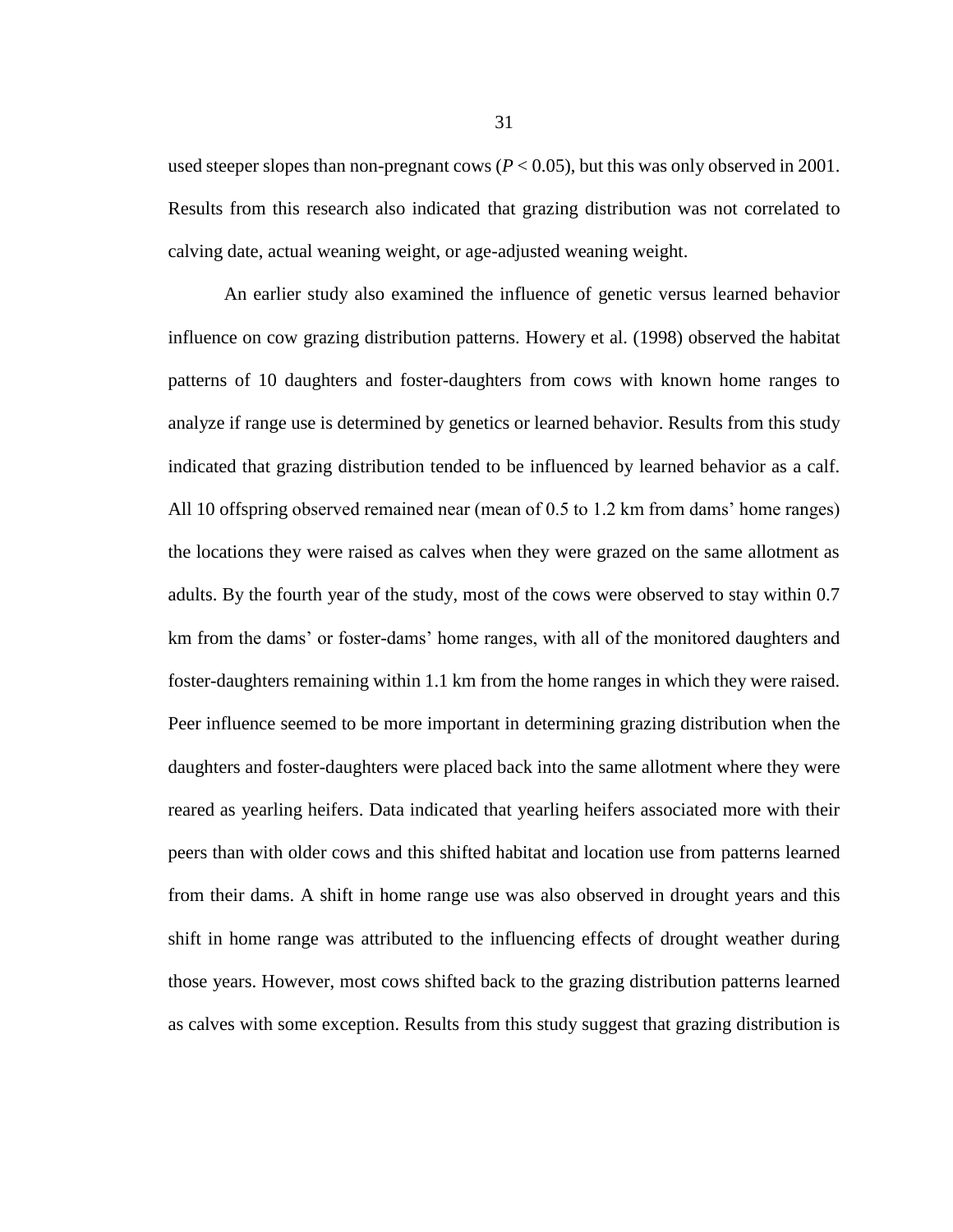a learned behavior and that selective culling as well as herding and improved abiotic features can improve grazing distribution patterns within a herd (Howery et al., 1998).

Another study that evaluated the possible influence of genetic relationship to observed grazing distribution differences was performed by Bailey et al. (2010b). This study examined the genetic or learned behavior effect on grazing distribution in 108 beef cows. Embryos were collected from 10, previously determined hill climber cows and bottom dweller cows and placed into 98-crossbred-recipient cows also classified as either hill climber or bottom dweller. Adult daughters of the hill climber donor cows used higher elevations than the adult daughters of the bottom dweller cows  $(P = 0.04)$ . Cows raised by recipient hill climber cows also used higher elevations than cows raised by bottom dweller recipient cows  $(P = 0.04)$ . Results from this study suggest that both genetics (donor effect) and early learning (recipient effect) contribute to varied grazing distribution patterns (Bailey et al., 2010b).

In addition to breed differences, genetic influence, and learned behavior differences, it has been suggested that social interactions and hierarchical standing within a cow herd could influence grazing distribution and feeding habits (Sowell et al., 2000). Bennett and Holmes (1987) found that animals with lower ranking within a herd kept a further distance between them and other animals, whereas animals of higher ranking remained relatively close to other animals. They concluded this expression of social behavior could influence access of high quality food, shade, and water sources by low ranking animals (Bennett and Holmes, 1987). Also, Bowman et al. (1999) saw an effect on feeding habits of liquid supplement from herd hierarchical dynamics. Cows 3 years of age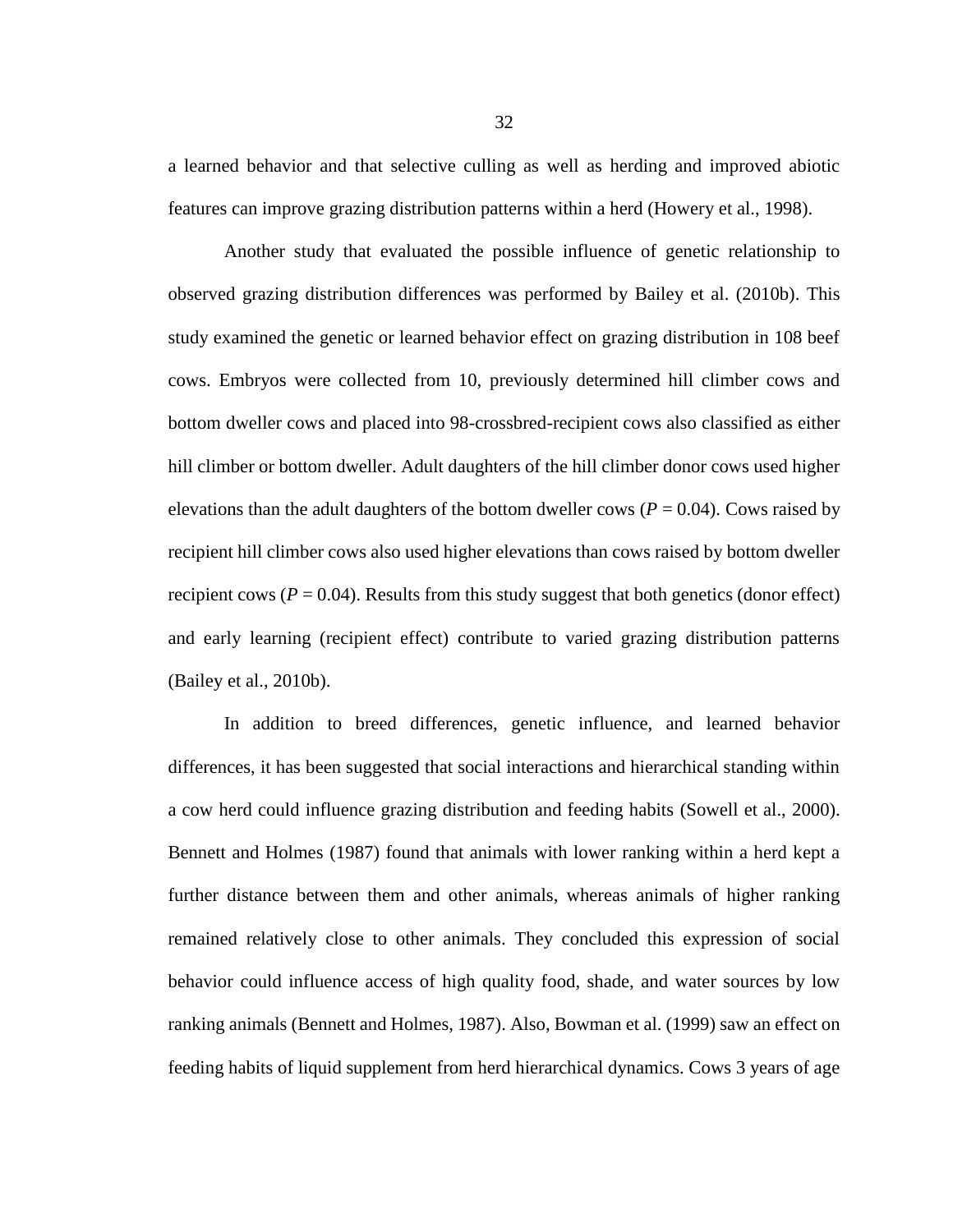tended to dominate feeding bouts of liquid supplement in a rangeland environment. These cows spent more time at the feeders ( $P < 0.001$ ), visited the feeders more times per day ( $P$ )  $< 0.001$ ), and frequented the feeders more days over the trial period ( $P < 0.001$ ) when compared with 2 year old heifers. All of these studies provide evidence towards the hypothesis that hierarchical standing within a cowherd could influence grazing distribution and habitat use of individual cows.

Currently, there are few studies that have evaluated distribution based on individual cows' natural grazing tendencies without abiotic and biotic influences (Bailey et al., 2006; VanWagoner et al., 2006; Walburger et al., 2009). Research has been conducted on examining grazing distribution differences between cows of differing breeds, age, and terrain use classification (Bailey et al., 2001; Bailey et al., 2004; Walburger et al., 2009). Results from these studies indicate that age has a significant influence on grazing distribution and a possible difference in terrain use between breeds (Bailey et al., 2001; VanWagoner et al., 2006; Walburger et al., 2009). However, studies that have examined breed effect have tended to have poor study design that could have led to exaggerated differences. For a greater understanding of production systems in western environments, additional research is needed that examines cow grazing distribution patterns based on cow characteristics such as cow size and efficiency.

### Global Positioning Systems Use in Cattle Research

Poor livestock grazing distribution across western rangeland environments is well documented and understood in the literature (Ganskopp, 2001; Bailey, 2004; Ganskopp and Bohnert, 2009; Anderson, 2010). However, individual cattle attributes that effect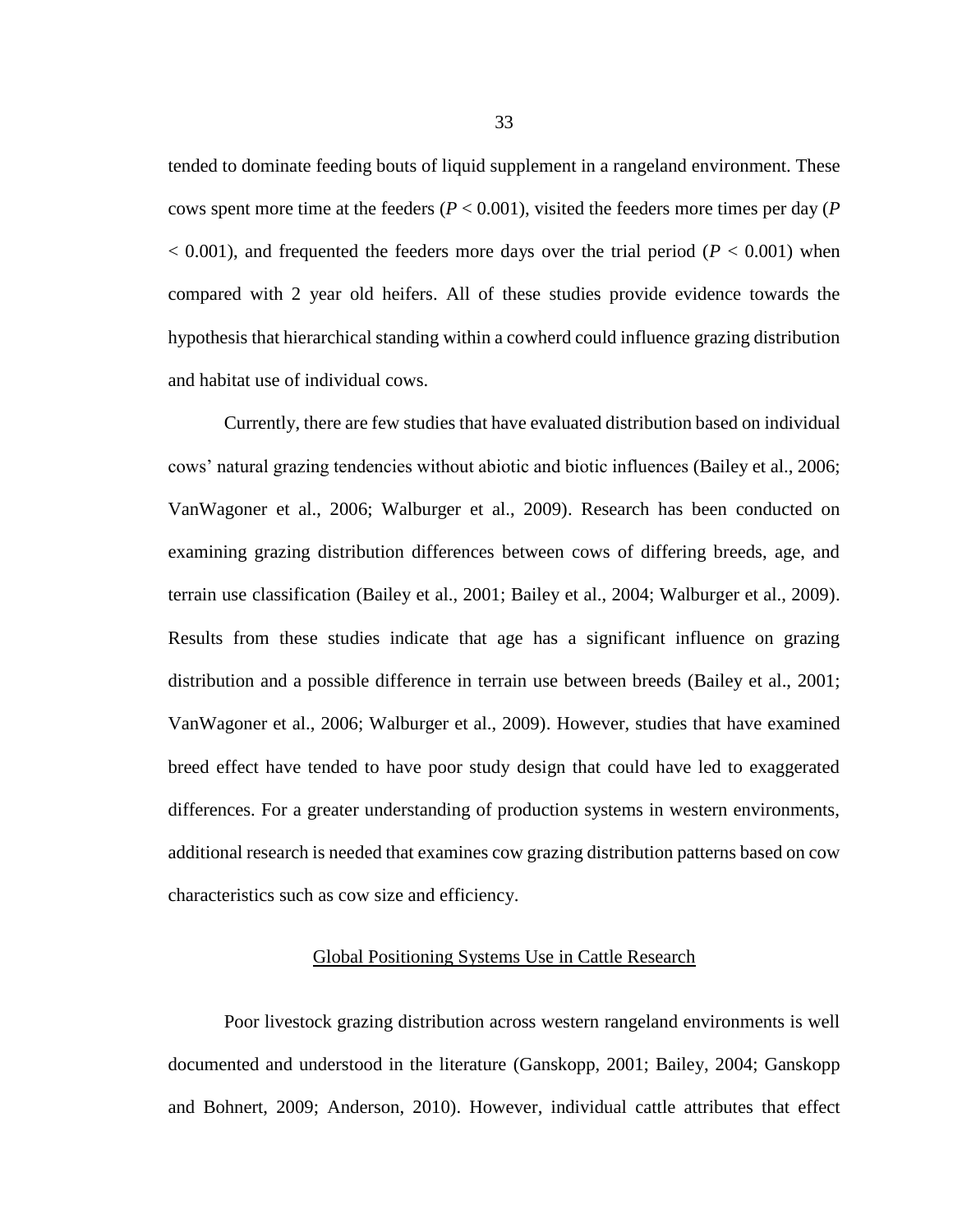grazing distribution are still not thoroughly established (Ganskopp and Bohnert, 2009; Anderson, 2010). The development and recent advances of global positioning systems (GPS) designed for livestock has increased the ability of researchers to examine cattle use across landscapes and possible interactions that influence cattle grazing distribution behavior (Johnson and Ganskopp, 2008; Putfarken et al., 2008; Ganskopp and Bohnert, 2009; Anderson, 2010; Augustine and Derner, 2013).

One study where livestock GPS collars were utilized to monitor cattle grazing distribution was conducted by Ganskopp (2001). At study initiation, the authors placed Lotek GPS collars (Lotek Engineering, Newmarket, Ontario, CA) on 6 randomly selected cows and these cows wore these collars for a 1-month period. For this study, the collars were programed to take a GPS fix every 20 minutes and record activity sensor data for 3 minute periods. In addition, each collared animal was visually observed for 12-13 hours over the study duration. The authors used a Latin-square analysis of variance for data analysis. Forward-stepwise regression models used to identify cattle grazing and resting activities produced mean  $R^2 > 0.80$ . However, when regression analyses were used to identify standing, walking, and laying activities the mean  $R^2 < 0.80$  and the authors considered the variation to be too high to have predictive value. Results reported in this research indicated that cattle spent 11.0 hours grazing, 10.1 hours resting, 1.8 hours walking, 0.3 hours consuming salt, 0.3 hours drinking, and 0.5 hours performing unclassified activities per day. Ganskopp (2001) concluded the GPS collar data was accurate at identifying grazing and resting activity and position of the cattle in the pasture.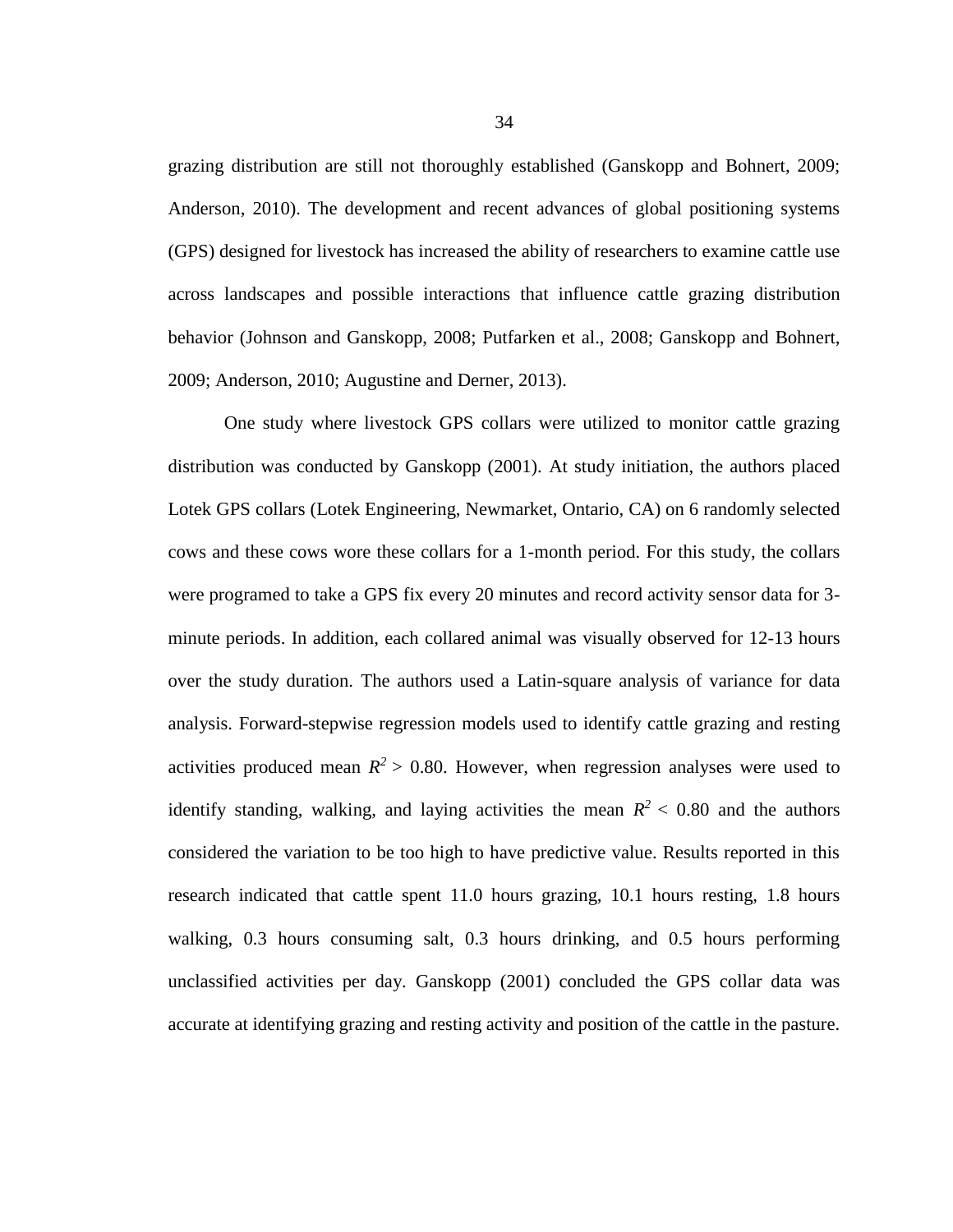However, this author was not satisfied by the accuracy  $(R^2 < 0.80)$  of resting, standing, and laying activity data.

Ungar et al. (2005) conducted two studies that examined the use of Lotek GPS collar data to identify free-ranging cattle activity for the use of studying cattle-landscape interactions. During the first study, 6 GPS collars were placed on cows. However, one collar failed during this trial and thus the authors were able to collect data from only 5 collars. Over the period of the second study, collar data was collected on 135 cows and collars remained on each animal between 3-7 days. Global positioning system fixes were recorded every 20 minutes in the first study and every 5 minutes during the second study. Activity sensor data was recorded every 6 minutes during the first study and every 4 minutes over the second study. The authors concluded that a 4-split regression tree analysis was the best predictor of cattle grazing activity over the first study period with an  $R^2 = 0.84$ . When the authors applied the 4-split regression tree analysis to data from the second study they concluded that 22% of data was misclassified. As a result of these two studies, Ungar et al. (2005) summarized that distance traveled data alone was not enough to infer cattle activity from collar data. Additionally, the authors reported that resting was most often misclassified as grazing so grazing hot spots should be verified as non-resting locations. Furthermore, the authors concluded that complete accuracy in determining cattle activity through the use of GPS collar data is difficult to achieve. However, data collected with one sensory fix associated with one GPS fix resulted in the most accurate activity classification.

Data accuracies are dependent on the frequency with which data is recorded (Johnson and Ganskopp, 2008). Johnson and Ganskopp (2008) conducted a study to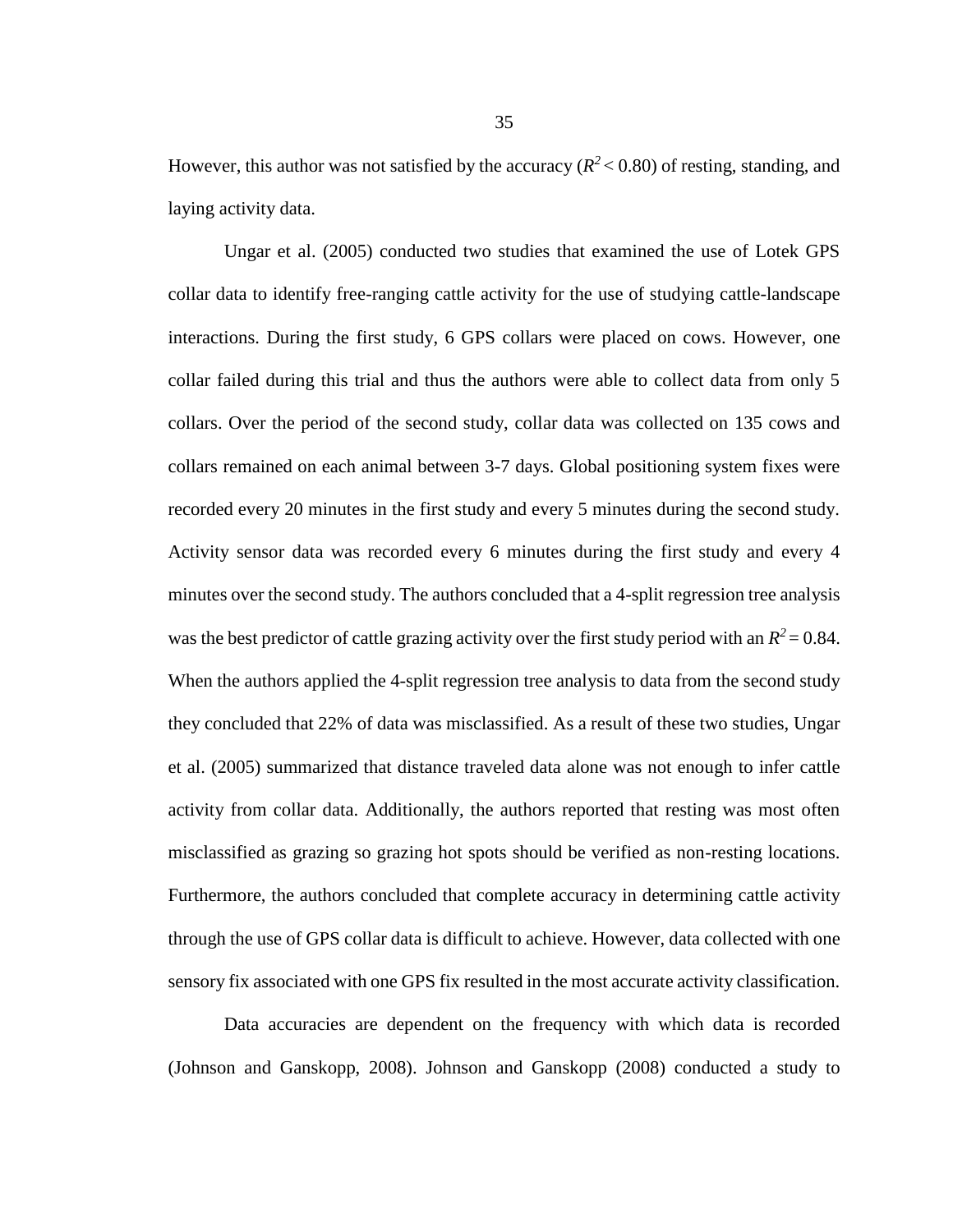compare discrepancies in estimated cattle locations and distance traveled between data recording intervals of every 5 minutes to one recording per day. They found that as time between recording intervals increased, estimates of pasture use decreased in accuracy (*P* < 0.01). Furthermore, increased time between recording intervals resulted in increased spatial errors and decreased distance cattle traveled by 10% for each iteration  $(P < 0.001)$ . Additionally, Ganskopp and Johnson (2007) analyzed errors associated with GPS use in free-ranging livestock. With the conclusion of the study, the authors reported that bias of distance measured was inconsequential when cow movements were between 10 to 90 m in length. However, when the cattle, and thus the GPS units were immobile, GPS error generated about 1.7 m ( $\pm$  0.7 m SE) perceived movement between each stationary iteration  $(P < 0.05)$ . The authors concluded this error could be corrected for with the use of a regression model that included a minimum distance threshold, a motion sensor threshold, or a combined minimum distance/motion sensor threshold. Ganskopp and Johnson (2007) reported that when such a regression model was applied to the recorded GPS data, 81-92% of resting intervals observed in cattle were then correctly classified.

Augustine and Derner (2013) conducted a study examining the calibration and use of models to discriminate between different livestock activities when using Lotek GPS collars to monitor livestock grazing behavior. Lotek 3300LR collar data was collected from 98 yearling steers over 12 deployment periods of 21-30 days that occurred over a 4-year period. Visual observations were also made for 1 day per collar deployment period on 5-9 steers. These visual observations served as a calibration method to determine the ability of models to predict cattle activity through GPS collar data. The authors then developed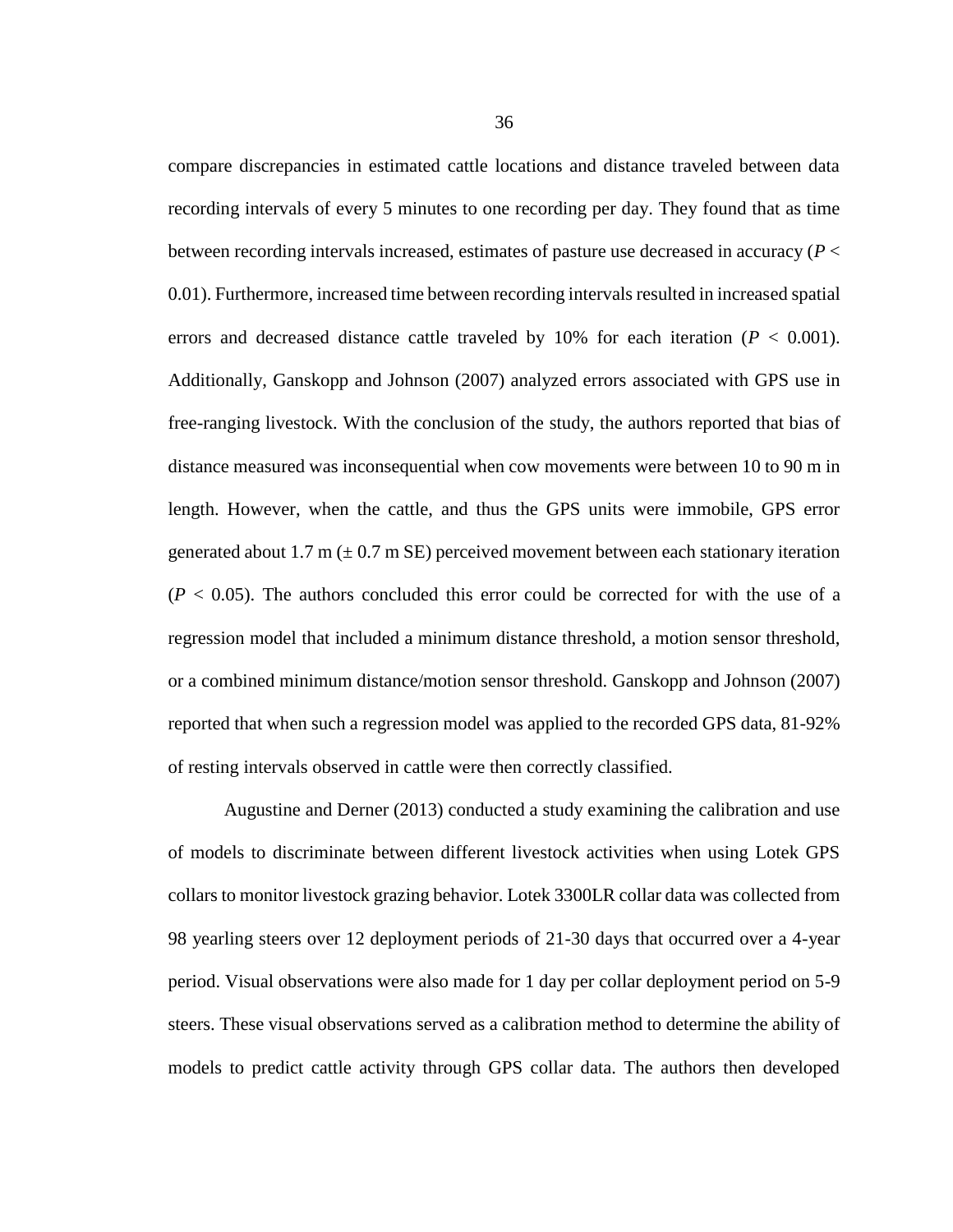binary models to discriminate between different livestock activities. Augustine and Derner (2013) concluded that a 9-split model was the most accurate at predicting cattle behavior and that head-down sensory data and distance traveled were the two most important variables when estimating cattle behavior. The 9-split model resulted in reducing cattle activity miscalculation to 13.8% and 12.9% between their training dataset and validation dataset, respectively. These authors concluded that GPS collar data can be used to study cattle distribution and grazing behavior with reasonable accuracy (Augustine and Derner, 2013).

Another study that was performed with the objective of developing a method for accurately identifying cattle activity based on data collected by GPS collars was conducted by González et al. (2015). The authors performed two trials; one was conducted to develop an activity classification algorithm and one to evaluate the accuracy of the algorithm developed. One CSIRO GPS collar (Commonwealth Scientific and Industrial Research Organization, Canberra, Australia) was placed on each of 11 steers, which were broken into 4 groups for the first study, and 14 steers with a GPS collar per steer was used for the second study. Data from each collar was aggregated into 10-second intervals for analysis. Additionally, direct visual observations were recorded on the 14 steers used for the second study. To classify activity data, the authors used a 4-step decision tree, which resulted in classifying cattle activity data into 5 groups, resting, ruminating, foraging, traveling, and other activities. González et al. (2015) concluded that GSP collar data can be used to identify fine-scale cattle activities throughout a daily period. Although the authors reported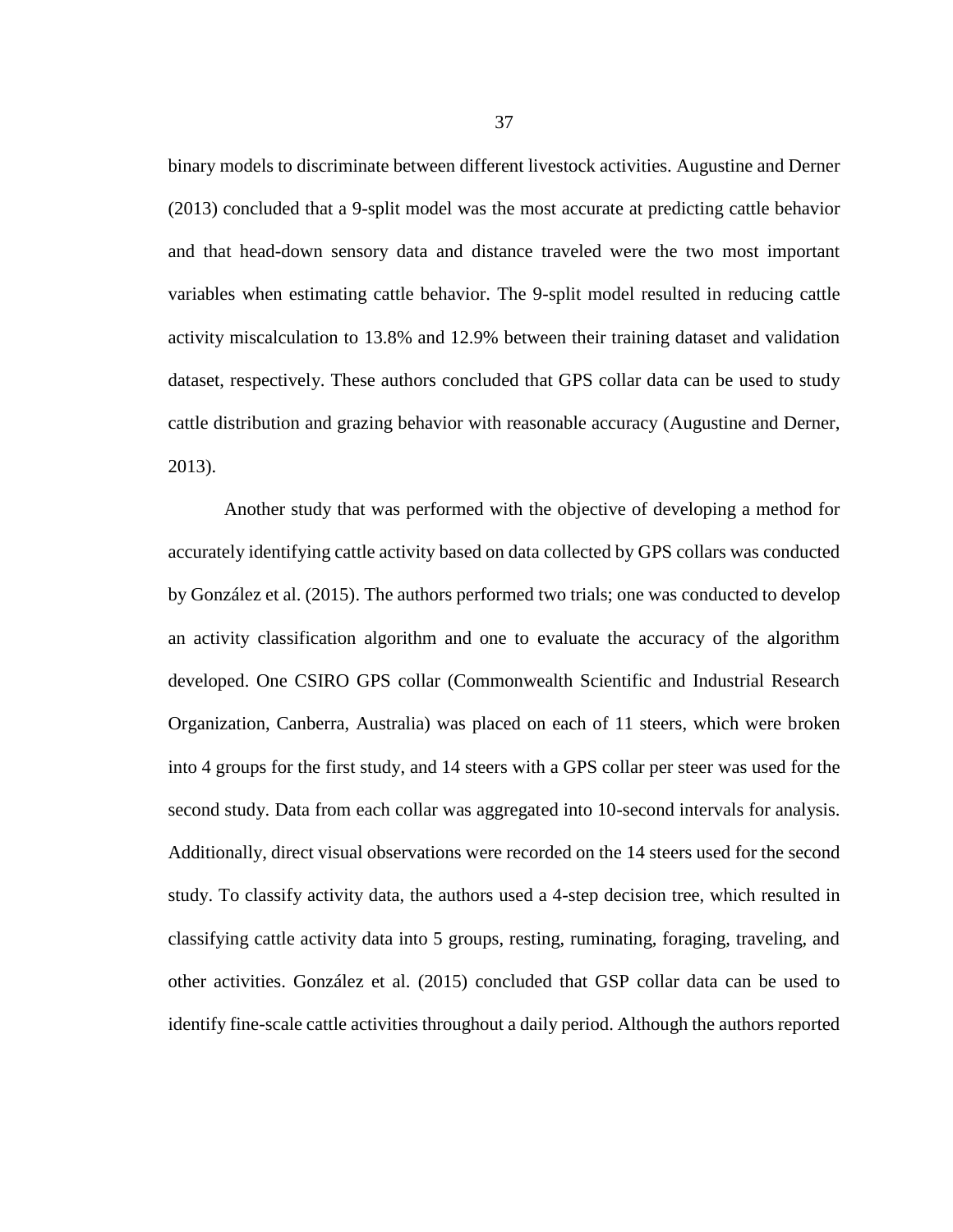the high frequency data collection needed to produce fine scale cattle activity results is taxing on battery life and thus such data can only be collected over short durations of time.

The use of GPS collar systems to study free-ranging cattle grazing distribution and daily behavior is agreed upon as an important new tool to broaden the understanding of cattle behavior (Johnson and Ganskopp, 2008; Putfarken et al., 2008; Ganskopp and Bohnert, 2009; Anderson, 2010; Augustine and Derner, 2013). However, it is also agreed that not all cattle activities can accurately be classified (Turner et al., 2000; Ganskopp, 2001; Ungar et al., 2005; Ganskopp and Johnson, 2007; Augustine and Derner, 2013). Cattle activities that can be identified with acceptable misclassification (12-14%) accuracy are time spent grazing per day and distance traveled per day (Ganskopp, 2001; Ungar et al., 2005; Augustine and Derner, 2013). Therefore, the use of GPS collar data to identify activities performed by cattle with different efficiency classifications could exceedingly expand the understanding of grazing behavior for different cow types.

#### Rational for Research

Metrics of cow efficiency that are easily implemented on ranch and are accurate in identifying animals that produce more calf weight weaned per kilogram of feed consumed has long been desired (Dinkel and Brown, 1978; Scasta et al., 2015; Beck et al., 2016). Techniques that can be used to identify which animals are more efficient have long been searched for both in beef cattle production settings and through research (Dinkel and Brown, 1978; Scasta et al., 2015; Beck et al., 2016). The ability of researchers and producers to identify which animals are best adapted to producing the most calf weight weaned on limited, western rangeland environments has evolved from the need for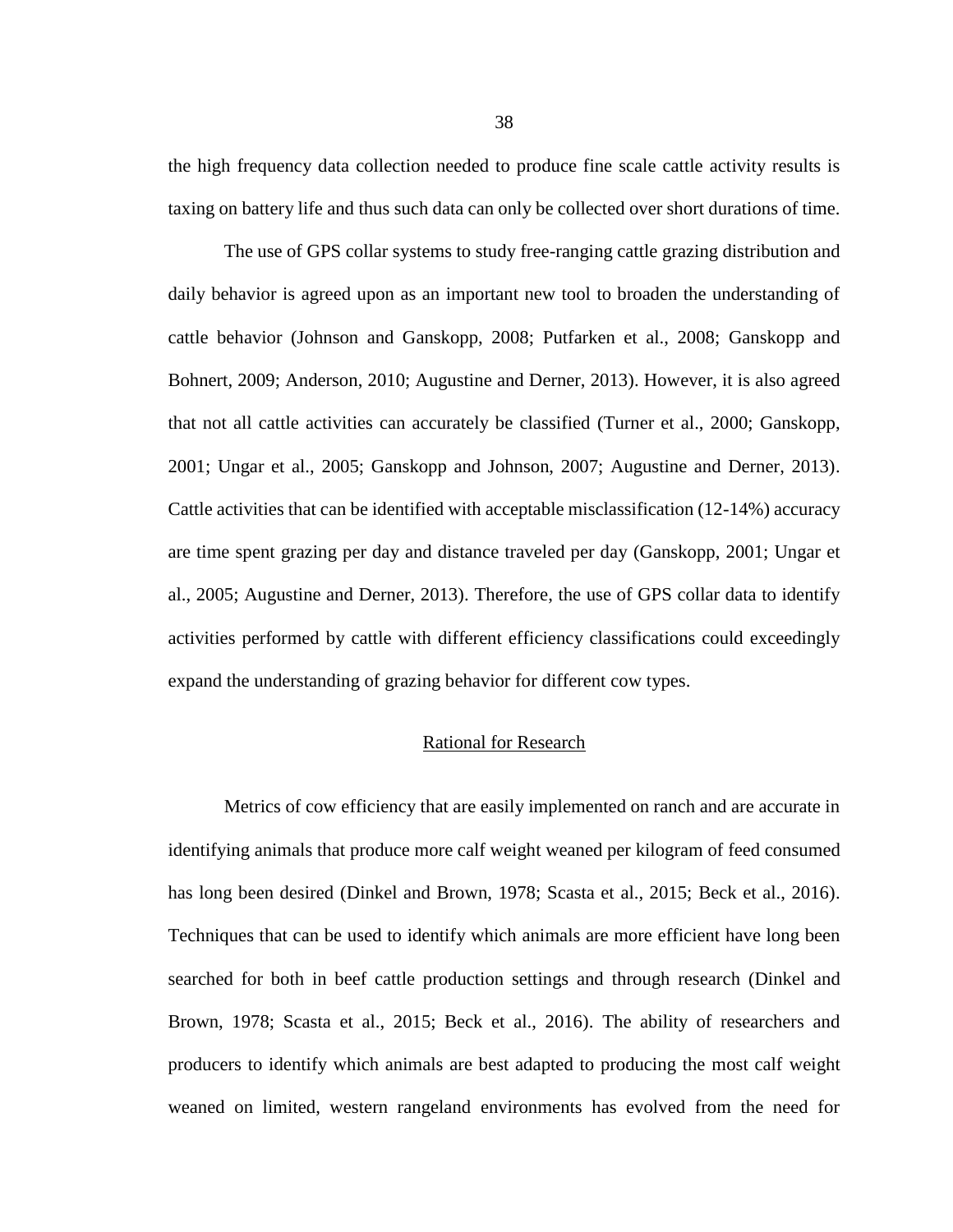producers to be profitable and produce on a decreasing land base. Also, the continuously expanding human population has placed pressure on cattle producers to produce more high quality protein on a continuously decreasing land base (FAO, 2009; USDA National Agricultural Statistic Service, 2014; Beck et al., 2017). However, research is limited relative to cattle selection metrics that can be used to easily and accurately identify which cattle are best suited to extensive grazing production systems based in arid, western rangeland ecosystems.

There has been continued discussion within the beef cattle industry that explores whether small or large cows, based on body-weight and body condition score, are more suited for arid, western rangeland based production systems (Hammond et al., 1947; Dickerson, 1978; Stewart and Martin, 1983; Scasta et al., 2015). Previous research, conducted by Dinkel and Brown (1978) and Scasta et al. (2015), has indicated that cow size does influence cow production efficiency. However, previous research has not thoroughly agreed what sized cow is best suited to western rangeland environments (Dinkel and Brown, 1978; Stewart and Martin, 1983; Scasta et al., 2015; Beck et al., 2016). Much of this previous research tends to agree that small cows achieve more returns and are more efficient than large cows in pasture and rangeland settings (Kress et al., 1969; Dinkel and Brown, 1978; Stewart and Martin, 1983; Scasta et al., 2015; Beck et al., 2016). However, most research that has examined the effect of cow size on cow efficiency has used estimated cow intake rather than actual cow intake in rangeland settings. This has resulted in the current belief that smaller cows require less feed and that producers can increase herd numbers by decreasing cow size because of the perceived reduced intake need of each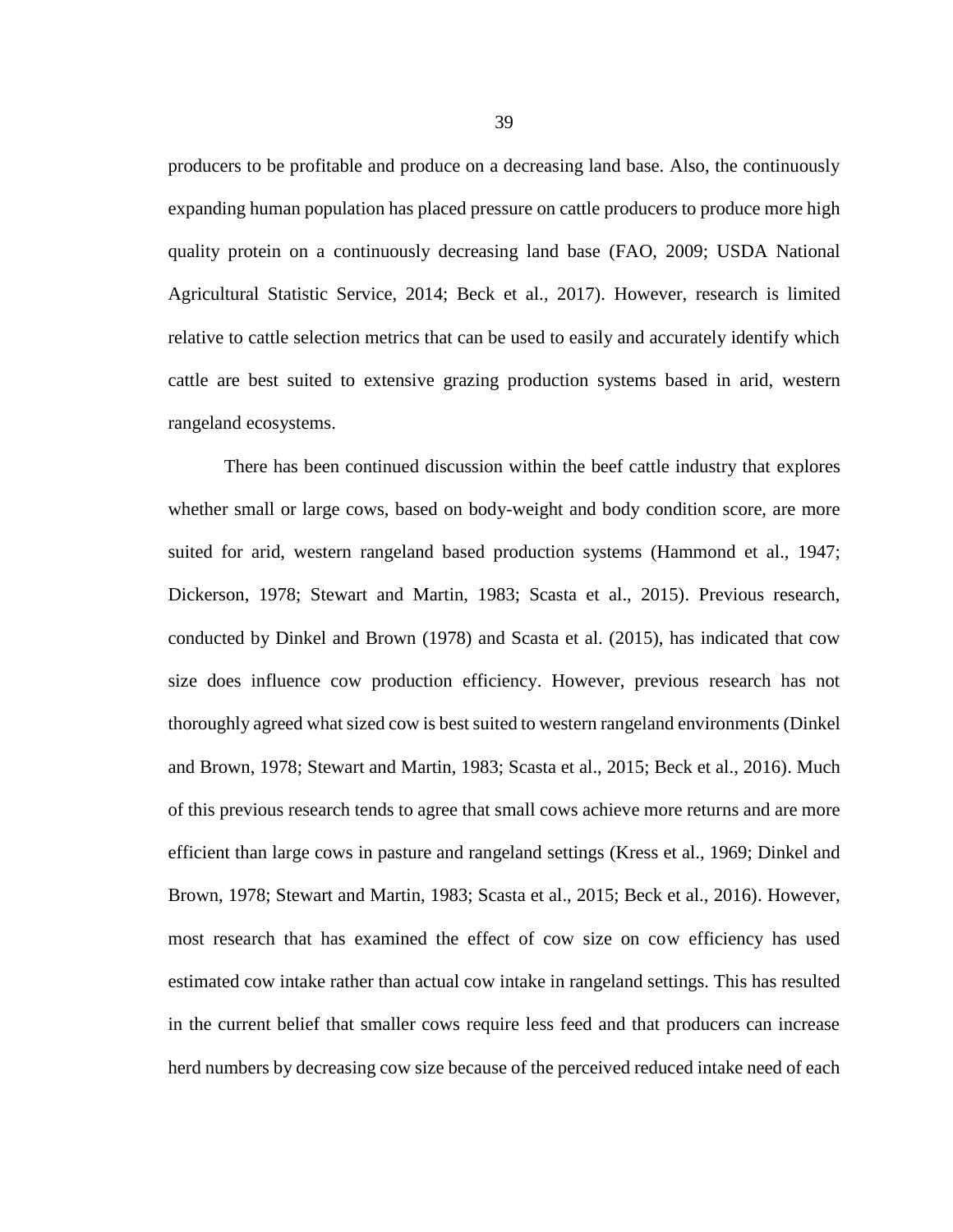individual cow (Scasta et al., 2015; (Dinkel and Brown, 1978; Scasta et al., 2015; Beck et al., 2016). However, since the interaction between cow size and cow efficiency is not thoroughly established, more research is needed comparing cow size and efficiency in rangeland environments.

In addition, the ratio of calf weight weaned to cow weight, termed weaning weight ratio, is currently considered an accurate estimate of cow efficiency (Dinkel and Brown, 1978; Kirkpatrick et al., 1985; Kress et al., 2001; Scasta et al., 2015). When compared with other techniques for estimating cow efficiency, Dinkel and Brown (1978), Kirkpatrick et al. (1985), and Kress et al. (2001) all concluded that weaning weight ratio was the best predictor of cow efficiency out of the efficiency metrics examined in their studies. Dinkel and Brown (1978) and Scholljegerdes and Summers (2016) both concluded that weaning weight ratio was biased towards smaller and younger cattle when unadjusted cow and calf weights were utilized. Additionally, previous research examining the effectiveness of weaning weight ratio as a metric of cow efficiency either considered direct cow-calf weaning weight ratio or considered the ratio with the addition of cow intake. However, this research assumed that cows consume 2-2.5% body weight daily, individual feed bunks with limited feeding times, or fecal markers to estimate cow intake (Davis et al., 1983; Kirkpatrick et al., 1985; Kress et al., 2001). Furthermore, there is little recent research that examines the use of cow-calf weaning weight ratio as an accurate metric of cow efficiency. With modern technology (e.g. automated feed bunks and EID tags) there is now the ability to acquire accurate individual feed intake data that also includes feed intake behavior attributes (e.g. time spent feeding, number of feeding visits per day, and intake per visit)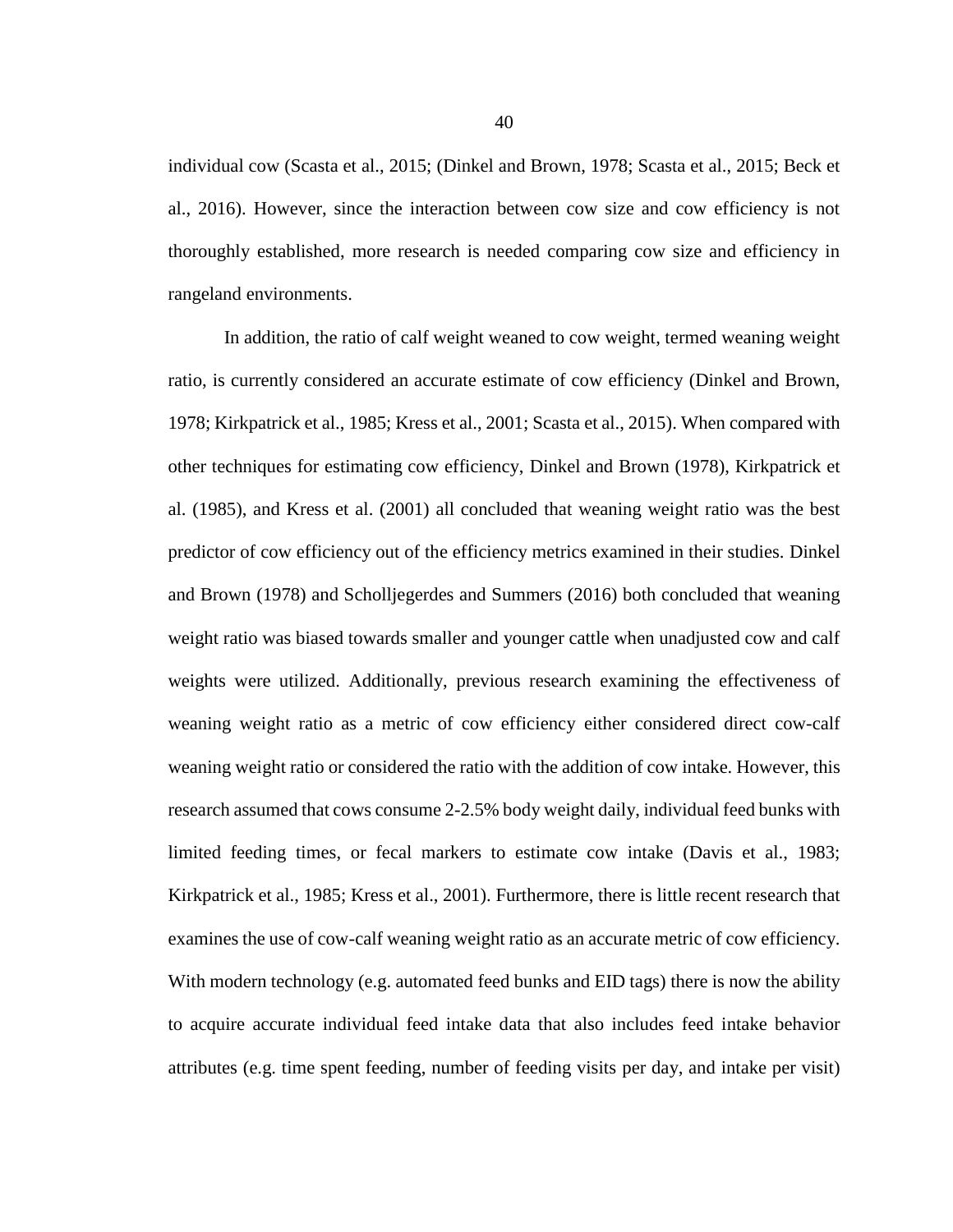not previously reported in the literature. This technology can produce precise data that can be used to accurately measure individual cow intake that can then be used to confirm if cow-calf weaning weight ratio is an accurate and effective determinant of cow efficiency (Mendes et al., 2011).

Cattle feed efficiency highly influences cattle productivity and profitability (Koch et al., 1963; Arthur et al., 2001; Nkrumah et al., 2006; Berry and Crowley, 2013). The current definition of cattle feed efficiency is the ability of an animal to convert feed to meat and is measured as a ratio between the two (Berry and Crowley, 2013; Scholljegerdes and Summers, 2016). Although animal feed efficiency is not synonymous with production efficiency, it plays a large role in the ability to increase livestock production on a decreasing land base (Berry and Crowley, 2013). Cow feed efficiency also relates back to cow production efficiency (Dinkel and Brown, 1978; Scasta et al., 2015; Beck et al., 2016; Scholljegerdes and Summers, 2016). The current preferred method of estimating and predicting cow feed efficiency is through the use of residual feed intake (Hegarty et al., 2007; Herd and Arthur, 2009; Bolormaa et al., 2013). However, research conducted by Meyer et al. (2008) and Lawrence et al. (2012) both indicated that RFI classification determined in heifers was not an adequate predictor of cow DMI while grazing in pasture settings. Therefore, an alternative method needs to be found and used for predicting beef cow feed efficiency in pasture and rangeland environments.

Furthermore, few studies have examined the relationship between cow size, cow efficiency, and grazing behavior in western rangeland environments. Extensive grazing systems are embedded in western rangeland beef cattle systems and thus attaining uniform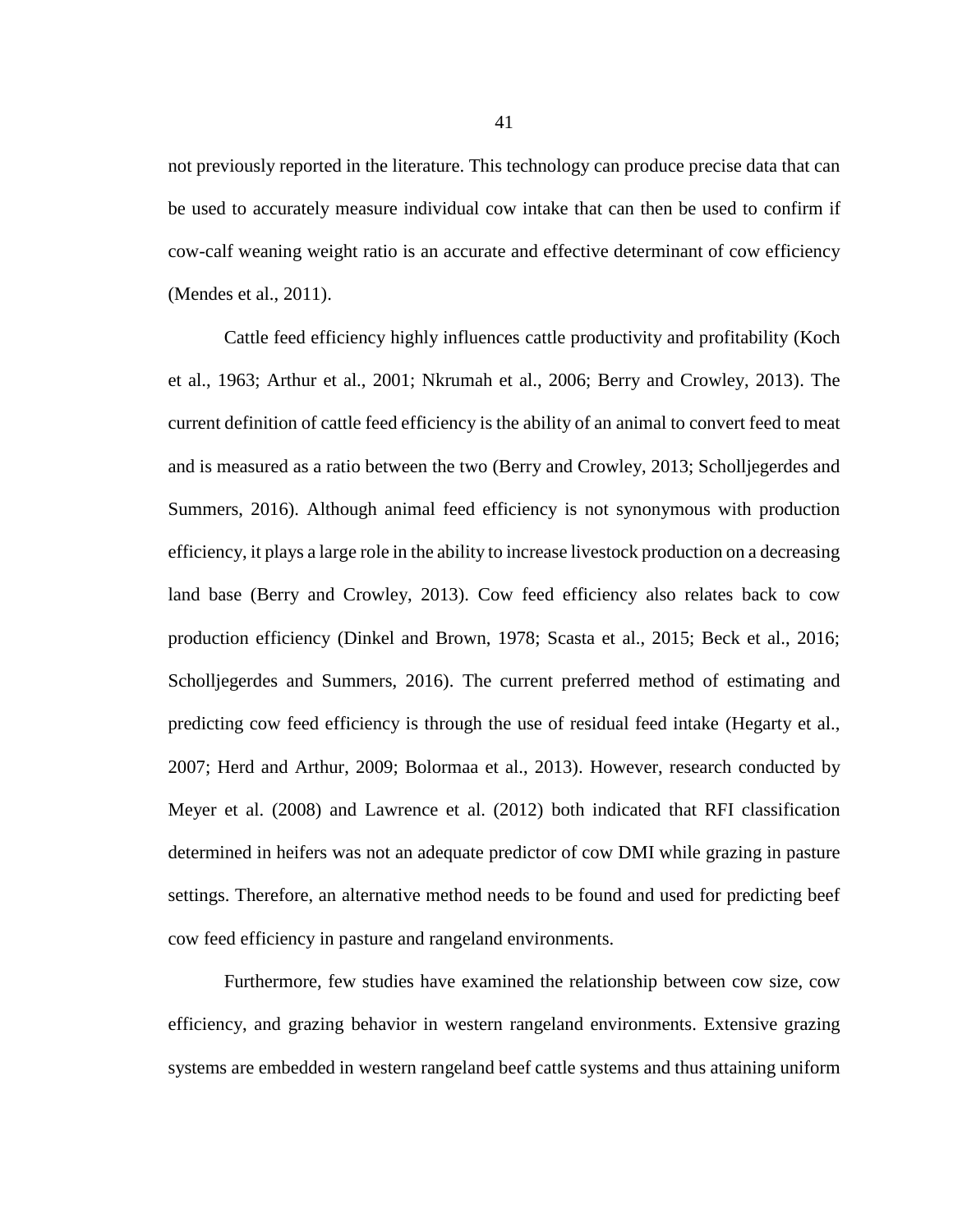distribution across landscapes is vitally important for the success of beef cattle production systems based in the western United States. Considerable research has been conducted on biotic and abiotic features that can be used by cattle producers to alter grazing distribution of beef cattle in rangeland environments (Ganskopp, 2001; Bailey, 2005; Stephenson et al., 2016). It is also well documented in the literature that increasing livestock water sources and strategically placing salt, mineral, and protein supplement aid in increasing grazing distribution into areas less naturally preferred by cattle (Ganskopp, 2001; Bailey, 2004; Rawluk et al., 2014; Stephenson et al., 2016).

However, few studies have evaluated how individual cow type or cow characteristics influence inherent grazing distribution behavior on native western landscapes (Bailey et al., 2006; VanWagoner et al., 2006; Walburger et al., 2009). What research has been conducted on this subject has focused on grazing distribution differences between cows of differing breeds, age, and terrain use classification (Bailey et al., 2001; Bailey et al., 2004; Walburger et al., 2009). The influence of cow size and cow-calf weaning weight ratio on winter grazing behavior and individual supplement intake has not been previously examined. The use of global positioning systems now allow researchers the ability to examine the interaction between different classes of livestock with the environment and should be utilized when studying the effects of cow size and cow efficiency as determined by cow-calf weaning weight ratio (Putfarken et al., 2008; Ganskopp and Bohnert, 2009; Augustine and Derner, 2013).

Milk production in beef cows has long been attributed to have a major influence on the weight gain of calves, which is an important contributor to beef cattle efficiency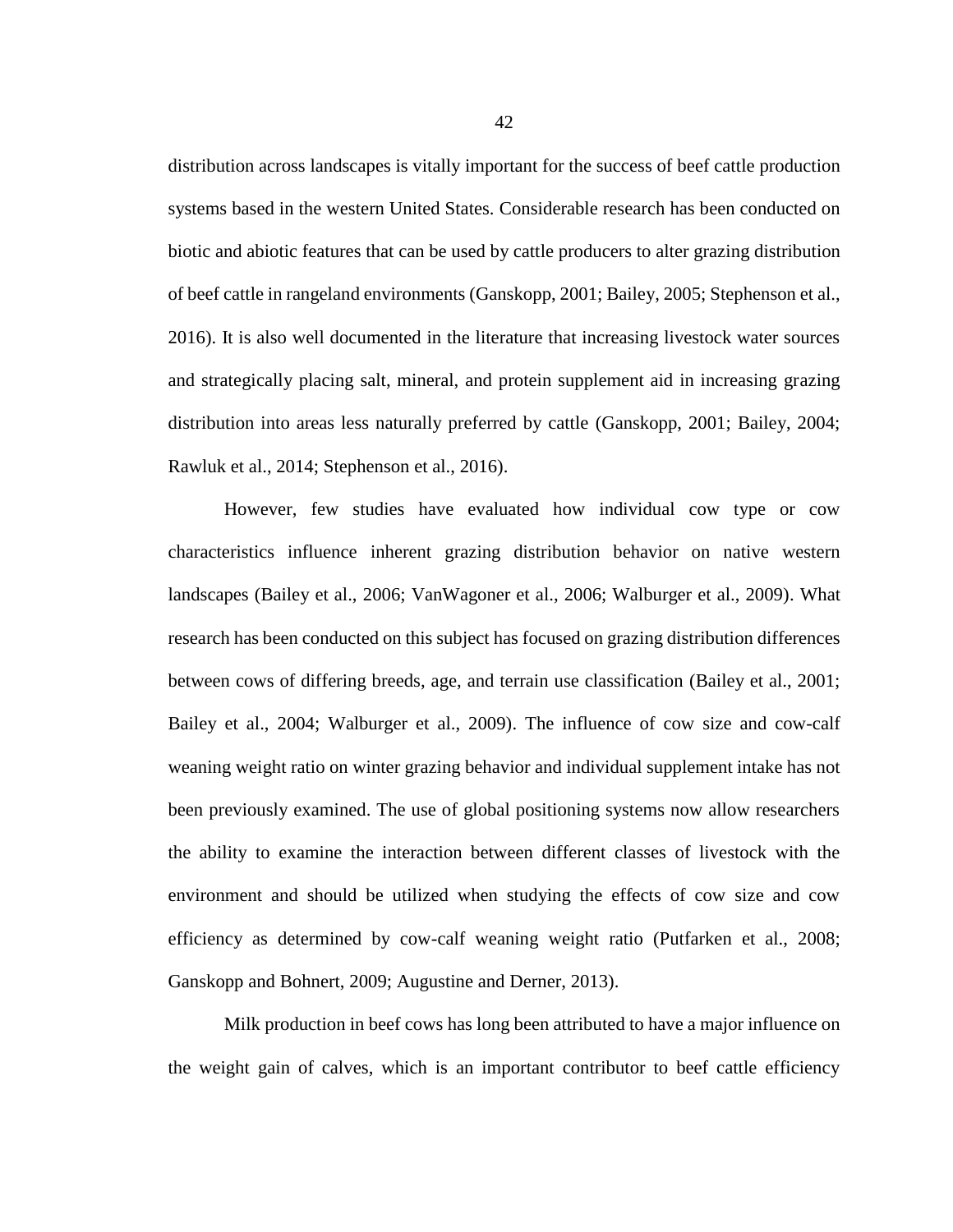(Totusek et al., 1973; Mondragon et al., 1983; Beal et al., 1990). However, when Williams et al. (1979b) analyzed cow physical measurements to determine the correlation between physical attributes such as body height, weight, weight to height ratio, and body condition score of the cow to milk production, none were significantly correlated. Furthermore, the effects of cow weaning weight ratio and milk production has on pre-weaning calf growth and the influence of cow feed intake on cow efficiency has not been jointly considered. Therefore, there is a need for research to examine the interaction of cow-calf weaning weight ratio and cow size with cow milk production and calf pre-weaning average daily gain.

Although there has been individual research examining the effects of cow size, cow weaning weight ratio, cow feed efficiency, grazing distribution, and cow milk production, very few studies have been conducted evaluating more than two to three of these factors together. Therefore, there is a need for research to examine the influence of cow size on feed intake, grazing behavior, milk production, and the use of cow-calf weaning weight ratio as an accurate metric of cow efficiency. Both in a controlled, dry-lot setting and in a more realistic, rangeland based system, with the objective of identifying methods that could be applied to beef cattle production environments and practiced on ranch by beef cattle producers. To address this need in the literature, these studies were designed to assess how cow body weight and weaning weight ratio effect feed intake, milk production, calf preweaning performance, grazing behavior, and supplement consumption.

Western rangeland based beef cattle producers are currently encouraged to reduce cow size because of the belief that smaller cows have lower feed intake and the belief that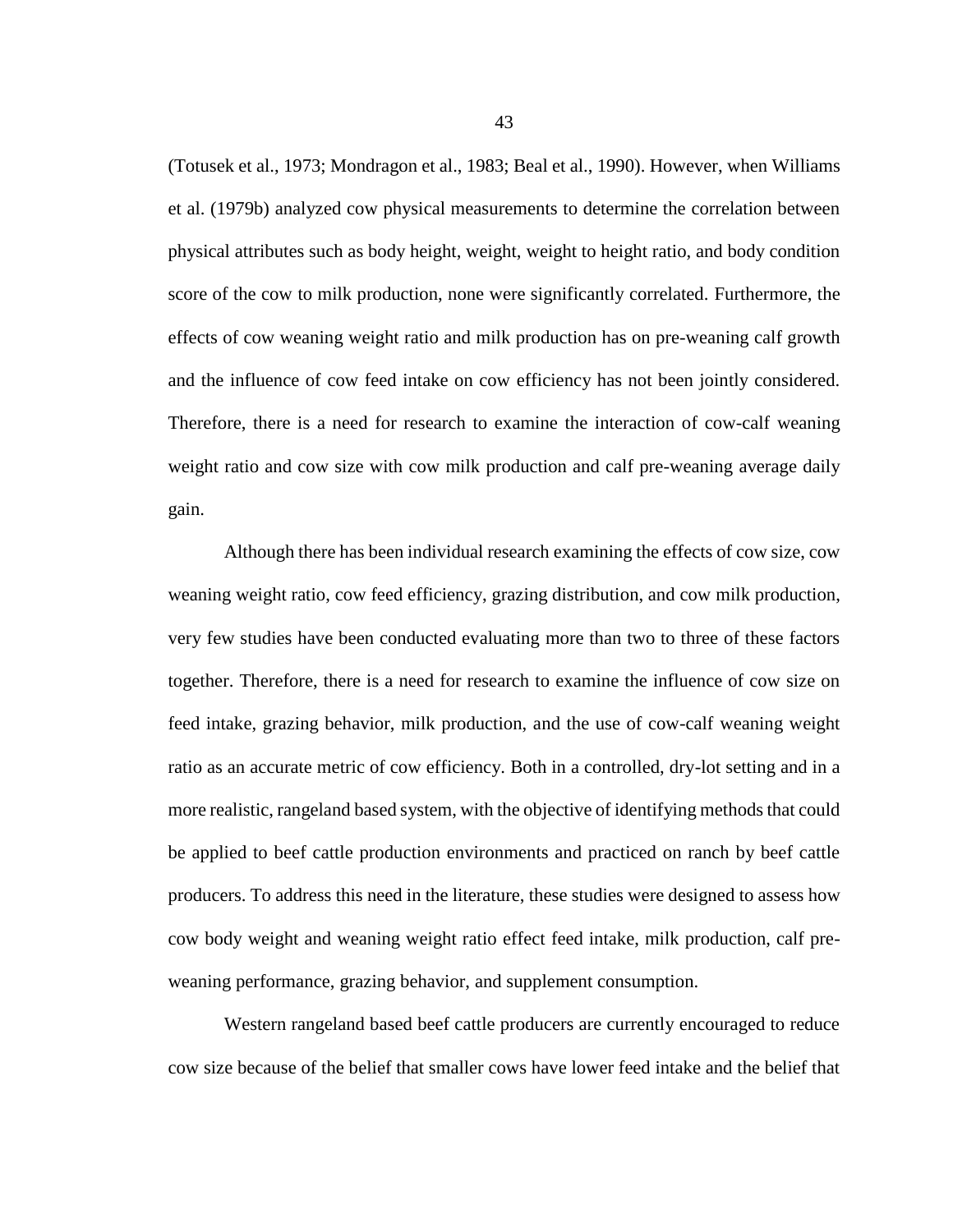by reducing cow size, producers are able to increase herd numbers. However, producers are being encouraged to reduce cow size without relinquishing calf weaning weight performance. There is also the belief that all cows should be able to wean a calf that weighs 50% of their own body weight at weaning. Additionally, there is currently little to no research examining the differences in feed intake and grazing behavior between cows of varying size that are expected to wean similar sized calves. Therefore, the objectives of this research were to assess the influence of cow-calf weaning weight ratio and cow size on cow feed intake, milk production, and cow grazing behavior.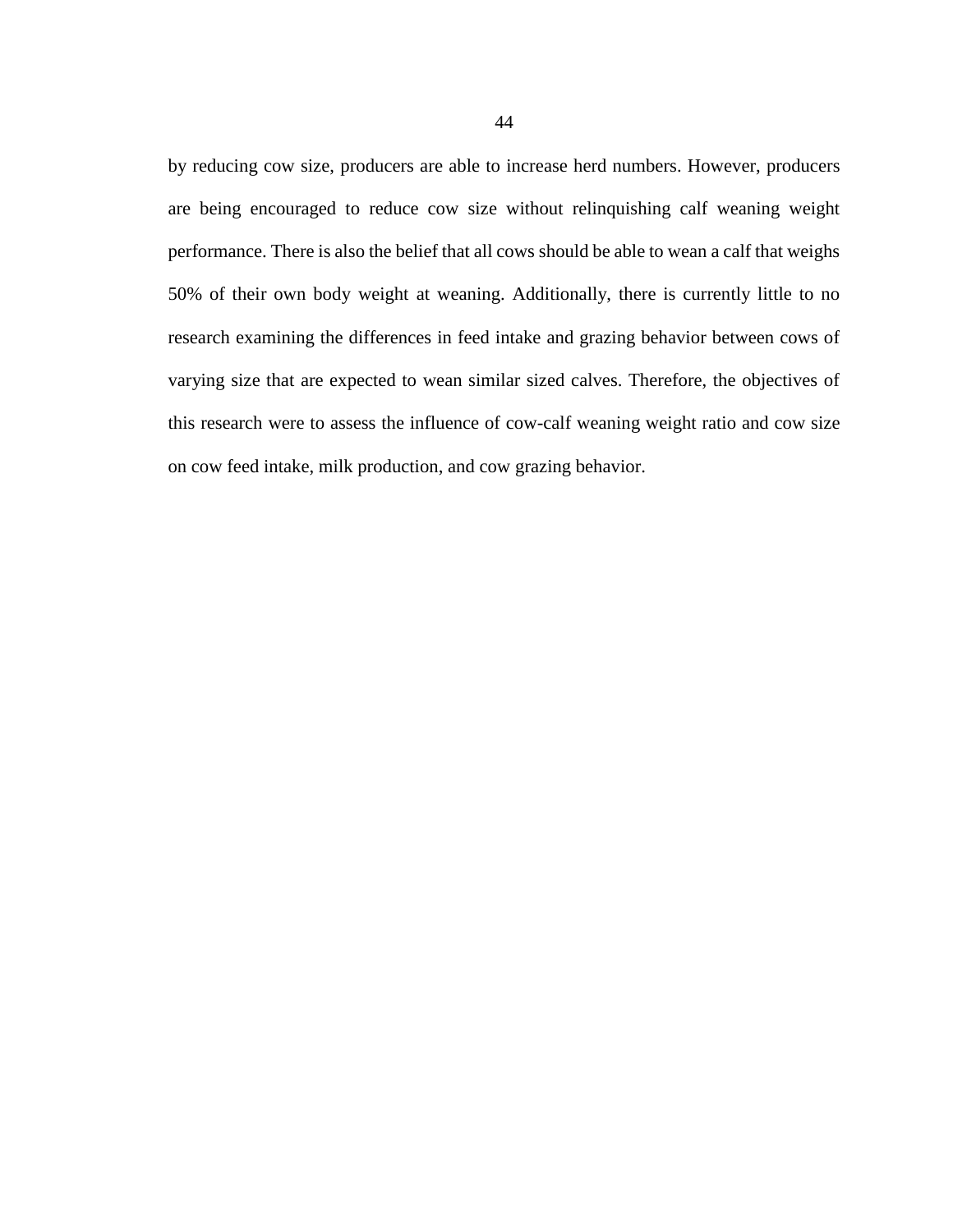#### Literature Cited

- Anderson, D. M. 2010. Geospatial methods and data analysis for assessing distribution of grazing livestock. Proceedings of the 4th Grazing Livestock Nutrition Conference, Estes Park, CO, USA 4: 9-10.
- Archer, J. A., A. Reverter, R. M. Herd, D. J. Johnston, and P. F. Arthur. 2002. Genetic variation in feed intake and efficiency of mature beef cows and relationships with postweaning measurements. Proceedings of the 7th world congress on genetics applied to livestock production, Montpellier, France 31: 221-224.
- Arthur, P. F., J. A. Archer, R. M. Herd, and E. C. Richardson. 1999. Relationship between postweaning growth, net feed intake and cow performance. Proceedings of the 13th Conference Association for the Advancement of Animal Breeding and Genetics, Mandurah, Australia 13: 484-487.
- Arthur, P. F., J. A. Archer, D. J. Johnston, R. M. Herd, E. C. Richardson, and P. F. Parnell. 2001. Genetic and phenotypic variance and covariance components for feed intake, feed efficiency, and other postweaning traits in Angus cattle. J. Anim. Sci. 79: 2805-2811.
- Augustine, D. J., and J. D. Derner. 2013. Assessing herbivore foraging behavior with GPS collars in a semiarid grassland. Sensors 13: 3711-3723.
- Bailey, D. W. 2004. Management strategies for optimal grazing distribution and use of arid rangelands. J. Anim. Sci. 82: E147-E153.
- Bailey, D. W. 2005. Identification and creation of optimum habitat conditions for livestock. Range. Ecol. Manage. 58: 109-118.
- Bailey, D. W., M. R. Keil, and L. R. Rittenhouse. 2004. Research observation: daily movement patterns of hill climbing and bottom dwelling cows. J. Range Manage. 57: 20-28.
- Bailey, D. W., D. D. Kress, D. C. Anderson, D. L. Boss, and E. T. Miller. 2001. Relationship between terrain use and performance of beef cows grazing foothill rangeland. J. Anim. Sci. 79: 1883-1891.
- Bailey, D. W., H. C. VanWagoner, D. Jensen, D. L. Boss, and M. Thomas. 2010a. Relationship of temperament at calving and distribution of beef cows grazing foothill rangeland. Proc. Americ. Soci. Anim. Sci. West. Sec. 61: 109-112.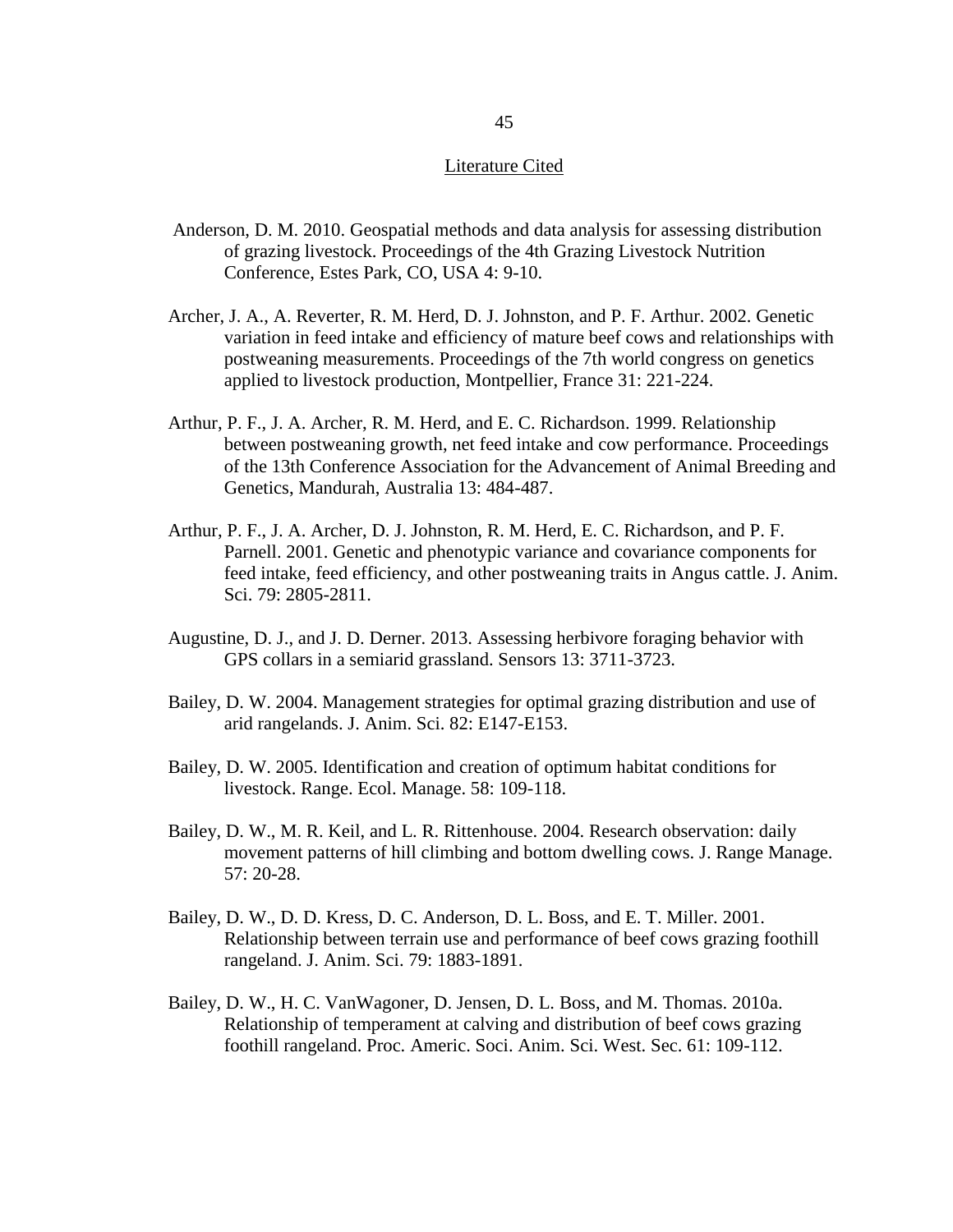- Bailey, D. W., S. Marta, D. Jensen, D. L. Boss, and M. G. Thomas. 2010b. Genetic and environmental influences on distribution patterns of beef cattle grazing foothill rangeland. Proc. Americ. Soci. Anim. Sci. West. Sec. 61: 64-66.
- Bailey, D. W., H. C. VanWagoner, and R. Weinmeister. 2006. Individual animal selection has the potential to improve uniformity of grazing on foothill rangeland. Range. Ecol. Manage. 59: 351-358.
- Bailey, D. W., and G. R. Welling. 1999. Modification of cattle grazing distribution with dehydrated molasses supplement. J. Range Manage. 52: 575-582.
- Basarab, J. A., D. McCartney, E. K. Okine, and V. S. Baron. 2007. Relationships between progeny residual feed intake and dam productivity traits. Can. J. Anim. Sci. 87: 489-502.
- Beal, W. E., D. R. Notter, and R. M. Akers. 1990. Techniques for estimation of milk yield in beef cows and relationships of milk yield to calf weight gain and postpartum reproduction. J. Anim. Sci. 68: 937-943.
- Beck, P. A., M. S. Gadberry, S. A. Gunter, E. B. Kegley, and J. A. Jennings. 2017. Matching forage systems with cow size and envrionment for sustainable cow-calf production in the southern region of the United States. The Prof. Anim. Scientist 33: 289-296.
- Beck, P. A., C. B. Stewart, M. S. Gadberry, M. Haque, and J. Biermacher. 2016. Effect of mature body weight and stocking rate on cow and calf performance, cow herd efficiency, and economics in the southeastern United States. J. Anim. Sci. 94: 1689-1702.
- Bennett, I. L., and C. R. Holmes. 1987. Formation of a feeding order in a group of cattle and its relationship with grazing behaviour, heat-tolerance and production. Appl. Anim. Behav. Sci. 17: 9-18.
- Berry, D. P., and J. J. Crowley. 2013. Cell biology symposium: genetics of feed efficience in dairy and beef cattle. J. Anim. Sci. 91: 1594-1613.
- Bolormaa, S., J. E. Pryce, K. Kemper, K. Savin, B. J. Hayes, W. Barendse, Y. Zhang, C. M. Reich, B. A. Mason, R. J. Bunch, B. E. Harrison, A. Reverter, R. M. Herd, B. Tier, H.-U. Graser, and M. E. Goddard. 2013. Accuracy of prediction of genomic breeding values for residual feed intake and carcass and meat quality traits in Bos taurus, Bos indicus, and composite beef cattle. J. Anim. Sci. 91: 3088-3104.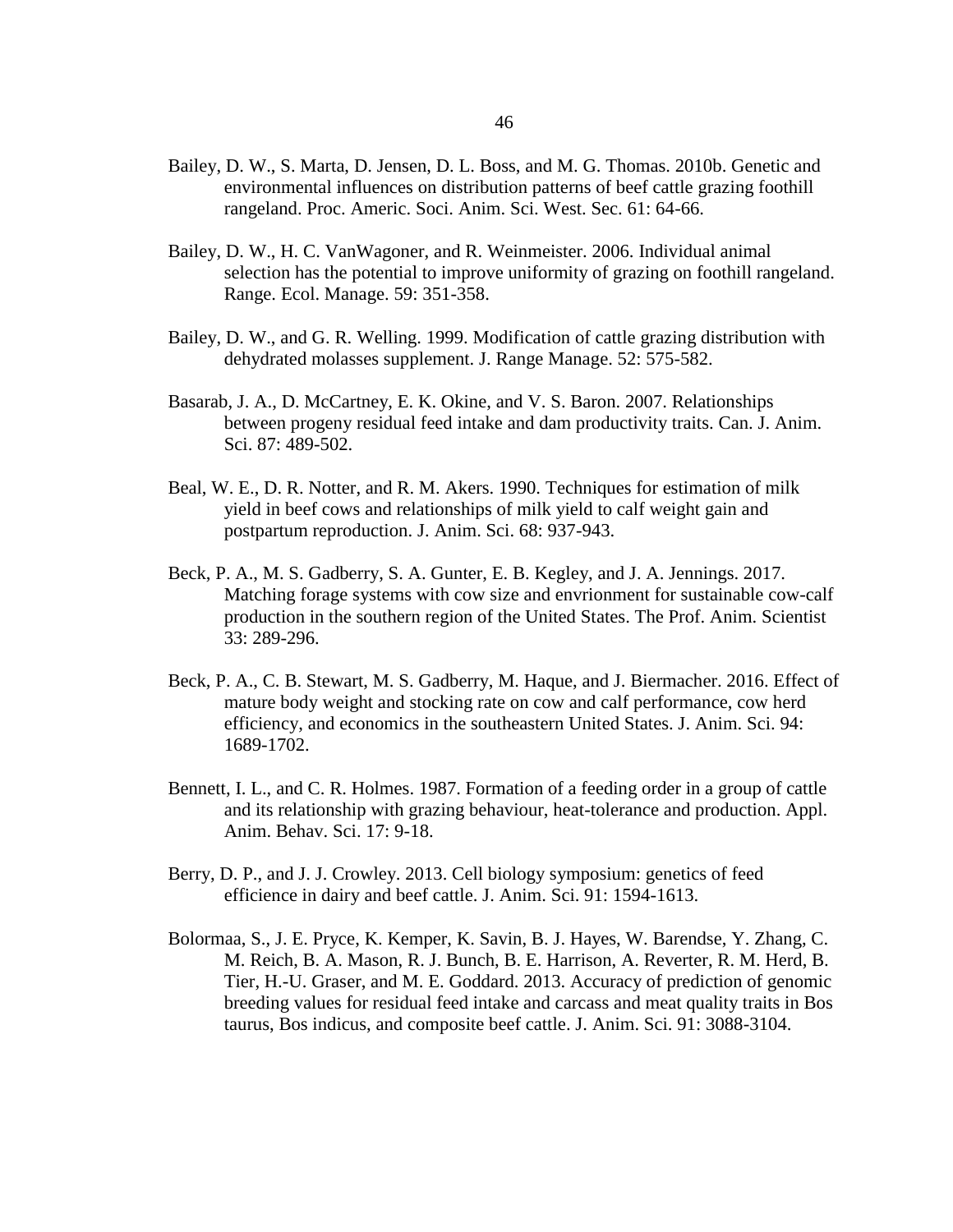- Bowman, J. G. P., B. F. Sowell, D. L. Boss, and H. Sherwood. 1999. Influence of liquid supplement delivery method on forage and supplement intake by grazing beef cows. Anim. Feed Sci. Technol. 78: 273-285.
- Dalldorf, K. N., S. R. Swanson, D. F. Kozlowski, K. M. Schmidt, R. S. Shane, and G. Fernandez. 2013. Influence of livestock grazing strategies on riparian response to wildfire in northern Nevada. Range. Ecol. Manage. 66: 34-42.
- Davis, M. E., J. J. Rutledge, L. V. Cundiff, and E. R. Hauser. 1983. Life cycle efficiency of beef production: II. Relationship of cow efficiency ratios to traits of the dam and progeny weaned. J. Anim. Sci. 57: 852-866.
- DelCurto, T., B. K. Johnson, M. Vavra, A. A. Ager, and P. K. Coe. 2000. The influence of season on distribution patterns relative to water and resource use by cattle grazing mixed forested rangelands. Proc. Americ. Soci. Anim. Sci. West. Sec. 51: 171-175.
- DelCurto, T., M. Porath, C. T. Parsons, and J. A. Morrison. 2005. Management strategies for sustainable beef cattle grazing on forested rangelands in the Pacific Northwest. Range. Ecol. Manage. 58: 119-127.
- Dickerson, G. E. 1978. Animal size and efficience: basic concepts. Anim. Prod. 27: 367- 379.
- Dinkel, C. A., and M. A. Brown. 1978. An evaluation of the ratio of calf weight to cow weight as an indicator of cow efficiency. J. Anim. Sci. 46: 614-617.
- FAO. 2009. Declaration of the world food summit on food security. Proceedings from the World Summit on Food Security, Rome, Italy. 2: 1-7.
- Ganskopp, D. C. 2001. Manipulating cattle distribution with salt and water in large aridland pastures: a GPS/GIS assessment. Appl. Anim. Behav. Sci. 73: 251-262.
- Ganskopp, D. C., and D. W. Bohnert. 2009. Landscape nutritional patterns and cattle distribution in rangeland pastures. Appl. Anim. Behav. Sci. 116: 110-119.
- Ganskopp, D. C., and D. D. Johnson. 2007. GPS error in studies addressing animal movements and activities. Range. Ecol. Manage. 60: 350-358.
- Gillen, R. L., W. C. Krueger, and R. F. Miller. 1984. Cattle distribution on mountain rangeland in northeastern Oregon. J. Range Manag. 37: 549-553.
- Gleddie, V. M., and R. T. Berg. 1968. Milk production in range beef cows and its relationship to calf gains. Can. J. Anim. Sci. 48: 323-333.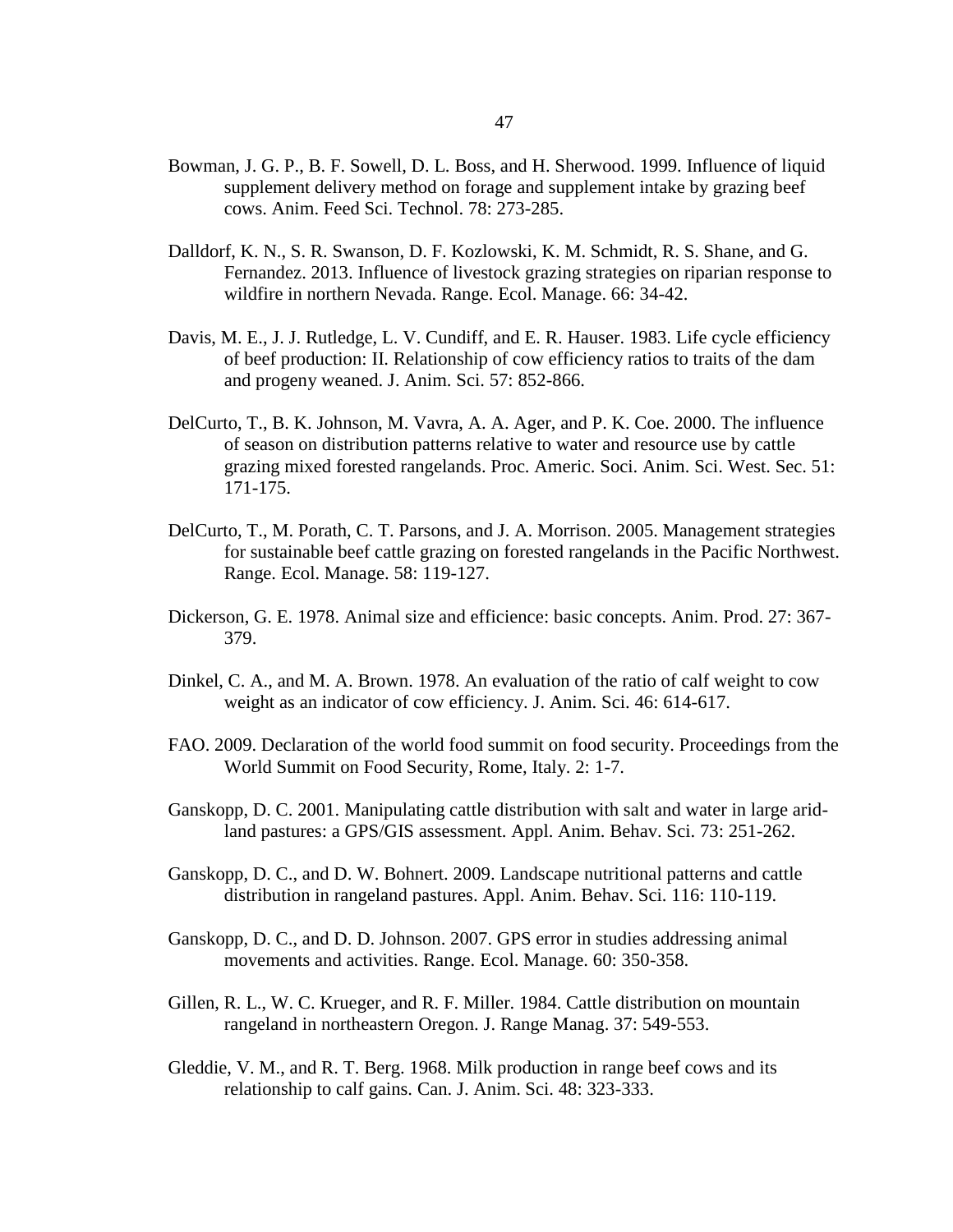- González, L. A., G. J. Bishop-Hurley, R. N. Handcock, and C. Crossman. 2015. Behavioral classification of data from collars containing motion sensors in grazing cattle. Comp. and Elect. in Ag. 110: 91-102.
- Hafla, A. N., G. E. Carstens, T. D. A. Forbes, L. O. Tedeschi, J. C. Bailey, J. T. Walter, and J. R. Johnson. 2013. Relationships between postweaning residual feed intake in heifers and forage use, body composition, feeding behavior, physical activity, and heart rate of pregnant beef females. J. Anim. Sci. 91: 5353-5365.
- Hammond, J., J. Edwards, and A. Walton. 1947. Animal breeding in relation to nutrition and envrionmental conditions. Bio. Reviews 22: 195-213.
- Hegarty, R. S., J. P. Goopy, R. M. Herd, and B. McCorkell. 2007. Cattle selected for lower residual feed intake have reduced daily methane production. J. Anim. Sci. 85: 1479-1486.
- Herbel, C. H., F. N. Ares, and A. B. Nelson. 1967. Grazing distribution patterns of Hereford and Santa Gertrudis cattle on a southern New Mexico range. J. Range Manag. 20: 296-298.
- Herd, R. M., and P. F. Arthur. 2009. Physiological basis for residual feed intake. J. Anim. Sci. 87: 64-71.
- Herd, R. M., P. F. Arthur, and J. A. Archer. 2006. Repeatability of residual feed intake and interaction with level of nutrition in Angus cows. Proceedings of the 26th Biennial Conference Australian Society of Animal Production, Perth, Western Australia 26: 80.
- Howery, L. D., F. D. Provenza, R. E. Banner, and C. B. Scott. 1996. Differences in home range and habitat use among individuals in a cattle herd. Appl. Anim. Behav. Sci. 49: 305-320.
- Howery, L. D., F. D. Provenza, R. E. Banner, and C. B. Scott. 1998. Social and environmental factors influence cattle distribution on rangeland. Appl. Anim. Behav. Sci. 55: 231-244.
- Jeffery, H. B., and R. T. Berg. 1971. Evaluation of milk variables as measures of milk effect on preweaning performance of beef cattle. Can. J. Anim. Sci. 51: 21-30.
- Johnson, D. D., and D. C. Ganskopp. 2008. GPS collar sampling frequency: effects on measures of resource use. Range. Ecol. Manage. 61: 226-231.
- Kirkpatrick, B. W., C. A. Dinkel, J. J. Rutledge, and E. R. Hauser. 1985. Prediction equations of beef cow efficiency. J. Anim. Sci. 60: 964-969.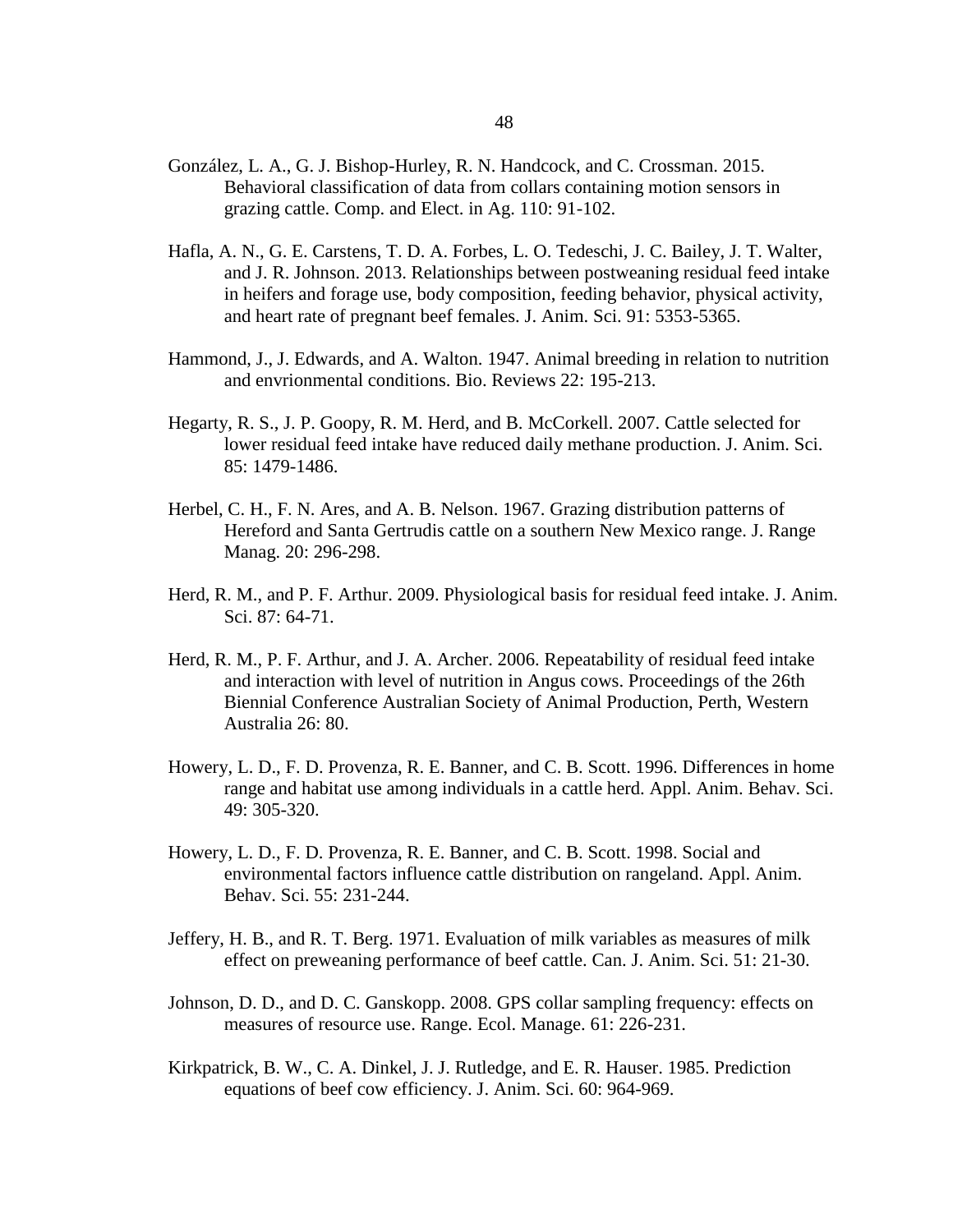- Koch, R. M., L. A. Swiger, D. Chambers, and K. E. Gregory. 1963. Efficiency of feed use in beef cattle. J. Anim. Sci. 22: 486-494.
- Kress, D. D., D. C. Anderson, J. D. Stevens, E. T. Miller, T. S. Hirsch, J. E. Sprinkle, K. C. Davis, D. L. Boss, D. W. Bailey, R. P. Ansotegui, and M. W. Tess. 2001. Calf weight/cow weight ratio at weaning as a predictor of beef cow efficiency. Proc. Americ. Soci. Anim. Sci. West. Sec. 52: 130-132.
- Kress, D. D., E. R. Hauser, and A. B. Chapman. 1969. Efficiency of production and cow size in beef cattle. J. Anim. Sci. 29: 373-383.
- Lawrence, P., D. Kenny, B. Earley, and M. McGee. 2012. Grazed grass herbage intake and performance of beef heifers with predetermined phenotypic residual feed intake classification. Animal 6: 1648-1661.
- Lawrence, P., D. A. Kenny, B. Earley, D. H. Crews, and M. McGee. 2011. Grass silage intake, rumen and blood variables, ultrasonic and body measurements, feeding behavior, and activity in pregnant beef heifers differing in phenotypic residual feed intake. J. Anim. Sci. 89: 3248-3261.
- Long, C. R., T. C. Cartwright, and J. H. A. Fitzhugh. 1975. Systems analysis of sources of genetic and envrionmental variation in efficiency of beef production: cow size and herd management. J. Anim. Sci. 40: 409-420.
- Manafiazar, G., J. A. Basarab, V. S. Baron, L. McKeown, R. R. Doce, M. Swift, M. Undi, K. Wittenberg, and K. Ominski. 2015. Effect of post-weaning residual feed intake classification on grazed grass intake and performance in pregnant beef heifers. Can. J. Anim. Sci. 95: 369-381.
- McDonald, T. J., B. M. Nichols, M. M. Harbac, T. M. Norvell, and J. A. Paterson. 2010. Dry matter intake is repeatable over parities and residual feed intake is negatively correlated with dry matter digestibility in gestating cows. Proc. Americ. Soci. Anim. Sci. West. Sec. 61: 21-24.
- Melton, A. A., J. K. Riggs, L. A. Nelson, and T. C. Cartwright. 1967. Milk production, composition and calf gains of Angus, Charolais and Hereford cows. J. Anim. Sci. 26: 804-809.
- Mendes, E. D. M., G. E. Carstens, L. O. Tedeschi, W. E. Pinchak, and T. H. Friend. 2011. Validation of a system for monitoring feeding behavior in beef cattle. J. Anim. Sci. 89: 2904-2910.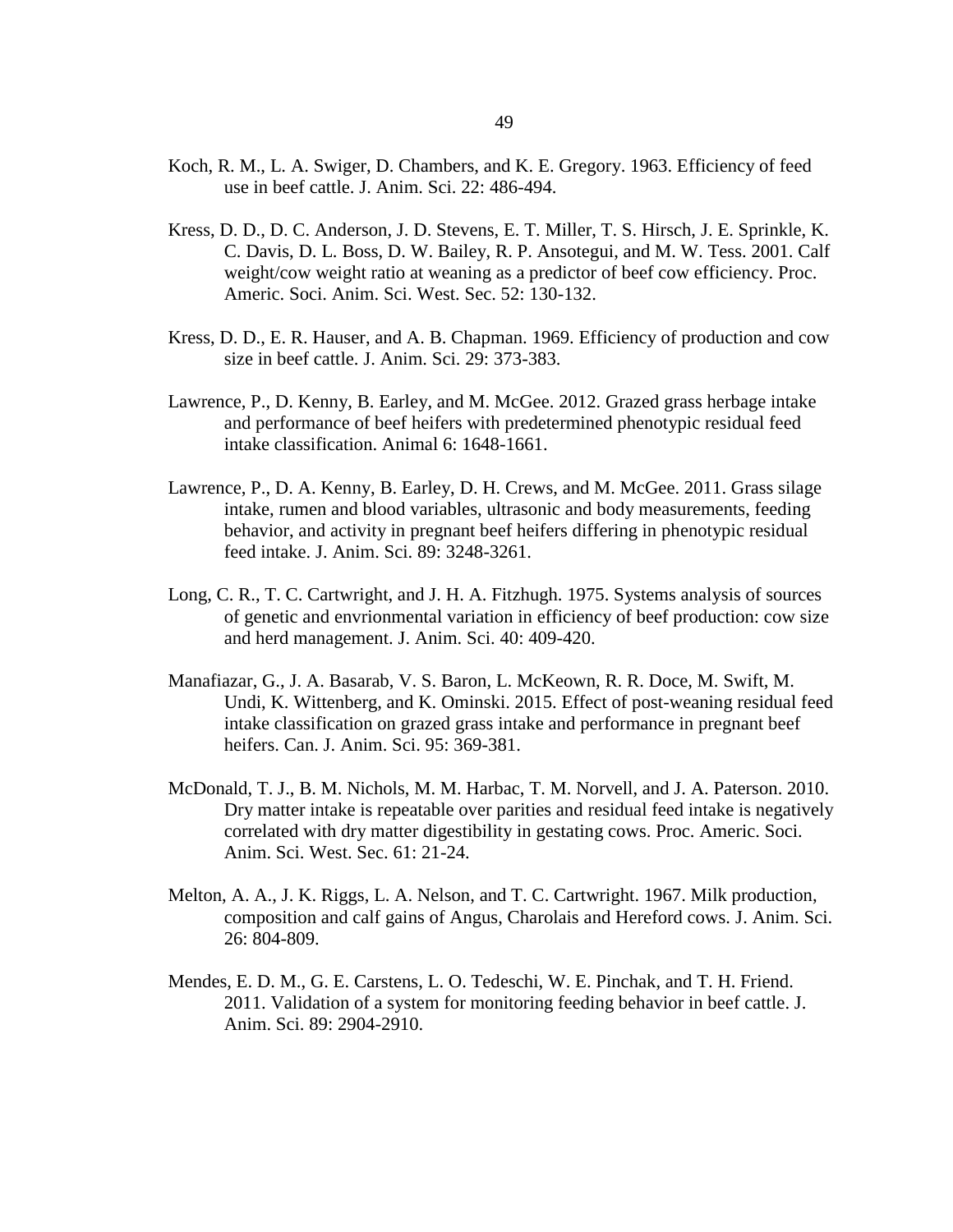- Meyer, A. M., M. S. Kerley, and R. L. Kallenbach. 2008. The effect of residual feed intake classification on forage intake by grazing beef cows. J. Anim. Sci. 86: 2670-2679.
- Mondragon, I., J. W. Wilton, O. B. Allen, and H. Song. 1983. Stage of lactation effects, repeatabilities and influences on weaning weights of yield and composition of milk in beef cattle. Can. J. Anim. Sci. 63: 751-761.
- Montano-Bermudez, M., M. K. Nielsen, and G. H. Deutscher. 1990. Energy requirements for maintenance of crossbred beef cattle with different genetic potential for milk. J. Anim. Sci. 68: 2279-2288.
- National Academies of Sciences, Engineering, and Medicine. 2016. Nutrient requirements of beef cattle. Eigth Revised ed. National Academies Press, Washington D.C., USA.
- Nkrumah, J. D., E. K. Okine, G. W. Mathison, K. Schmid, C. Li, J. A. Basarab, M. A. Price, Z. Wang, and S. S. Moore. 2006. Relationships of feedlot feed efficiency, performance, and feeding behavior with metabolic rate, methane production, and energy partitioning in beef cattle1. J. Anim. Sci. 84: 145-153.
- Parsons, C. T., P. A. Momont, T. DelCurto, M. McInnis, and M. L. Porath. 2003. Cattle distribution patterns and vegetation use in mountain riparian areas. J. Range Manag. 56: 334-341.
- Porath, M. L., P. A. Momont, T. DelCurto, N. R. Rimbey, J. A. Tanaka, and M. McInnis. 2002. Offstream water and trace mineral salt as management strategies for improved cattle distribution. J. Anim. Sci. 80: 346-356.
- Putfarken, D., J. Dengler, S. Lehmann, and W. Härdtle. 2008. Site use of grazing cattle and sheep in a large-scale pasture landscape: a GPS/GIS assessment. Appl. Anim. Behav. Sci. 111: 54-67.
- Rawluk, A. A., G. Crow, G. Legesse, D. M. Veira, P. R. Bullock, L. A. González, M. Dubois, and K. H. Ominski. 2014. Off-stream watering systems and partial barriers as a strategy to maximize cattle production and minimize time spent in the riparian area. Animals 4: 670-692.
- Roath, L. R., and W. C. Krueger. 1982. Cattle grazing and behavior on a forested range. J. Range Manag. 35: 332-338.
- Scasta, J. D., L. Henderson, and T. Smith. 2015. Drought effect on weaning weight and efficiency relative to cow size in semiarid rangeland. J. Anim. Sci. 93: 5829-5839.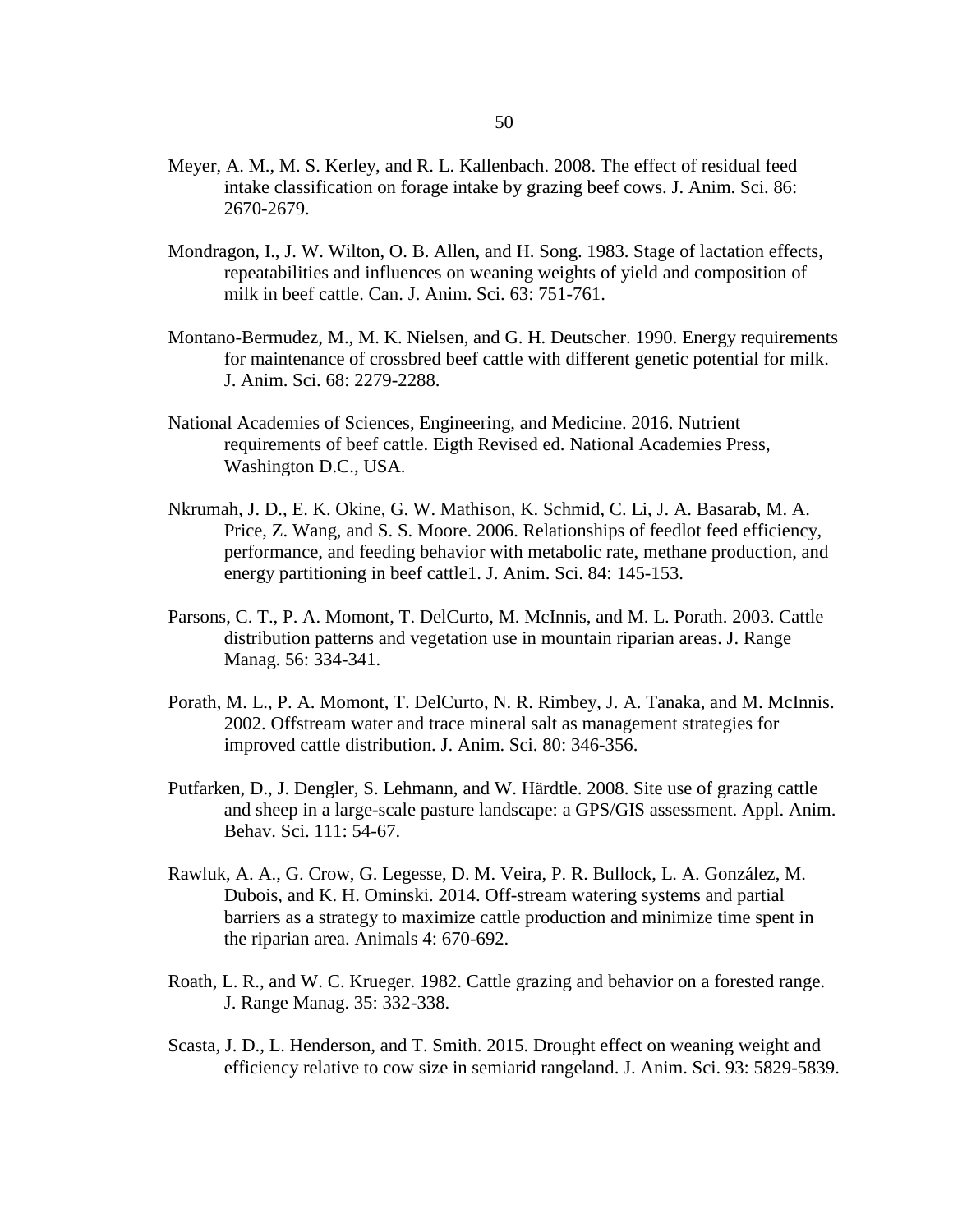- Scholljegerdes, E. J., and A. F. Summers. 2016. How do we identify energetically efficient grazing animals? J. Anim. Sci. 94: 103-109.
- Sowell, B. F., J. C. Mosley, and J. G. P. Bowman. 2000. Social behavior of grazing beef cattle: Implications for management. J. Anim. Sci. 77: 1-6.
- Stephenson, M. B., D. W. Bailey, L. D. Howery, and L. Henderson. 2016. Efficacy of low-stress herding and low-moisture block to target cattle grazing locations on New Mexico rangelands. J. Arid Environ. 130: 84-93.
- Stevens, J. D. 2000. Maternal biological efficiency of beef cattle. Masters Thesis Monana State University, Bozeman, MT, USA.
- Stewart, T. S., and T. G. Martin. 1983. Optimal mature size of Angus cows for maximum cow productivity. British Soc. Anim. Produc. 37: 179-182.
- Totusek, R., D. W. Arnett, G. L. Holland, and J. V. Whiteman. 1973. Relation of estimation method, sampling interval and milk composition to milk yield of beef cows and calf gain. J. Anim. Sci. 37: 153-158.
- Turner, L. W., M. C. Udal, B. T. Larson, and S. A. Shearer. 2000. Monitoring cattle behavior and pasture use with GPS and GIS. Can. J. Anim. Sci. 80: 405-413.
- Ungar, E. D., Z. Henkin, M. Gutman, A. Dolev, A. Genizi, and D. Ganskopp. 2005. Inference of animal activity from GPS collar data on free-ranging cattle. Range. Ecol. Manage. 58: 256-266.
- USDA National Agricultural Statistic Service. 2014. Farms and farmland: numbers, acrage, ownership, and use. United States Department of Agriculture, Washington D.C., USA.
- VanWagoner, H. C., D. W. Bailey, D. D. Kress, D. C. Anderson, and K. C. Davis. 2006. Differences among beef sire breeds and relationships between terrain use and performance when daughters graze foothill rangelands as cows. Appl. Anim. Behav. Sci. 97: 105-121.
- Waghorn, G. C., K. A. Macdonald, Y. Williams, S. R. Davis, and R. J. Spelman. 2012. Measuring residual feed intake in dairy heifers fed an alfalfa (Medicago sativa) cube diet. J. Dairy Sci. 95: 1462-1471.
- Walburger, K. J., M. Wells, M. Vavra, T. DelCurto, B. Johnson, and P. Coe. 2009. Influence of cow age on grazing distribution in a mixed-conifer forest. Range. Ecol. Manage. 62: 290-296.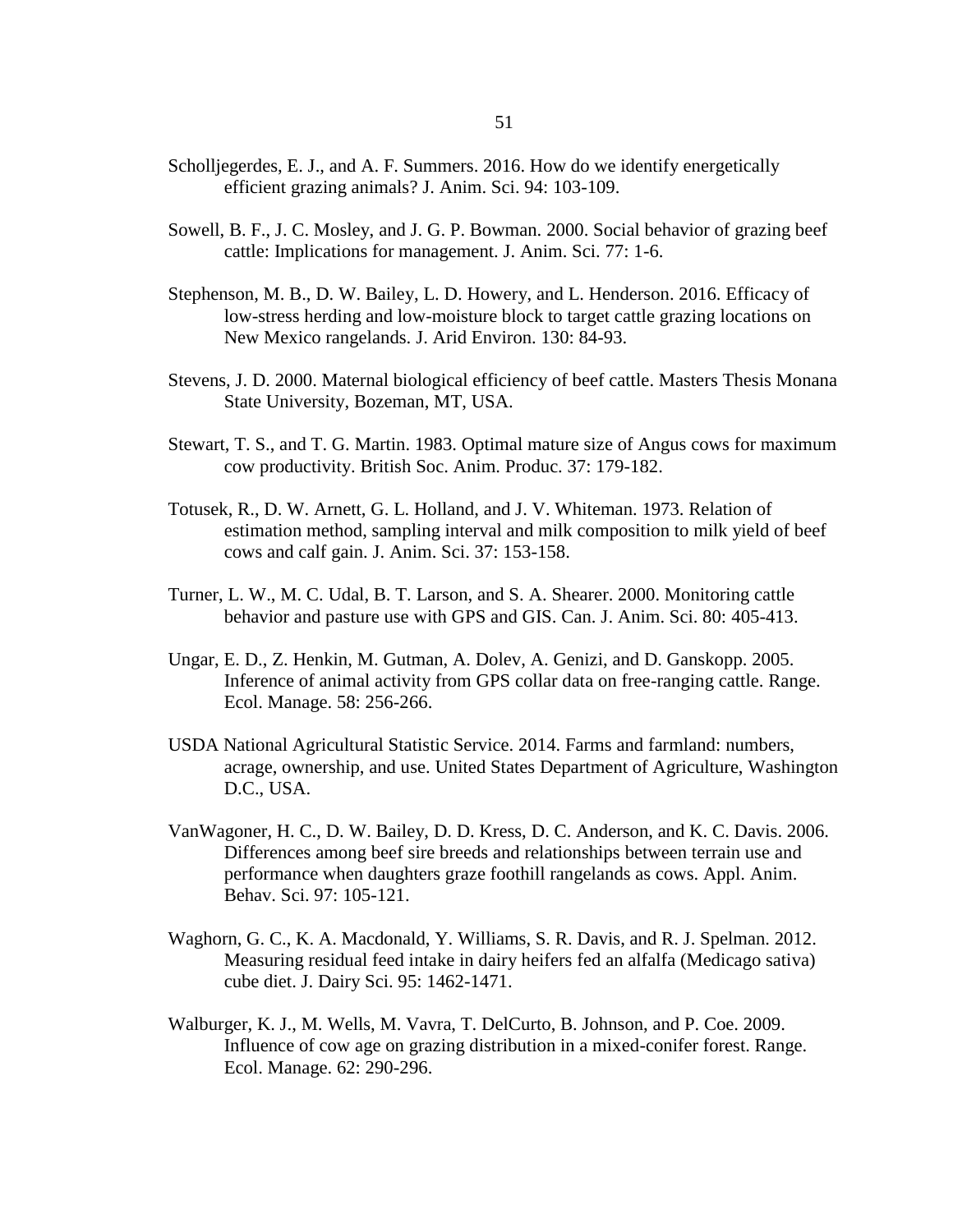- Walker, R. S., R. M. Martin, G. T. Gentry, and L. R. Gentry. 2015. Impact of cow size on dry matter intake, residual feed intake, metabolic response, and cow performance. J. Anim. Sci. 93: 672-684.
- Williams, J. H., D. C. Anderson, and D. D. Kress. 1979a. Milk production in Hereford cattle. I. Effects of separation interval on weigh-suckle-weigh milk production estimates. J. Anim. Sci. 49: 1438-1442.
- Williams, J. H., D. C. Anderson, and D. D. Kress. 1979b. Milk production in Hereford cattle. II. Physical measurements: Repeatabilities and relationships with milk production. J. Anim. Sci. 49: 1443-1448.
- Williams, R. E. 1954. Modern methods of getting uniform use of ranges. J. Range Manag. 7: 77-81.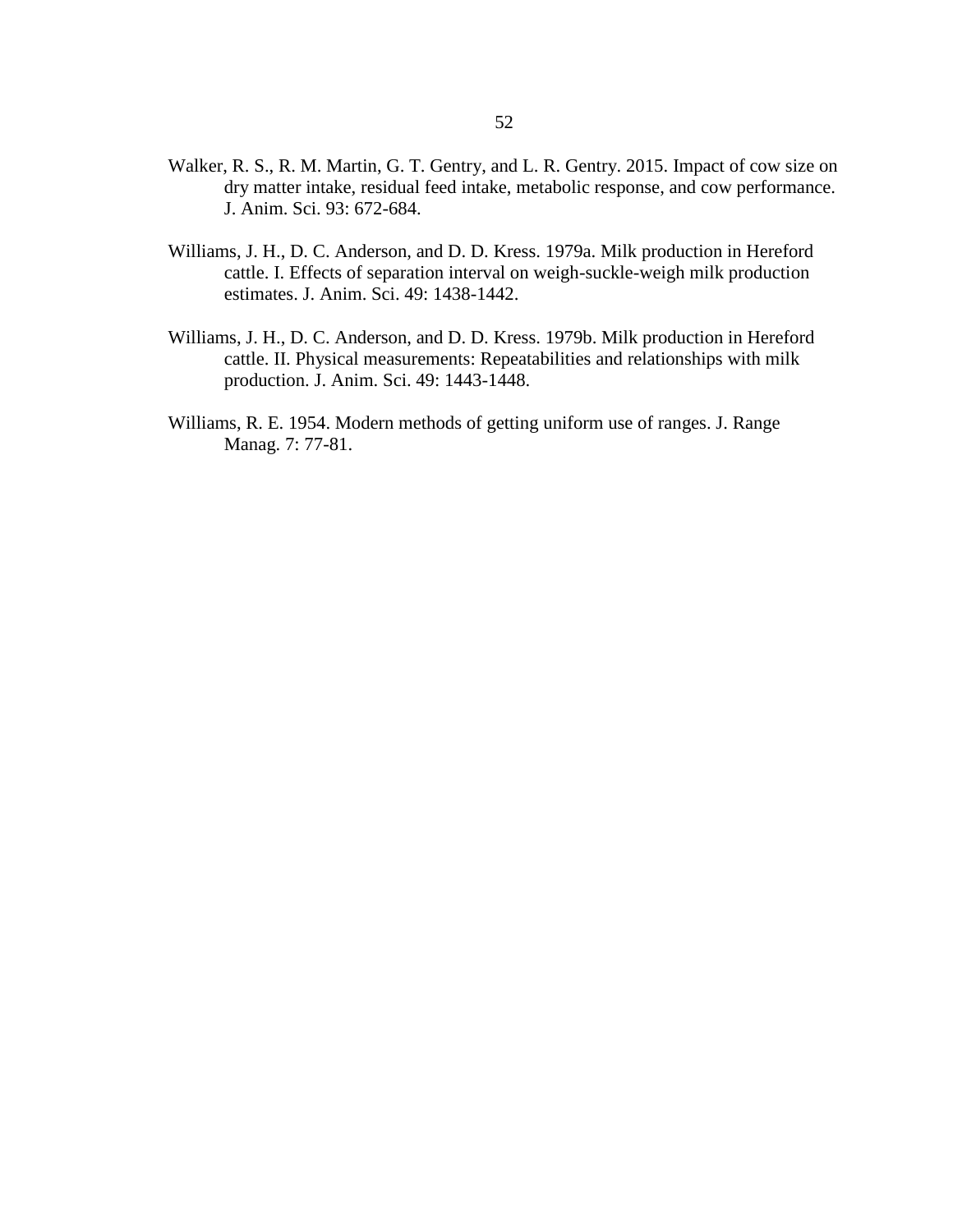## CHAPTER THREE

# THE INFLUENCE OF WEANING WEIGHT RATIO AND COW SIZE ON FEED INTAKE BEHAVIOR, MILK YIELD, AND MILK CONSTITUENTS

#### Contribution of Authors and Co-Authors

Author: A.R. Williams

Contributions: Main author and lead scientist responsible for data collection, data analysis and interpretation, and drafting of this thesis.

Co-Author: C.T. Parsons

Contributions: Critical in data collection and thesis revisions.

Co-Author: D.L. Boss

Contributions: Aided in experimental design and revisions.

Co-Author: J.G.P. Bowman

Contributions: Aided in experimental design and revisions.

Co-Author: T. DelCurto

Contributions: Critical in experimental design, data collection, data analysis and interpretation, and revisions for this thesis.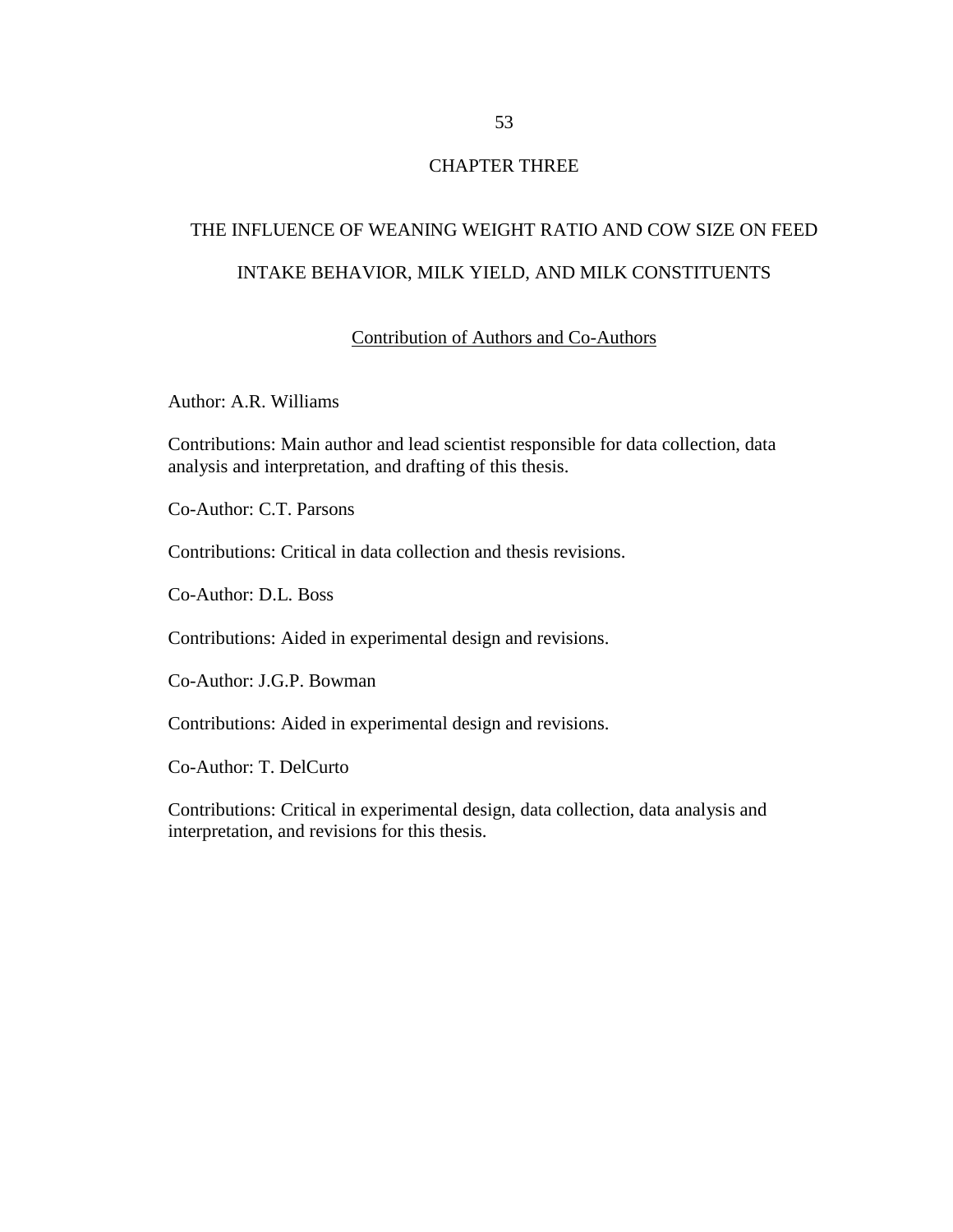# Manuscript Information

A.R. Williams, C.T. Parsons, J.G.P. Bowman, D.L. Boss, and T. DelCurto

Journal of Animal Science

Status of Manuscript:

 $\underline{X}$  Prepared for submission to a peer-reviewed journal

\_\_\_\_ Officially submitted to a peer-reviewed journal

- $\overline{\phantom{0}}$  Accepted by a peer-reviewed journal
- \_\_\_\_ Published in a peer-reviewed journal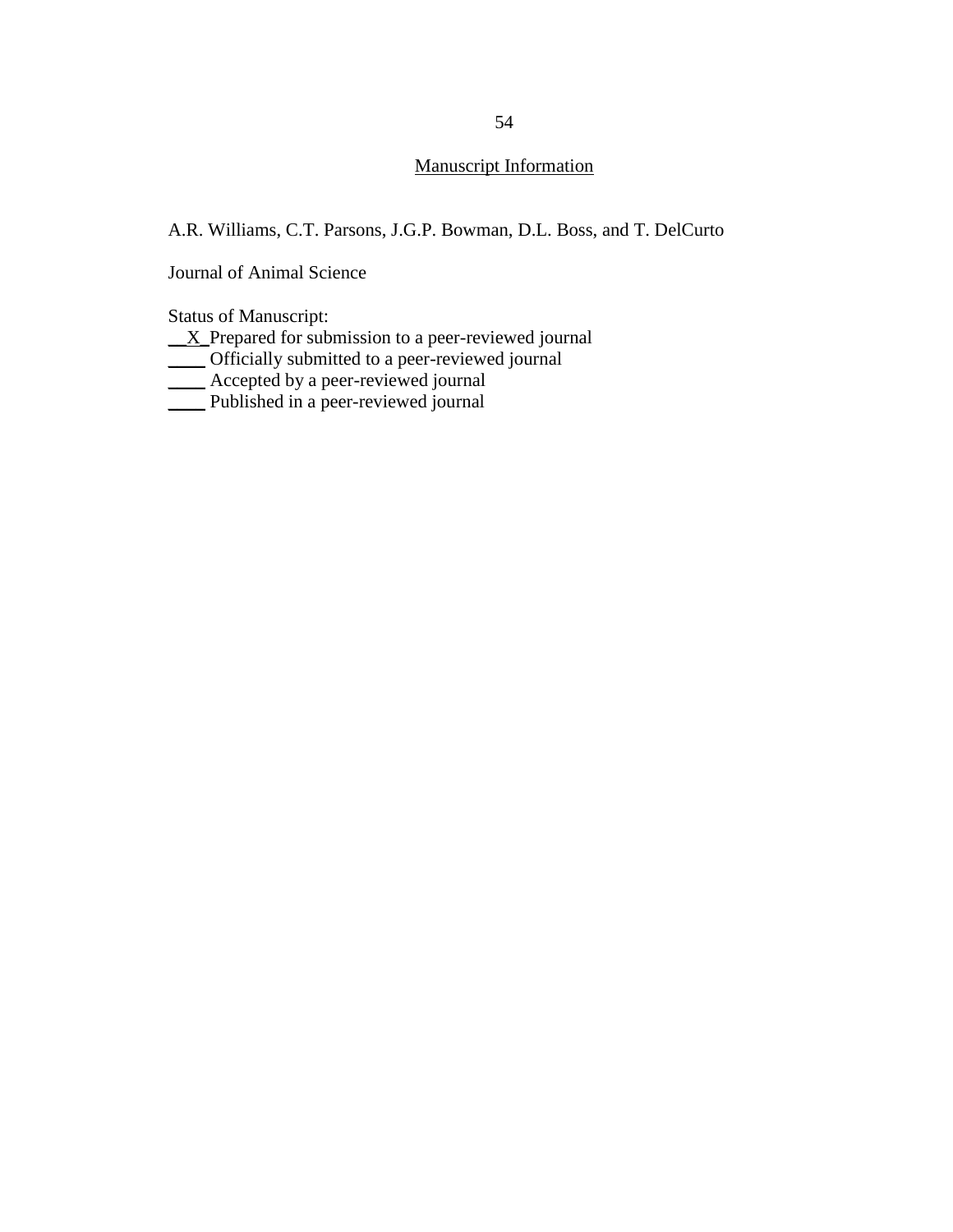#### **ABSTRACT**

Metrics that identify beef cow productivity and efficiency in extensive rangeland environments has long been sought in both beef cattle research and production settings. Previous research and applied practice has suggested the ratio of calf weight weaned to cow weight, or weaning weight ratio (WWR), is an accurate estimate of cow efficiency. Furthermore, milk yield and constituents influence calf pre-weaning ADG and milk production influences cow feed requirements. Therefore, the objective of this study was to evaluate the influence of cow-calf WWR and within WWR, cow BW on feed intake and milk production. Forty Angus cow-calf pairs ( $\geq 4$  year-old; cow initial BW = 575 kg  $\pm$  9.4 SE) were randomly allotted to high and low WWR groups (whole plot;  $\pm$  0.75 SD from herd mean) based on lifetime average WWR and within WWR classification groups were classified as light or heavy weight (sub-plot;  $>$  or  $<$  group mean) in a randomized split-plot design. Cow-calf pairs were contained in a dry-lot and provided *ad-libitum* access to a commercially available, 18% protein, pelleted alfalfa based total mixed ration in eight SmartFeedPro feeders for a 22-d period, which consisted of a 14-d adaption period and 7 d intake data collection period. Individual cow average daily feed consumption, average daily feeding bout duration, number of visits per day, and total time spent eating per day was collected. On the final day of the feed trial, a weigh-suckle-weigh procedure was conducted and 50 mL milk samples were collected from each cow. Milk was analyzed for fat, solids not fat, total solids, protein, and lactose content, and milk yield was calculated as the change in calf weight following the weigh-suckle-weigh procedure. High WWR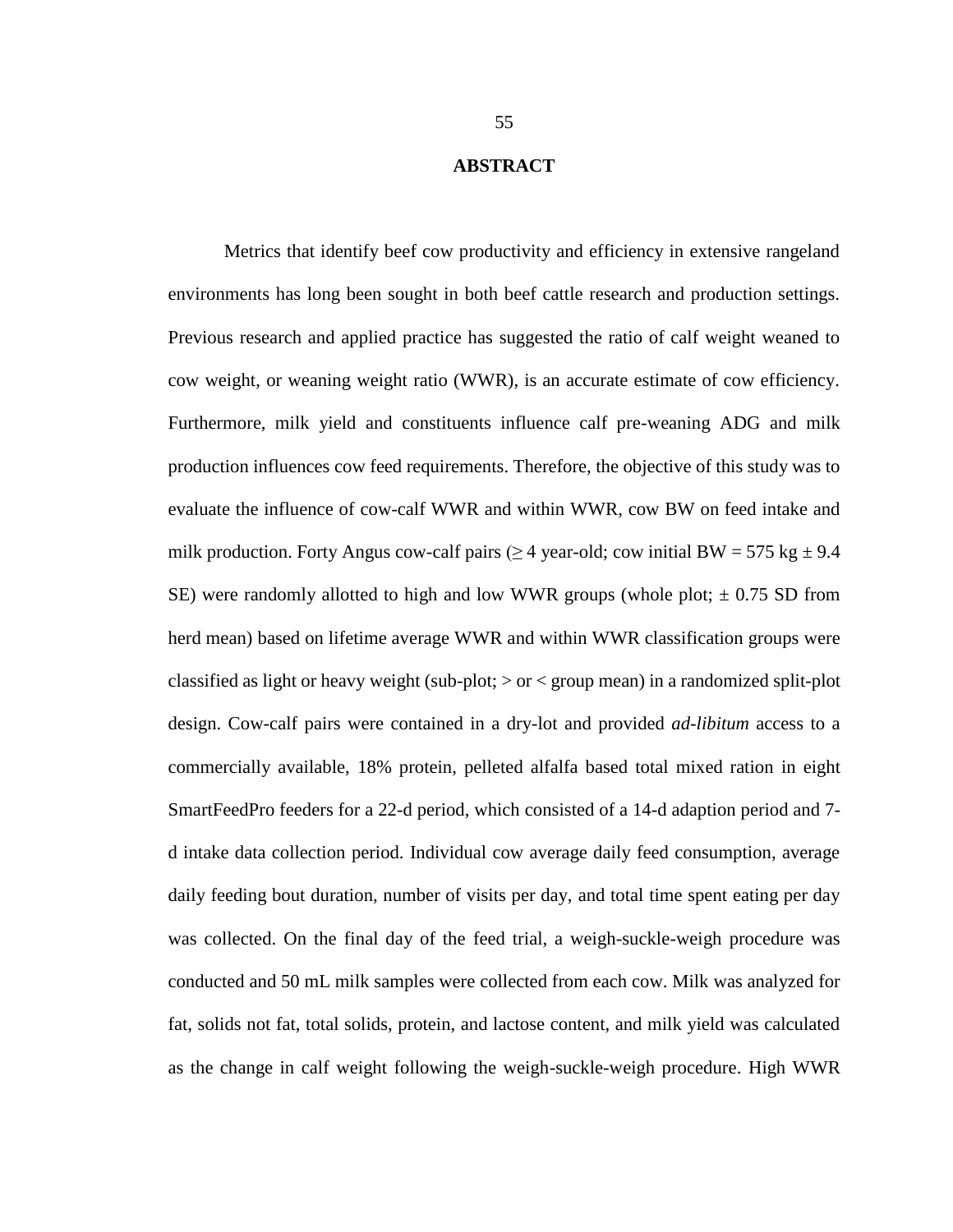cows consumed 6.3 g/kg ( $\pm$  1.6 SE) more feed per kg BW than low WWR cows ( $P$  < 0.001). High WWR cows produced 2.96 g milk/kg BW  $(\pm 1.1$  SE;  $P < 0.001$ ) and 1.16 kg  $(\pm 0.6 \text{ SE})$  total milk more than low WWR cows ( $P < 0.03$ ). Heavy cows within the two WWR groups tended to consume an average of 1.5 kg  $(\pm 0.8 \text{ SE})$  more feed than light cows per day  $(P < 0.09)$ . Results indicate that high WWR cows were lighter but consumed more feed and produced more milk when both were expressed on a g/kg BW bases and that cow size alone was not an accurate indicator of cow efficiency.

**Key words:** Beef, cattle, efficiency, feed-intake, milk-production

<sup>1</sup>Appreciation is expressed to the Nancy Cameron Endowment, the Bair Ranch Foundation, and the Montana Stock Growers Association for research funding. <sup>2</sup> Corresponding author: timothy.delcurto@montana.edu

# **INTRODUCTION**

Metrics that identify which beef cows in production settings will produce more calf weight weaned per kilogram of feed consumed, often termed cow efficiency, has long been sought in both beef cattle production settings and research (Dinkel and Brown, 1978; Beck et al., 2016). Previous research and applied practice has suggested the ratio of calf weight weaned to cow weight, or weaning weight ratio (WWR), is a potential metric to estimate cow efficiency (Dinkel and Brown, 1978; Kirkpatrick et al., 1985; Scasta et al., 2015). In addition, cow body size has been attributed to influence calf weight weaned, feed intake, and as a result, cow efficiency (Scasta et al., 2015; Beck et al., 2016). However, previous research that has examined the effectiveness of WWR as a metric of cow efficiency and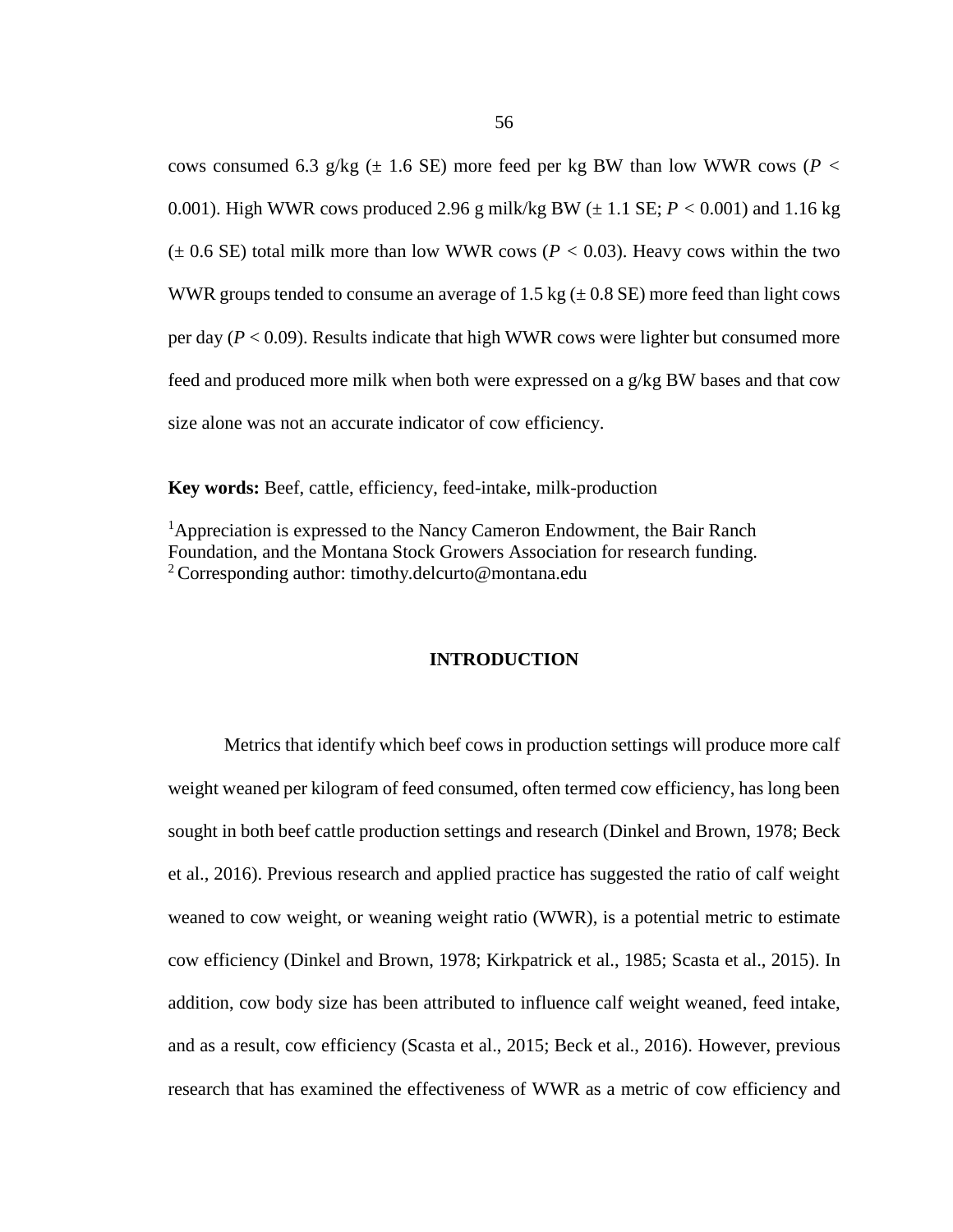what sized cow performs best in western rangeland environments has utilized feed intake estimates, limited individual feeding times, or fecal markers to calculate cow intake (Davis et al., 1983; Kirkpatrick et al., 1985; Scasta et al., 2015). Modern technology can provide accurate individual feed intake data that also includes feed intake behavior attributes not previously reported in the literature (Mendes et al. 2011). Milk yield and constituents have also been attributed to influence calf pre-weaning ADG but have not been revisited in recent years (Mondragon et al., 1983; Beal et al., 1990). Furthermore, as defined by WWR, the effects milk production has on pre-weaning calf growth and the influence of cow feed intake on cow efficiency has not been considered. Therefore, the objective of this study was to evaluate cow-calf WWR and within WWR, cow size influences on feed intake, milk production, and milk composition to evaluate WWR and cow size as accurate metrics of cow efficiency. The hypothesis was that high WWR cows would have lower feed intake while producing heavier calves than low WWR and that small BW cows would have lower feed intake and produce less milk than heavy BW cows.

#### **MATERIALS AND METHODS**

Protocols for this research were approved by the Montana State University Agricultural Animal Care and Use Committee (#2018-AA02). Lifetime production records from cows with a minimum of 3 calf crops and bred with the forth calf from the Montana State University Northern Agriculture Research Center predominantly Angus cowherd were used to identify high and low WWR groups the fall previous to trial year (Table 1).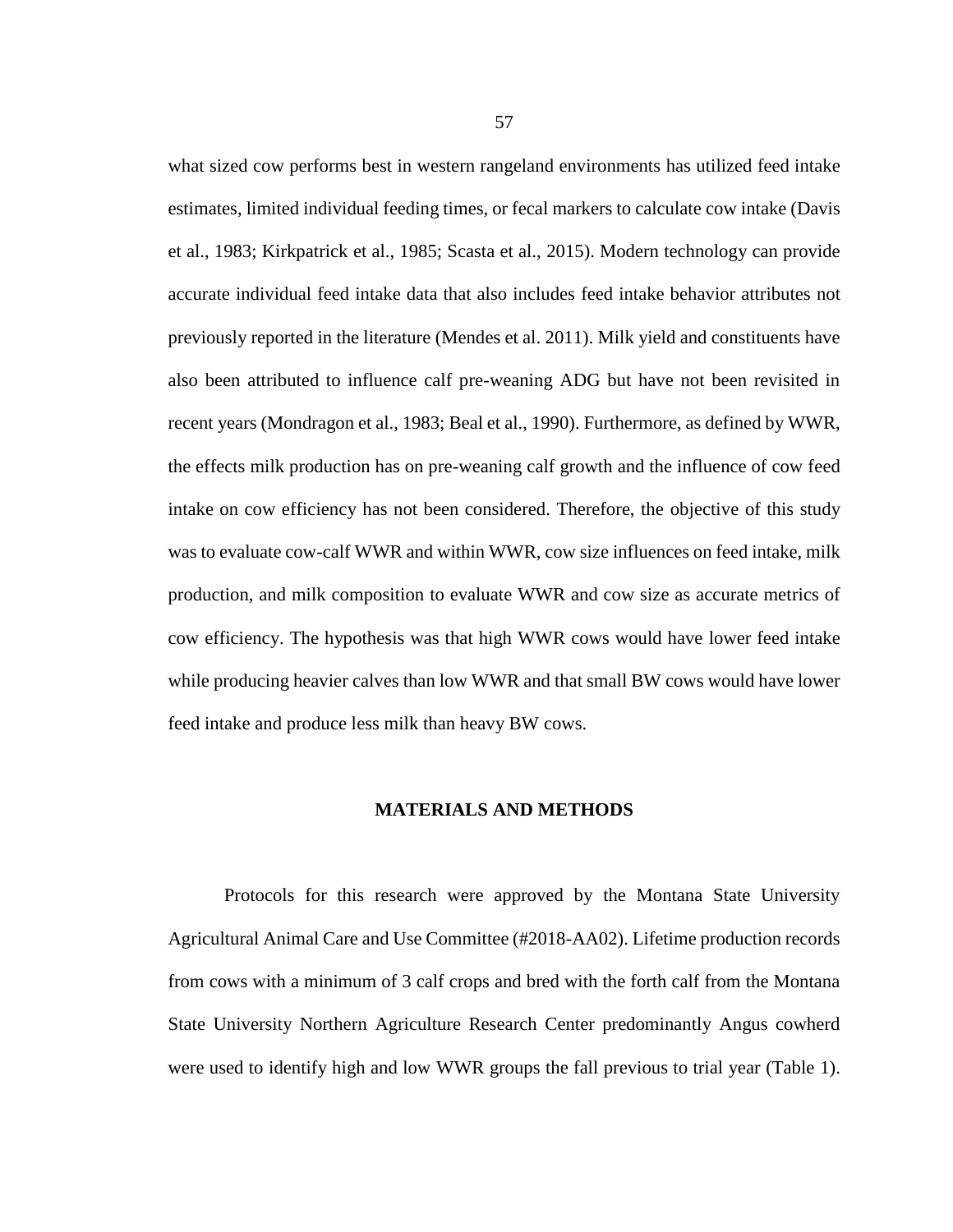Cows with  $\geq$  3 previous calves were used to insure cows examined in this research had already proved reproductive efficiency and to insure a representative calf weight and weaning weight ratio average. All calf data was corrected for age of dam, sex of calf, and equalized to a 205-d adjusted weaning weight. Likewise, cow weights were adjusted to a standardized body condition (5 on a scale of 1–9) before calculating weaning weight ratios. Dinkel and Brown (1978) and Scholljegerdes and Summers (2016) recommended adjusting both calf and cow weights to remove bias towards younger and smaller animals in future research. All of the multiparous (minimum of 3 weaned calves), Angus cow-calf pairs were stratified by WWR and randomly allotted to high and low WWR groups (whole plot;  $\pm$ 0.75 SD from herd mean of 49%) and, within WWR classification groups, allotted to light and heavy weight groups (sub-plot;  $>$  or  $<$  group mean). Because WWR was negatively correlated ( $R^2$  = 0.56) to cow size with smaller cows typically having higher WWR, cow size was evaluated within WWR groups (Figure 1).

This resulted in a randomized split-plot design with the following four classification groups: 1) High WWR-Light BW, 2) High WWR-Heavy BW, 3) Low WWR-Light BW, and 4) Low WWR-Heavy BW (Table 1; Zoby and Holmes, 1983; Brandyberry et al., 1991). Once cows were stratified into the four classification groups, actual cow and calf weights were utilized for trial analyses. This technique was repeated both years of the trial and 40 cow-calf pairs (cow initial BW = 574.7 kg  $\pm$  9.4 SE; calf initial BW = 89.8 kg  $\pm$  3.7 SE) were randomly selected per year  $(n = 10$  per classification group) of the trial. Additionally, only cows that had calved within the first four-weeks of calving were used and mean calf age at trial initiation was 42.0 d  $(\pm 2.2 \text{ SE})$  postpartum (Table 1).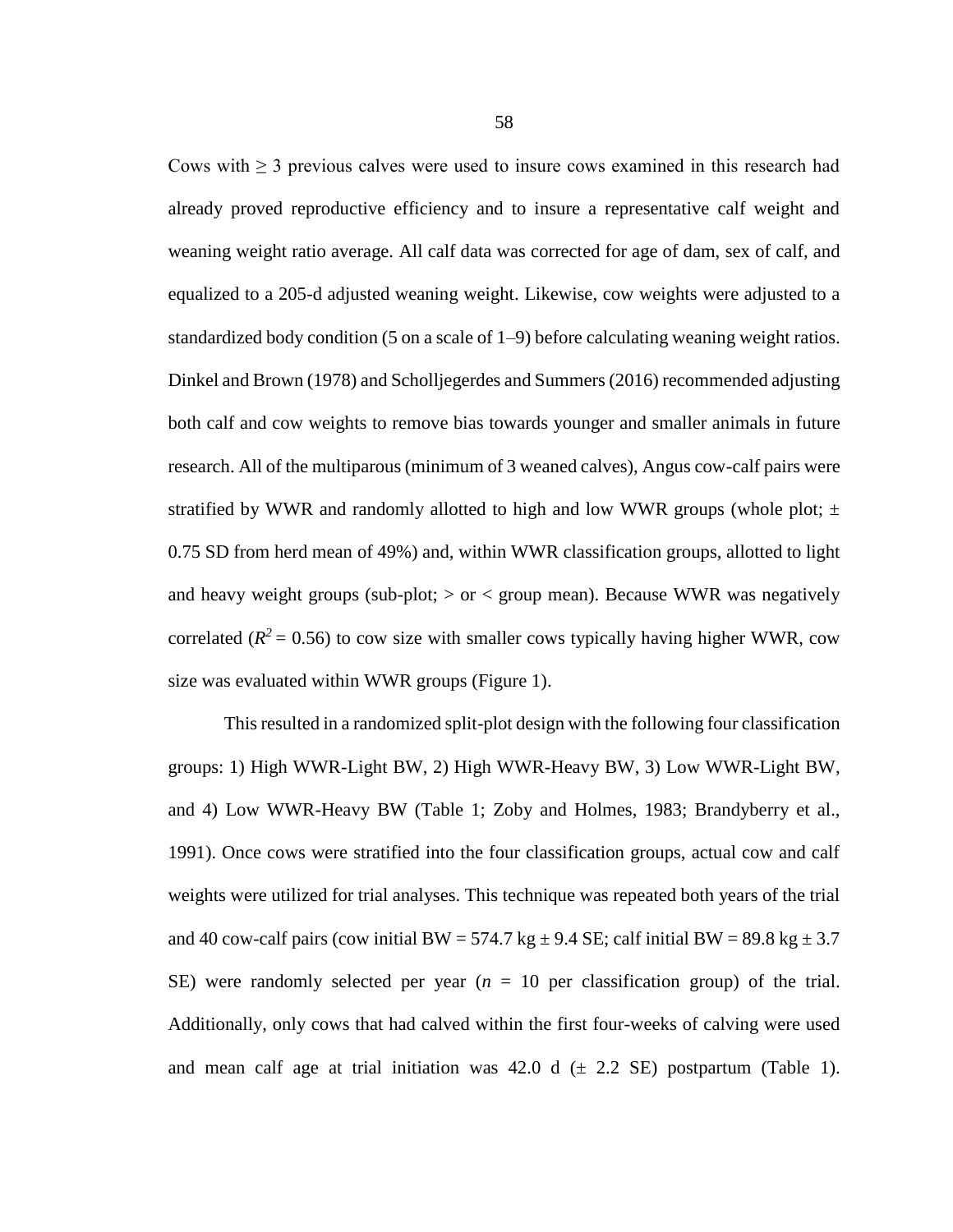Furthermore, calf birth weight (43.5 kg  $\pm$  1.3 SE) did not differ between classification groups either year  $(P > 0.10$ ; Table 1). As was expected, cow weights were statically different between the two WWR classification groups and between BW classification groups (Table 1).

Cow-calf pairs were contained in a dry-lot May 2, 2017 to May 23, 2017 (year one) and May 1, 2018 to May 22, 2018 (year two) and fed *ad-libitum* a commercially available pelleted alfalfa diet designed to meet NRC requirements for lactating cows when consumed at 2.5% of BW per day (Table 2; CHS Nutrition, Sioux Falls, SD). Random grab samples of the pelleted diet were collected once daily over the 7-d intake data collection period and combined before being sent to Dairy One Laboratory (Ithaca, NY) for forage analysis including, DM (Goering and Van Soest, 1970), NDF (Van Soest et al., 1991), ADF (AOAC, 2000), CP (AOAC, 2000), TDN, and net energy during lactation (NEL). Cow diets were provided in eight SmartFeedPro feeders, which were fully contained within two portable trailers (C-Lock Inc., Rapid City, SD). Calves had *ad-libitum* access to the same feed, which was provided in a creep feeder and cow-calf pairs had continuous access to water throughout the study period. Body weights were recorded for the cows and calves, and BCS were taken following a 16 h shrink prior to the start of the trial (Table 1). The trial consisted of a 14-d adaption period followed by a 7-d intake data collection period.

Individual cow average daily dry mater intake (DMI), average feeding bout duration, number of visits per day, and total time spent eating per day were collected. On day 23 of the feed trial, a weigh-suckle-weigh procedure was conducted following the methods detailed by Williams et al. (1979). In addition to the weigh-suckle-weigh protocol,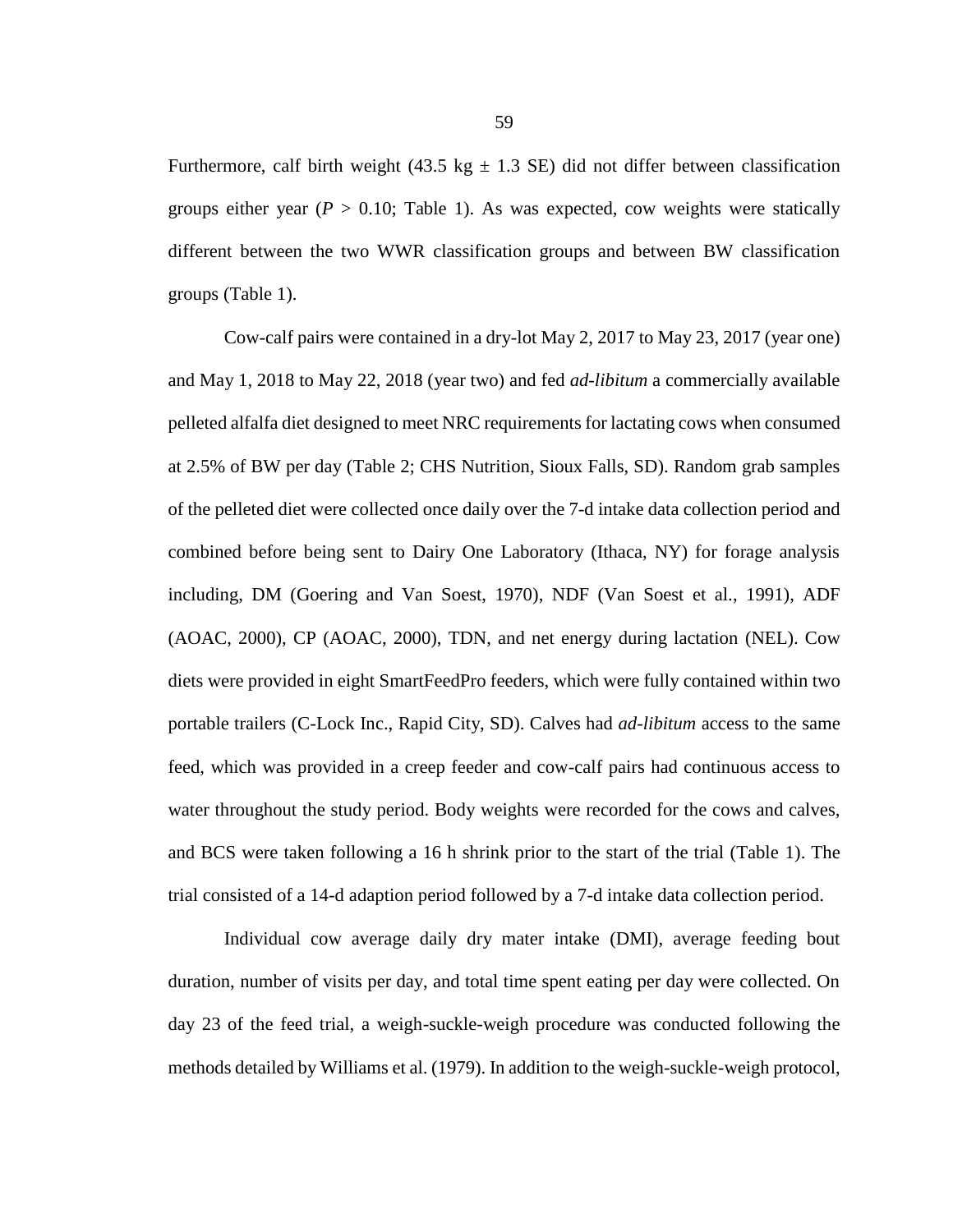a 50 mL milk sample was collected from each cow, immediately placed on ice, and transported to the Montana Central Milk Laboratory (Montana Veterinary Diagnostic Laboratory, Montana Department of Livestock, Bozeman, MT) where the samples were analyzed for percent fat, solids not fat, total solids, protein, and lactose content. Milk yield was calculated using calf weight differences from the weigh-suckle-weigh protocol.

#### *Statistical Analysis*

Feed trial and milk data were analyzed as a split-plot analysis of variance using the PROC MIXED procedure in SAS (v. 9.4; SAS Inst. Inc., Cary, NC). Weaning weight ratio classification was treated as the whole-plot, body weight classification was treated as the sub-plot, and a WWRxBW interaction was included in each analysis. Individual cow was the experimental unit. Dependent variables were DMI, average feeding bout duration, number of visits per day, total time spent eating per day, milk yield, % fat, % solids not fat, % total solids, % protein, and % lactose. Three cows were removed from this analysis due to either EID tag failure and/or unacceptable feed intake variation  $(CV > 30\%)$ . A year by treatment interaction was not indicated between DMI, number of visits per day, total time spent eating per day, milk yield, % fat, % solids not fat, % total solids, % protein, and % lactose and therefore data means from both years were combined and analyzed together. However, a year by treatment interaction was indicated in average feeding bout duration and therefore data was analyzed and represented by individual year. When WWR interacted with BW, means were separated using the LSMEANS procedure of SAS and a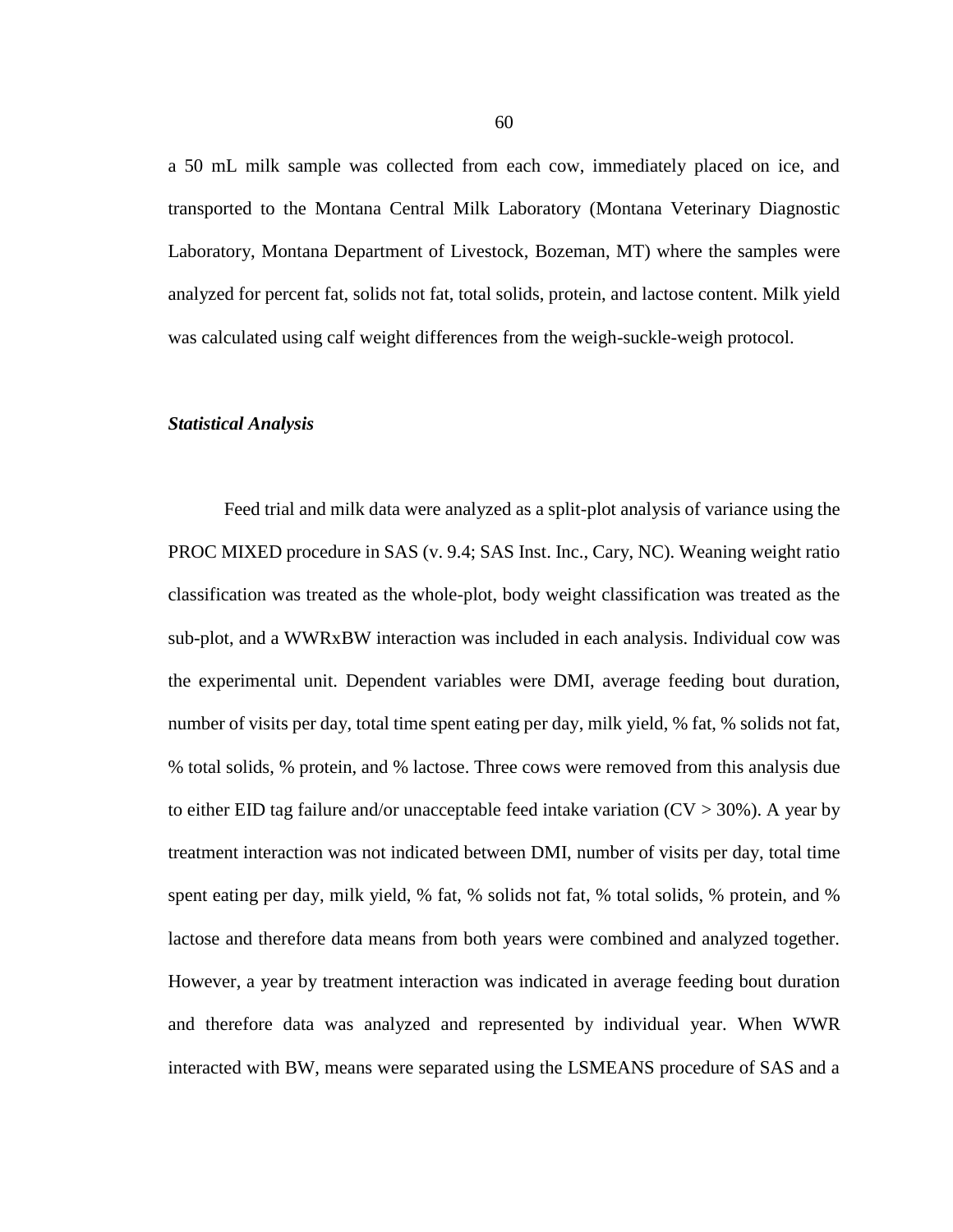Tukey-Kramer test was included in all MIXED procedures. Statistical significance was considered when *p*-values were  $\leq 0.05$  and a trend towards significance was considered when *p*-values were  $> 0.05$  but  $\leq 0.10$ .

#### **RESULTS AND DISCUSSION**

Although there was a year effect  $(P < 0.05)$  indicated in DMI, total time spent eating per day, milk yield, and milk constituents, there was no treatment by year interaction  $(P > 0.10)$  except with average feeding bout duration. Thus, data from both years were combined and averaged for all results except average feeding bout duration. Even though cow and calf weights were adjusted following the recommendations of Dinkel and Brown (1978) and Scholljegerdes and Summers (2016), cow age was different between WWR classification groups. Cows classified as high WWR animals were 1.5 yr younger on average than cows classified as low WWR (*P* = 0.002; Table 1). This suggests that cow WWR may be confounded by age, despite the use of cows  $\geq 5$ years of age, as well as 205-d adjusted calf weaning weights, and cow weights standardized to a common body condition score of 5 (on a 1-9 BCS scale) before selection of cows. Both the current research and previous research indicates a bias towards younger and smaller cows, regardless of the use of actual or adjusted cow and calf weights.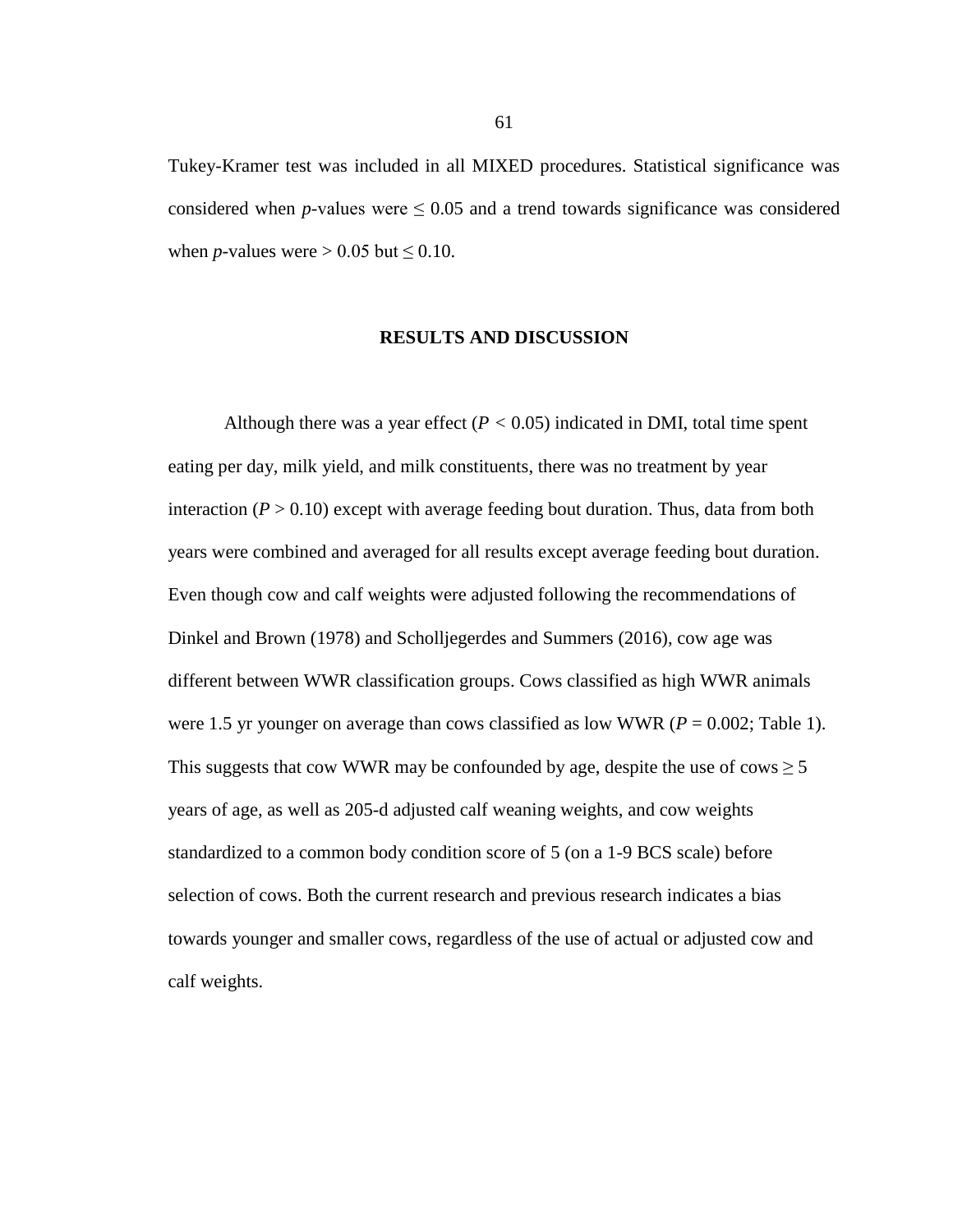#### *Feed Intake and Behavior*

Cow weight tended to influence daily feed consumption when data from both years of the trial were averaged together ( $P = 0.086$ ), with heavy cows consuming 1.5 kg ( $\pm 0.8$ ) SE) more than light cows, which was 8.5% more on average (Figure 2a; Table 3). Similar results were reported by Walker et al. (2015) in lactating cows with Walker et al. (2015) reporting that heavy cows (573  $\pm$  39 kg) had 4.8% higher daily DMI compared to light cows (488  $\pm$  30 kg;  $P = 0.03$ ). Additionally Zoby and Holmes (1983) reported that feed intake for 631 kg non-lactating cows was 4.2% higher than the intake of 439 kg nonlactating cows. Cow WWR classification did not influence  $(P = 0.223)$  feed intake expressed as total kg per d (Figure 2a; Table 3). However, when expressed on a g feed/kg cow BW basis, cow WWR classification had an effect on g feed consumed per kg cow BW  $(P < 0.001)$ . High WWR cows consumed 6.4 g  $(\pm 1.6 \text{ SE})$  of feed per kg of BW more, which is 23% more, than low WWR classified cows (Figure 2b; Table 3). Although high WWR cows consumed more feed per kg of BW than low WWR, their calves were heavier at weaning (Table 1). Possibly suggesting these cows transfer the additional feed energy to their calf.

Kleiber (1961) suggested that cow energy demands are proportional to 0.75 power of cow body weight and the National Academies of Science (2016) have used this power in many of their feed intake estimation equations. Following these equations, smaller cows would have higher energy demand per unit of body weight than larger cows. The high WWR cows in this study consumed 23% more feed than the low WWR classified cows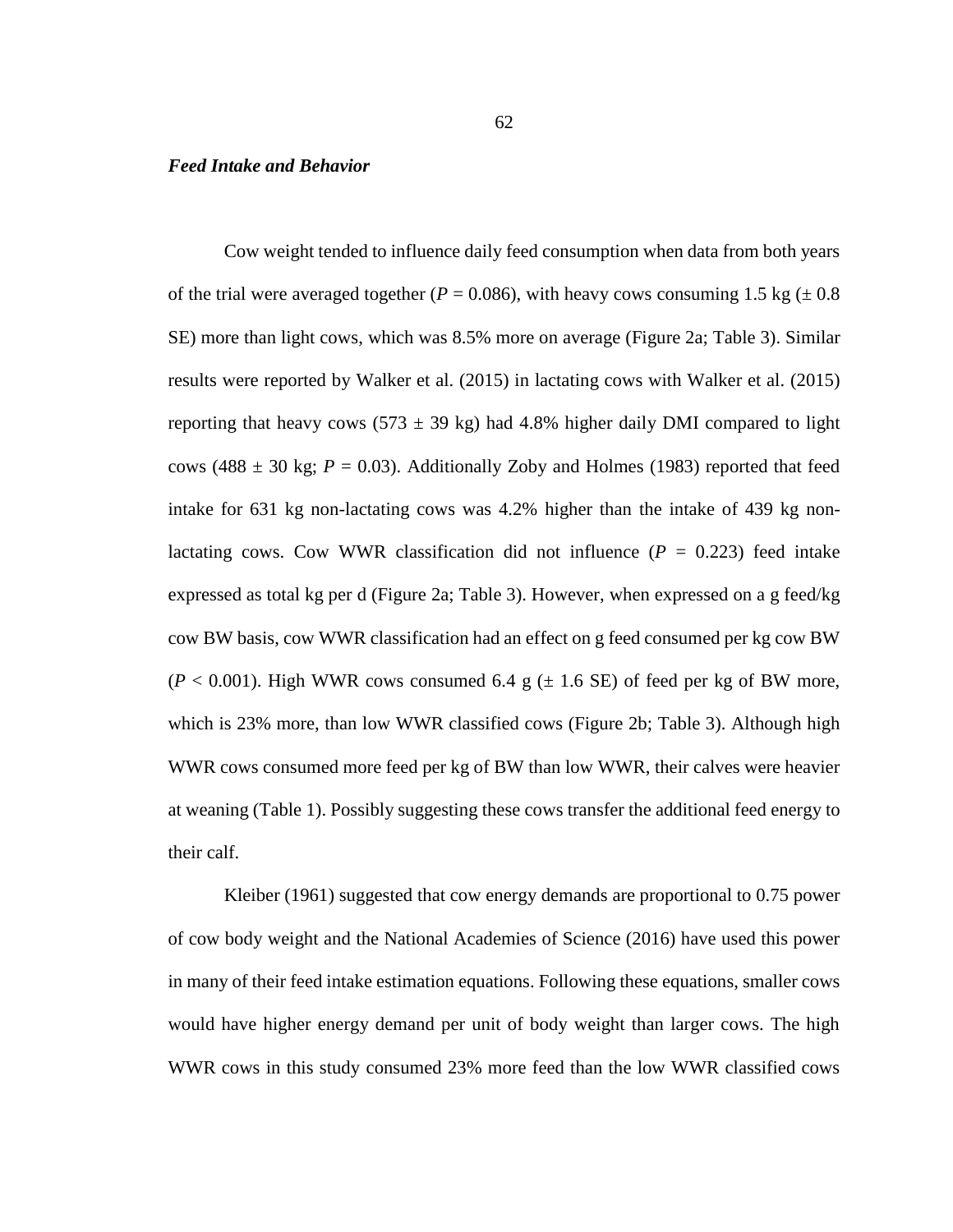and were also 83.3 kg lighter. Therefore, the difference observed in g intake per kg BW may be explained by this relationship. Furthermore, Zoby and Holmes (1983) also reported that smaller cows consumed more feed per kg  $BW^{0.75}$  than larger cows with an intake difference of 19.3%. However, when Coleman et al. (2014) evaluated intake prediction calculations used by the National Research Council in the 1996-2000 *Nutrient Requirements of Beef Cattle*, the authors reported that cow milk yield and calf pre-weaning gain influenced cow intake greater than cow size. Therefore, the additional intake observed in the high WWR cows when intake was expressed on a g/kg BW basis may also be due to milk production and calf performance (Coleman et al., 2014).

Cows classified as high WWR tended to frequent feed  $3.7 \ (\pm 2.1 \ \text{SE})$  more times per day than cows classified as low WWR ( $P = 0.078$ ; Table 3). Additionally, light BW cows spent an average of 26 s longer per visit to feed than heavy BW cows in the first year of the trial  $(P = 0.019$ ; Table 3). However, in the second year of the trial, cow body weight did not have an effect on AFD, but cow WWR classification did tend to influence average time spent eating per visit with high WWR cows spending an average of 31 s longer per visit than low WWR cows ( $P = 0.099$ ). Because of the reversal of effects indicated in AFD between years, TSE was not significantly different between any of the cow groups (Table 3).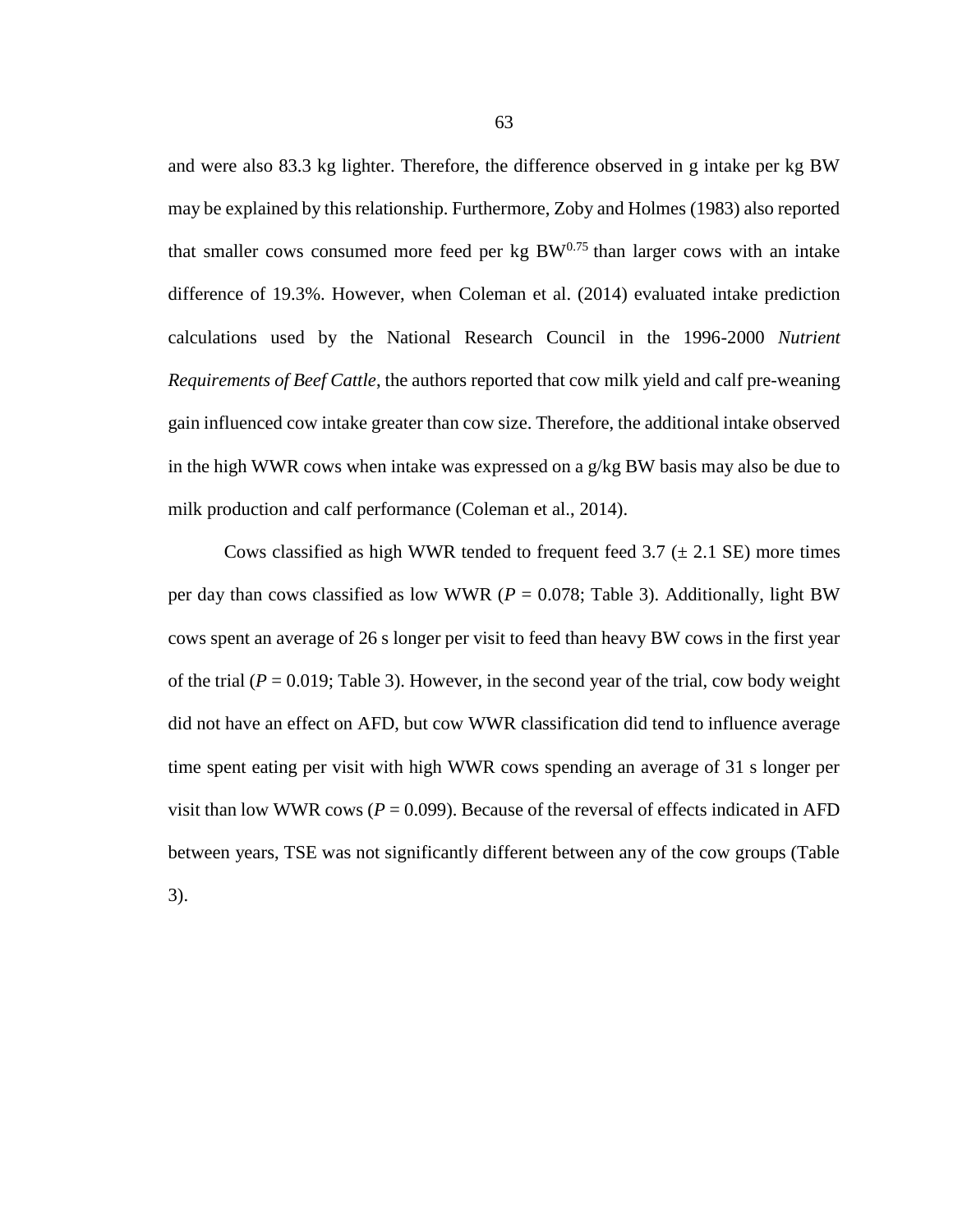#### *Milk Yield and Composition*

Total kg milk yield following the 8 h separation period during the weigh-suckleweigh protocol indicated a difference between high and low WWR classified cows ( $P =$ 0.029; Figure 3a; Table 4). High WWR cows produced 1.16 kg  $(\pm 0.6 \text{ SE})$  more milk following the 8 h separation period, which equated to a 31% difference, than low WWR cows (Figure 3a; Table 4). Additionally, when milk yield was represented on a g milk yield/kg cow BW basis, high WWR cows produced 2.96 g  $(\pm 1.1 \text{ SE})$  milk/kg BW more than low WWR cows, which was 50% more milk/kg BW ( $P = 0.0006$ ; Figure 3b; Table 4). Previous research has indicated that cow milk yield is correlated ( $R^2 = 0.55$ -0.77) to calf pre-weaning ADG (Gleddie and Berg, 1968; Jeffery and Berg, 1971; Beal et al., 1990). Additionally, Davis et al. (1983) reported results that indicated a positive correlation between milk yield and cow efficiency when cow feed intake was compared with calf weight weaned. Therefore, the higher milk yield produced by the high WWR classified cows may explain why these cows wean heavier calves than cows classified as low WWR. The greater milk yield may also explain why these animals consume more feed per kg BW. Milk yield reported in this research was comparable to milk yield reported by Melton et al. (1967), Jeffery and Berg (1971), and Totusek et al. (1973). Melton et al. (1967) reported that older cows produced more milk than younger cows and this research indicated opposite results. However, cows examined by Melton et al. (1967) were 2, 3 and 4 year old cows compared to 5 through 10 year old cows. Whereas cows used for this research were > 5 years of age.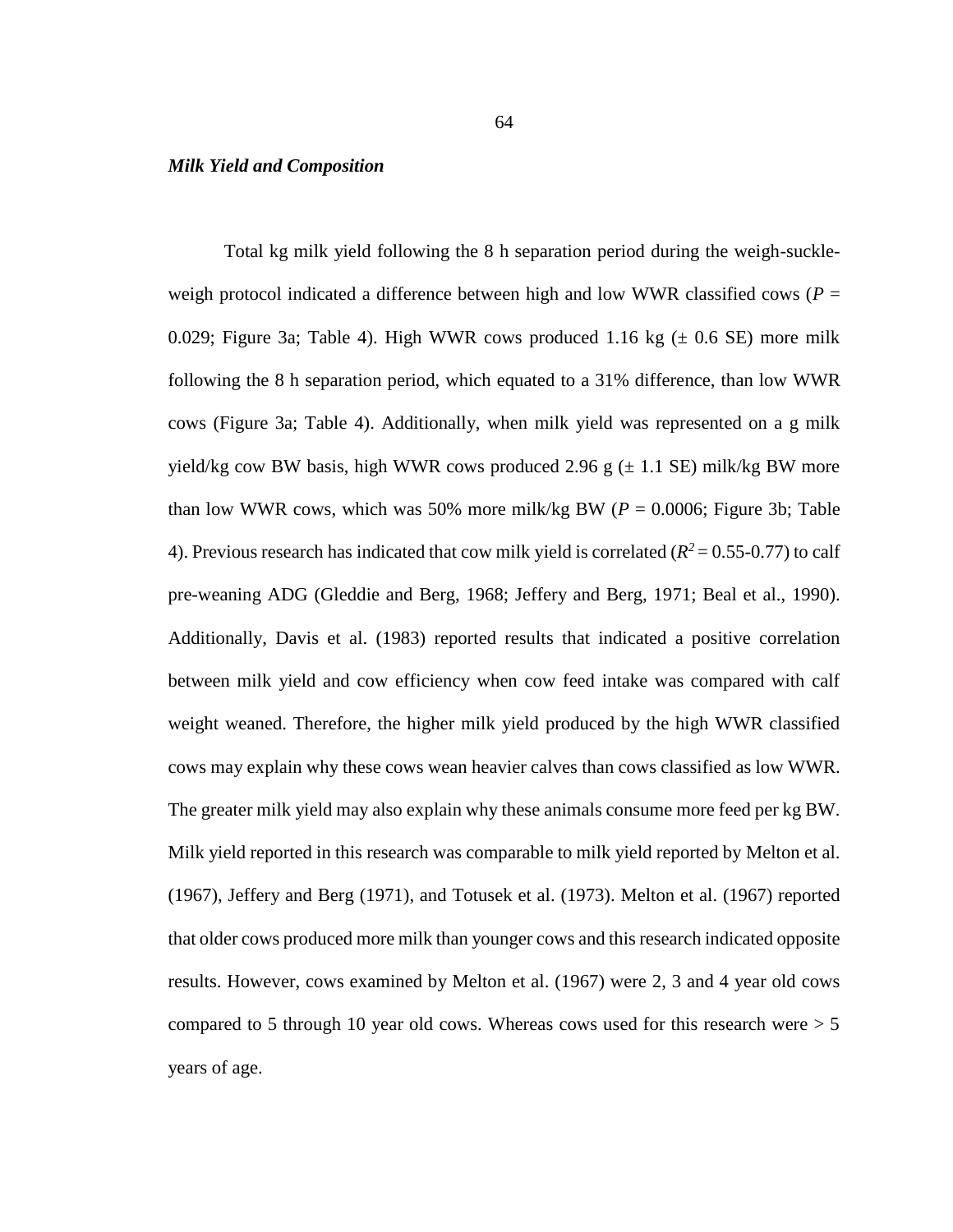An interaction between cow WWR and cow BW was observed in respect to milk lactose content  $(P = 0.018$ ; Table 4). As cow BW increased in the high WWR cows, so too did percent milk lactose content, however, as cow BW increased in the low WWR cows, percent milk lactose decreased. A trend towards a similar interaction between cow WWR classification and BW classification was also indicated in percent milk fat and percent milk protein content ( $P = 0.098$  and  $P = 0.062$ , respectively; Table 4). However, for these two variables, as BW increased in high WWR classified cows, percent fat and protein decreased, and as BW increased in low WWR classified cows, so too did percent fat and protein content. Percent milk lactose (mean  $4.9\% \pm 0.1$  SE) and percent fat  $(3.7\% \pm 0.2)$ SE) were comparable to percent milk lactose and milk fat reported by Mondragon et al. (1983). Total solids (10.6%  $\pm$  0.2 SE) and SNF (9.3%  $\pm$  0.1 SE) were comparable to results reported by Melton et al. (1967). Previous studies have reported that milk constituents were not correlated to calf ADG or pre-weaning growth (Jeffery and Berg, 1971; Totusek et al., 1973; Mondragon et al., 1983). Results from this research agree with the literature, with milk constituents not influenced by cow weaning weight ratio or cow weight.

### *Implications*

Results from this research provide additional information on how cow size, cowcalf weaning weight ratio, and milk production affect cow and production efficiency. In this study, cows that had consistently weaned a greater percent of body weight over at least three calf croups were smaller ( $P < 0.0001$ ) but consumed more feed (6.4  $\pm$  1.6 g/kg;  $P =$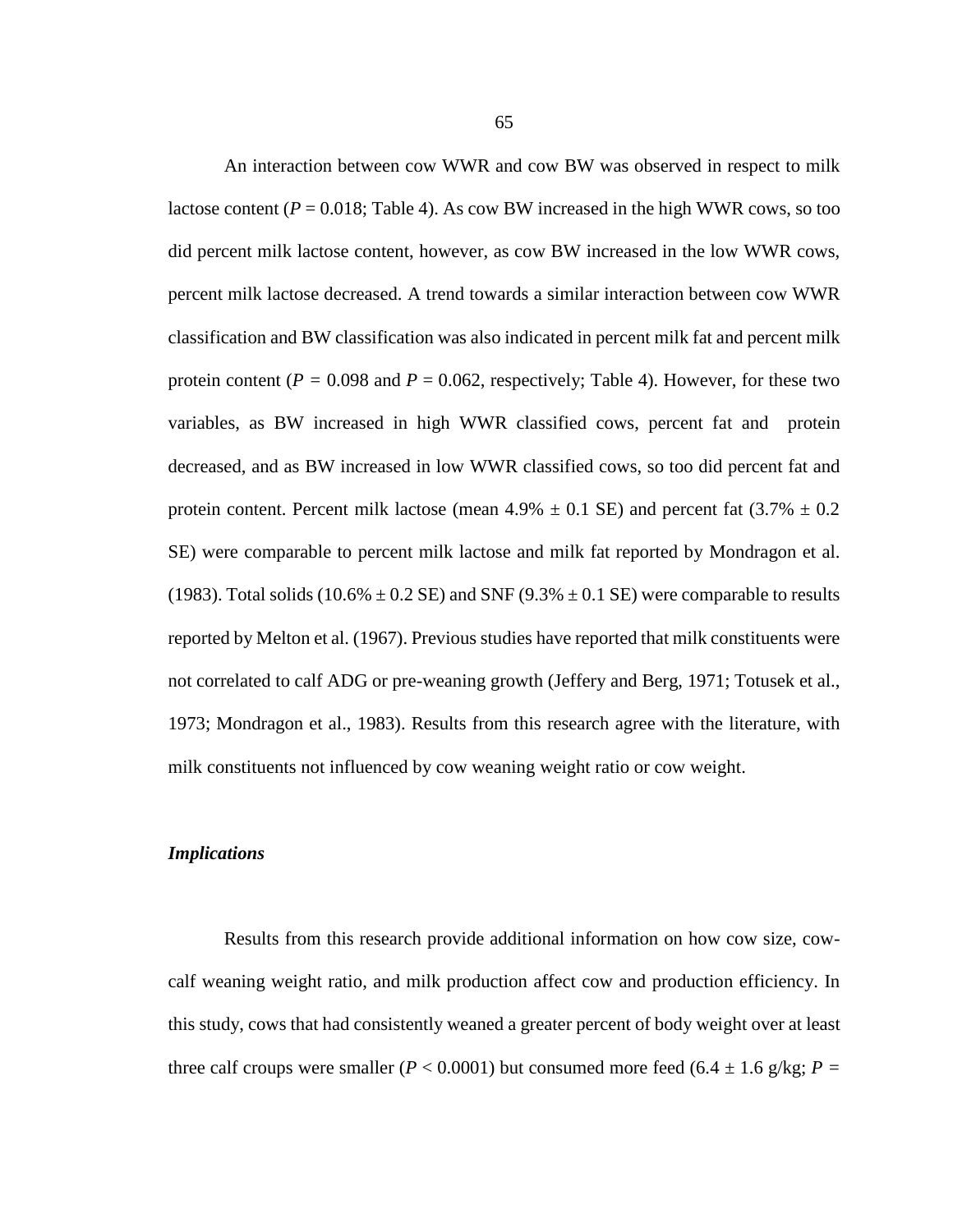0.0002) and produced more milk  $(2.96 \pm 1.1 \text{ g/kg}; P = 0.0006)$  when both feed intake and milk yield were expressed on a g/kg BW basis. This increased feed consumption and milk production may explain why these animals are able to consistently wean a greater percent of BW. The use of cow-calf weaning weight ratio as a selection metric for beef cows may incidentally select for animals that are heavier milk producers and require additional feed. In addition, cows that were classified as consistently weaning  $> 50\%$  of body weight were younger (7.2  $\pm$  0.5 yr) than cows classified as consistently weaning < 50% body weight  $(8.7 \pm 0.5 \text{ yr}; P = 0.002)$ . Thus, the use of cow-calf weaning weight ratio may select against older animals that are still productive in the cowherd. As a result, the use of cow-calf weaning weight ratio as a method for selecting animals within a cowherd should be practiced with some caution because of the potential increases in feed intake, milk production, and bias to younger cows.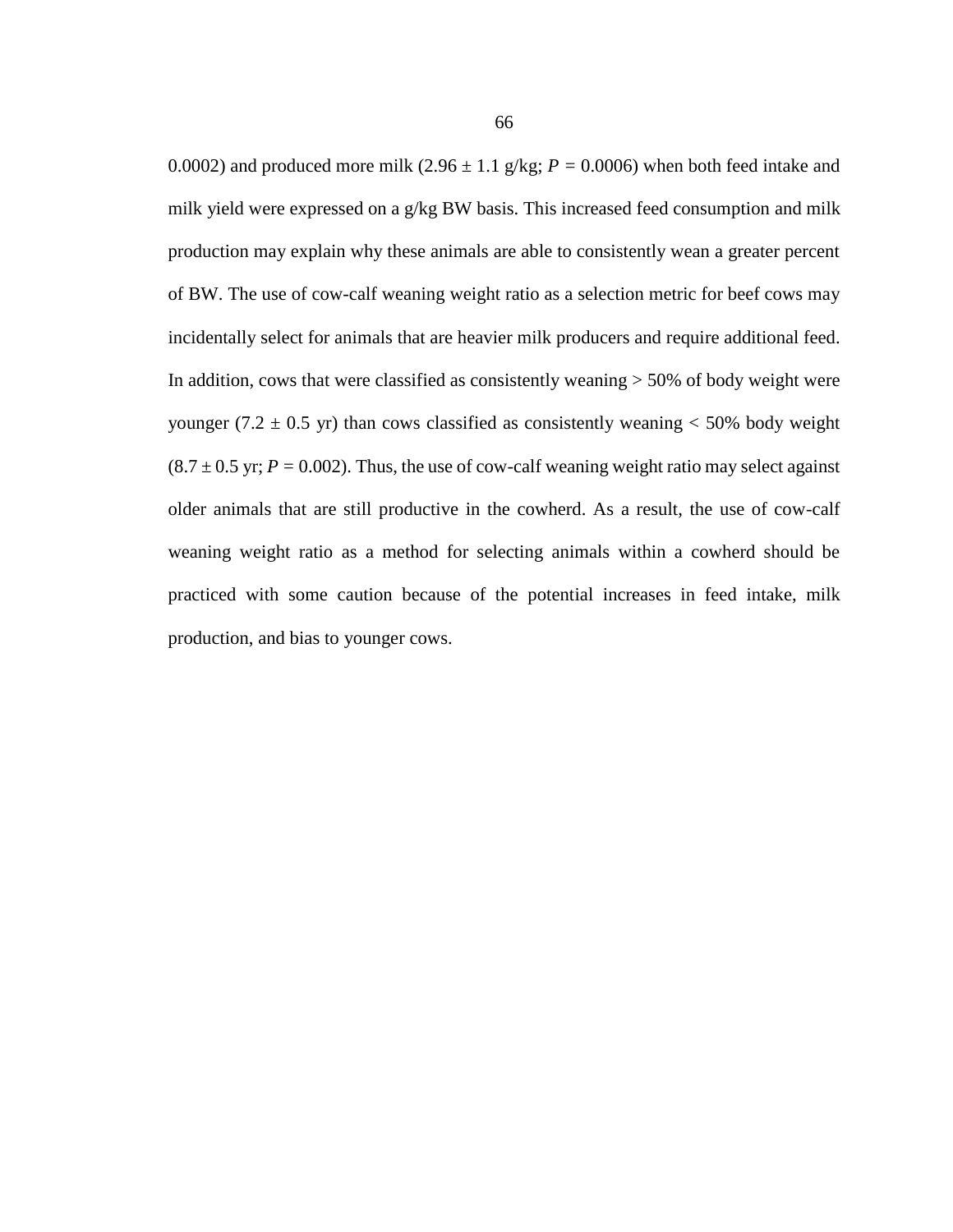#### **LITERATURE CITED**

- AOAC. 2000. Official methods of analysis of the AOAC international. 17th ed. Association of Officifal Analytical Chemists. Caithersburg, MD, USA.
- Beal, W. E., D. R. Notter, and R. M. Akers. 1990. Techniques for estimation of milk yield in beef cows and relationships of milk yield to calf weight gain and postpartum reproduction. J. Anim. Sci. 68: 937-943. doi:10.2527/1990.684937x
- Beck, P. A., C. B. Stewart, M. S. Gadberry, M. Haque, and J. Biermacher. 2016. Effect of mature body weight and stocking rate on cow and calf performance, cow herd efficiency, and economics in the southeastern United States. J. Anim. Sci. 94: 1689-1702. doi:10.2527/jas.2015-0049
- Brandyberry, S. D., R. C. Cochran, E. S. Vanzant, T. DelCurto, and L. R. Corah. 1991. Influence of supplementation method on forage use and grazing behavior by beef cattle grazing bluestem range. J. Anim. Sci. 69: 4128-4136. doi:10.2527/1991.69104128x
- Coleman, S.W., S. A. Gunter, J. E. Sprinkle, and J. P. S. Neel. 2014. Beef species symposium: Dificulties associated with predicting forage intake by grazing beef cows. J. Anim. Sci. 92: 2775-2784. doi:10.2527/jas2013-7090
- Davis, M. E., J. J. Rutledge, L. V. Cundiff, and E. R. Hauser. 1983. Life cycle efficiency of beef production: II. Relationship of cow efficiency ratios to traits of the dam and progeny weaned. J. Anim. Sci. 57: 852-866. doi:10.2527/jas1983.574852x
- Dinkel, C. A., and M. A. Brown. 1978. An evaluation of the ratio of calf weight to cow weight as an indicator of cow efficiency. J. Anim. Sci. 46: 614-617. doi:10.2527/jas1978.463614x
- Gleddie, V. M., and R. T. Berg. 1968. Milk production in range beef cows and its relationship to calf gains. Can. J. Anim. Sci. 48: 323-333. doi:10.4141/cjas68-044
- Goering, H. K., and P. J. Van Soest. 1970. Forage fiber analyses (apparatus, reagents, prcedures, and some applications). Agric. Handbook No. 379. ARS-USDA, Washington, DC.
- Jeffery, H. B., and R. T. Berg. 1971. Evaluation of milk variables as measures of milk effect on preweaning performance of beef cattle. Can. J. Anim. Sci. 51: 21-30. doi:10.4141/cjas71-003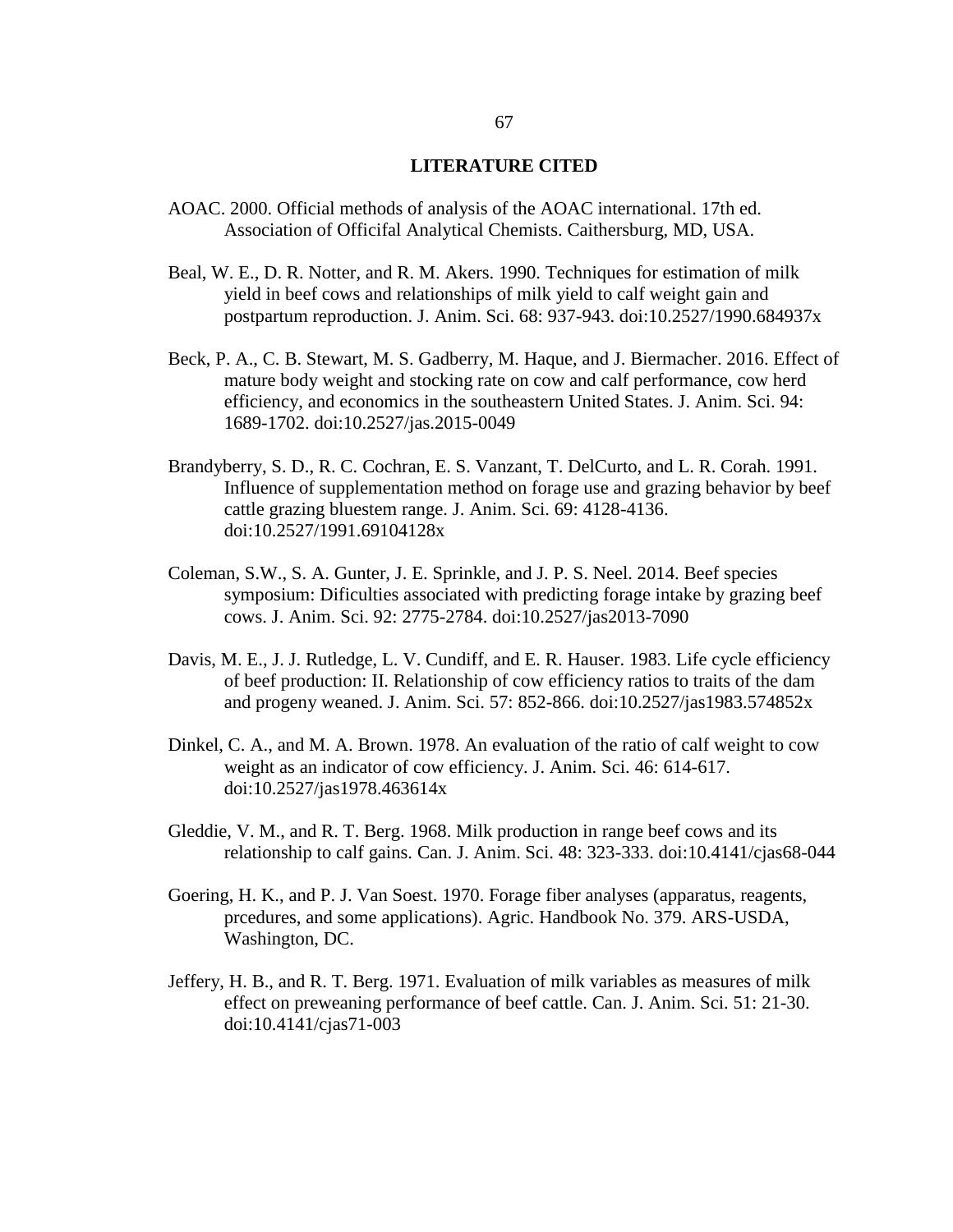- Kirkpatrick, B. W., C. A. Dinkel, J. J. Rutledge, and E. R. Hauser. 1985. Prediction equations of beef cow efficiency. J. Anim. Sci. 60: 964-969. doi:10.2527/jas1985.604964x
- Kleiber, M. 1961. The fire of life. An introduction to animal energetics. John Wiley and Sons Inc., New York and London. Hoboken, NJ, USA.
- Kress, D. D., D. C. Anderson, J. D. Stevens, E. T. Miller, T. S. Hirsch, J. E. Sprinkle, K. C. Davis, D. L. Boss, D. W. Bailey, R. P. Ansotegui, and M. W. Tess. 2001. Calf weight/cow weight ratio at weaning as a predictor of beef cow efficiency. Proc. Americ. Soci. Anim. Sci. West. Sec. 52: 130-132.
- Melton, A. A., J. K. Riggs, L. A. Nelson, and T. C. Cartwright. 1967. Milk production, composition and calf gains of Angus, Charolais and Hereford cows. J. Anim. Sci. 26: 804-809. doi:10.2527/jas1967.264804x
- Mendes, E. D. M., G. E. Carstens, L. O. Tedeschi, W. E. Pinchak, and T. H. Friend. 2011. Validation of a system for monitoring feeding behavior in beef cattle. J. Anim. Sci. 89: 2904-2910.
- Mondragon, I., J. W. Wilton, O. B. Allen, and H. Song. 1983. Stage of lactation effects, repeatabilities and influences on weaning weights of yield and composition of milk in beef cattle. Can. J. Anim. Sci. 63: 751-761. doi:10.4141/cjas83-090
- Scasta, J. D., L. Henderson, and T. Smith. 2015. Drought effect on weaning weight and efficiency relative to cow size in semiarid rangeland. J. Anim. Sci. 93: 5829-5839. doi:10.2527/jas.2015-9172
- Scholljegerdes, E. J., and A. F. Summers. 2016. How do we identify energetically efficient grazing animals? J. Anim. Sci. 94: 103-109. doi:10.2527/jas.2016-0653
- Totusek, R., D. W. Arnett, G. L. Holland, and J. V. Whiteman. 1973. Relation of estimation method, sampling interval and milk composition to milk yield of beef cows and calf gain. J. Anim. Sci. 37: 153-158. doi:10.2527/jas1973.371153x
- Van Soest, P. J., J. B. Robertson, and B. A. Lewis. 1991. Methods for dietary fiber, neutral detergent fiber, and nonstarch polysaccharides in relation to animal nutrition. J. Dairy Sci. 74: 3583-3597. doi:10.3168/jds.S0022-0302(91)78551-2
- Walker, R. S., R. M. Martin, G. T. Gentry, and L. R. Gentry. 2015. Impact of cow size on dry matter intake, residual feed intake, metabolic response, and cow performance. J. Anim. Sci. 93: 672-684. doi:10.2527/jas.2014-7702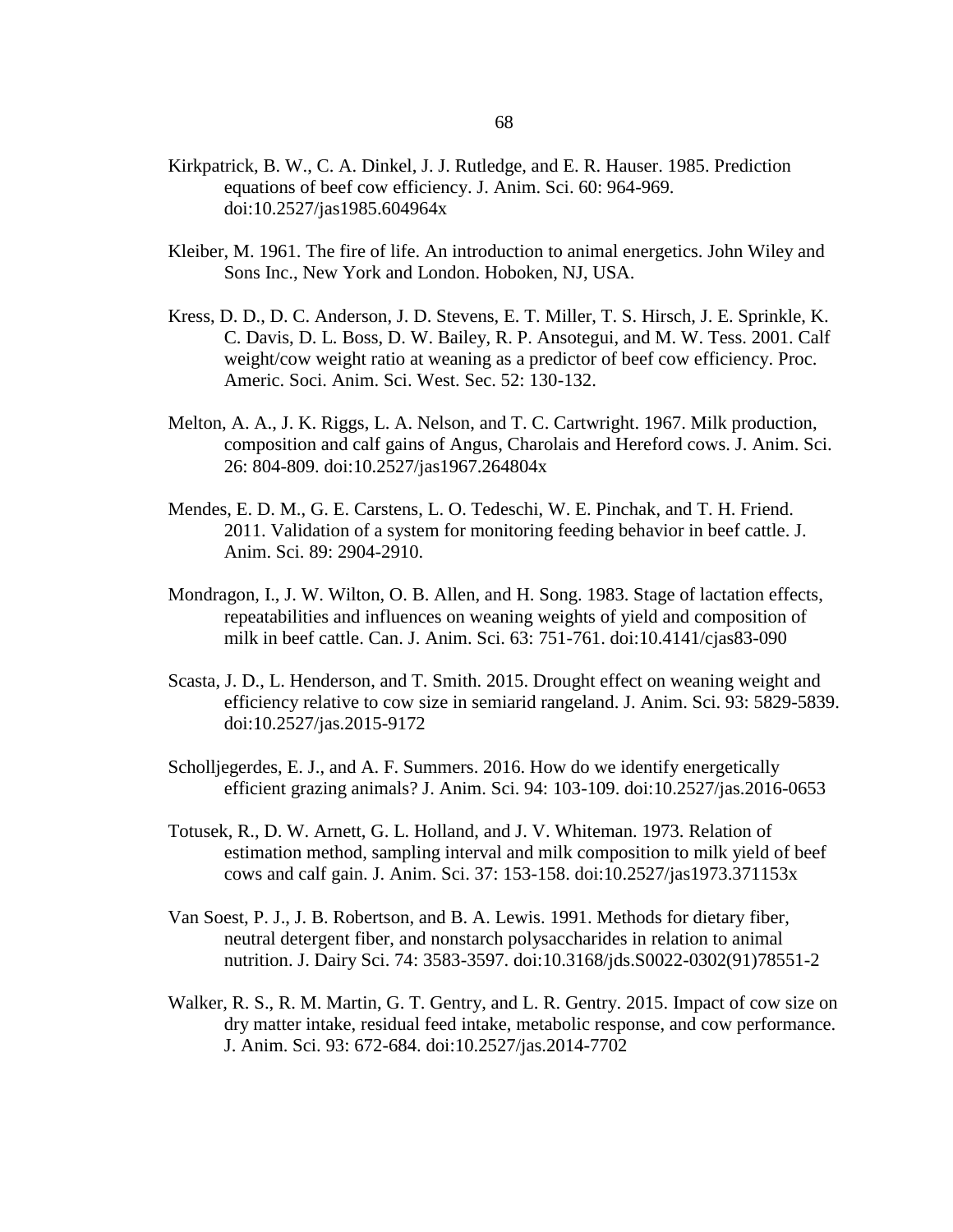- Williams, J. H., D. C. Anderson, and D. D. Kress. 1979. Milk production in Hereford cattle. I. Effects of separation interval on weigh-suckle-weigh milk production estimates. J. Anim. Sci. 49: 1438-1442. doi:10.2527/jas1979.4961438x
- Zoby, J. L., and W. Holmes. 1983. The influence of size of animal and stocking rate on the herbage intake and grazing behaviour of cattle. J. Agri. Sci. 100: 139-148. doi:10.1017/S0021859600032536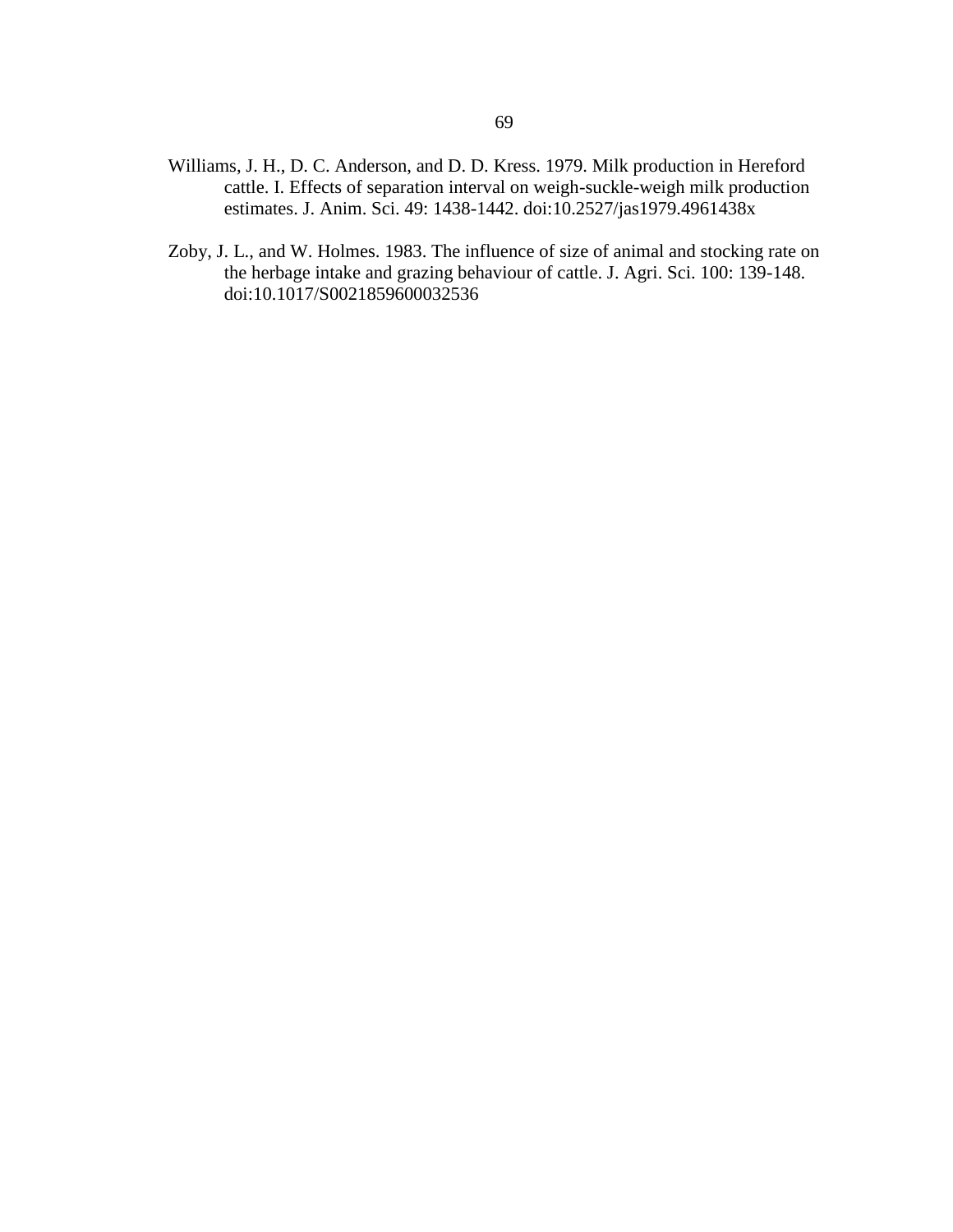| COWS WELL CLASSIFICED by WEATHING WEIGHT TALIO AND DODY WEIGHT $(n = 10 \text{ COWs} \text{ pc})$ group, $22$ -d mitake study, $2017$ - $2010$ ). |                |                   |                |                   |           |            |            |                  |                 |                     |
|---------------------------------------------------------------------------------------------------------------------------------------------------|----------------|-------------------|----------------|-------------------|-----------|------------|------------|------------------|-----------------|---------------------|
|                                                                                                                                                   |                | High $WWR1$       |                | Low $WWR2$        |           |            |            | WWR <sup>3</sup> | BW <sup>4</sup> | WWR*BW <sup>5</sup> |
| Item                                                                                                                                              | Light BW       | Heavy BW          | Light BW       | Heavy BW          | <b>SE</b> | $P$ -value | $P$ -value | $P$ -value       |                 |                     |
| Lifetime averages                                                                                                                                 |                |                   |                |                   |           |            |            |                  |                 |                     |
| Cow BW, kg                                                                                                                                        | 502.9          | 542.7             | 590.3          | 631.8             | 4.20      | < 0.0001   | < 0.0001   | 0.847            |                 |                     |
| Calf wt., kg                                                                                                                                      | $283.4^{a}$    | $292.0^{\circ}$   | $248.8^{b}$    | $270.3^{\circ}$   | 3.19      | < 0.0001   | < 0.0001   | 0.047            |                 |                     |
| $WWR6$ , %                                                                                                                                        | $56.4^{\rm a}$ | 53.8 <sup>b</sup> | $42.2^{\circ}$ | 42.8 <sup>c</sup> | 0.52      | < 0.0001   | 0.067      | 0.004            |                 |                     |
| Start trial                                                                                                                                       |                |                   |                |                   |           |            |            |                  |                 |                     |
| Cow BW, kg                                                                                                                                        | 517.6          | 548.6             | 604.1          | 628.7             | 9.39      | < 0.0001   | 0.004      | 0.732            |                 |                     |
| Cow BCS                                                                                                                                           | 4.8            | 4.8               | 5.1            | 5.0               | 0.12      | 0.053      | 0.665      | 0.388            |                 |                     |
| Cow age, yr                                                                                                                                       | 6.9            | 7.5               | 8.5            | 8.9               | 0.47      | 0.002      | 0.286      | 0.830            |                 |                     |
| Calf wt., kg                                                                                                                                      | 92.3           | 93.8              | 86.5           | 86.7              | 3.71      | 0.082      | 0.822      | 0.864            |                 |                     |
| Calf birth wt., kg                                                                                                                                | 41.9           | 43.1              | 45.9           | 42.7              | 1.28      | 0.140      | 0.477      | 0.097            |                 |                     |
| Calf age, d                                                                                                                                       | 43.9           | 43.1              | 40.4           | 40.7              | 2.15      | 0.164      | 0.917      | 0.784            |                 |                     |
| $WR^6$ , %                                                                                                                                        | 17.8           | 17.1              | 14.3           | 13.8              | 0.84      | < 0.0001   | 0.373      | 0.869            |                 |                     |

Table 1. Cow and calf data at the start of the feed trial period and lifetime cow and calf weaning weight averages when cows were classificed by weaning weight ratio and body weight (*n* = 10 cows per group; 22-d intake study; 2017-2018).

<sup>1</sup>High WWR = high weaning weight ratio group

 $2$  Low WWR = low weaning weight ratio group

<sup>3</sup> WWR = main plot analysis associated with cow weaning weight ratio classification

 $4$  BW = sub plot analysis associated with cow body weight classification

 $5$  WWR\*BW = interaction between whole and sub plot analysis associated with the interaction of weaning weight ratio and cow body weight

 $6$  WR = weight ratio between calf and cow weights

*P*-values were considered significant at ≤ 0.05 and were considered as a trend towards significance at > 0.05 but ≤ 0.1

<sup>a,b,c</sup> Means within a row with different superscripts differ ( $P \leq 0.05$ )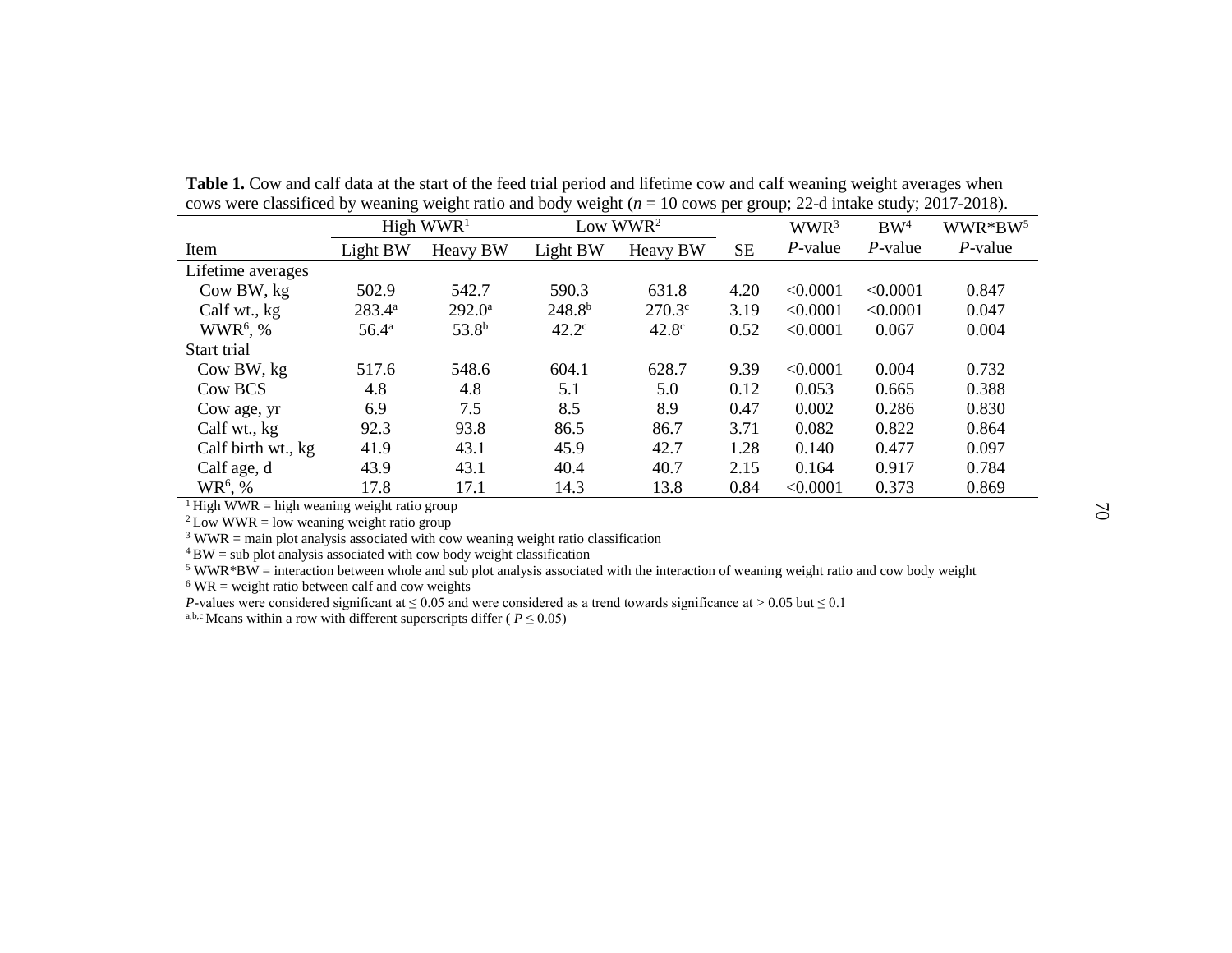**Table 2.** Ingredients and nutrient composition (DM basis) of the pelleted, total mixed ration provided *ad-libitum* to cows on trial (22-d intake study; 2017-2018).

| Item                          | %    |
|-------------------------------|------|
| Ingredients                   |      |
| Alfalfa, hay                  | 79.3 |
| Corn, ground                  | 20.0 |
| Ultramin. $12-6$ <sup>1</sup> | 0.75 |
| Nutrient value                |      |
| NEL, MJ/kg                    | 7.45 |
| DM                            | 89.7 |
| $\rm CP$                      | 17.9 |
| <b>NDF</b>                    | 36.6 |
| ADF                           | 28.4 |
|                               | 75.5 |
| K                             | 1.74 |
| Ca                            | 1.48 |
| S                             | 0.29 |
| P                             | 0.27 |
| Mg                            | 0.24 |
| Na                            | 0.13 |

<sup>1</sup> Ultramin 12-6: 12% Ca, 6% P, 4.5% salt, 2.75% Mg, 25 ppm Co, 200 ppm I, 3500 ppm Mn, 2500 ppm Cu, 7500 ppm Zn, 36 ppm Se, 661,385 IU/kg vitamin A, 66,139 IU/kg vitamin D, and 1,102 IU/k vitamin E.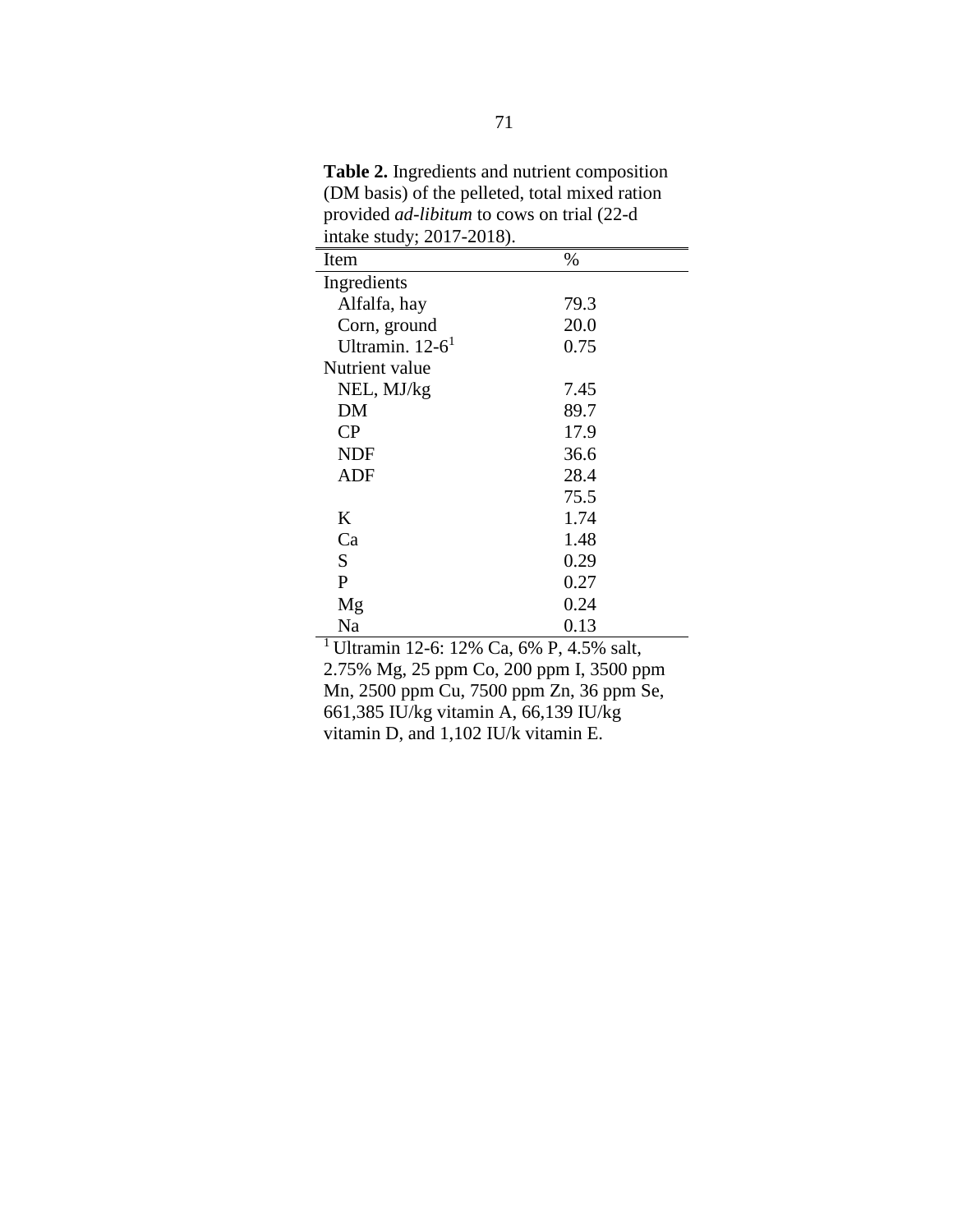**Table 3.** The influence of cow weaning weight ratio and cow body weight classification on feed intake (DM basis) and feeding behavior while in a 22-d dry-lot setting with *ad-libitum* access to a pelleted, alfalfa based, total mixed ration (2017-2018).

|                     |          | High $WWR1$ |          | Low $WWR^2$ |           | WWR <sup>3</sup> | BW <sup>4</sup> | WWR*BW <sup>5</sup> |
|---------------------|----------|-------------|----------|-------------|-----------|------------------|-----------------|---------------------|
| Item                | Light BW | Heavy BW    | Light BW | Heavy BW    | <b>SE</b> | P-value          | $P$ -value      | $P$ -value          |
| Intake              |          |             |          |             |           |                  |                 |                     |
| Daily, kg           | 16.7     | 19.2        | 16.7     | 17.1        | 0.84      | 0.223            | 0.086           | 0.227               |
| $g/kg$ cow BW       | 32.4     | 35.4        | 27.9     | 27.1        | 1.64      | < 0.001          | 0.518           | 0.246               |
| Feeding bouts       |          |             |          |             |           |                  |                 |                     |
| Number/day          | 30.3     | 34.5        | 29.3     | 28.0        | 2.10      | 0.078            | 0.482           | 0.192               |
| Per day, min        | 104.2    | 113.1       | 103.4    | 90.2        | 9.49      | 0.222            | 0.818           | 0.249               |
| Visit duration, min |          |             |          |             |           |                  |                 |                     |
| Year 1              | 2.77     | 2.49        | 2.65     | 2.07        | 0.18      | 0.128            | 0.019           | 0.390               |
| Year 2              | 4.31     | 4.14        | 4.38     | 5.06        | 0.27      | 0.099            | 0.340           | 0.125               |

 $1$  High WWR = high weaning weight ratio group

 $2$  Low WWR = low weaning weight ratio group

 $3$  WWR = main plot analysis associated with cow weaning weight ratio classification

 $4$  BW = sub plot analysis associated with cow body weight classification

<sup>5</sup> WWR\*BW = interaction between whole and sub plot analysis associated with the interaction of weaning weight ratio and cow body weight *P*-values were considered significant at ≤ 0.05 and were considered as a trend towards significance at > 0.05 but ≤ 0.1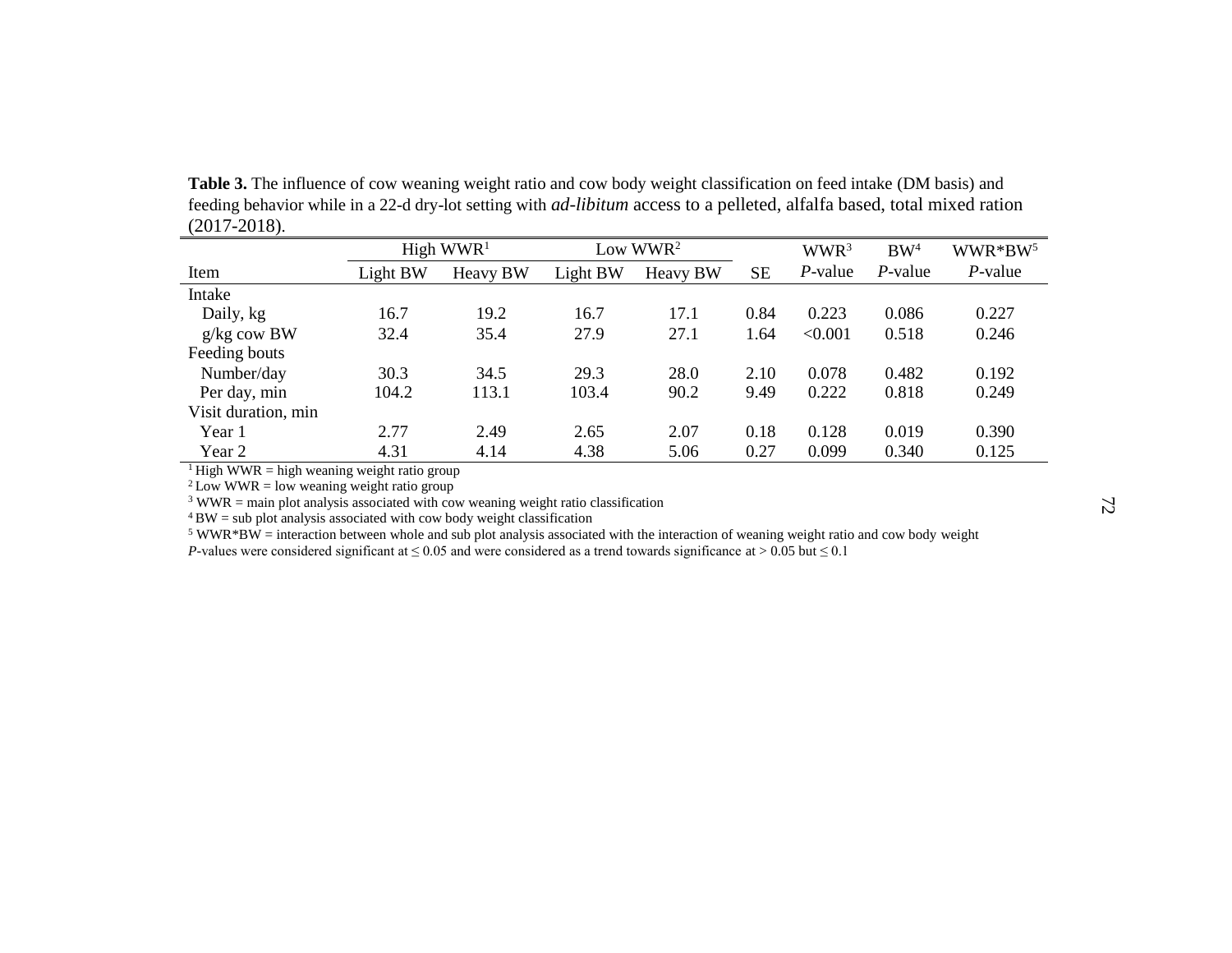| <b>Andronical</b><br>$\cdots$<br>$P^{\text{u}}$<br>$\frac{1}{2}$ and $\frac{1}{2}$ $\frac{1}{2}$ $\frac{1}{2}$ $\frac{1}{2}$<br>$\frac{1}{2}$ |                       |          |            |                 |           |                  |                 |                     |  |
|-----------------------------------------------------------------------------------------------------------------------------------------------|-----------------------|----------|------------|-----------------|-----------|------------------|-----------------|---------------------|--|
|                                                                                                                                               | High WWR <sup>1</sup> |          | Low $WWR2$ |                 |           | WWR <sup>3</sup> | BW <sup>4</sup> | WWR*BW <sup>5</sup> |  |
| Item                                                                                                                                          | Light BW              | Heavy BW | Light BW   | <b>Heavy BW</b> | <b>SE</b> | P-value          | P-value         | $P$ -value          |  |
| Days postpartum                                                                                                                               | 67.3                  | 63.5     | 64.2       | 61.6            | 2.76      | 0.164            | 0.254           | 0.829               |  |
| Milk yield                                                                                                                                    |                       |          |            |                 |           |                  |                 |                     |  |
| Yield, kg                                                                                                                                     | 4.63                  | 5.18     | 3.00       | 4.50            | 0.62      | 0.029            | 0.110           | 0.449               |  |
| $g/kg$ cow BW                                                                                                                                 | 8.64                  | 9.01     | 4.72       | 7.01            | 1.09      | < 0.001          | 0.231           | 0.385               |  |
| Milk constituents                                                                                                                             |                       |          |            |                 |           |                  |                 |                     |  |
| Fat, %                                                                                                                                        | 1.23                  | 0.87     | 0.94       | 1.24            | 0.20      | 0.874            | 0.856           | 0.098               |  |
| $SNF6$ , %                                                                                                                                    | 9.29                  | 9.33     | 9.22       | 9.27            | 0.09      | 0.459            | 0.625           | 0.914               |  |
| $TS^7$ , %                                                                                                                                    | 10.54                 | 10.21    | 10.17      | 10.52           | 0.22      | 0.875            | 0.970           | 0.123               |  |
| Protein, %                                                                                                                                    | 3.86                  | 3.75     | 3.65       | 3.92            | 0.10      | 0.782            | 0.414           | 0.062               |  |
| Lactose, %                                                                                                                                    | 4.69                  | 4.85     | 4.86       | 4.60            | 0.09      | 0.660            | 0.571           | 0.018               |  |

**Table 4.** The influence of cow weaning weight ratio and cow body weight classification on cow milk yield and milk composition following an 8 hr cow-calf separation period using the weigh-suckle-weigh technique (2017-2018).

<sup>1</sup> High WWR = high weaning weight ratio group

 $2$  Low WWR = low weaning weight ratio group

 $3$  WWR = main plot analysis associated with cow weaning weight ratio classification

 $4$  BW = sub plot analysis associated with cow body weight classification

 $5$  WWR\*BW = interaction between whole and sub plot analysis associated with the interaction of weaning weight

 $6$  SNF = solids not fat

 $7$  TS = total solids

*P*-values were considered significant at ≤ 0.05 and were considered as a trend towards significance at > 0.05 but ≤ 0.1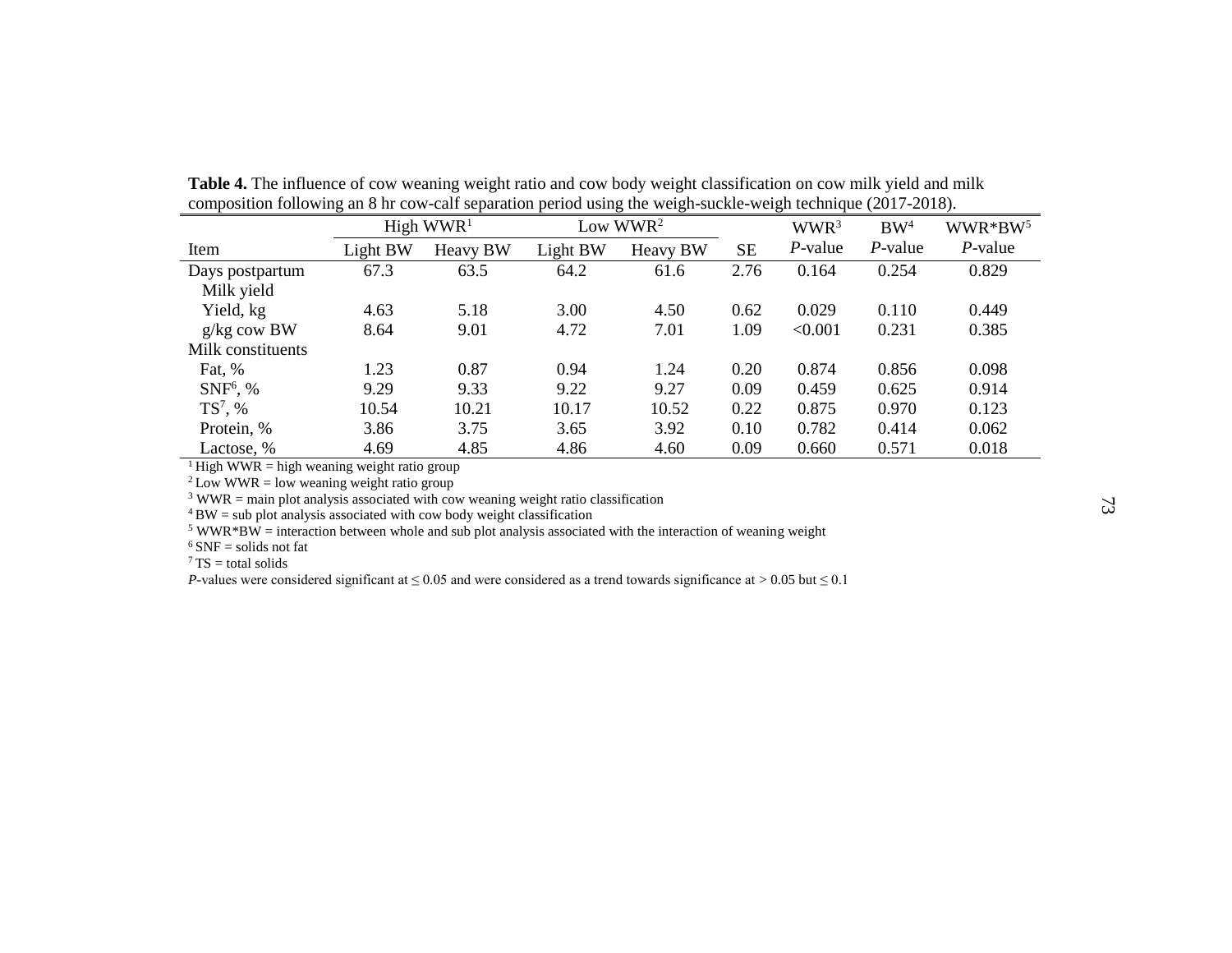

Whole Herd Cow BW to WWR

**Figure 1.** The relationship between cow body weight (BW) and weaning weight ratio (WWR) indicated in the Northern Agricultural Research Center Angus cow herd (*n* = 300, 2016-2018).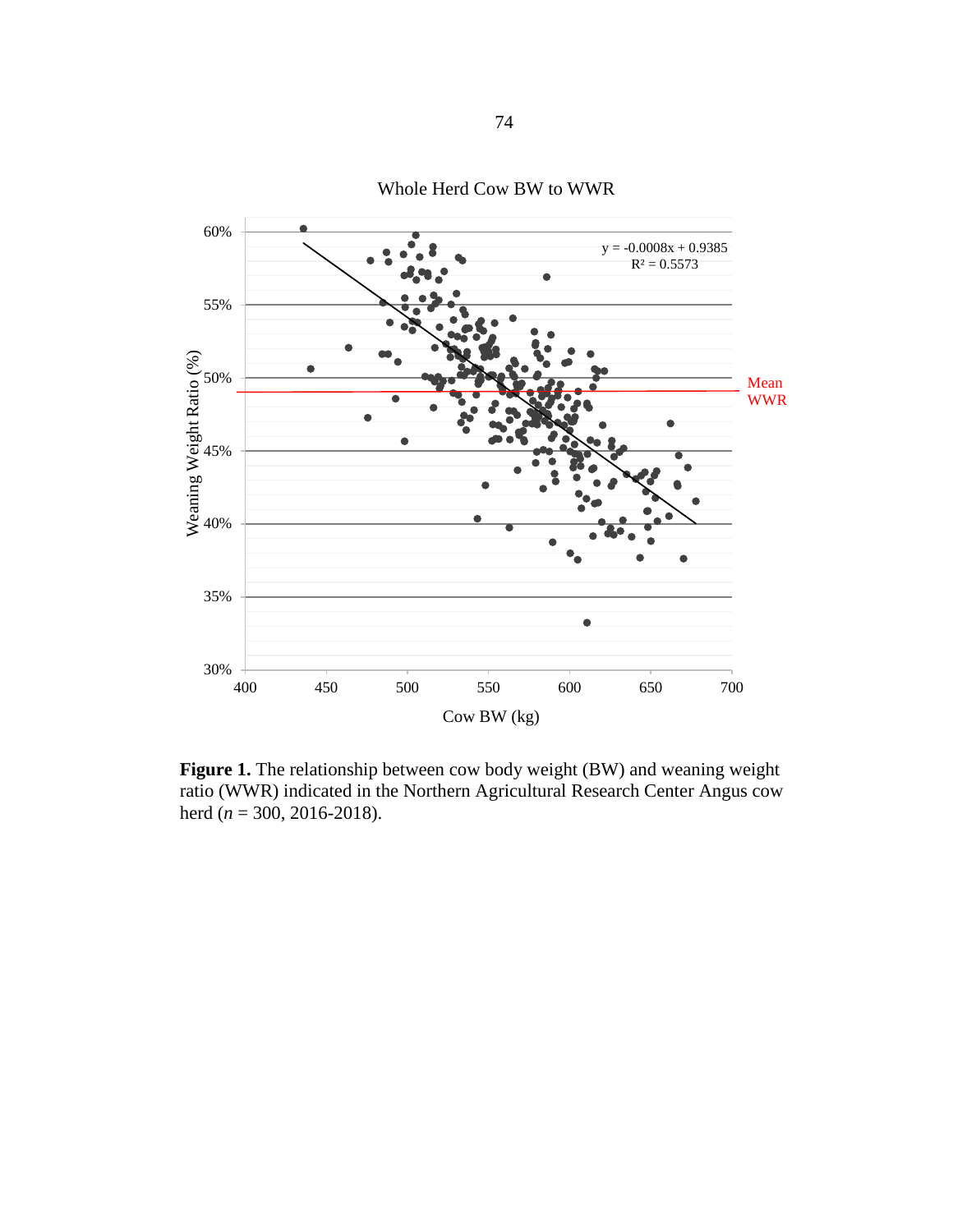

**Figure 2.** Average daily total feed intake (kg; DM basis, part **a.**) and average daily g/kg BW intake (DM basis; part **b.**) between cows classified as either high or low weaning weight ratio (WWR) or classified as light or heavy body weight (BW) when provided *ad-libitum* access to a pelleted, alfalfa, total mixed ration (22-d trial 2017 and 2018).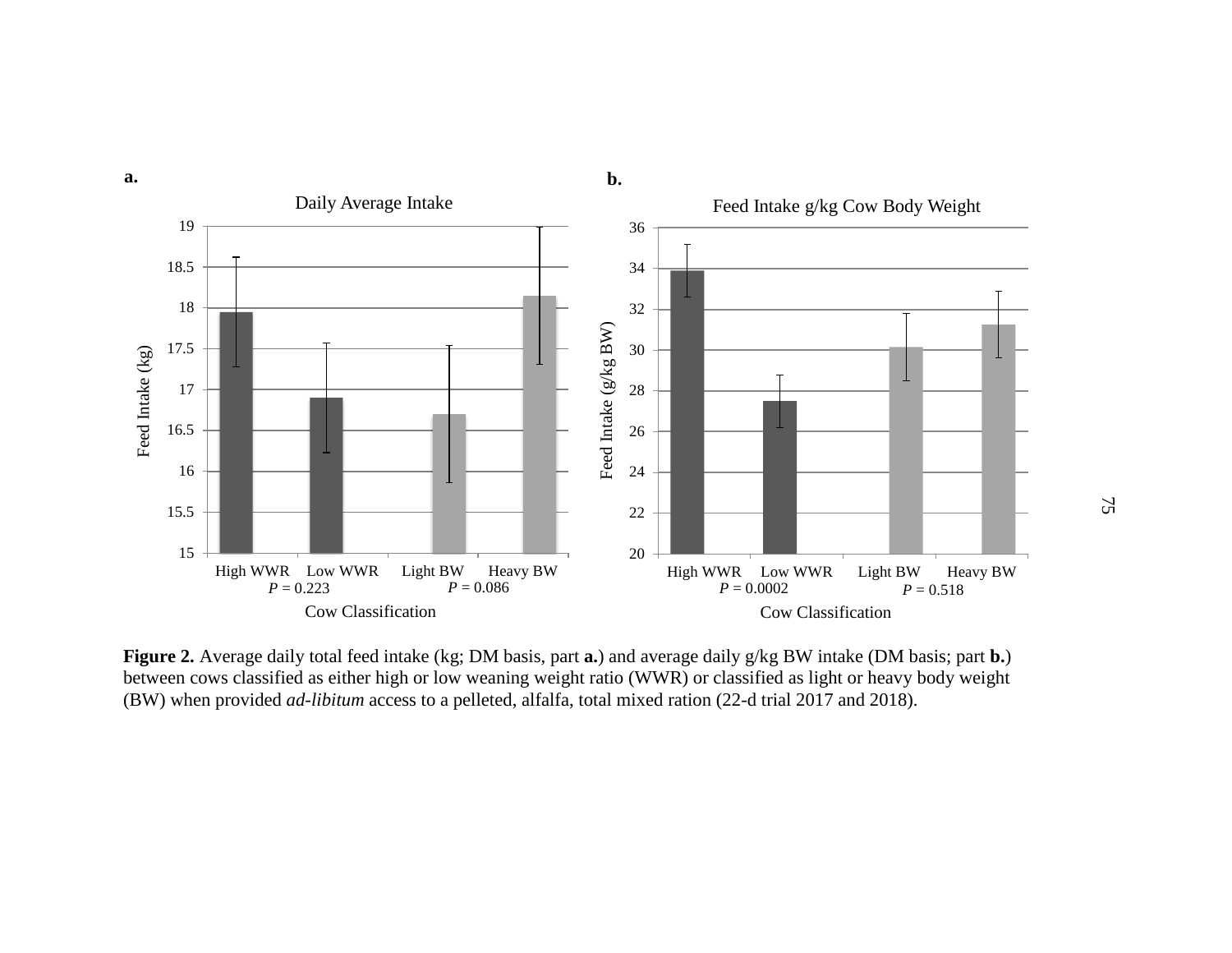

**Figure 3.** Total milk kg yield (part **a.**) and g milk/kg BW (part **b.**) differences between cows classified as either high or low weaning weight ratio (WWR) or classified as light or heavy body weight (BW) following an 8 hr cow-calf separation period using the weigh-suckle-weigh technique (2017 and 2018).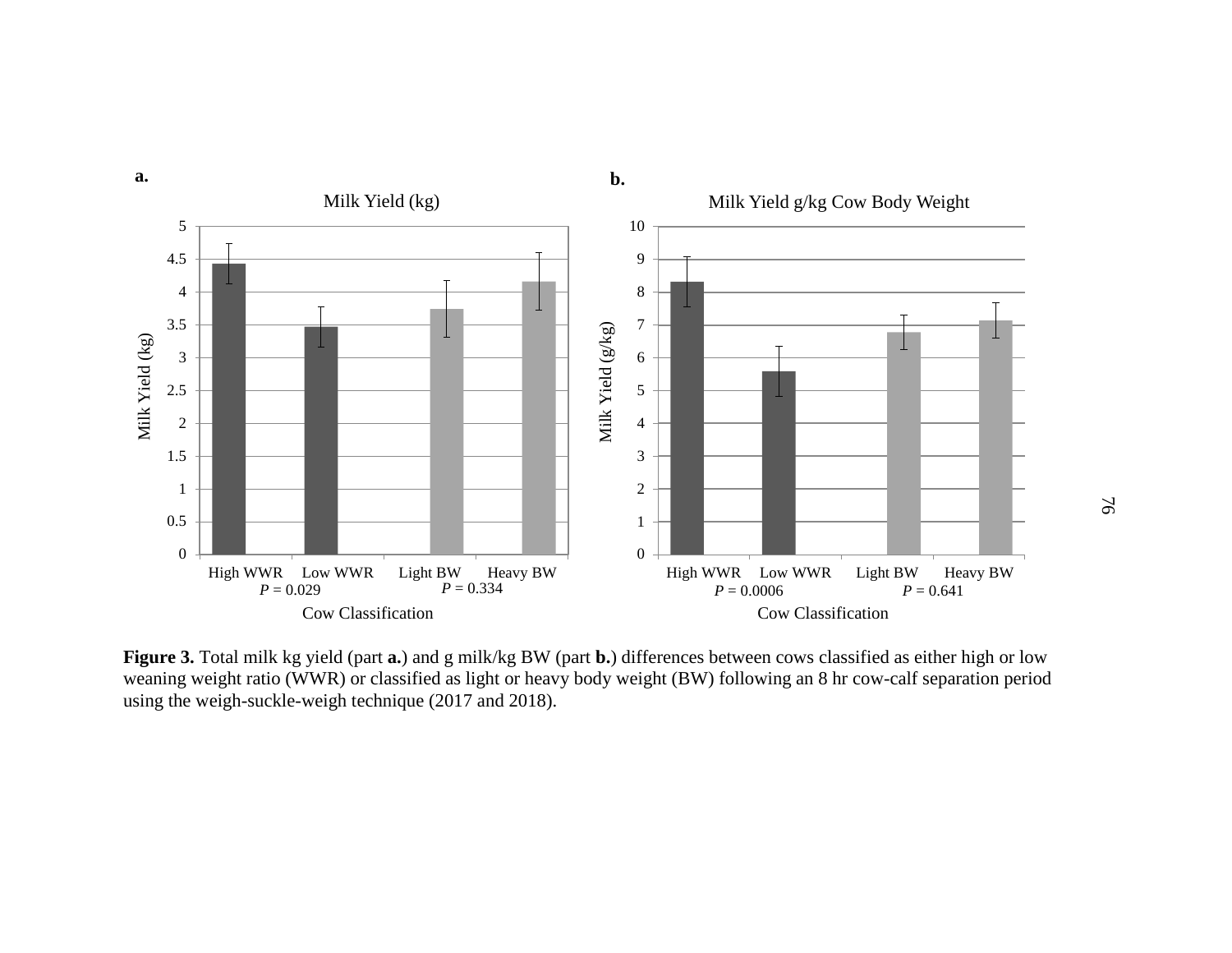# CHAPTER FOUR

# THE INFLUENCE OF WEANING WEIGHT RATIO AND COW SIZE ON WINTER GRAZING AND SUPPLEMENT INTAKE BEHAVIOR

# Contribution of Authors and Co-Authors

Author: A.R. Williams

Contributions: Main author and lead scientist responsible for data collection, data analysis and interpretation, and drafting of this thesis.

Co-Author: S.A. Wyffels

Contributions: Critical in data collection and data interpretation.

Co-Author: C.T. Parsons

Contributions: Critical in data collection and thesis revisions.

Co-Author: J.G.P. Bowman

Contributions: Aided in experimental design and revisions.

Co-Author: D.L. Boss

Contributions: Aided in experimental design and revisions.

Co-Author: T. DelCurto

Contributions: Critical in experimental design, data collection, data analysis and interpretation, and revisions for this thesis.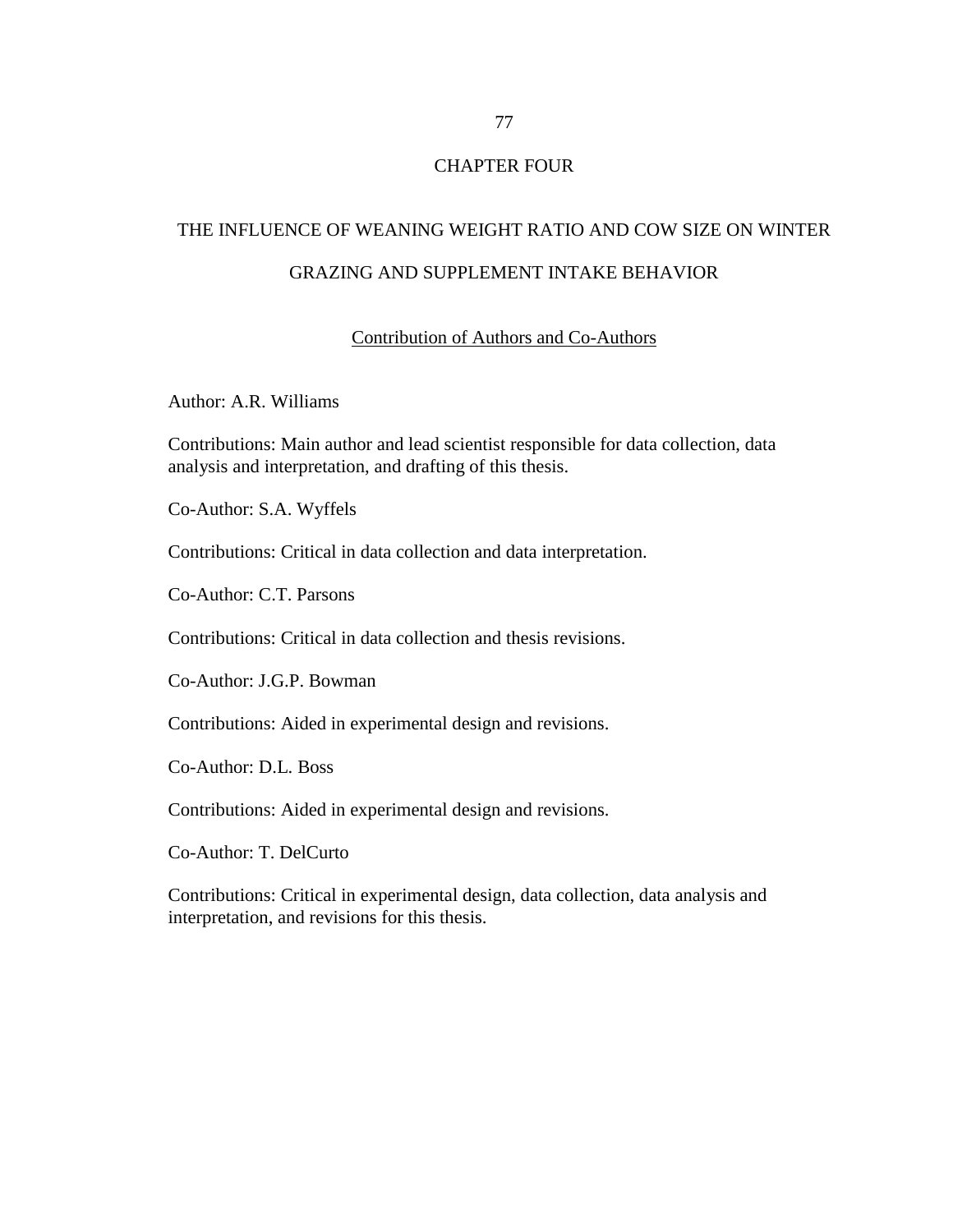# Manuscript Information

A.R. Williams, S.A. Wyffels, C.T. Parsons, J.G.P. Bowman, D.L. Boss, and T. DelCurto

Journal of Animal Science

Status of Manuscript:

 $\underline{X}$  Prepared for submission to a peer-reviewed journal

\_\_\_\_ Officially submitted to a peer-reviewed journal

 $\overline{\phantom{0}}$  Accepted by a peer-reviewed journal

\_\_\_\_ Published in a peer-reviewed journal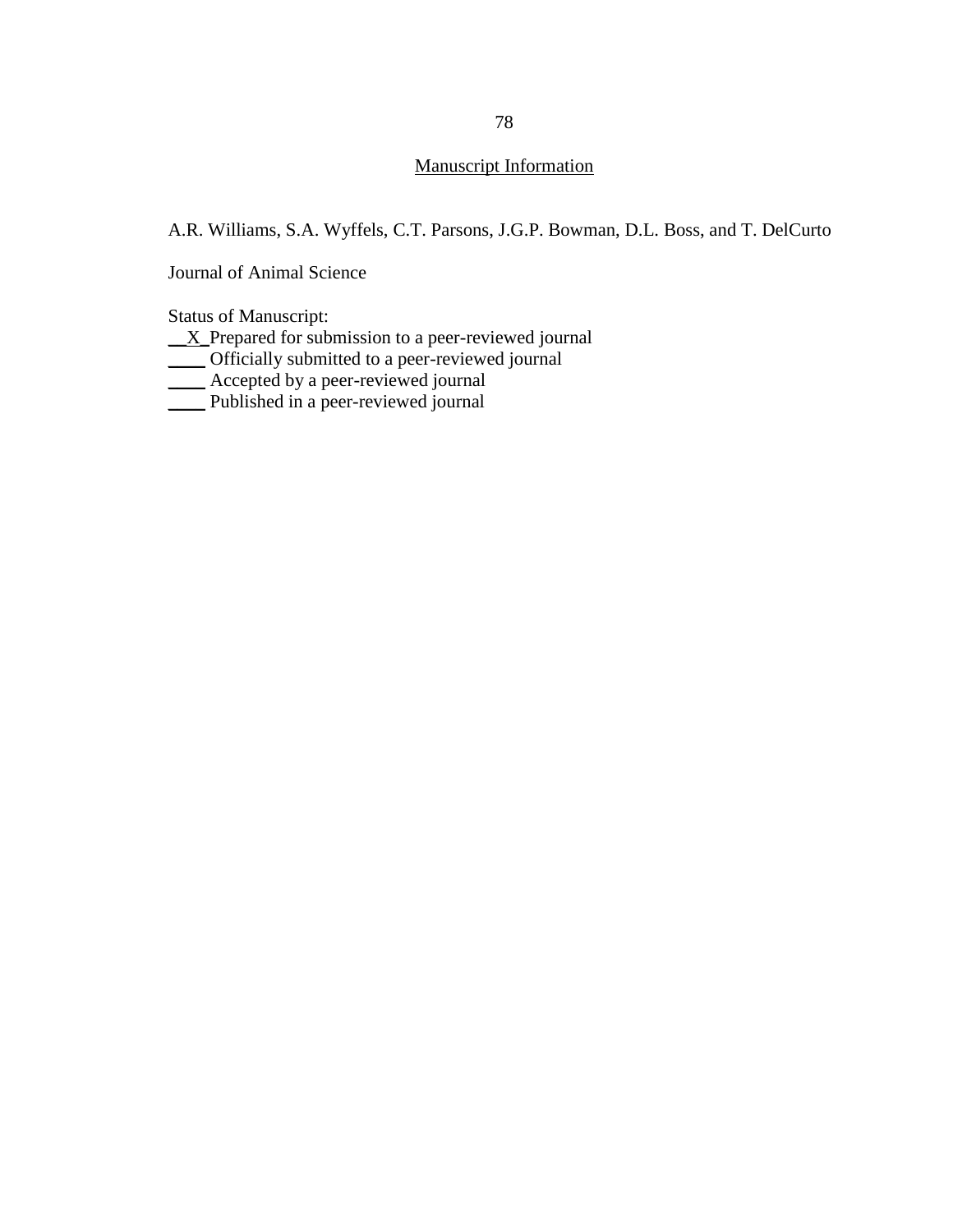#### **ABSTRACT**

The ideal cow for extensive western rangeland beef cattle production systems would convert forage consumed to more kilograms calf weaned and optimize use of rangeland forage resources. However, research is limited relative to matching cattle metrics to western rangeland production systems. Few studies have evaluated how cow type or cow characteristics influence grazing distribution and supplement consumption on native landscapes. The objectives of this study were to assess cow grazing behavior, resource use, and supplement intake when cows were classified by weaning weight ratio (WWR) and within WWR, body weight (BW), in a winter, native rangeland, grazing system. Forty Angus cows ( $\geq$  4 year-old; cow initial BW = 635.4 kg  $\pm$  9.7 SE) were stratified by WWR and randomly allotted to high and low WWR groups (whole plot;  $\pm$  0.75 SD from herd mean) and, within WWR classification groups, allotted to light and heavy BW groups (subplots; > or < group mean) in a randomized split-plot design. Cows were located in a 329 ha pasture located at the Thackeray Ranch, Havre, Montana for 45-d (year one) and 60-d (year two) grazing periods. Average forage production at study initiation was 2,456-kg/ha and 3,156-kg/ha, for 2016 and 2017, respectively. Fifty-percent of the cows were fitted with Lotek 3300LR GPS collars per group  $(n = 20)$ . A commercially available, 36% crude protein, salt-limited, pelleted supplement was provided *ad-libitum* in eight SmartFeedPro feeders. Total distance traveled and time spent grazing were collected on individual cows with GPS collars. Individual cow daily supplement consumption, daily feeding bout duration, number of visits per day, and time of day feeding bouts occurred were collected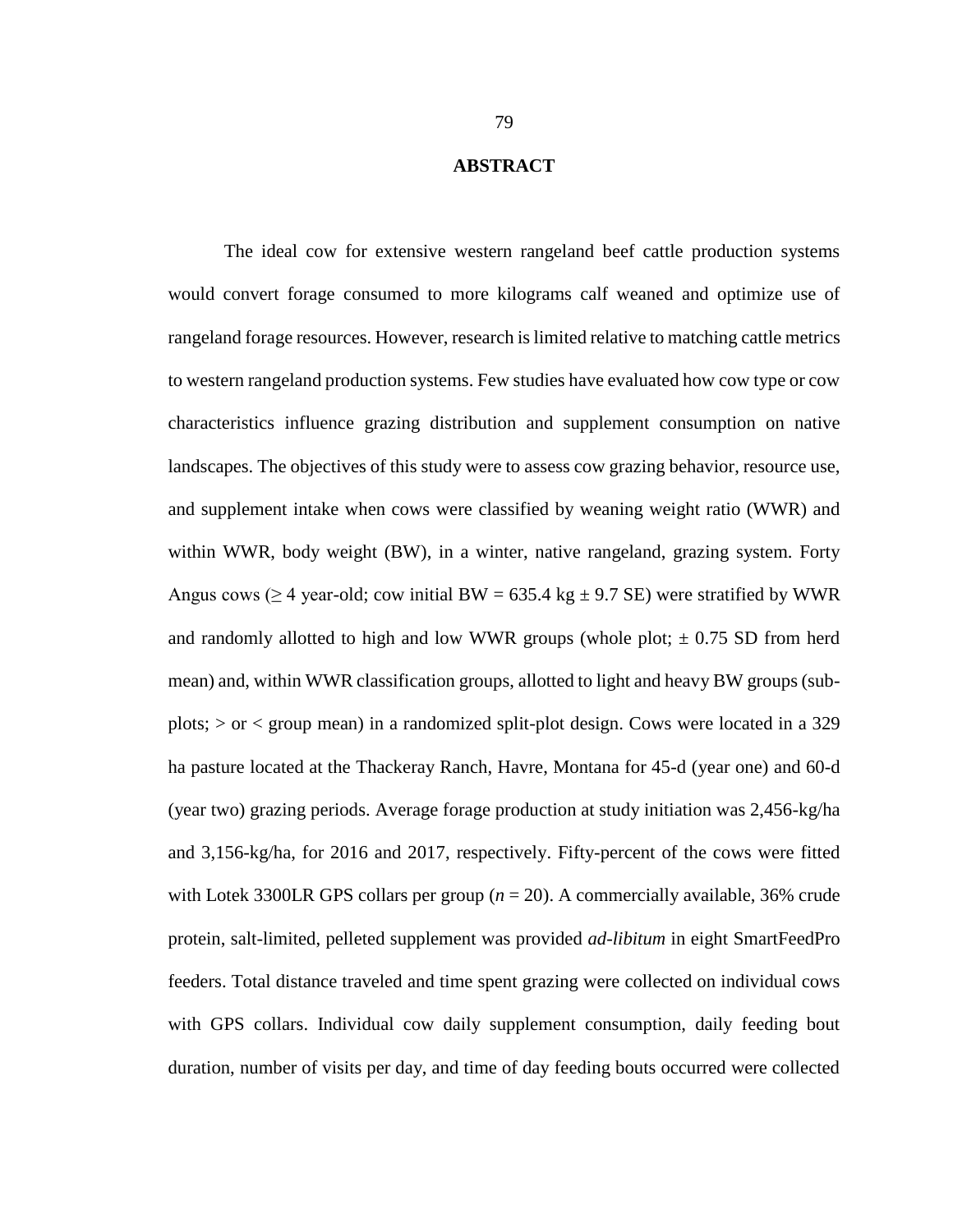for all cows. High WWR cows spent 23% more time grazing per day than low WWR classified cows ( $P < 0.02$ ). However, total distance traveled per day did not differ between high and low WWR classified cows or light and heavy BW cows ( $P > 0.10$ ) with the mean distance traveled per day of 3.2 km  $(\pm 0.11 \text{ SE})$ . Supplement intake and supplement intake behavior was not different between either high or low WWR classified cows or light and heavy BW cows ( $P > 0.10$ ). The time of day most visits to supplement occurred at was between 0900 to 1300 h. Results indicated that winter supplement intake did not differ between WWR or BW classification groups and neither did total distance traveled, but high WWR cows spent more time grazing per day.

**Key words:** Beef cattle, winter grazing, supplement intake

<sup>1</sup> This material is based upon work that is supported by the National Institute of Food and Agriculture, U.S. Department of Agriculture, under award number 2015-38640-23779 through the Western Sustainable Agriculture Research and Education program under subaward number (GW17-040). USDA is an equal opportunity employer and service provider. Appreciation is also expressed to the Nancy Cameron Endowment, the Bair Ranch Foundation, and the Montana Stock Growers Association for research funding. <sup>2</sup> Corresponding author: timothy.delcurto@montana.edu

# **INTRODUCTION**

An ongoing discussion in the beef cattle industry explores if small or large cows, based on body weight (BW) and body condition score (BCS), are more suited for western rangeland environments (Dickerson, 1978; Stewart and Martin, 1983; Scasta et al., 2015). This discussion is based on what cow type converts forage consumed to more kilograms calf weaned, often referred to as cow efficiency, while optimizing the use of diverse,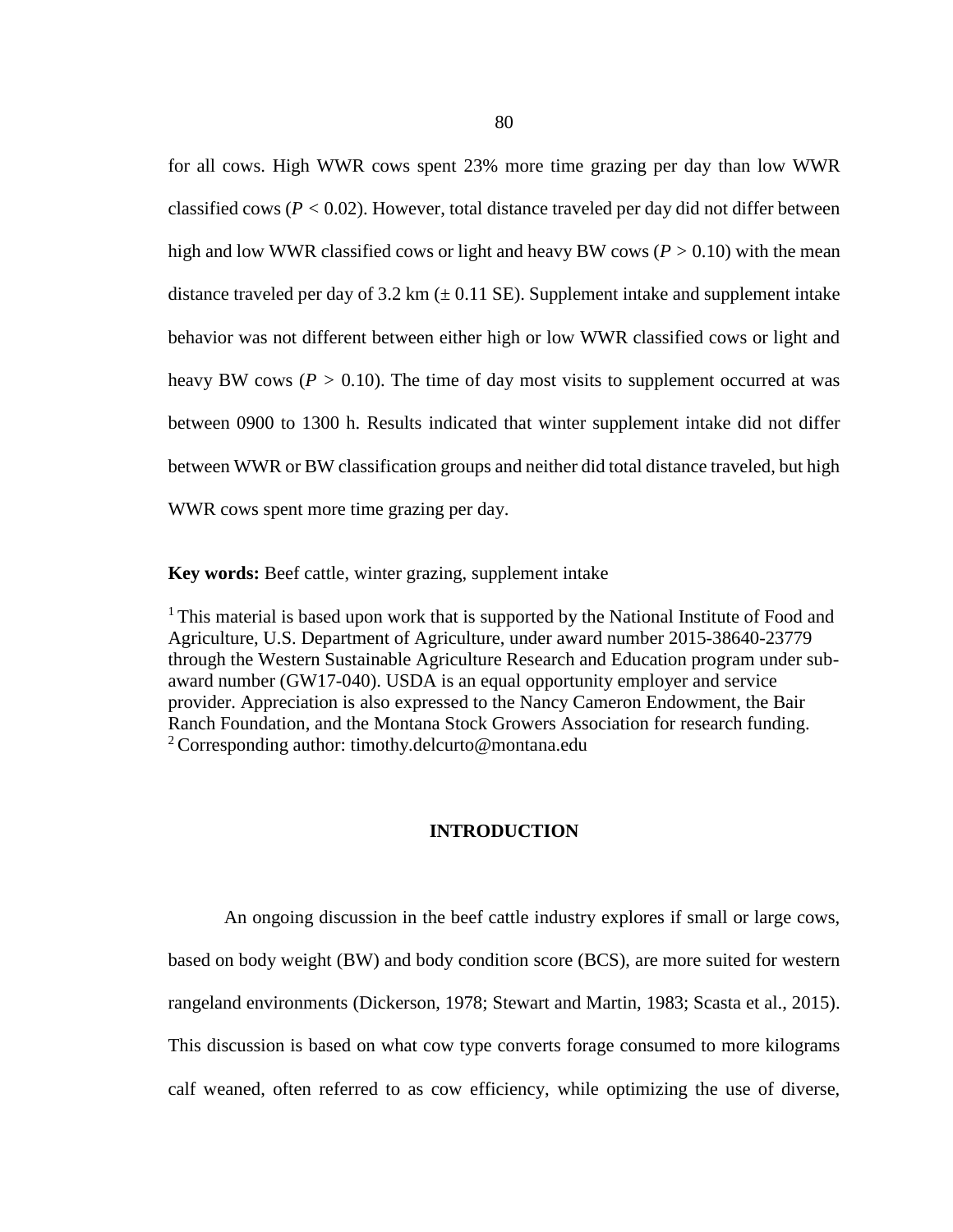extensive rangeland environments(Scasta et al., 2015; Beck et al., 2016). Previous research has suggested that cow-calf weaning weight ratio (WWR) is a potential metric to estimate cow efficiency (Dinkel and Brown, 1978; Kirkpatrick et al., 1985). Since extensive grazing systems are embedded in western rangeland beef cattle systems, attaining uniform distribution across landscapes is vitally important for the success of these production systems. Considerable research has been conducted on biotic and abiotic features that alter grazing distribution in beef cattle in rangeland environments (Ganskopp, 2001; Bailey, 2005; Stephenson et al., 2016). However, very little research has evaluated how cow type or cow characteristics influence grazing distribution (VanWagoner et al., 2006; Walburger et al., 2009). What research has been conducted on this subject has focused on grazing distribution differences between cows of differing breeds, age, and terrain use classification (Bailey et al., 2001; Bailey et al., 2004; Walburger et al., 2009). The influence of cow WWR and cow BW on supplement intake in a winter rangeland setting has not previously been examined. Therefore, the objective of this study was to assess how cow WWR and within WWR, cow BW, effects grazing behavior and supplement consumption in a winter rangeland environment. The research hypothesis was that high WWR cows would consume more supplement and have different grazing behavior than low WWR cows and that light cows would eat less supplement but travel further than heavy cows.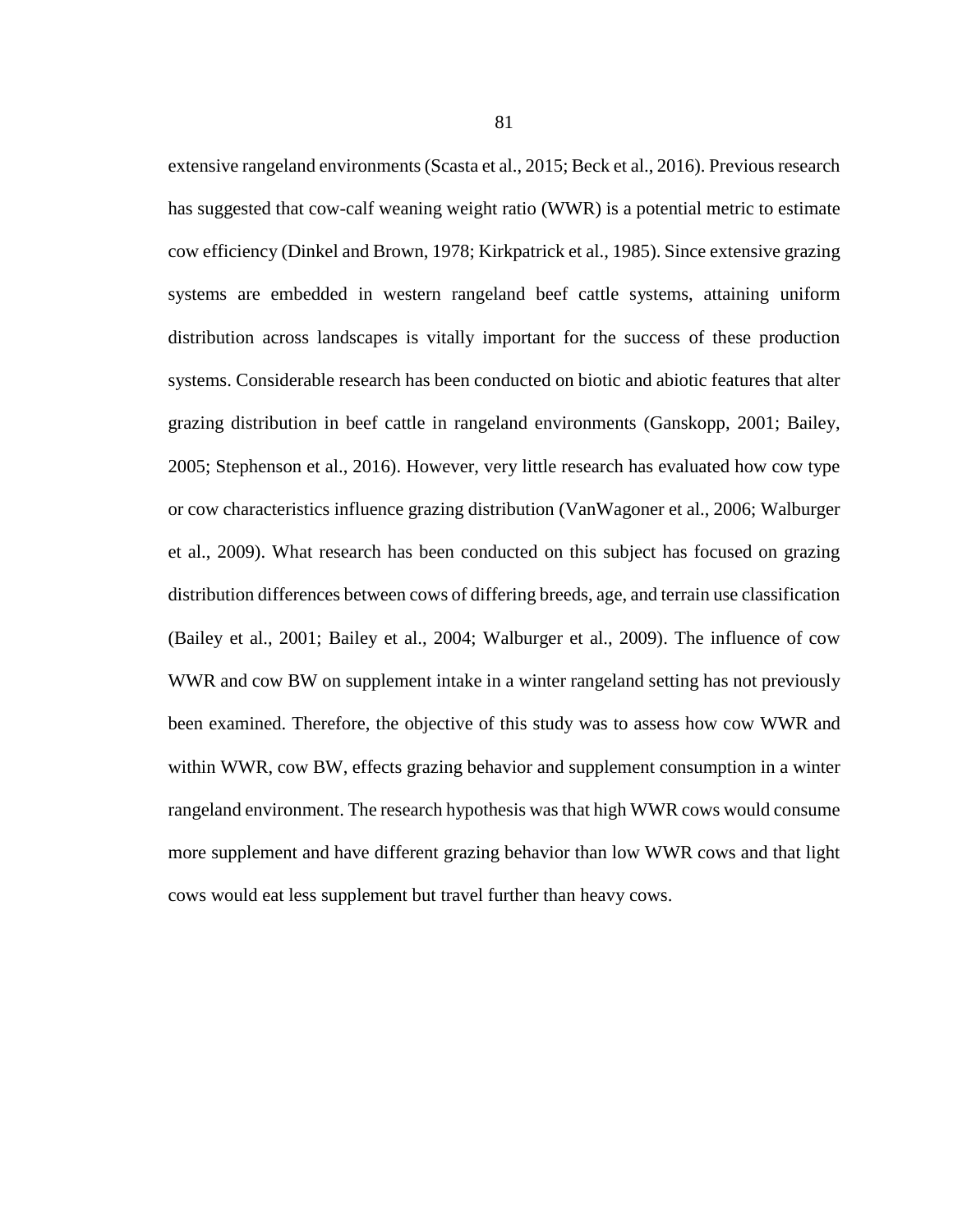#### **MATERIALS AND METHODS**

Protocols for this research were approved by the Montana State University Agricultural Animal Care and Use Committee (#2015-AA04). Lifetime production records from cows with a minimum of 3 calf crops and bred with the forth calf from the Montana State University Northern Agriculture Research Center Angus cowherd were used to identify high and low WWR groups (Table 1). Cows with  $\geq$  3 previous calves were used to insure cows examined in this research had already proved reproductive efficiency and to insure a representative calf weight and weaning weight ratio averages. All calf data was corrected for age of dam, sex of calf, and equalized to a 205 day adjusted weaning weight. Likewise, cow weights were adjusted to a standardized body condition (5 on a scale of 1– 9) before calculating weaning weight ratios. Dinkel and Brown (1978) and Scholljegerdes and Summers (2016) recommended adjusting both calf and cow weights to remove bias towards younger and smaller animals in future research. All of the multiparous (minimum of 3 weaned calves), Angus cows were stratified by WWR and randomly allotted to high and low WWR groups (whole plot;  $\pm$  0.75 SD from herd mean of 49%) and, within WWR classification groups, allotted to light and heavy weight groups (sub-plot;  $>$  or  $<$  group mean). Because WWR was negatively correlated  $(R^2 = 0.56)$  to cow size with smaller cows typically having higher WWR, cow size was evaluated within WWR groups.

This resulted in a randomized split-plot design with the following four classification groups: 1) High WWR-Light BW, 2) High WWR-Heavy BW, 3) Low WWR-Light BW, and 4) Low WWR-Heavy BW (Table 1; Brandyberry et al., 1991). This technique was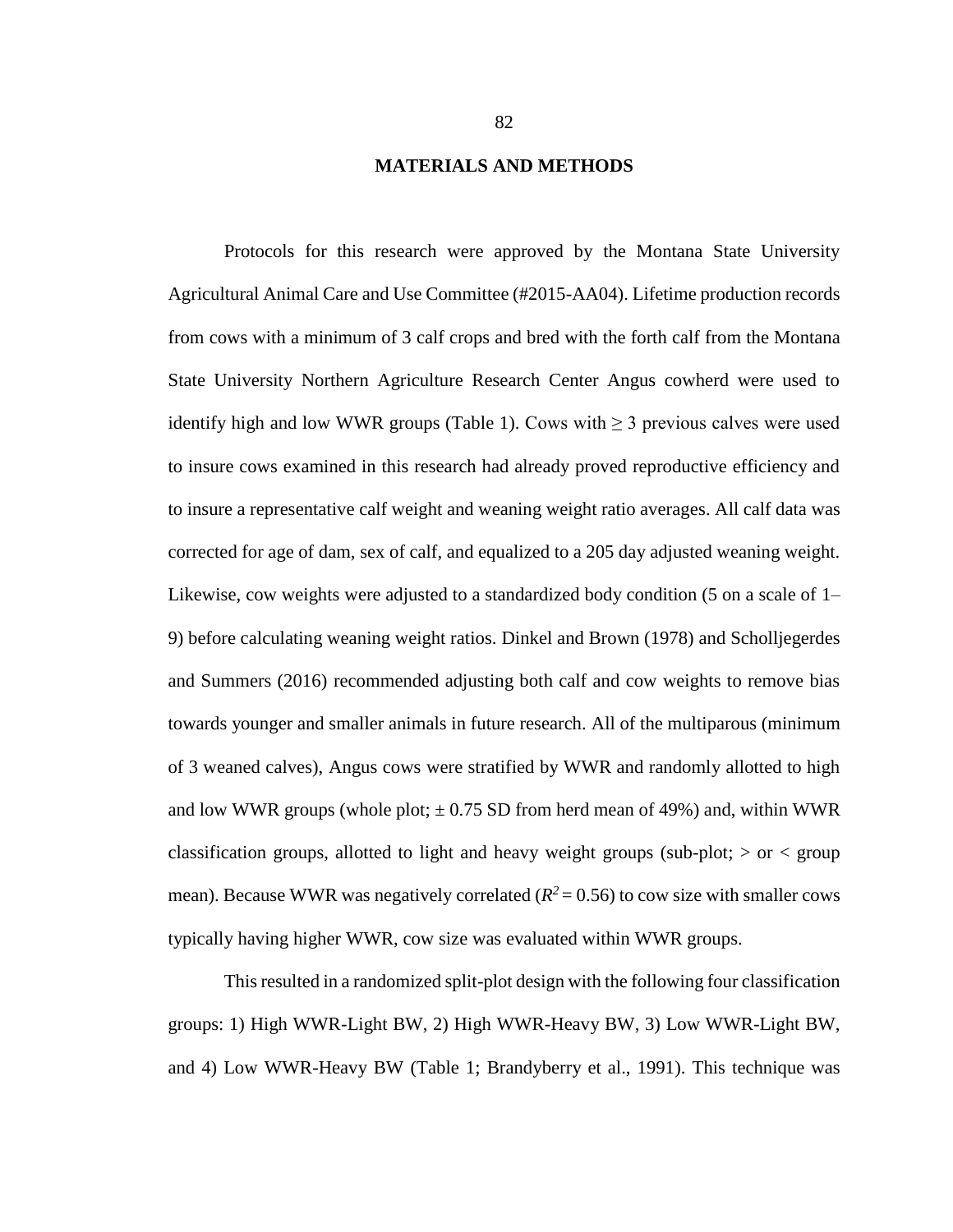repeated both years of the trial and 40 cows (cow initial BW =  $635.4 \pm 9.7$  kg) were randomly selected per year  $(n = 10$  per classification group) of the trial. As was expected, cow weights were significantly different between the two WWR classification groups and between BW classification groups (Table 1).

Cows were located in a 329 ha pasture at the Thackeray Ranch, 21 km south of Havre, Montana (48.377236, -109.632802) for 45-days from December 1, 2016 to January 15, 2017 (year one) and 60-days from November 1 to December 31, 2017 (year two) with the rest of the 300 head cowherd. Average temperature at the study site was -9.6°C year one and -2.0°C year two (Wyffels et al. unpublished data). Total precipitation received between December 1, 2016 and January 15, 2017 was 2.57 cm and between November 1 and December 31, 2017 was 3.60 cm (U.S. Climate Data, Havre, Montana, usclimatedata.com, Accessed August 15, 2018). Dominant vegetation in the pasture was Kentucky bluegrass (*Poa pratensis*), rough fescue (*Festuca campestris*), bluebunch wheatgrass (*Pseudoroegneria spicata*), and western wheatgrass (*Pascopyrum smithii*). Average forage production at study initiation was 2,456 and 3,156-kg/ha for 2016 and 2017, respectively. Pasture forage quality at the start of year one was 6.9% CP, 70.5% NDF, 43.9% ADF, and at the start of year two was 7.1% CP, 70.1% NDF, and 44.5% ADF (Wyffels et al. unpublished data).

Twenty cows ( $n = 5$  per classification group) were randomly assigned to wear a Lotek 3300LR GPS collar (Lotek Engineering, Newmarket, ON, Canada) for the duration of the grazing period. Collars were programed to record a GPS fix every 15 min and an activity sensor period every 5 min. The 3 left-right and fore-aft motion sensor counts that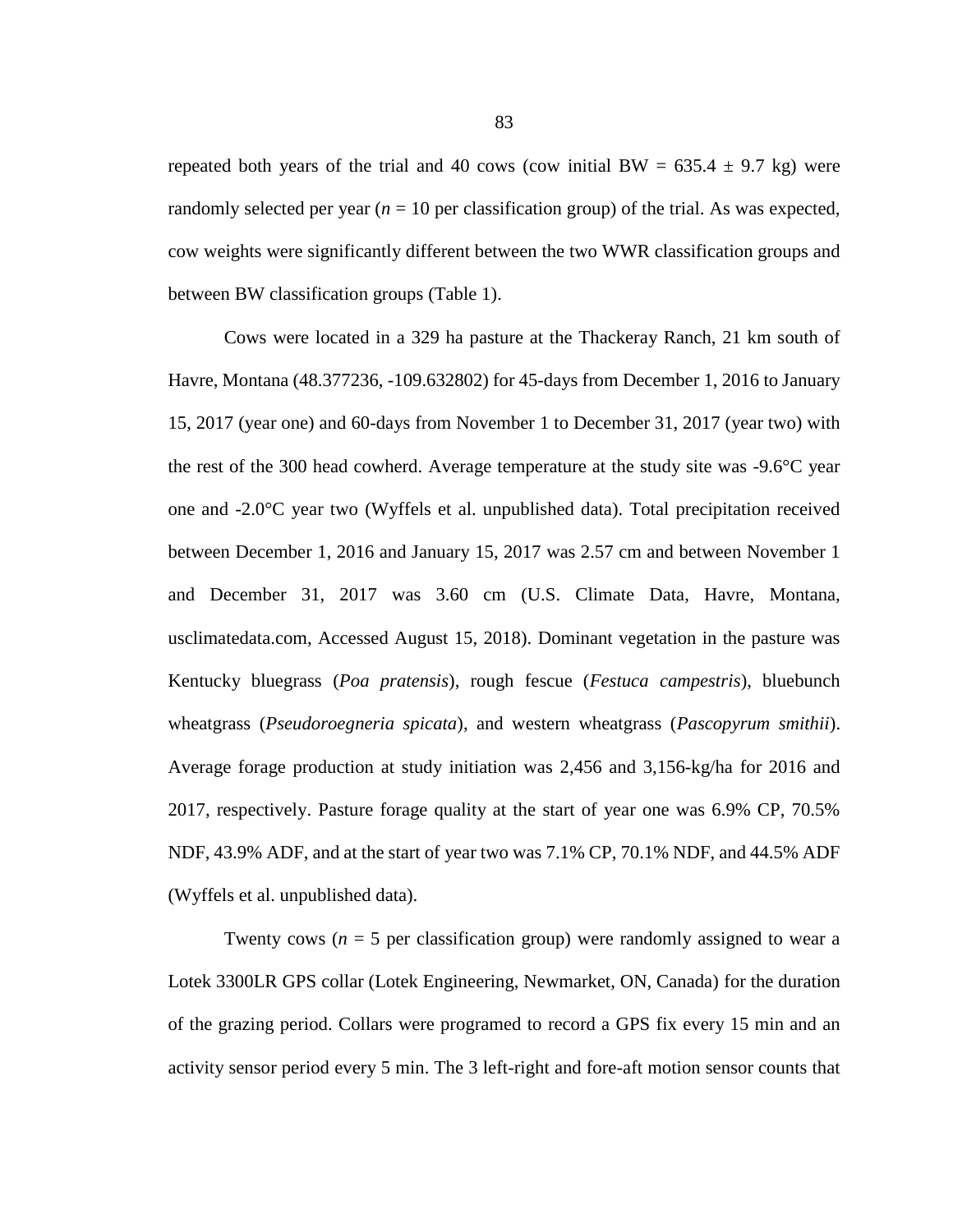were recorded between every 15 min GPS fix were averaged together and linked with the associated GPS fix record. Collars were placed on, and removed from, the randomly assigned cows at the time of cow weight and BCS data collection pre and post grazing period. A commercially available, 36% crude protein, pelleted supplement with 25% salt as the intake limiting factor (CHS Nutrition, Sioux Falls, SD) was provided to the cowherd in eight SmartFeedPro feeders that were fully contained within two portable trailers (C-Lock Inc., Rapid City, SD) and were centrally located in the pasture (Table 2). The supplement target intake was 0.9 kg per d per cow. Cows had continuous access to water throughout the study period. Individual cow average daily supplement consumption, average daily feeding bout duration, number of visits per day, total daily time spent consuming supplement per day, and time of day feeding bouts occurred, were collected for all cows. Additionally, total distance traveled and time spent grazing were calculated from GPS collar data for individual cows assigned to GPS collars (*n* = 20). Modified R code (v. 3.3.1; R Core Team, Foundation for Statistical Computing, Vienna, Austria) written by Jameson Brennan (South Dakota State University, Brookings, SD) based on work conducted by Augustine and Derner (2013) was used to calculate distance traveled per day and time spent grazing per day.

# *Statistical Analysis*

Data were analyzed as a split-plot analysis of variance using the PROC MIXED procedure in SAS (v. 9.4; SAS Inst. Inc., Cary, NC). Weaning weight ratio classification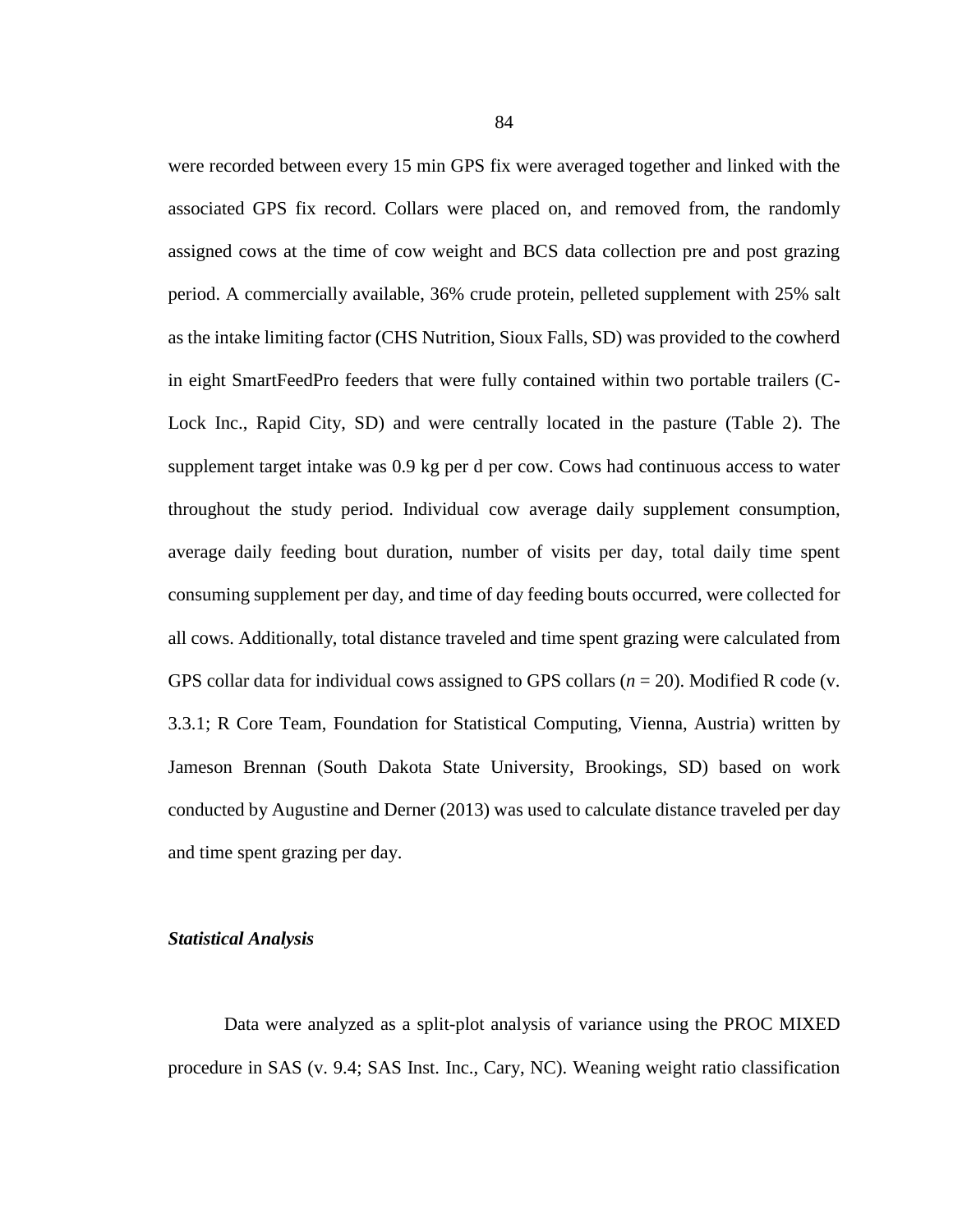was considered as the whole-plot, body weight classification was the sub-plot, and a WWRxBW interaction was included in each analysis. Dependent variables were average daily supplement consumption, average daily feeding bout duration, number of visits per day, total daily time spent consuming supplement per day, time of day feeding bouts occurred, total distance traveled, and time spent grazing. The PROC FREQ procedure in SAS was used to determine time of day feeding bouts occurred. The LSMEANS procedure and a Tukey-Kramer test were included in each analysis. A year by treatment interaction was not indicated between average daily feeding bout duration, number of visits per day, total daily time spent consuming supplement per day, time of day feeding bouts occurred, total distance traveled, and time spent grazing, and therefore data means from both years were combined and analyzed together. Three cows were removed from year one due to either EID tag failure or non-supplement consumer. No cows were removed from year two analyses. *P*-values  $\leq 0.05$  were considered significant and *p*-values  $> 0.05$  and  $\leq 0.10$  were considered as a trend toward significance.

#### **RESULTS AND DISCUSSION**

Although there was a year effect  $(P < 0.05)$  indicated in supplement intake, intake behavior, and grazing behavior data, a treatment by year interaction was not indicated (*P >* 0.10). Therefore, data from both years were combined and averaged, and results were represented as a single mean. Even though cow and calf weights were adjusted following the recommendations of Dinkel and Brown (1978) and Scholljegerdes and Summers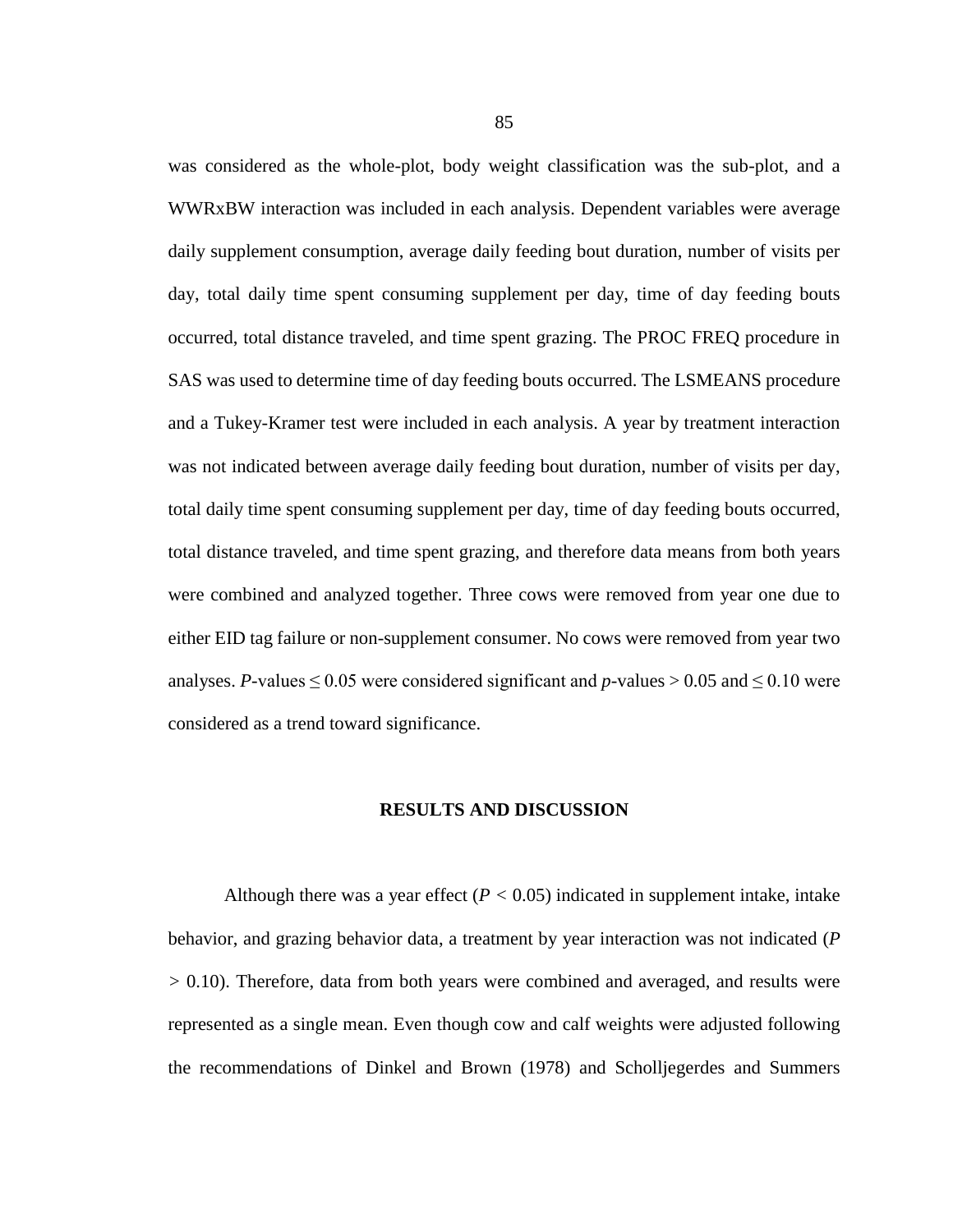(2016), cow age was different between WWR classification groups. Cows classified as high WWR animals were 1.5 yr younger than cows classified as low WWR animals on average  $(P = 0.003$ ; Table 1). These results suggest that cow WWR may be confounded by age, despite the use of cows > 4 years of age, 205-d adjusted calf weaning weights, and cow weights standardized to a common body condition score of 5 (on a 1-9 BCS scale). Both the current research and previous research indicates a bias towards younger and smaller cows, suggesting that cow-calf WWR may inherently be biased towards these cows, regardless of the use of actual or adjusted cow and calf weights. Cow BCS at the start of the trial was different ( $P = 0.023$ ) between high and low WWR cows with low WWR cows having an average of 0.25 more body condition than high WWR cows (Table 1). However, by the end of the trial period, there was no significant difference in cow BCS between the two WWR groups (Table 1). Results reported by Kirkpatrick et al. (1985) indicated that cow progeny weights were positively correlated with cow efficiency, whereas cow BW and BCS were negatively correlated to cow efficiency.

#### *Supplement Intake and Behavior*

Cow classification did not affect daily supplement intake when expressed as total kg consumed per d (*P* > 0.10; Figure 1a; Table 3). Average supplement consumption per d over the four cow groups was 1.13 kg  $(\pm 0.17 \text{ SE})$ . Salt was included in the protein supplement at 25% to limit cow intake to 0.9 kg per d. However, cows from each classification group averaged above the target intake daily (Figure 1a; Table 3).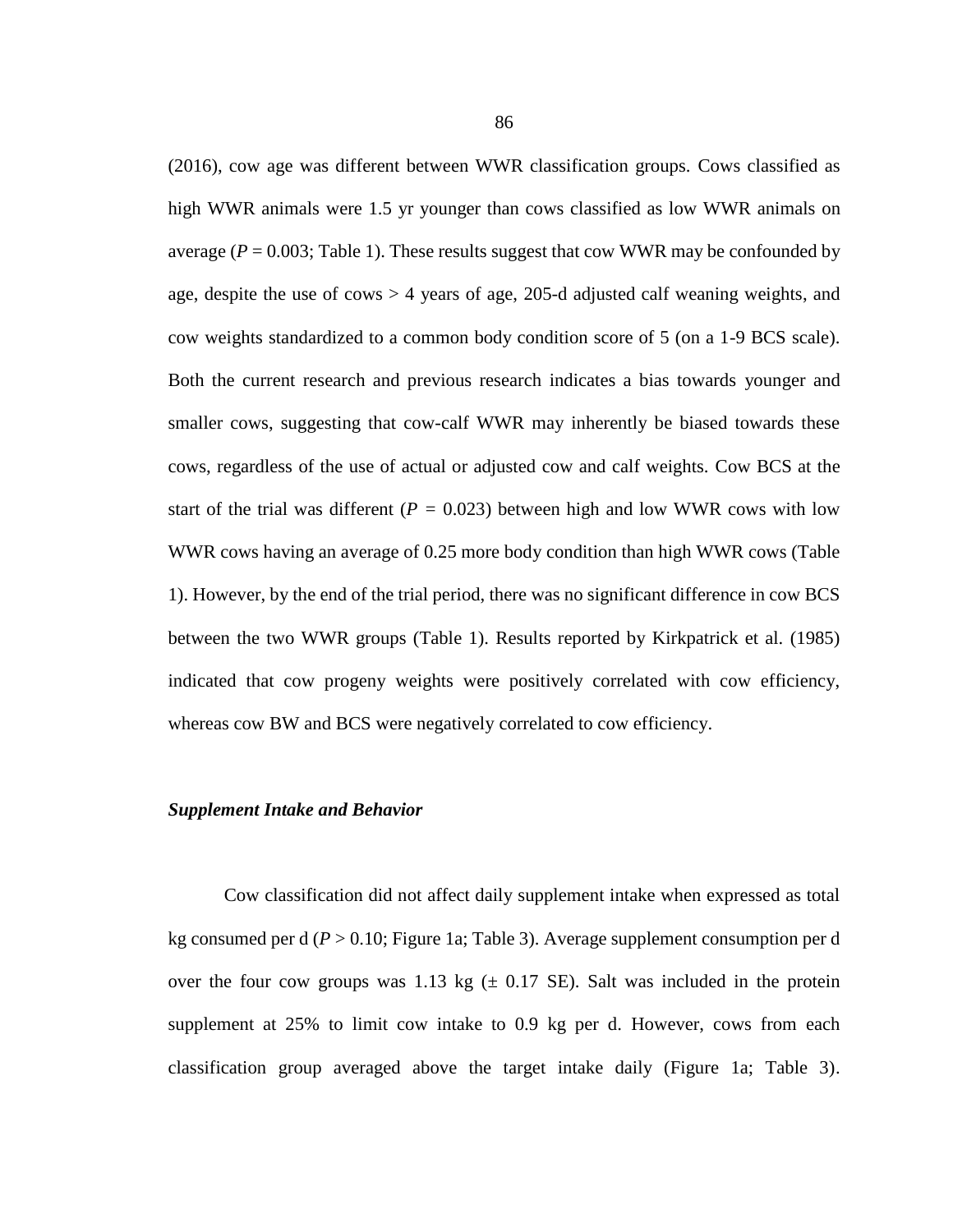Additionally, when average daily supplement intake was expressed on a g supplement/kg cow BW basis, there was no difference in amount of supplement consumed between the four cow groups  $(P > 0.10$ ; Figure 1b; Table 3).

Number of visits made to supplement each day did not differ between classification groups  $(3.5 \pm 0.55 \text{ SE}; P > 0.10; \text{Table 3})$ . Average time spent consuming supplement per visit tended to differ between high and low WWR cows ( $P = 0.077$ ), with low WWR tending to spend 16% longer per visit to supplement than high WWR cows (Table 3). However, this trend towards significance in average feed duration did not result in a significant difference in time spent eating per day between any of the cow groups ( $P >$ 0.10; Table 3). Total number of feeding visits made to supplement also did not differ between the four cow groups ( $P > 0.10$ ; Table 3). Most visits to supplement occurred between 0900 and 1300 h over both years of the study (Figure 2; Table 4). Times trailers were filled with supplement varied between 0800 to 1400 h every day to every other day. However, since the supplement provided was a self-fed supplement, cattle had continuous access to supplement and feeding frequency was dependent on keeping an unlimited supply of supplement to the cattle. Time of day cattle frequented supplement in this study differed from the results of another winter grazing trial conducted by Garossino et al. (2003). In the study conducted by Garossino et al. (2003), cattle visited supplement most between 0200- 0300 h and then in the evening between 1600-1800 h. However, in a study conducted by Manzano et al. (2012), the authors reported that cattle frequented supplement the most between 1000 and 1500 h during a late fall supplement study, which was more comparable to the results of this study.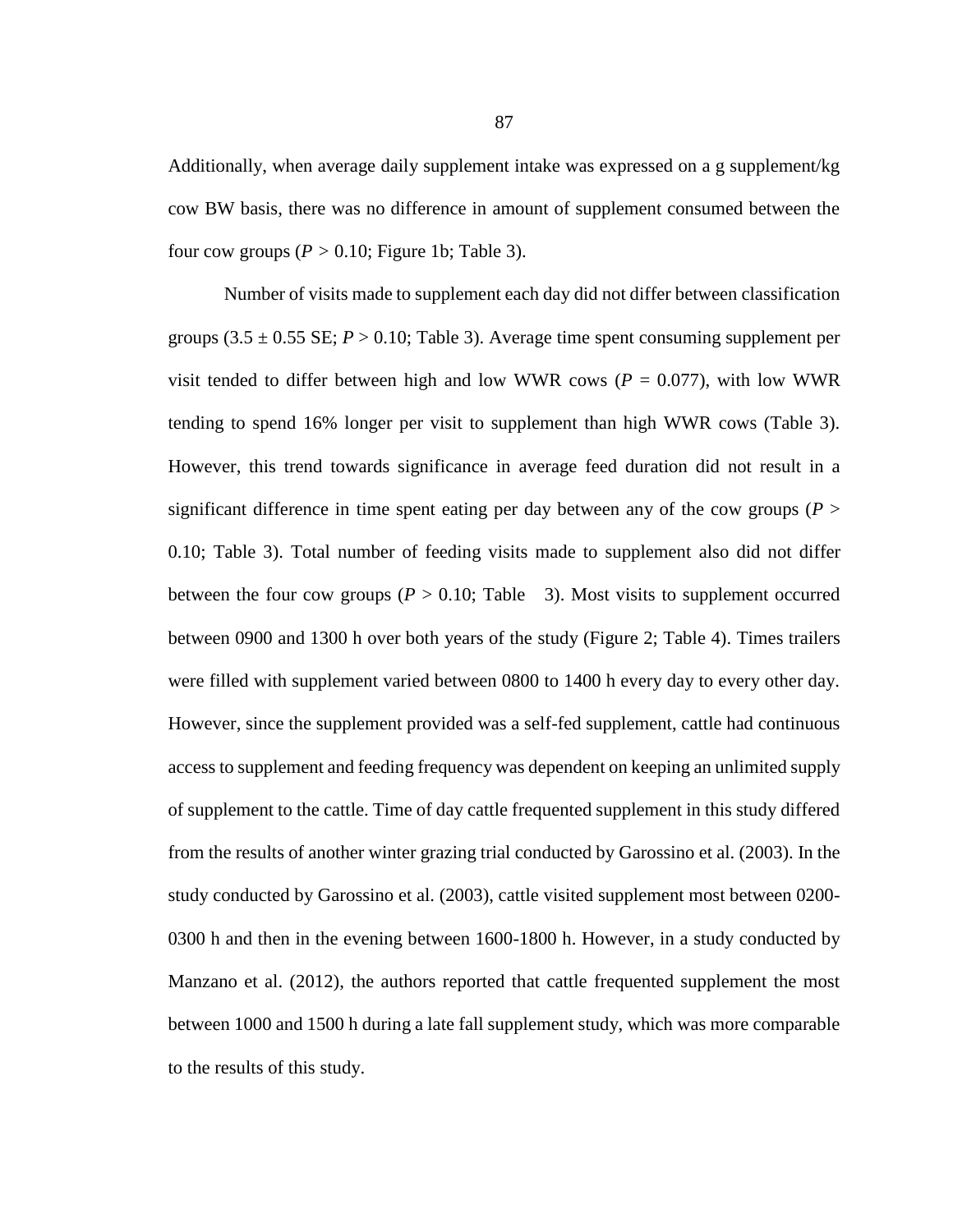### *Grazing Behavior*

There was no difference in total distance traveled per day between cows classified by weaning weight ratio or body weight  $(P > 0.10)$  with the mean distance traveled of 3.2  $km (\pm 0.11 \text{ SE})$  per day (Figure 3a). A difference was indicated in total time spent grazing per day between the high WWR and the low WWR cows (*P =* 0.015). High WWR grazed for 1 h  $(\pm 0.40 \text{ SE})$  longer per day than low WWR cows, which equated to a 23% increase in time spent grazing compared to low WWR cows (Figure 3b). Previous research that has examined distance traveled and time spent grazing by cattle in winter rangeland systems have reported similar results to this research. DelCurto et al. (1990) reported that cattle grazed for 7.4 h per day when different protein supplement sources were provided in the tallgrass prairie. In another winter grazing study performed in the tallgrass prairie, Brandyberry et al. (1991) reported that cattle spent 7.94 h grazing and traveled 2.83 km per day. Further research performed by Brandyberry et al. (1992) reported cattle traveled 6.14 km and grazed for 5.93 h per day when winter grazing Great Basin native rangeland. Barton et al. (1992) reported cattle spent an average of 7. 2 h grazing per day when grazing native sagebrush-steppe rangeland December to February. A fall grazing study performed in eastern Montana reported cattle grazed for 8.4 h per day and traveled 3.9 km (Adams, 1985). The differing results in time spent grazing and distance traveled per day reported between this research and that of previous winter grazing research may be due to pasture size, forage availability, and climate differences between research locations. In environments with lower forage production, cattle may have to travel further per day to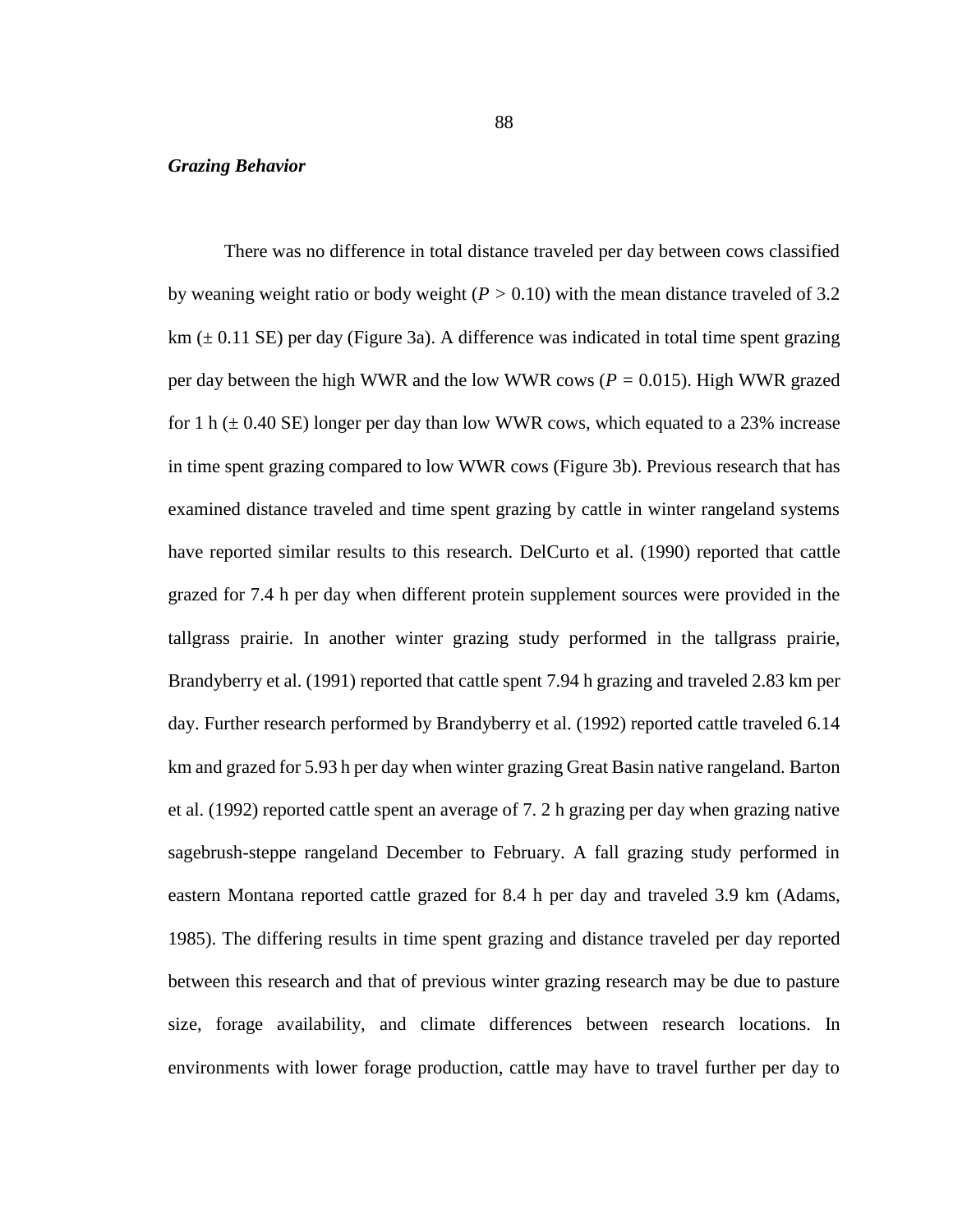meet daily DMI requirements. Similarly, in environments with lower forage CP, cattle may have to spend more time grazing per day to meet nutrient needs.

# *Implications*

Results from this research provide additional information on how cow size and cow-calf weaning weight ratio affect grazing distribution and supplement intake while winter grazing native rangeland. Total distance traveled did not differ between cows of differing weaning weight ratio history and differing body size (*P >* 0.10). However, time animals spent grazing per day did differ between cows that had a history of weaning > 50% of BW compared to cows that had a history of weaning < 50% of BW, with high WWR cows spending 23% more time grazing per day than low WWR cows  $(P < 0.01)$ . Supplement intake did not statistically differ when reported as total kg consumed per day or on a per body weight basis and this may be due to high variability observed in supplement intake between cows. However, the added time high WWR cows spent grazing may have resulted in higher forage intake by these cows. As reported in the previous chapter, high WWR classified cows consumed more feed when feed intake was expressed on a g/kg BW basis. Therefore, the increased grazing time reported in high WWR cows may relate to the total mixed ration data reported in the previous chapter. Additionally, high WWR cows were 1.5 years younger than low WWR cows  $(P < 0.01)$ . Thus, the cowcalf weaning weight ratio calculation appears to be bias towards younger animals and may incidentally discredit older cows that are still productive in the cowherd. As a result, the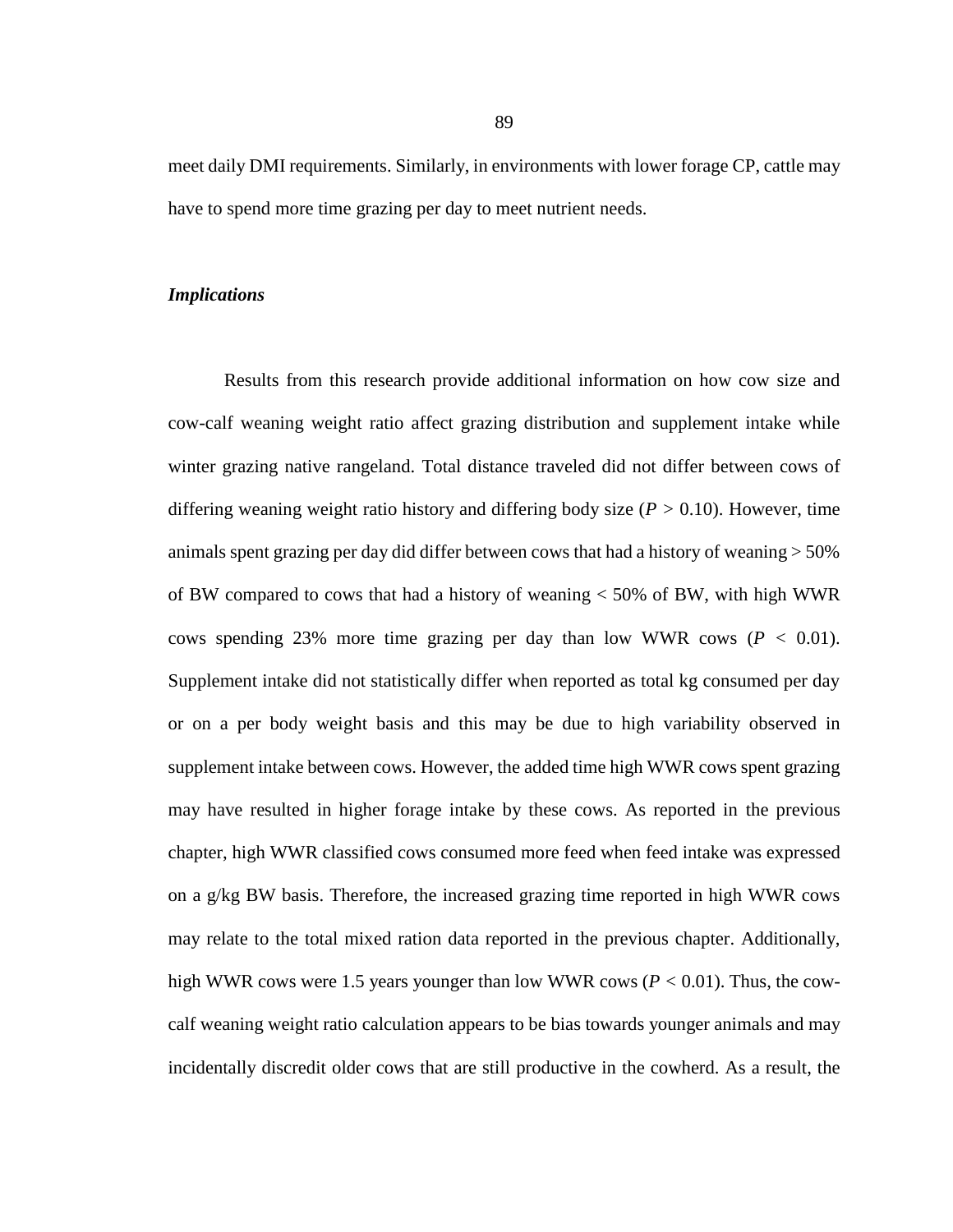use of cow-calf weaning weight ratio as a selection metric for beef cows should be practiced with caution because of the potential increases in feed intake and a bias towards younger cows.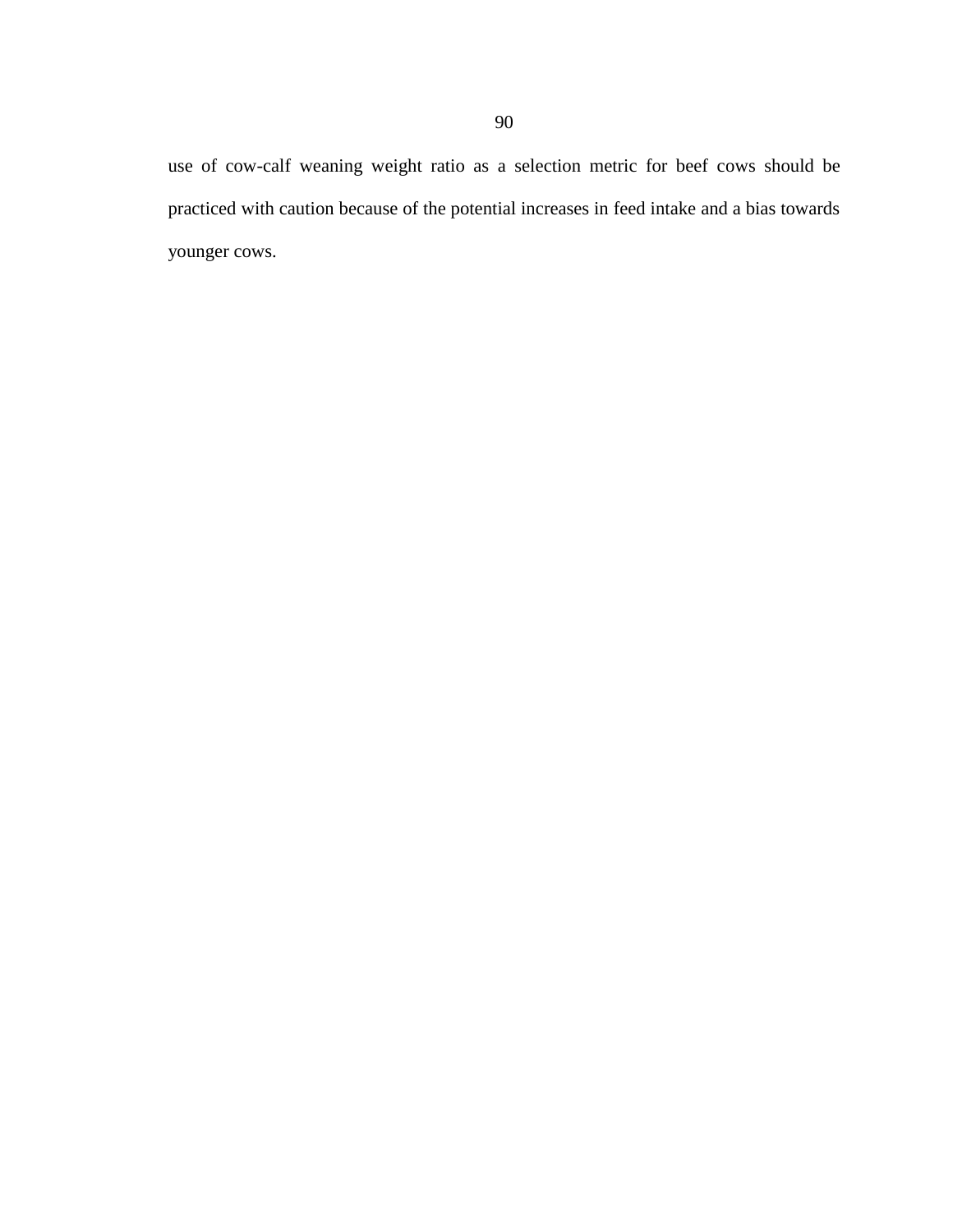#### **LITERATURE CITED**

- Adams, D. C. 1985. Effect of time of supplementation on performance, forage intake and grazing behavior of yearling beef steers grazing Russian wild ryegrass in the fall. J. Anim. Sci. 61: 1037-1042. doi:10.2527/jas1985.6151037x
- Augustine, D. J., and J. D. Derner. 2013. Assessing herbivore foraging behavior with GPS collars in a semiarid grassland. Sensors 13: 3711-3723. doi:10.3390/s130303711
- Bailey, D. W. 2005. Identification and creation of optimum habitat conditions for livestock. Range. Ecol. Manage. 58: 109-118. doi:10.2111/03-147.1
- Bailey, D. W., M. R. Keil, and L. R. Rittenhouse. 2004. Research observation: daily movement patterns of hill climbing and bottom dwelling cows. J. Range Manage. 57: 20-28. doi:10.2111/1551-5028
- Bailey, D. W., D. D. Kress, D. C. Anderson, D. L. Boss, and E. T. Miller. 2001. Relationship between terrain use and performance of beef cows grazing foothill rangeland. J. Anim. Sci. 79: 1883-1891. doi:10.2527/2001.7971883x
- Barton, R. K., L. J. Krysl, M. B. Judkins, D. W. Holcombe, J. T. Broesder, S. A. Gunter, and S. W. Beam. 1992. Time of daily supplementation for steers grazing dormant intermediate wheatgrass pasture. J. Anim. Sci. 70: 547-558. doi:10.2527/1992.702547x
- Beck, P. A., C. B. Stewart, M. S. Gadberry, M. Haque, and J. Biermacher. 2016. Effect of mature body weight and stocking rate on cow and calf performance, cow herd efficiency, and economics in the southeastern United States. J. Anim. Sci. 94: 1689-1702. doi:10.2527/jas.2015-0049
- Brandyberry, S. D., R. C. Cochran, E. S. Vanzant, T. DelCurto, and L. R. Corah. 1991. Influence of supplementation method on forage use and grazing behavior by beef cattle grazing bluestem range. J. Anim. Sci. 69: 4128-4136. doi:10.2527/1991.69104128x
- Brandyberry, S. D., T. DelCurto, and R. F. Angell. 1992. Physical form and frequency of alfalfa supplementation for beef cattle winter grazing northern Great Basin rangeland. Proc. Americ. Soci. Anim. Sci. West. Sec. 43: 47.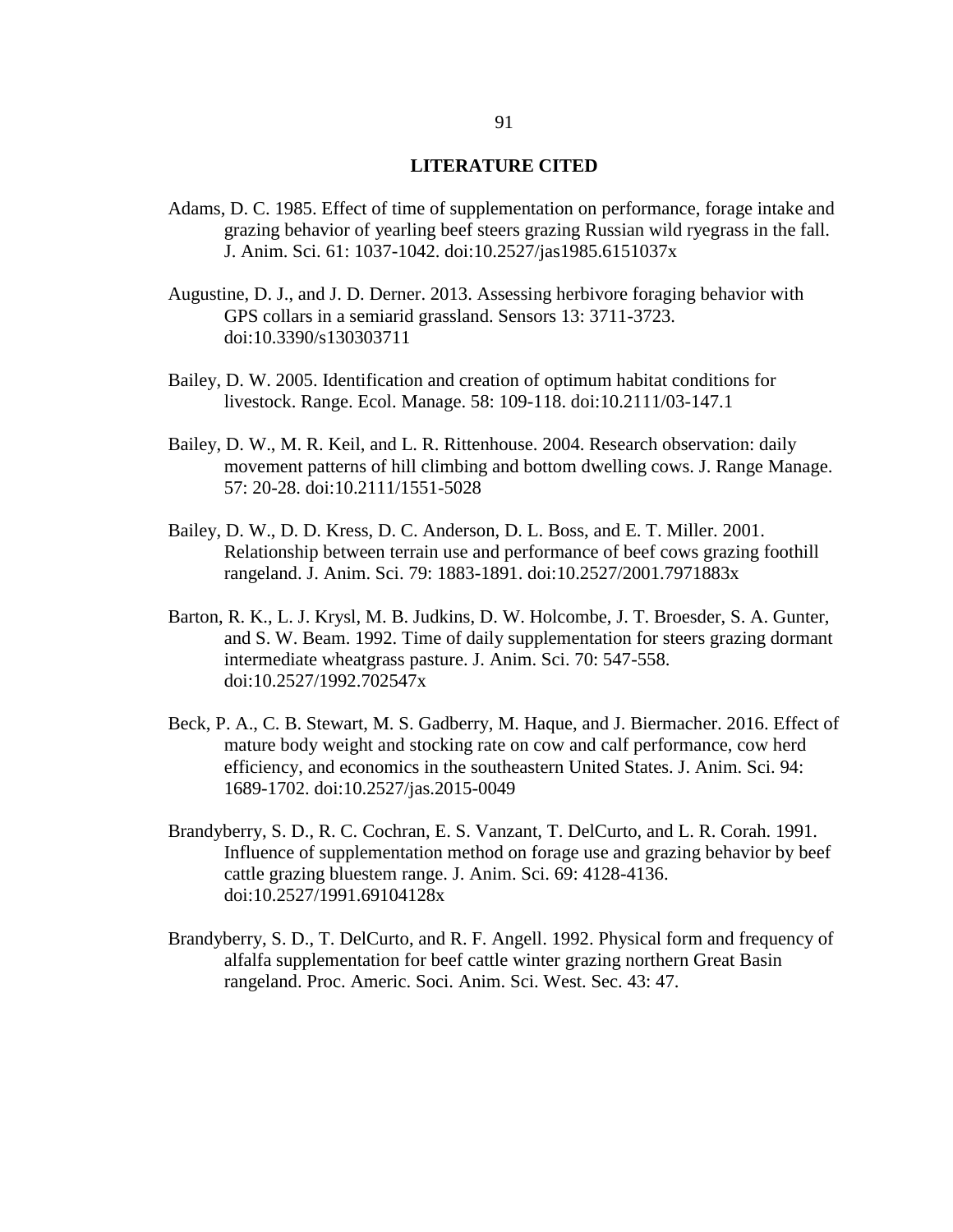- DelCurto, T., R. C. Cochran, T. G. Nagaraja, L. R. Corah, A. A. Beharka, and E. S. Vanzant. 1990. Comparison of soybean meal/sorghum grain, alfalfa hay and dehydrated alfalfa pellets as supplemental protein sources for beef cattle consuming dormant tallgrass-prairie forage. J. Anim. Sci. 68: 2901-2915. doi:10.2527/1990.6892901x
- Dickerson, G. E. 1978. Animal size and efficience: basic concepts. Anim. Prod. 27: 367- 379. doi:10.1017/S0003356100036278
- Dinkel, C. A., and M. A. Brown. 1978. An evaluation of the ratio of calf weight to cow weight as an indicator of cow efficiency. J. Anim. Sci. 46: 614-617. doi:10.2527/jas1978.463614x
- Ganskopp, D. C. 2001. Manipulating cattle distribution with salt and water in large aridland pastures: a GPS/GIS assessment. Appl. Anim. Behav. Sci. 73: 251-262. doi:10.1016/S0168-1591(01)00148-4
- Garossino, K. C., B. J. Ralston, T. A. McAllister, and M. E. Olson. 2003. Measuring individual free-choice protein supplement consumption by wintering beef cattle. Can. J. Anim. Sci. 83: 21-27. doi:10.4141/A01-059
- Kirkpatrick, B. W., C. A. Dinkel, J. J. Rutledge, and E. R. Hauser. 1985. Prediction equations of beef cow efficiency. J. Anim. Sci. 60: 964-969. doi:10.2527/jas1985.604964x
- Manzano, R. P., J. Paterson, M. M. Harbac, and R. O. Lima Filho. 2012. The effect of season on supplemental mineral intake and behavior by grazing steers. The Prof. Anim. Scientist 28: 73-81. doi:10.15232/S1080-7446(15)30317-X
- Scasta, J. D., L. Henderson, and T. Smith. 2015. Drought effect on weaning weight and efficiency relative to cow size in semiarid rangeland. J. Anim. Sci. 93: 5829-5839. doi:10.2527/jas.2015-9172
- Scholljegerdes, E. J., and A. F. Summers. 2016. How do we identify energetically efficient grazing animals? J. Anim. Sci. 94: 103-109. doi:10.2527/jas.2016-0653
- Stephenson, M. B., D. W. Bailey, L. D. Howery, and L. Henderson. 2016. Efficacy of low-stress herding and low-moisture block to target cattle grazing locations on New Mexico rangelands. J. Arid Environ. 130: 84-93. doi:10.1016/j.jaridenv.2016.03.012
- Stewart, T. S., and T. G. Martin. 1983. Optimal mature size of Angus cows for maximum cow productivity. British Soc. Anim. Produc. 37: 179-182. doi:10.1017/S0003356100001707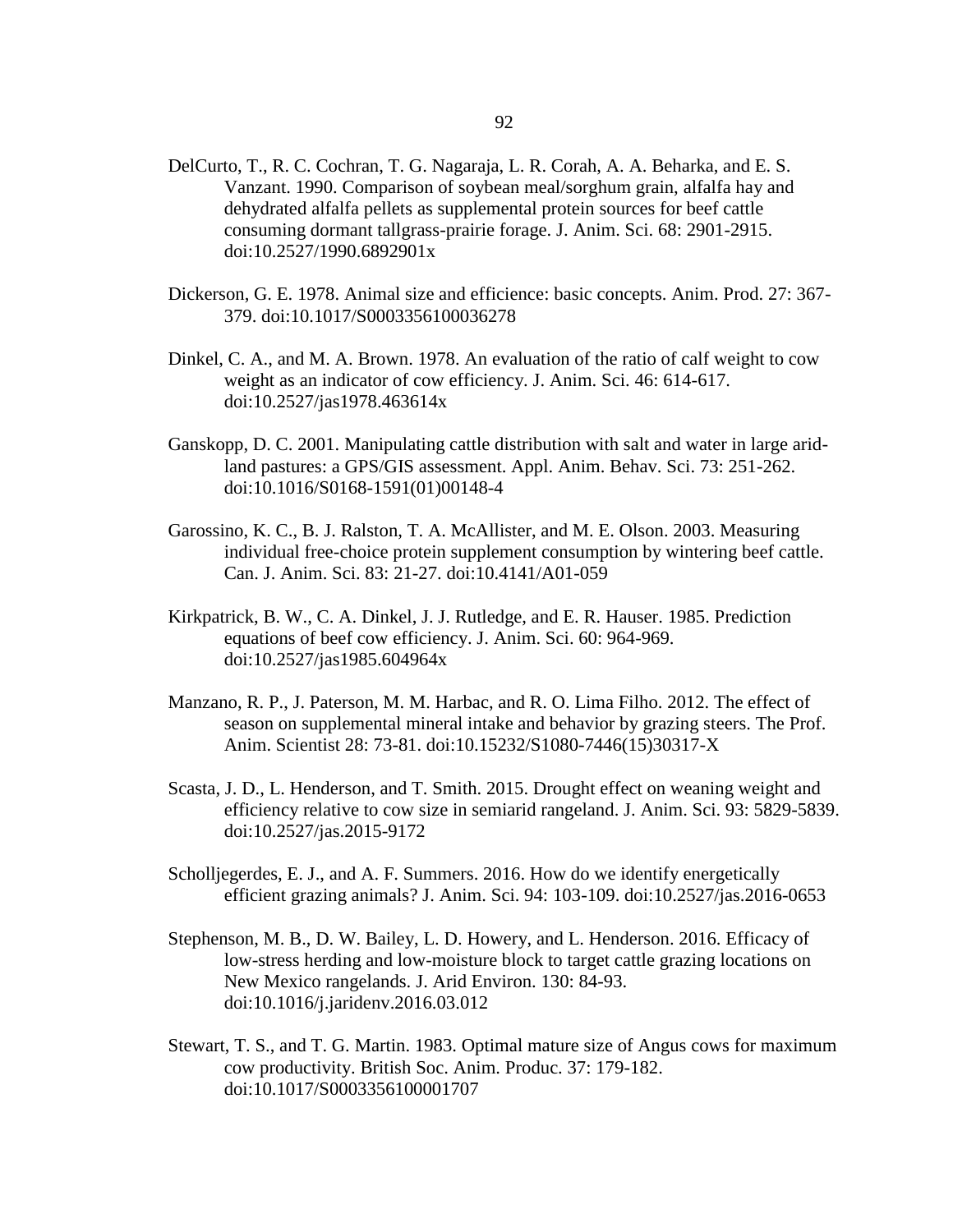- VanWagoner, H. C., D. W. Bailey, D. D. Kress, D. C. Anderson, and K. C. Davis. 2006. Differences among beef sire breeds and relationships between terrain use and performance when daughters graze foothill rangelands as cows. Appl. Anim. Behav. Sci. 97: 105-121. doi:10.1016/j.applanim.2005.07.005
- Walburger, K. J., M. Wells, M. Vavra, T. DelCurto, B. Johnson, and P. Coe. 2009. Influence of cow age on grazing distribution in a mixed-conifer forest. Range. Ecol. Manage. 62: 290-296. doi:10.2111/08-163R1.1
- Williams, A. R., C. T. Parsons, J. M. Dafoe, D. L. Boss, J. G. P. Bowman, and T. DelCurto. In press. The influence of beef cow weaning weight ratio and cow size on feed intake behavior, milk production and milk composition. Proc. Americ. Soci. Anim. Sci. West. Sec. 69.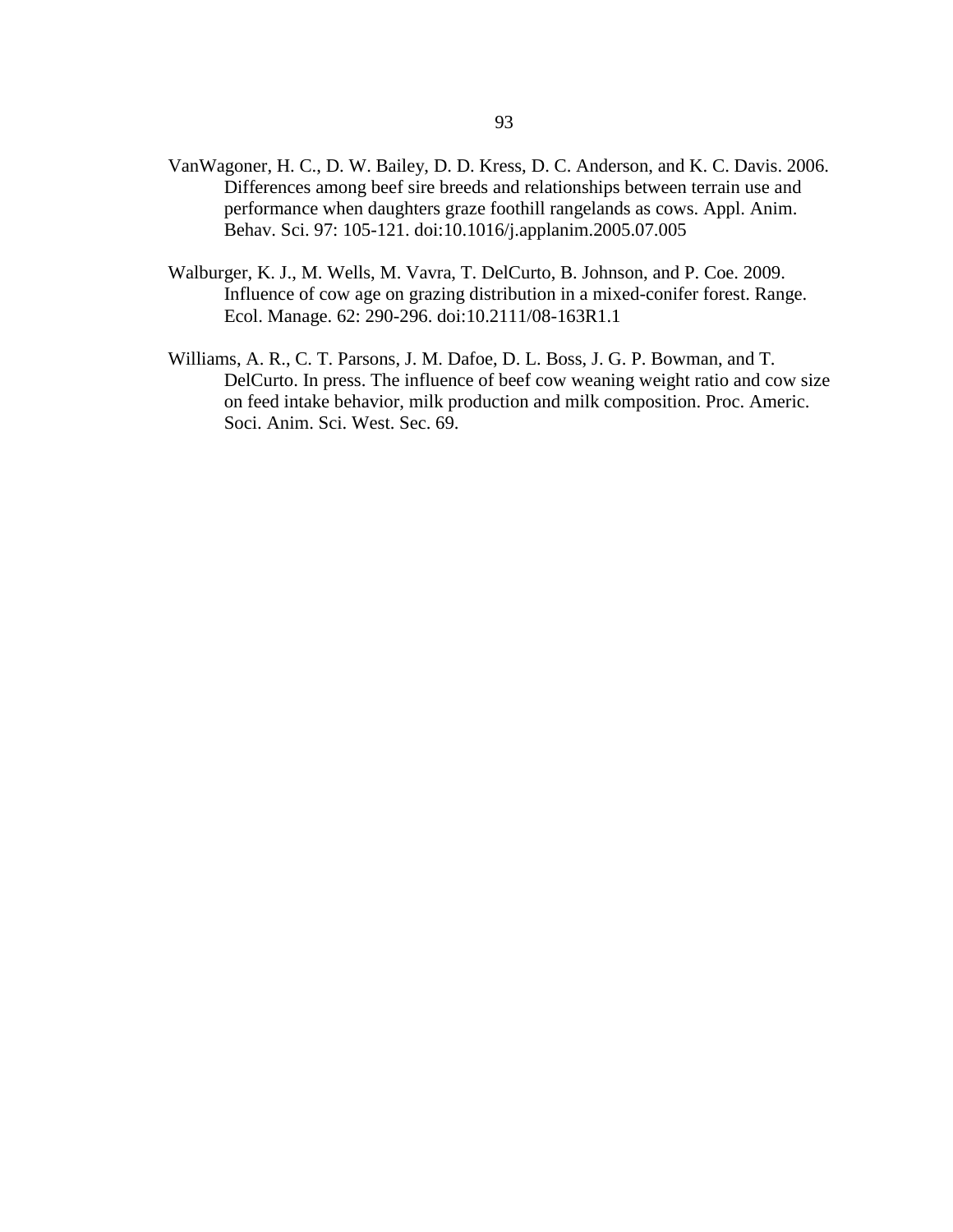|                   |                | High $WWR1$ |              | Low WWR <sup>2</sup> |           | WWR <sup>3</sup> | BW <sup>4</sup> | WWR*BW <sup>5</sup> |
|-------------------|----------------|-------------|--------------|----------------------|-----------|------------------|-----------------|---------------------|
| Item              | Light BW       | Heavy BW    | Light BW     | Heavy BW             | <b>SE</b> | $P$ -value       | $P$ -value      | $P$ -value          |
| Lifetime averages |                |             |              |                      |           |                  |                 |                     |
| Cow BW, kg        | 499.8          | 542.0       | 590.3        | 634.5                | 4.26      | < 0.0001         | < 0.0001        | 0.810               |
| Calf wt., kg      | 281.9          | 290.4       | 249.6        | 267.5                | 3.41      | < 0.0001         | < 0.001         | 0.169               |
| $WWR6$ , %        | $56.4^{\rm a}$ | $53.6^{b}$  | $42.3^\circ$ | $42.2^{\circ}$       | 0.53      | < 0.0001         | 0.006           | 0.013               |
| Weaning           |                |             |              |                      |           |                  |                 |                     |
| Calf wean wt., kg | 300.9          | 300.8       | 263.7        | 285.8                | 6.26      | < 0.0001         | 0.083           | 0.081               |
| $WWR6$ , %        | 52.6           | 49.7        | 40.0         | 41.0                 | 1.10      | < 0.0001         | 0.375           | 0.068               |
| Trial start       |                |             |              |                      |           |                  |                 |                     |
| Cow BW, kg        | 572.2          | 610.2       | 661.9        | 697.4                | 9.72      | < 0.0001         | < 0.001         | 0.901               |
| Cow BCS           | 5.4            | 5.5         | 5.7          | 5.7                  | 0.11      | 0.023            | 0.744           | 0.328               |
| Cow age, yr       | 5.6            | 6.5         | 7.2          | 7.9                  | 0.48      | 0.003            | 0.121           | 0.835               |
| Trial end         |                |             |              |                      |           |                  |                 |                     |
| Cow BW, kg        | 557.2          | 611.5       | 648.3        | 670.2                | 8.39      | < 0.0001         | < 0.0001        | 0.057               |
| Cow BCS           | 5.2            | 5.2         | 5.4          | 5.6                  | 0.16      | 0.112            | 0.526           | 0.526               |

**Table 1.** Cow and calf performance at the start and end of the trial period, lifetime averages, and at weaning prior to trial start when cows were classificed by weaning weight ratio and body weight (*n* = 10 cows per group; 45-d 2016 and 60-d 2017).

<sup>1</sup> High WWR = high weaning weight ratio group

 $2$  Low WWR = low weaning weight ratio group

 $3$  WWR = main plot analysis associated with cow weaning weight ratio classification

 $4$  BW = sub plot analysis associated with cow body weight classification

 $5$  WWR\*BW = interaction between whole and sub plot analysis associated with the interaction of weaning weight ratio and cow body weight

 $6$  WWR = weaning weight ratio (calf weaning weight/cow weight at weaning)

*P*-values were considered significant at  $\leq 0.05$  and were considered as a trend towards significance at > 0.05 but  $\leq 0.1$ 

<sup>a,b,c</sup> Means within a row with different superscripts differ ( $P \le 0.05$ )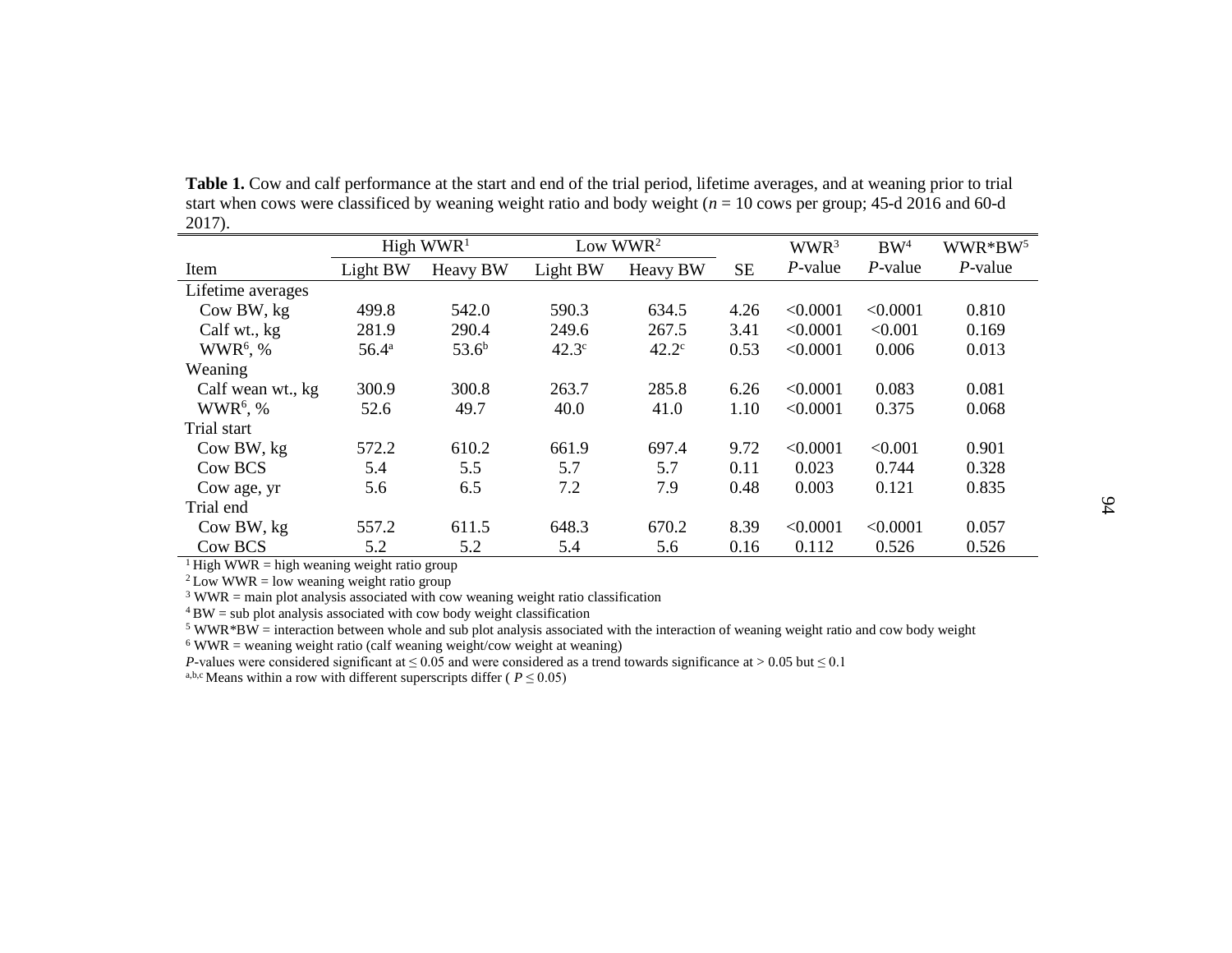**Table 2.** Ingredients and nutrient composition (DM basis) of the commercially available, 36% crude protein, salt-limited, pelleted supplement provided *ad-libitum* to cows winter razing northern Montana rangeland (2016-2018).

| Item                   | $\%$ |
|------------------------|------|
| Ingredients            |      |
| Canola meal            | 35.0 |
| Salt                   | 25.0 |
| Malt sprouts           | 15.0 |
| Cane molasses          | 5.00 |
| Dried distillers grain | 5.00 |
| Bentonite powder       | 4.00 |
| Urea 281               | 3.45 |
| Calcium carbonate      | 2.95 |
| Wheat middlings        | 2.25 |
| Trace mineral $mix1$   | 0.20 |
| Talcum powder          | 0.10 |
| Nutrient composition   |      |
| NEM, MJ/kg             | 8.41 |
| DM                     | 89.4 |
| CP                     | 36.2 |
| <b>NDF</b>             | 19.5 |
| <b>ADF</b>             | 13.3 |
| TDN                    | 81.0 |
| Nа                     | 10.8 |
| Ca                     | 1.92 |
| P                      | 1.18 |
| K                      | 1.07 |
| S                      | 0.60 |
| Mg                     | 0.44 |

<sup>1</sup> Trace mineral mix: 854.0 ppm Fe, 249.0 ppm Zn, 143.0 ppm Mn, 67.0 ppm Cu, 5.7 ppm I, 2.1 ppm Se, 9.1 IU/kg vitamin A, 0.9 IU/kg vitamin D, 9.1 IU/kg vitamin E.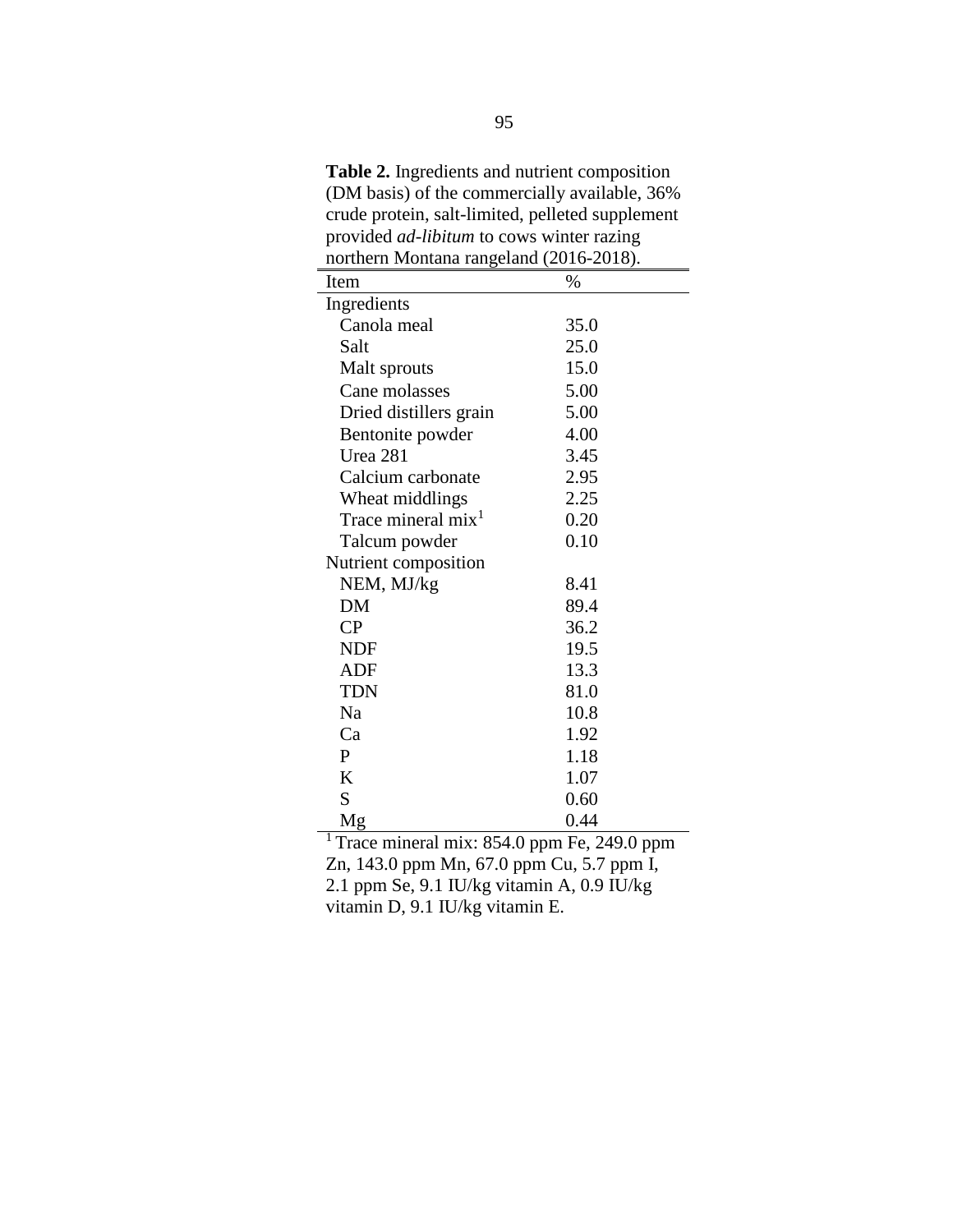|               |          | High $WWR1$ | Low $WWR2$ |          |      | WWR <sup>3</sup> | BW <sup>4</sup> | $WWR*BW5$  |
|---------------|----------|-------------|------------|----------|------|------------------|-----------------|------------|
| Item          | Light BW | Heavy BW    | Light BW   | Heavy BW | SE   | $P$ -value       | $P$ -value      | $P$ -value |
| Intake        |          |             |            |          |      |                  |                 |            |
| Daily, kg     | 1.00     | 1.32        | 1.15       | 1.05     | 0.17 | 0.733            | 0.490           | 0.217      |
| $g/kg$ cow BW | 1.74     | 2.18        | 1.73       | 1.51     | 0.27 | 0.215            | 0.687           | 0.223      |
| Feeding bouts |          |             |            |          |      |                  |                 |            |
| Number/day    | 3.3      | 4.4         | 3.8        | 3.1      | 0.55 | 0.401            | 0.734           | 0.109      |
| Duration, min | 1.18     | 1.32        | 1.38       | 1.50     | 0.11 | 0.077            | 0.245           | 0.945      |
| Per day, min  | 4.21     | 5.99        | 5.09       | 4.47     | 0.76 | 0.673            | 0.447           | 0.116      |

**Table 3.** The influence of cow weaning weight ratio and cow body weight classification on daily cow supplement intake (DM basis) and supplement intake behavior while winter grazing northern Montana rangeland (45-d 2016 and 60-d 2017).

<sup>1</sup> High WWR = high weaning weight ratio group

 $2$  Low WWR = low weaning weight ratio group

 $3$  WWR = main plot analysis associated with cow weaning weight ratio classification

 $4$  BW = sub plot analysis associated with cow body weight classification

 $5$  WWR\*BW = interaction between whole and sub plot analysis associated with the interaction of weaning weight ratio and cow body weight *P*-values were considered significant at  $\leq 0.05$  and were considered as a trend towards significance at > 0.05 but  $\leq 0.1$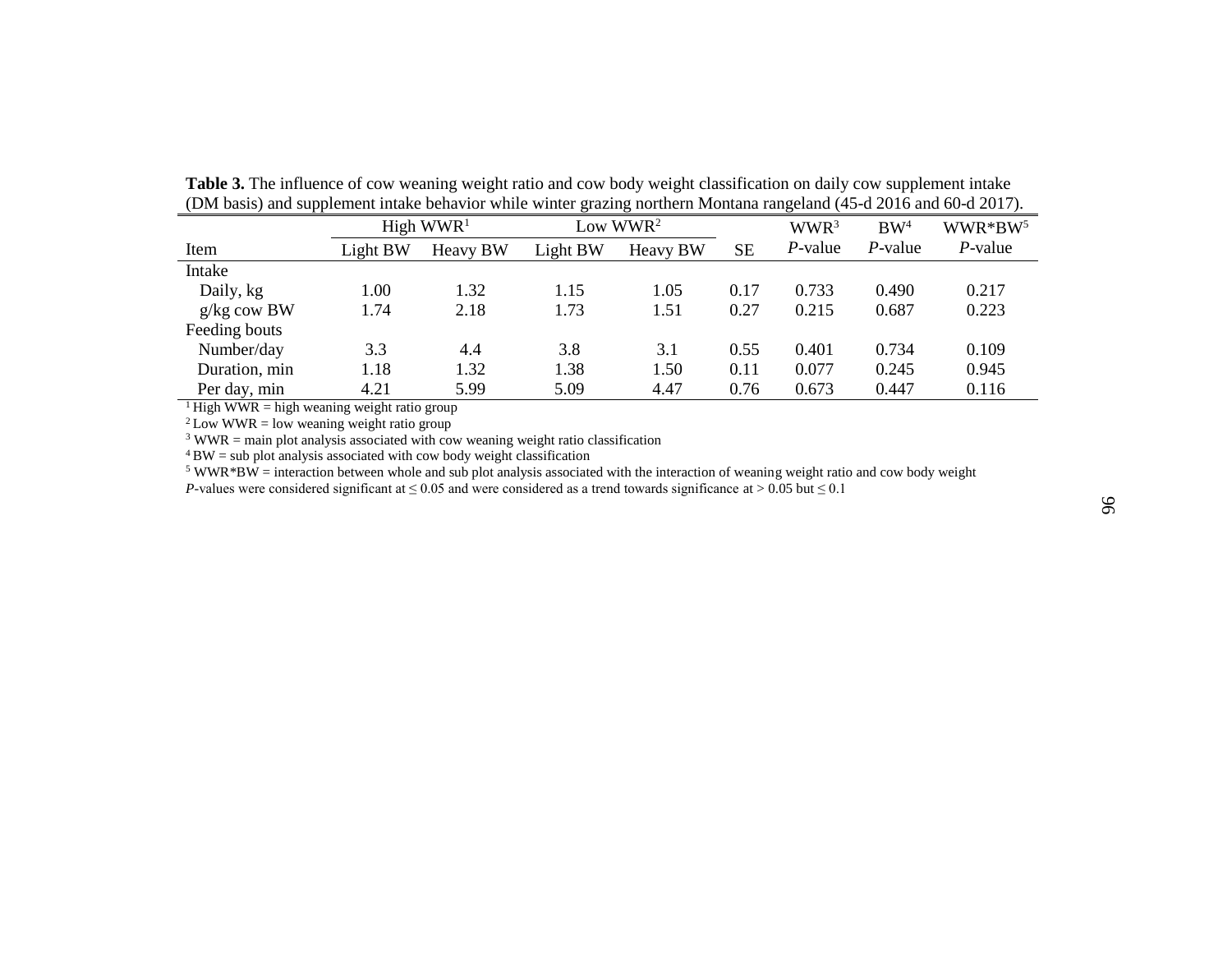Table 4. Total number of visits to supplement per day and time of day feeding events occurred, categorized by six, fourhour periods: early morning (0100-0500 h), morning (0500-0900 h), late morning (0900-1300 h), afternoon (1300-1700 h), evening (1700-2100 h), and night (2100-0100 h), by cows classified weaning weight ratio and body weight while winter grazing northern Montana rangeland (45-d 2016 and 60-d 2017).

|               |          | High $WWR1$ | Low WWR <sup>2</sup> |          |      |            |            | WWR <sup>3</sup> | BW <sup>4</sup> | $WWR*BW5$ |
|---------------|----------|-------------|----------------------|----------|------|------------|------------|------------------|-----------------|-----------|
| Item          | Light BW | Heavy BW    | Light BW             | Heavy BW | SЕ   | $P$ -value | $P$ -value | $P$ -value       |                 |           |
| Time of day   |          |             |                      |          |      |            |            |                  |                 |           |
| Early morning | 4.4      | 4.5         | 3.5                  | 2.5      | 1.91 | 0.442      | 0.820      | 0.770            |                 |           |
| Morning       | 138.0    | 104.9       | 145.5                | 105.1    | 83.8 | 0.962      | 0.664      | 0.966            |                 |           |
| Late morning  | 327.8    | 310.3       | 272.5                | 217.3    | 84.3 | 0.372      | 0.669      | 0.824            |                 |           |
| Afternoon     | 71.1     | 84.6        | 81.0                 | 69.5     | 18.2 | 0.884      | 0.957      | 0.499            |                 |           |
| Evening       | 8.8      | 10.5        | 10.9                 | 9.5      | 4.04 | 0.887      | 0.963      | 0.702            |                 |           |
| Night         | 10       | 9.4         | 9.9                  | 6.6      | 3.09 | 0.638      | 0.536      | 0.675            |                 |           |

<sup>1</sup>High WWR = high weaning weight ratio group

 $2$  Low WWR = low weaning weight ratio group

 $3$  WWR = main plot analysis associated with cow weaning weight ratio classification

 $4$  BW = sub plot analysis associated with cow body weight classification

<sup>5</sup> WWR\*BW = interaction between whole and sub plot analysis associated with the interaction of weaning weight ratio and cow body weight *P*-values were considered significant at ≤ 0.05 and were considered as a trend towards significance at > 0.05 but ≤ 0.1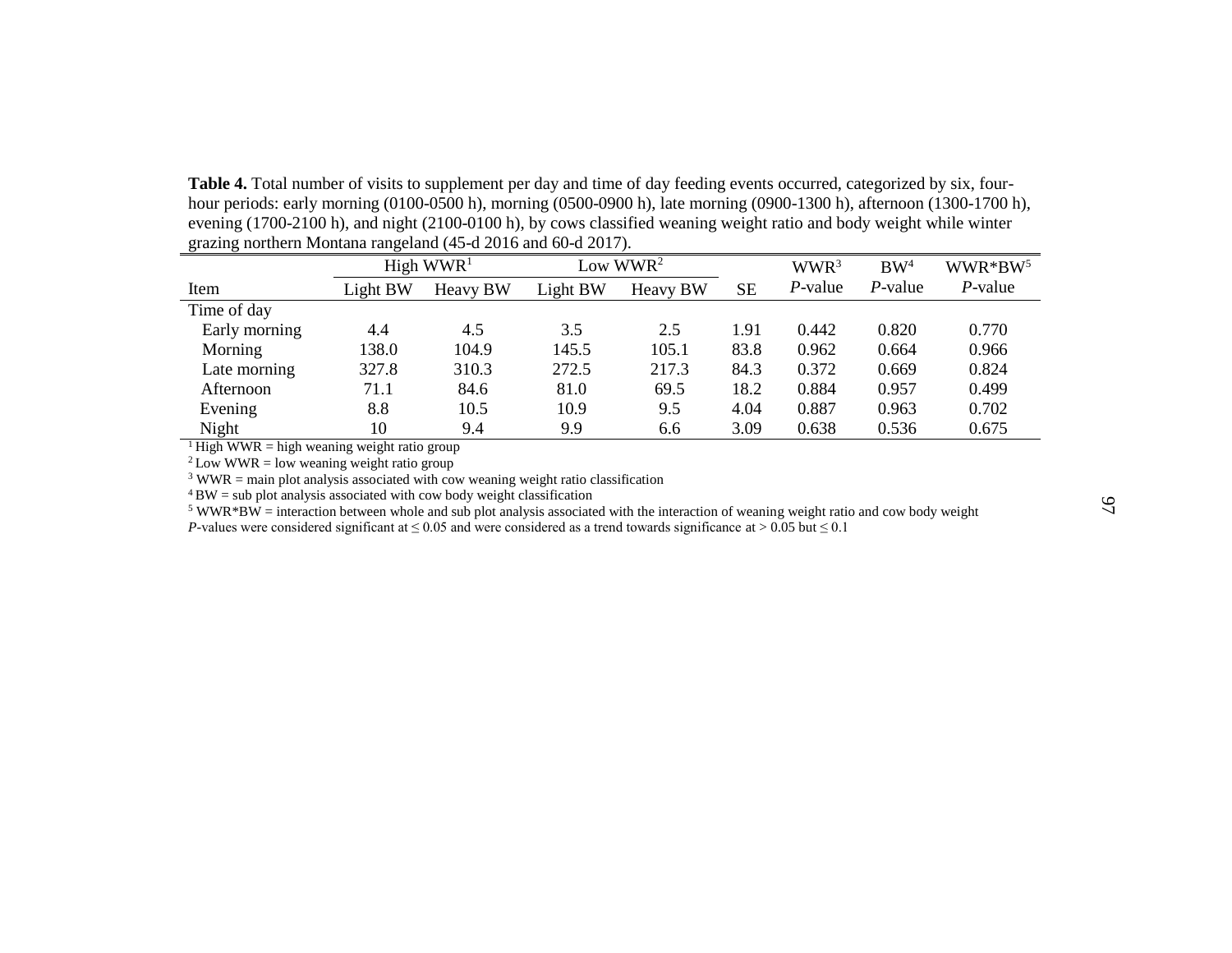

Whole Herd Cow BW to WWR

**Figure 1.** The relationship between cow body weight (BW) and weaning weight ratio (WWR) indicated in the Northern Agricultural Research Center Angus cow herd (*n* = 300; 2016-2018).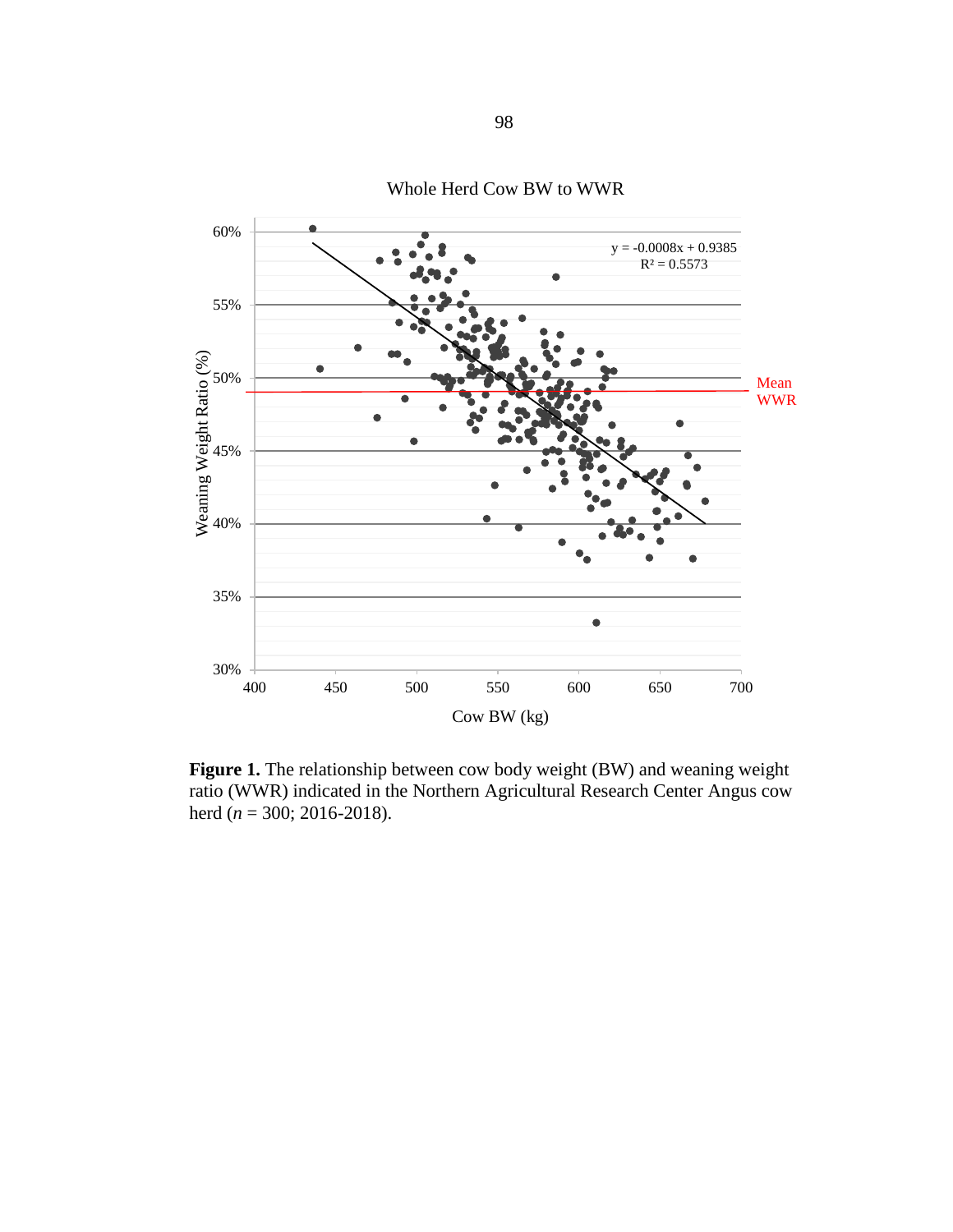

**Figure 2.** Average daily total supplement intake (kg; DM basis; part **a.**) and g supplement/kg BW (part **b.**) intake between cows classified as either high or low weaning weight ratio (WWR) or classified as light or heavy BW when these cows were provided *ad-libitum* access to a pelleted, 36% protein, salt limiting supplement while winter grazing northern Montana rangeland (45-d 2016 and 60-d 2017).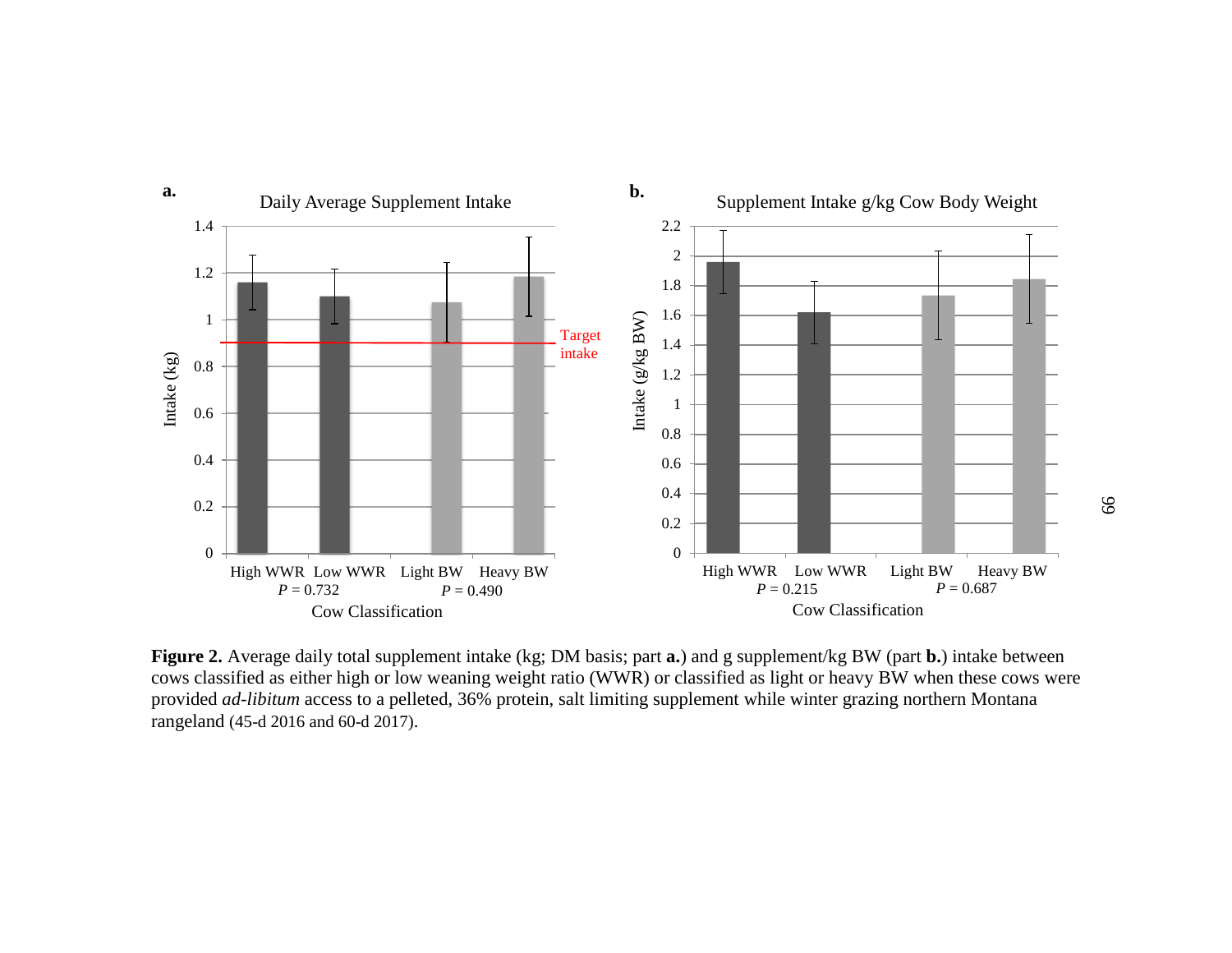

**Figure 3.** Time of day visits to supplement occurred, categorized by six, fourhour periods: early morning (0100-0500 h), morning (0500-0900 h), late morning (0900-1300 h), afternoon (1300-1700 h), evening (1700-2100 h), and night (2100-0100 h), by cows classified as either high or low weaning weight ratio (WWR) or classified as light or heavy body weight (BW) while winter grazing northern Montana rangeland (45-d 2016 and 60-d 2017).

100

Average Daily Visits to Supplement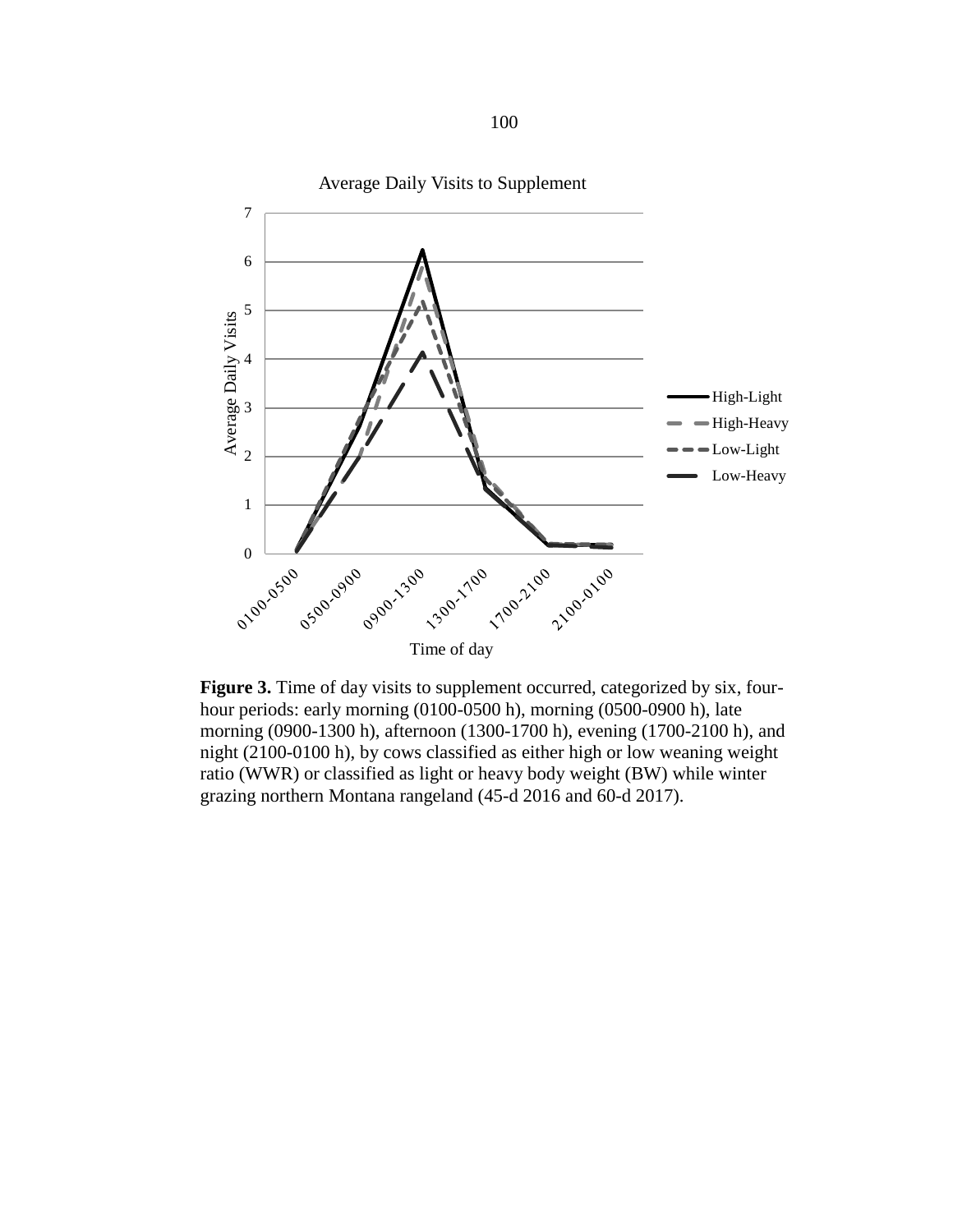

**Figure 4.** Distance traveled (km; part **a.**) and average time spent grazing per day (part **b.**) between cows classified as either high or low weaning weight ratio (WWR) or classified as light or heavy body weight (BW) while winter grazing northern Montana rangeland (45-d 2016 and 60-d 2017).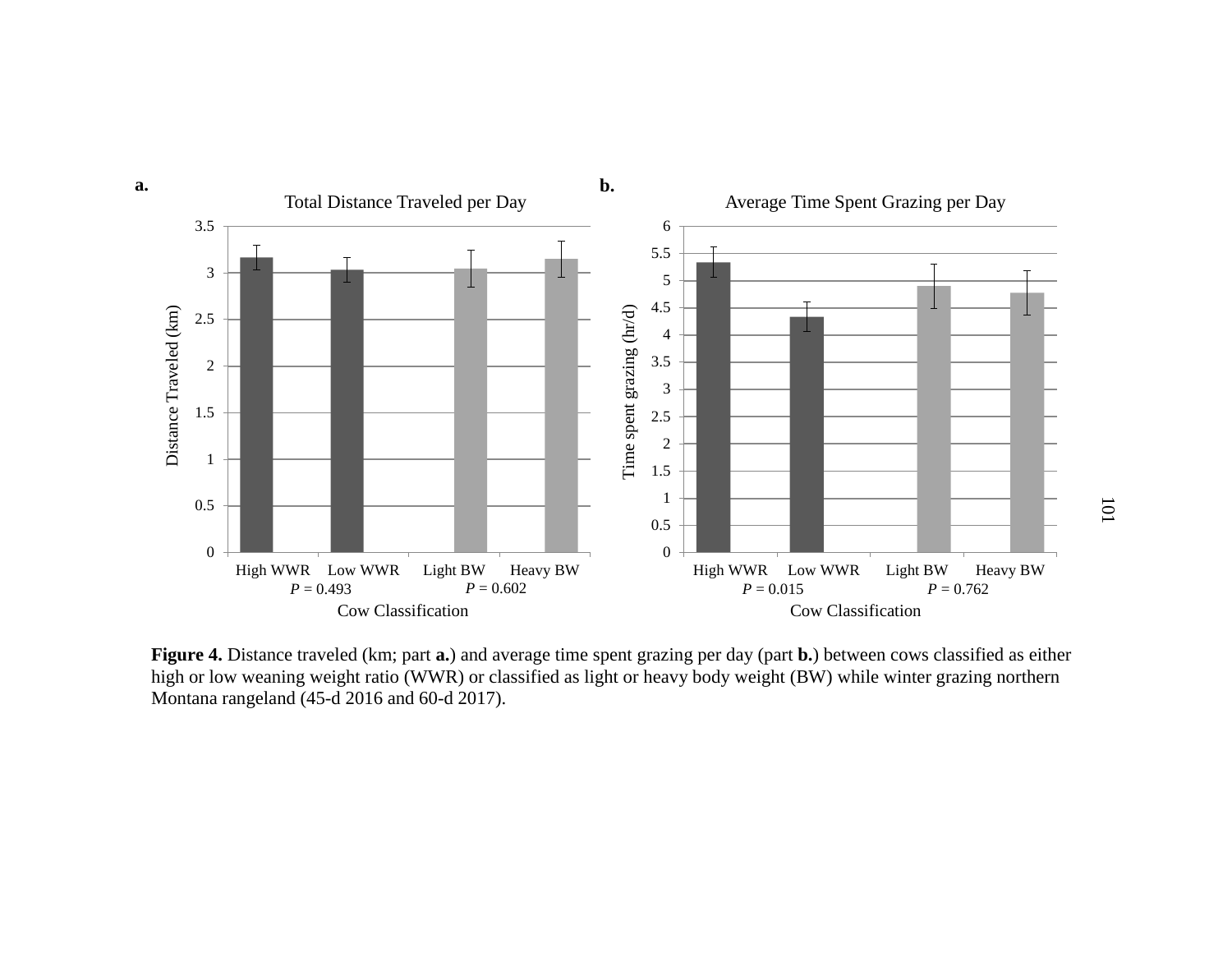## CHAPTER FIVE

## **CONCLUSIONS**

Results from this research provide additional information on how cow size and cow-calf weaning weight ratio effect cow and production efficiency as related to cow feed and supplement intake, milk production, and grazing behavior. The objective of the first study was to evaluate how cow-calf weaning weight ratio and cow size influenced feed intake, milk production and composition, and subsequent calf pre-weaning performance. In this study, cows that had consistently weaned a greater percent of body weight were smaller ( $P < 0.0001$ ) but consumed more feed ( $P < 0.001$ ) and produced more milk ( $P <$ 0.001) when both feed intake and milk yield were expressed on a grams/kilogram BW basis. Thus indicating that small cows that are expected to wean heavy calves may not be as efficient as previous research has reported. Additionally, heavy cows tended to consume more feed per day than light cows when feed intake was expressed on a total kilograms per day basis ( $P < 0.09$ ).

Overall for both years of the study, feeding behavior did not differ between high and low weaning weight ratio or light and heavy weight cows  $(P > 0.10)$ . Cows that were classified as consistently weaning > 50% of body weight were younger than cows classified as consistently weaning  $<$  50% body weight ( $P$   $<$  0.01). Cow weight alone did not influence cow milk yield (*P >* 0.10) and milk constituents did not differ between the cow groups (*P >* 0.10). The increased feed consumption and milk production of the high weaning weight ratio cows may explain why these animals are able to consistently wean a greater percent of their bodyweight than the heavy cows used for this research. Additionally, the use of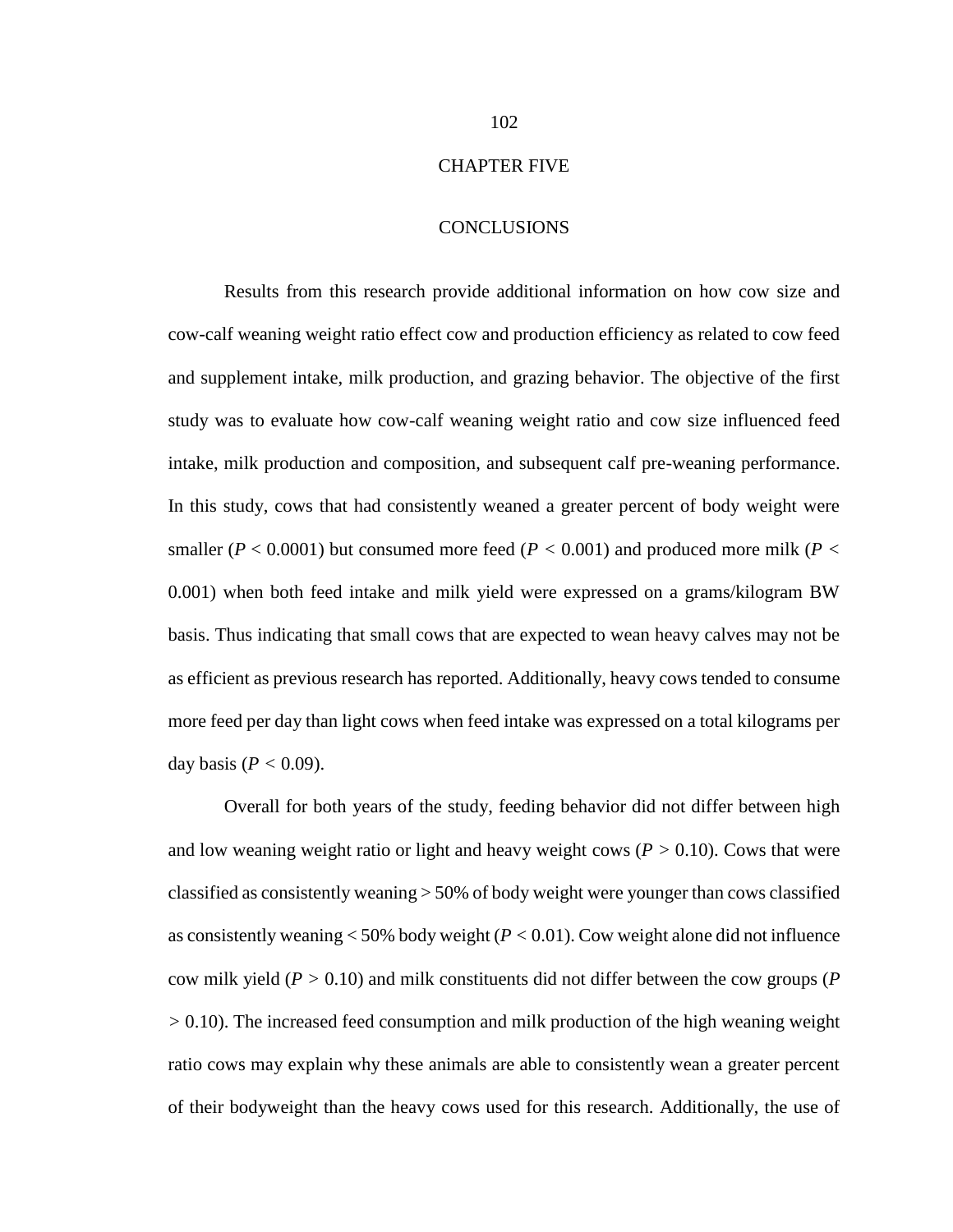cow-calf weaning weight ratio as a selection metric for beef cows may indirectly select for animals that produce more milk and have higher nutritional requirements. Furthermore, the use of cow-calf weaning weight ratio may be biased towards younger cows and disfavor older animals that are still productive in the cowherd.

The objective of the second study was to assess how cow-calf weaning weight ratio and cow bodyweight effected grazing behavior and supplement consumption in a winter grazing environment. In this study, cow weights and weaning weight ratio were different between the four cow classification groups ( $P < 0.01$ ). Even though cow weights differed between the four cow groups, supplement intake did not differ between the cow groups (*P >* 0.10). Additionally, supplement intake behavior did not differ between the cow groups  $(P > 0.10)$ . Most visits to supplement occurred between 0900 and 1300 h, which is comparable to results reported in other research. The results from this research contradict the research hypothesis that high weaning weight ratio classified cows would have higher supplement intake than low weaning weight ratio cows and that heavy body weight cows would consume more than light body weight cows. Based on previous research, it was expected that as cow weight increased, supplement intake would increase, especially when represented on a per body weight basis.

Total distance traveled per day also did not differ between cows of differing weaning weight ratio history and differing body size (*P >* 0.10). However, time cows spent grazing per day differed between cows that had a history of weaning > 50% of body weight compared to cows that had a history of weaning  $<$  50% of body weight ( $P$   $<$  0.02). High weaning weight ratio cows spent 23% more time grazing per day than low weaning weight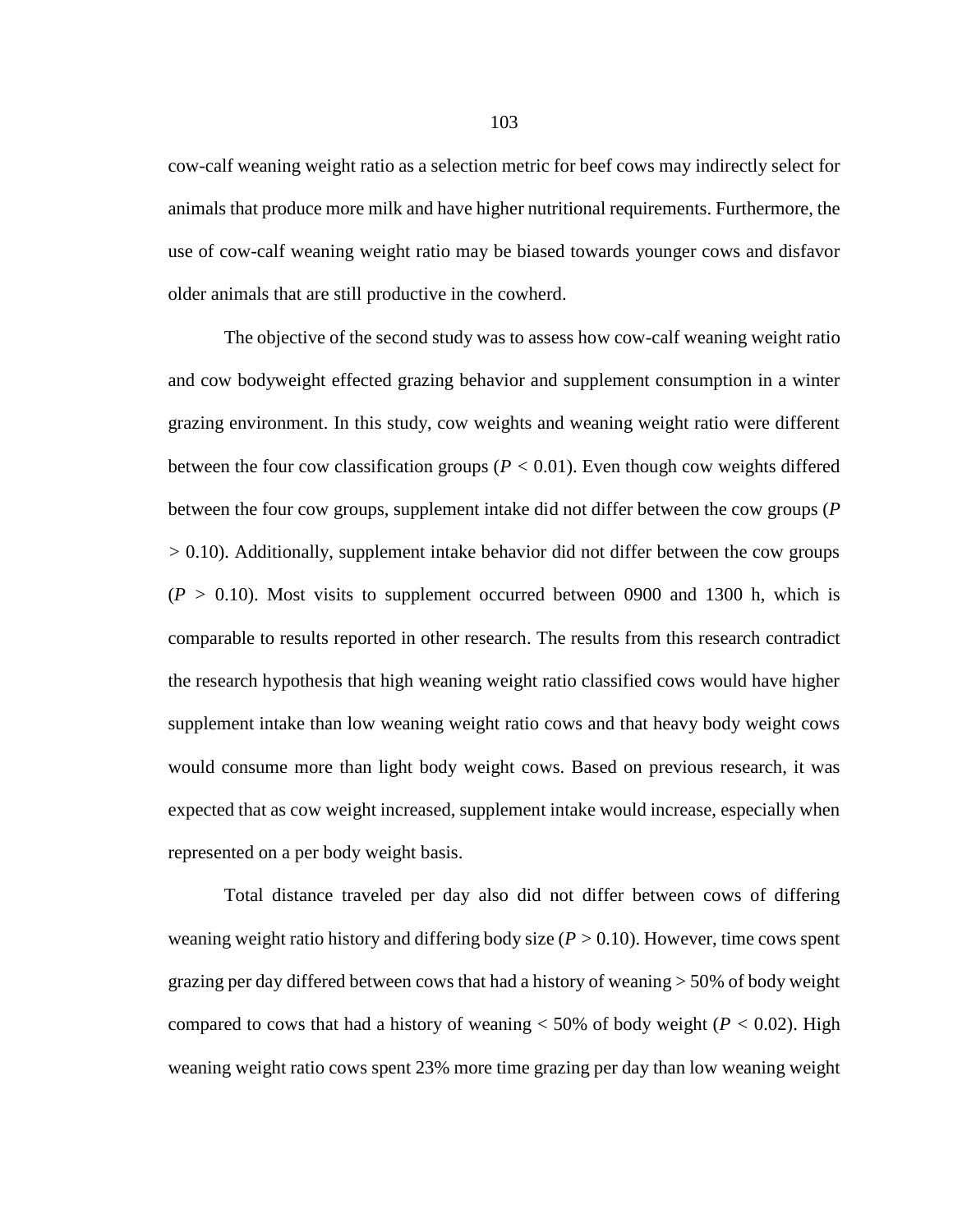ratio cows. Because of the increased grazing time, forage intake by high weaning weight ratio classified cows was possibly greater than that of low weaning weight ratio cows if high and low weaning weight ratio cows have similar intake rates while grazing. These results further the understanding of cattle grazing behavior and resource use in winter native rangeland systems and thus adds to the discussion of what type of cow is more suited to western rangeland based production environments. Other recent research has indicated that small cows are better suited to western rangeland environments. However, data from this research indicates while although small cows may have a slight advantage in these production environments, when producer expect heavy calf weaning weights, small cows may not be that superior when compared with large cows. In conclusion, the use of cowcalf weaning weight ratio as a method for selecting animals within a cowherd should be practiced with some caution because of the potential increases in feed intake, milk production, bias to younger cows, and no difference in winter supplement intake. Results from this research also indicate that cow size alone is not an adequate indicator of cow efficiency. This research indicated that both the use of cow-calf weaning weight ratio and cow size may have inherent limitations that restrict their usefulness as applied selection metrics for cow efficiency in western rangeland based production systems.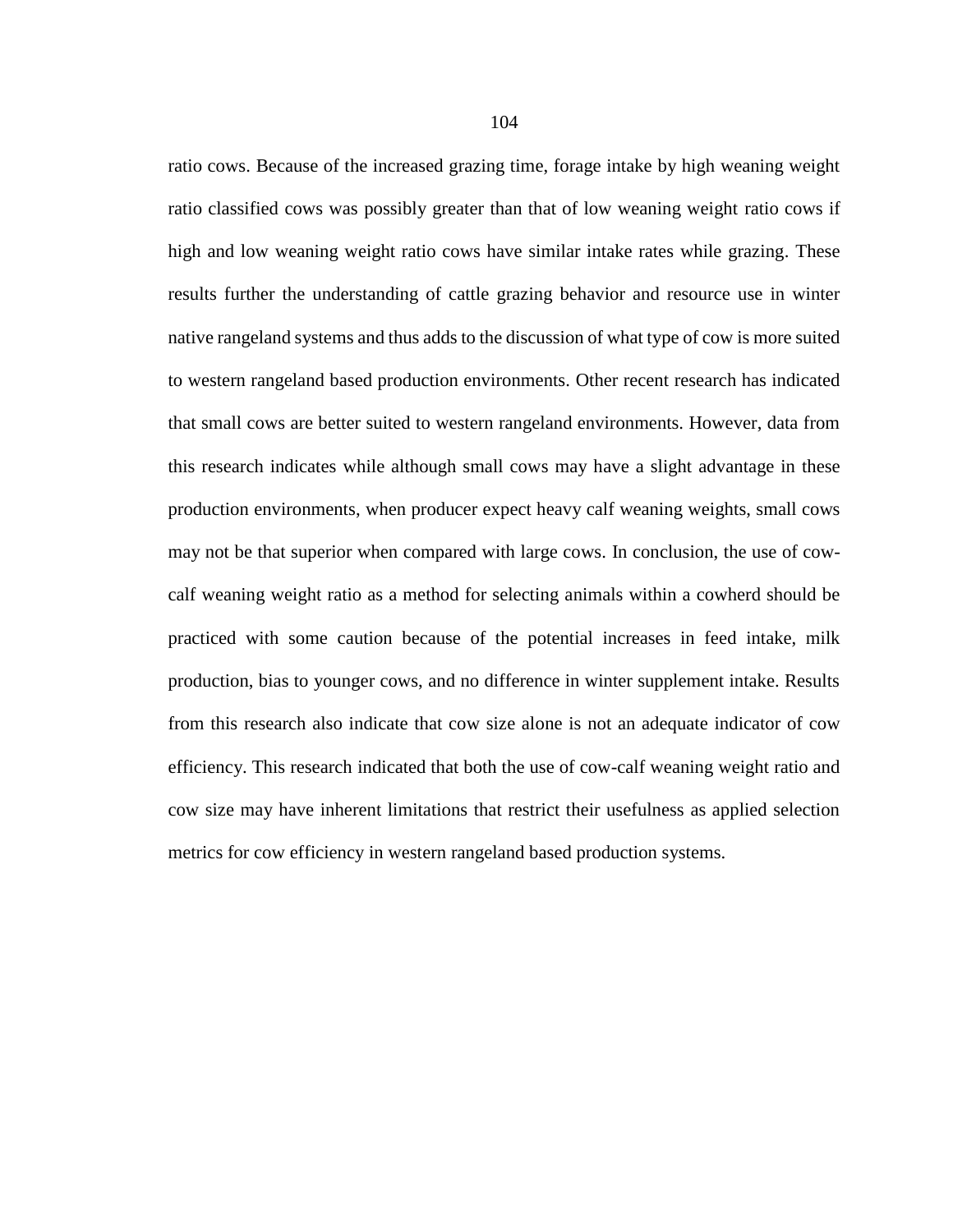## LITERATURE CITED

- Adams, D. C. 1985. Effect of time of supplementation on performance, forage intake and grazing behavior of yearling beef steers grazing Russian wild ryegrass in the fall. J. Anim. Sci. 61: 1037-1042.
- Anderson, D. M. 2010. Geospatial methods and data analysis for assessing distribution of grazing livestock. Proceedings of the 4th Grazing Livestock Nutrition Conference, Estes Park, CO, USA 4: 9-10.
- AOAC. 2000. Official methods of analysis of the AOAC international. 17th ed. Association of Officifal Analytical Chemists. Caithersburg, MD, USA.
- Archer, J. A., A. Reverter, R. M. Herd, D. J. Johnston, and P. F. Arthur. 2002. Genetic variation in feed intake and efficiency of mature beef cows and relationships with postweaning measurements. Proceedings of the 7th world congress on genetics applied to livestock production, Montpellier, France 31: 221-224.
- Arthur, P. F., J. A. Archer, R. M. Herd, and E. C. Richardson. 1999. Relationship between postweaning growth, net feed intake and cow performance. Proceedings of the 13th Conference Association for the Advancement of Animal Breeding and Genetics, Mandurah, Australia 13: 484-487.
- Arthur, P. F., J. A. Archer, D. J. Johnston, R. M. Herd, E. C. Richardson, and P. F. Parnell. 2001. Genetic and phenotypic variance and covariance components for feed intake, feed efficiency, and other postweaning traits in Angus cattle. J. Anim. Sci. 79: 2805-2811.
- Augustine, D. J., and J. D. Derner. 2013. Assessing herbivore foraging behavior with GPS collars in a semiarid grassland. Sensors 13: 3711-3723.
- Bailey, D. W. 2004. Management strategies for optimal grazing distribution and use of arid rangelands. J. Anim. Sci. 82: E147-E153.
- Bailey, D. W. 2005. Identification and creation of optimum habitat conditions for livestock. Range. Ecol. Manage. 58: 109-118.
- Bailey, D. W., M. R. Keil, and L. R. Rittenhouse. 2004. Research observation: daily movement patterns of hill climbing and bottom dwelling cows. J. Range Manage. 57: 20-28.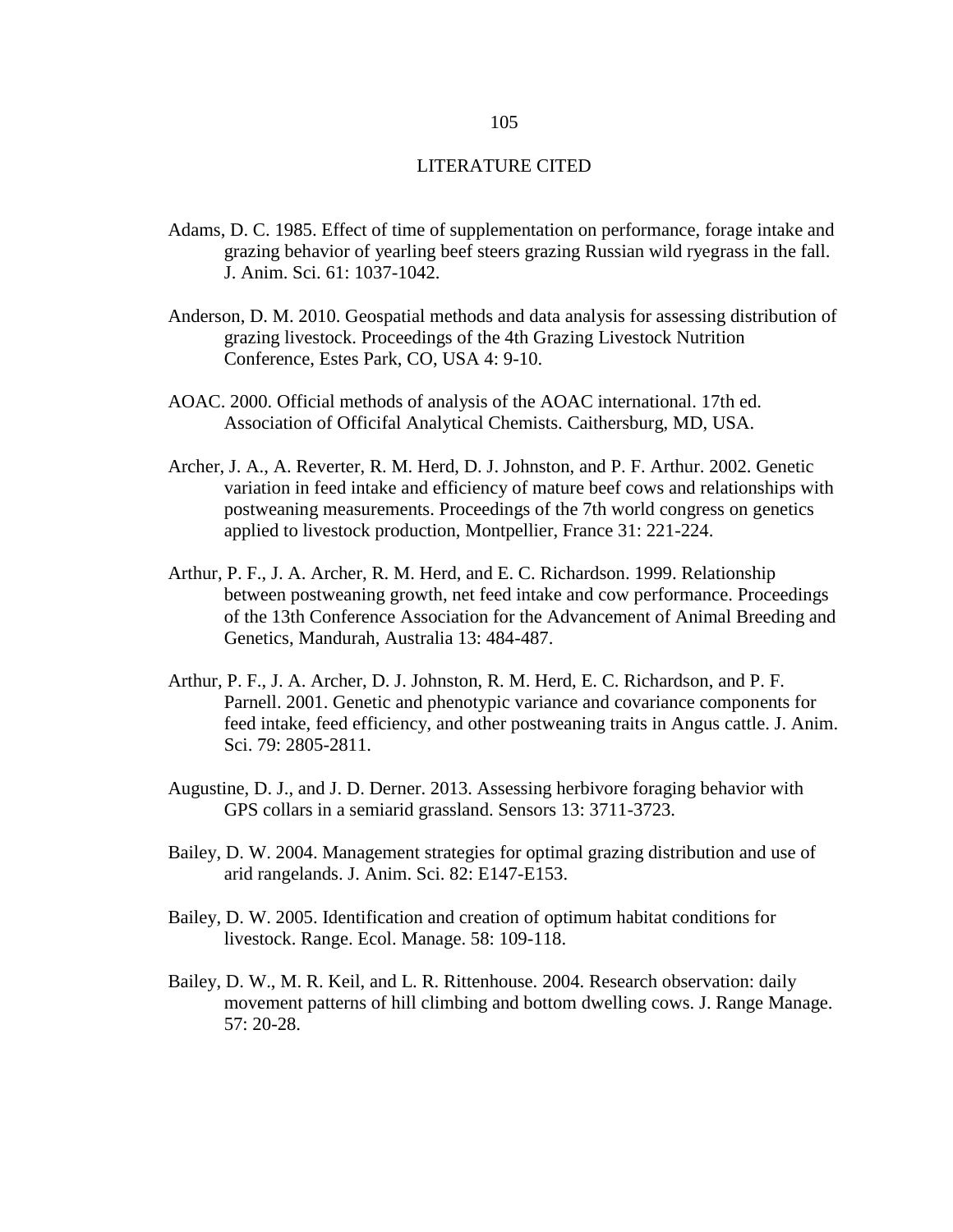- Bailey, D. W., D. D. Kress, D. C. Anderson, D. L. Boss, and E. T. Miller. 2001. Relationship between terrain use and performance of beef cows grazing foothill rangeland. J. Anim. Sci. 79: 1883-1891.
- Bailey, D. W., H. C. VanWagoner, D. Jensen, D. L. Boss, and M. Thomas. 2010a. Relationship of temperament at calving and distribution of beef cows grazing foothill rangeland. Proc. Americ. Soci. Anim. Sci. West. Sec. 61: 109-112.
- Bailey, D. W., S. Marta, D. Jensen, D. L. Boss, and M. G. Thomas. 2010b. Genetic and environmental influences on distribution patterns of beef cattle grazing foothill rangeland. Proc. Americ. Soci. Anim. Sci. West. Sec. 61: 64-66.
- Bailey, D. W., H. C. VanWagoner, and R. Weinmeister. 2006. Individual animal selection has the potential to improve uniformity of grazing on foothill rangeland. Range. Ecol. Manage. 59: 351-358.
- Bailey, D. W., and G. R. Welling. 1999. Modification of cattle grazing distribution with dehydrated molasses supplement. J. Range Manage. 52: 575-582.
- Barton, R. K., L. J. Krysl, M. B. Judkins, D. W. Holcombe, J. T. Broesder, S. A. Gunter, and S. W. Beam. 1992. Time of daily supplementation for steers grazing dormant intermediate wheatgrass pasture. J. Anim. Sci. 70: 547-558.
- Basarab, J. A., D. McCartney, E. K. Okine, and V. S. Baron. 2007. Relationships between progeny residual feed intake and dam productivity traits. Can. J. Anim. Sci. 87: 489-502.
- Beal, W. E., D. R. Notter, and R. M. Akers. 1990. Techniques for estimation of milk yield in beef cows and relationships of milk yield to calf weight gain and postpartum reproduction. J. Anim. Sci. 68: 937-943.
- Beck, P. A., M. S. Gadberry, S. A. Gunter, E. B. Kegley, and J. A. Jennings. 2017. Matching forage systems with cow size and envrionment for sustainable cow-calf production in the southern region of the United States. The Prof. Anim. Scientist 33: 289-296.
- Beck, P. A., C. B. Stewart, M. S. Gadberry, M. Haque, and J. Biermacher. 2016. Effect of mature body weight and stocking rate on cow and calf performance, cow herd efficiency, and economics in the southeastern United States. J. Anim. Sci. 94: 1689-1702.
- Bennett, I. L., and C. R. Holmes. 1987. Formation of a feeding order in a group of cattle and its relationship with grazing behaviour, heat-tolerance and production. Appl. Anim. Behav. Sci. 17: 9-18.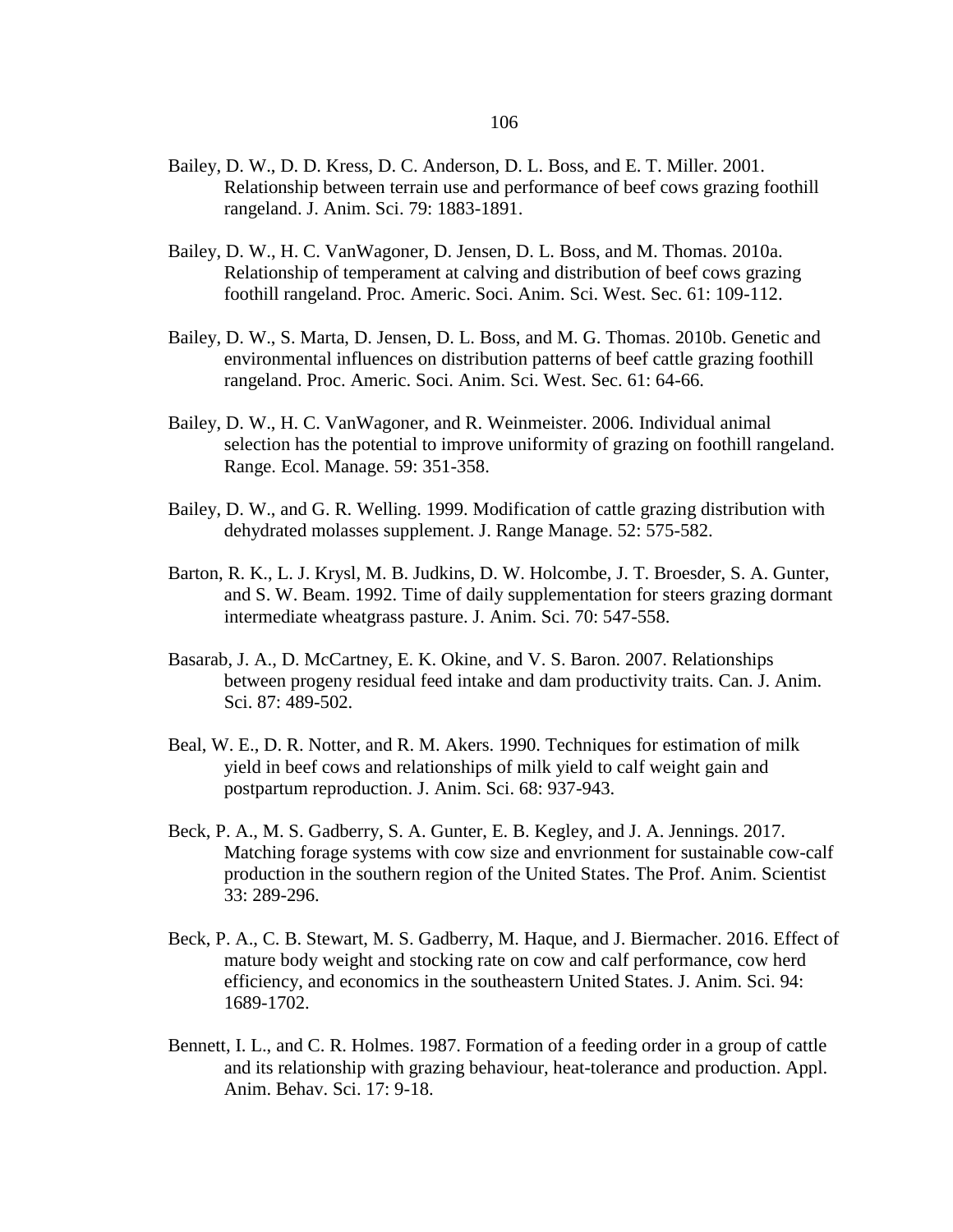- Berry, D. P., and J. J. Crowley. 2013. Cell biology symposium: genetics of feed efficience in dairy and beef cattle. J. Anim. Sci. 91: 1594-1613.
- Bolormaa, S., J. E. Pryce, K. Kemper, K. Savin, B. J. Hayes, W. Barendse, Y. Zhang, C. M. Reich, B. A. Mason, R. J. Bunch, B. E. Harrison, A. Reverter, R. M. Herd, B. Tier, H.-U. Graser, and M. E. Goddard. 2013. Accuracy of prediction of genomic breeding values for residual feed intake and carcass and meat quality traits in Bos taurus, Bos indicus, and composite beef cattle. J. Anim. Sci. 91: 3088-3104.
- Bowman, J. G. P., B. F. Sowell, D. L. Boss, and H. Sherwood. 1999. Influence of liquid supplement delivery method on forage and supplement intake by grazing beef cows. Anim. Feed Sci. Technol. 78: 273-285.
- Brandyberry, S. D., R. C. Cochran, E. S. Vanzant, T. DelCurto, and L. R. Corah. 1991. Influence of supplementation method on forage use and grazing behavior by beef cattle grazing bluestem range. J. Anim. Sci. 69: 4128-4136.
- Brandyberry, S. D., T. DelCurto, and R. F. Angell. 1992. Physical form and frequency of alfalfa supplementation for beef cattle winter grazing northern Great Basin rangeland. Proc. Americ. Soci. Anim. Sci. West. Sec. 43: 47.
- Coleman, S.W., S. A. Gunter, J. E. Sprinkle, and J. P. S. Neel. 2014. Beef species symposium: Dificulties associated with predicting forage intake by grazing beef cows. J. Anim. Sci. 92: 2775-2784.
- Dalldorf, K. N., S. R. Swanson, D. F. Kozlowski, K. M. Schmidt, R. S. Shane, and G. Fernandez. 2013. Influence of livestock grazing strategies on riparian response to wildfire in northern Nevada. Range. Ecol. Manage. 66: 34-42.
- Davis, M. E., J. J. Rutledge, L. V. Cundiff, and E. R. Hauser. 1983. Life cycle efficiency of beef production: II. Relationship of cow efficiency ratios to traits of the dam and progeny weaned. J. Anim. Sci. 57: 852-866.
- DelCurto, T., R. C. Cochran, T. G. Nagaraja, L. R. Corah, A. A. Beharka, and E. S. Vanzant. 1990. Comparison of soybean meal/sorghum grain, alfalfa hay and dehydrated alfalfa pellets as supplemental protein sources for beef cattle consuming dormant tallgrass-prairie forage. J. Anim. Sci. 68: 2901-2915.
- DelCurto, T., B. K. Johnson, M. Vavra, A. A. Ager, and P. K. Coe. 2000. The influence of season on distribution patterns relative to water and resource use by cattle grazing mixed forested rangelands. Proc. Americ. Soci. Anim. Sci. West. Sec. 51: 171-175.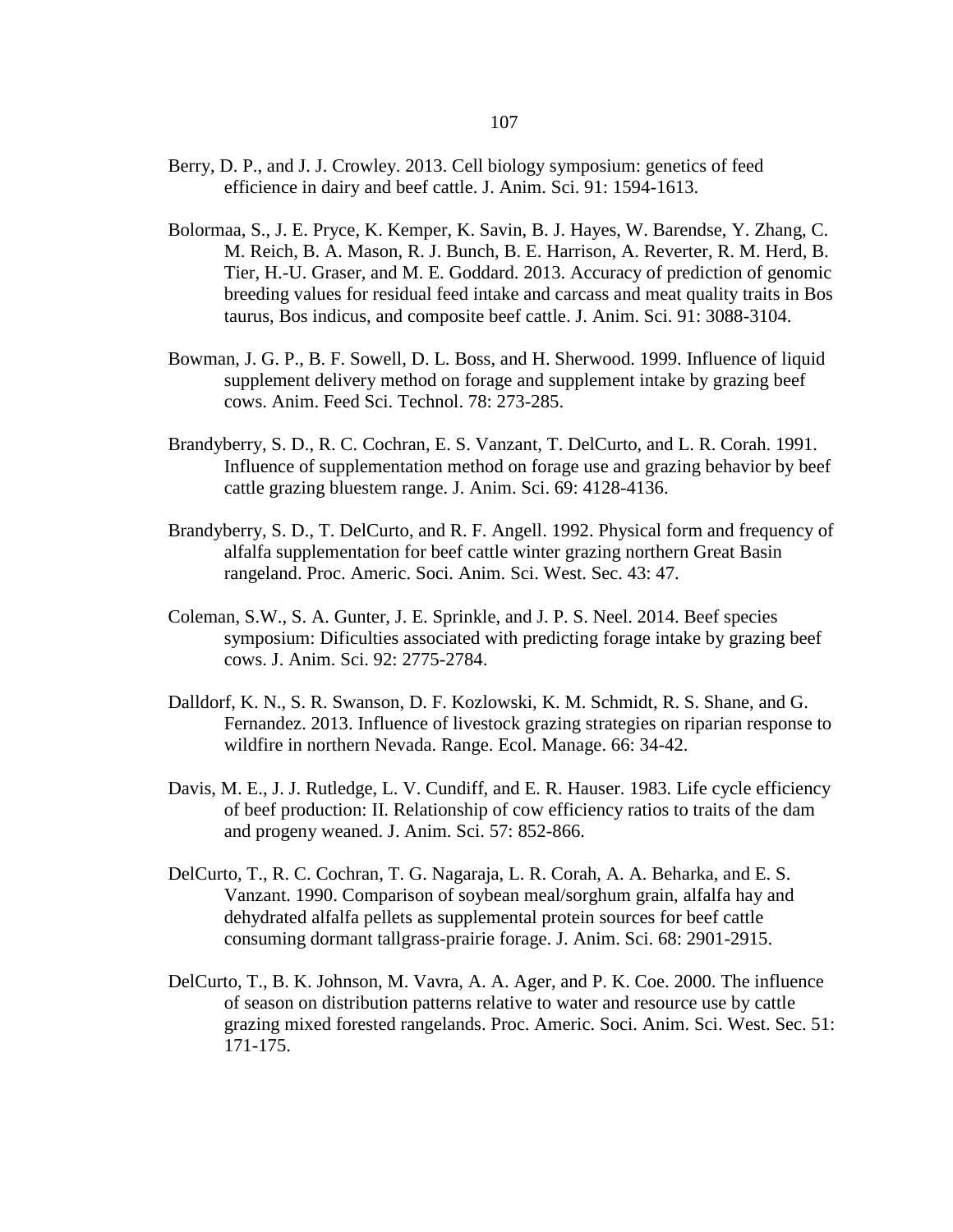- DelCurto, T., M. Porath, C. T. Parsons, and J. A. Morrison. 2005. Management strategies for sustainable beef cattle grazing on forested rangelands in the Pacific Northwest. Range. Ecol. Manage. 58: 119-127.
- Dickerson, G. E. 1978. Animal size and efficience: basic concepts. Anim. Prod. 27: 367- 379.
- Dinkel, C. A., and M. A. Brown. 1978. An evaluation of the ratio of calf weight to cow weight as an indicator of cow efficiency. J. Anim. Sci. 46: 614-617.
- FAO. 2009. Declaration of the world food summit on food security. Proceedings from the World Summit on Food Security, Rome, Italy. 2: 1-7.
- Ganskopp, D. C. 2001. Manipulating cattle distribution with salt and water in large aridland pastures: a GPS/GIS assessment. Appl. Anim. Behav. Sci. 73: 251-262.
- Ganskopp, D. C., and D. W. Bohnert. 2009. Landscape nutritional patterns and cattle distribution in rangeland pastures. Appl. Anim. Behav. Sci. 116: 110-119.
- Ganskopp, D. C., and D. D. Johnson. 2007. GPS error in studies addressing animal movements and activities. Range. Ecol. Manage. 60: 350-358.
- Garossino, K. C., B. J. Ralston, T. A. McAllister, and M. E. Olson. 2003. Measuring individual free-choice protein supplement consumption by wintering beef cattle. Can. J. Anim. Sci. 83: 21-27.
- Gillen, R. L., W. C. Krueger, and R. F. Miller. 1984. Cattle distribution on mountain rangeland in northeastern Oregon. J. Range Manag. 37: 549-553.
- Gleddie, V. M., and R. T. Berg. 1968. Milk production in range beef cows and its relationship to calf gains. Can. J. Anim. Sci. 48: 323-333.
- Goering, H. K., and P. J. Van Soest. 1970. Forage fiber analyses (apparatus, reagents, prcedures, and some applications). Agric. Handbook No. 379. ARS-USDA, Washington, DC.
- González, L. A., G. J. Bishop-Hurley, R. N. Handcock, and C. Crossman. 2015. Behavioral classification of data from collars containing motion sensors in grazing cattle. Comp. and Elect. in Ag. 110: 91-102.
- Hafla, A. N., G. E. Carstens, T. D. A. Forbes, L. O. Tedeschi, J. C. Bailey, J. T. Walter, and J. R. Johnson. 2013. Relationships between postweaning residual feed intake in heifers and forage use, body composition, feeding behavior, physical activity, and heart rate of pregnant beef females. J. Anim. Sci. 91: 5353-5365.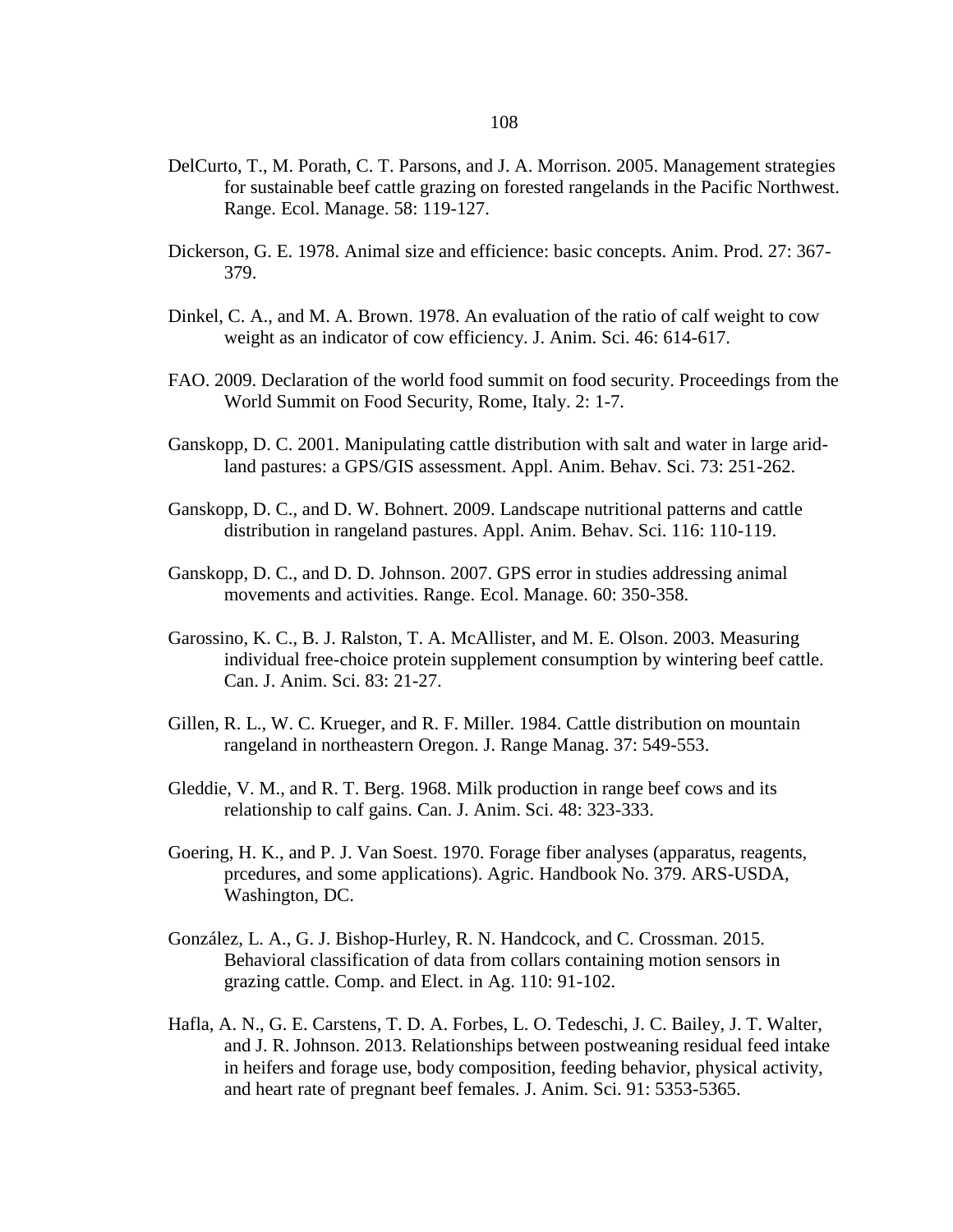- Hammond, J., J. Edwards, and A. Walton. 1947. Animal breeding in relation to nutrition and envrionmental conditions. Bio. Reviews 22: 195-213.
- Hegarty, R. S., J. P. Goopy, R. M. Herd, and B. McCorkell. 2007. Cattle selected for lower residual feed intake have reduced daily methane production. J. Anim. Sci. 85: 1479-1486.
- Herbel, C. H., F. N. Ares, and A. B. Nelson. 1967. Grazing distribution patterns of Hereford and Santa Gertrudis cattle on a southern New Mexico range. J. Range Manag. 20: 296-298.
- Herd, R. M., and P. F. Arthur. 2009. Physiological basis for residual feed intake. J. Anim. Sci. 87: 64-71.
- Herd, R. M., P. F. Arthur, and J. A. Archer. 2006. Repeatability of residual feed intake and interaction with level of nutrition in Angus cows. Proceedings of the 26th Biennial Conference Australian Society of Animal Production, Perth, Western Australia 26: 80.
- Howery, L. D., F. D. Provenza, R. E. Banner, and C. B. Scott. 1996. Differences in home range and habitat use among individuals in a cattle herd. Appl. Anim. Behav. Sci. 49: 305-320.
- Howery, L. D., F. D. Provenza, R. E. Banner, and C. B. Scott. 1998. Social and environmental factors influence cattle distribution on rangeland. Appl. Anim. Behav. Sci. 55: 231-244.
- Jeffery, H. B., and R. T. Berg. 1971. Evaluation of milk variables as measures of milk effect on preweaning performance of beef cattle. Can. J. Anim. Sci. 51: 21-30.
- Johnson, D. D., and D. C. Ganskopp. 2008. GPS collar sampling frequency: effects on measures of resource use. Range. Ecol. Manage. 61: 226-231.
- Kirkpatrick, B. W., C. A. Dinkel, J. J. Rutledge, and E. R. Hauser. 1985. Prediction equations of beef cow efficiency. J. Anim. Sci. 60: 964-969.
- Kleiber, M. 1961. The fire of life. An introduction to animal energetics. John Wiley and Sons Inc., New York and London. Hoboken, NJ, USA.
- Koch, R. M., L. A. Swiger, D. Chambers, and K. E. Gregory. 1963. Efficiency of feed use in beef cattle. J. Anim. Sci. 22: 486-494.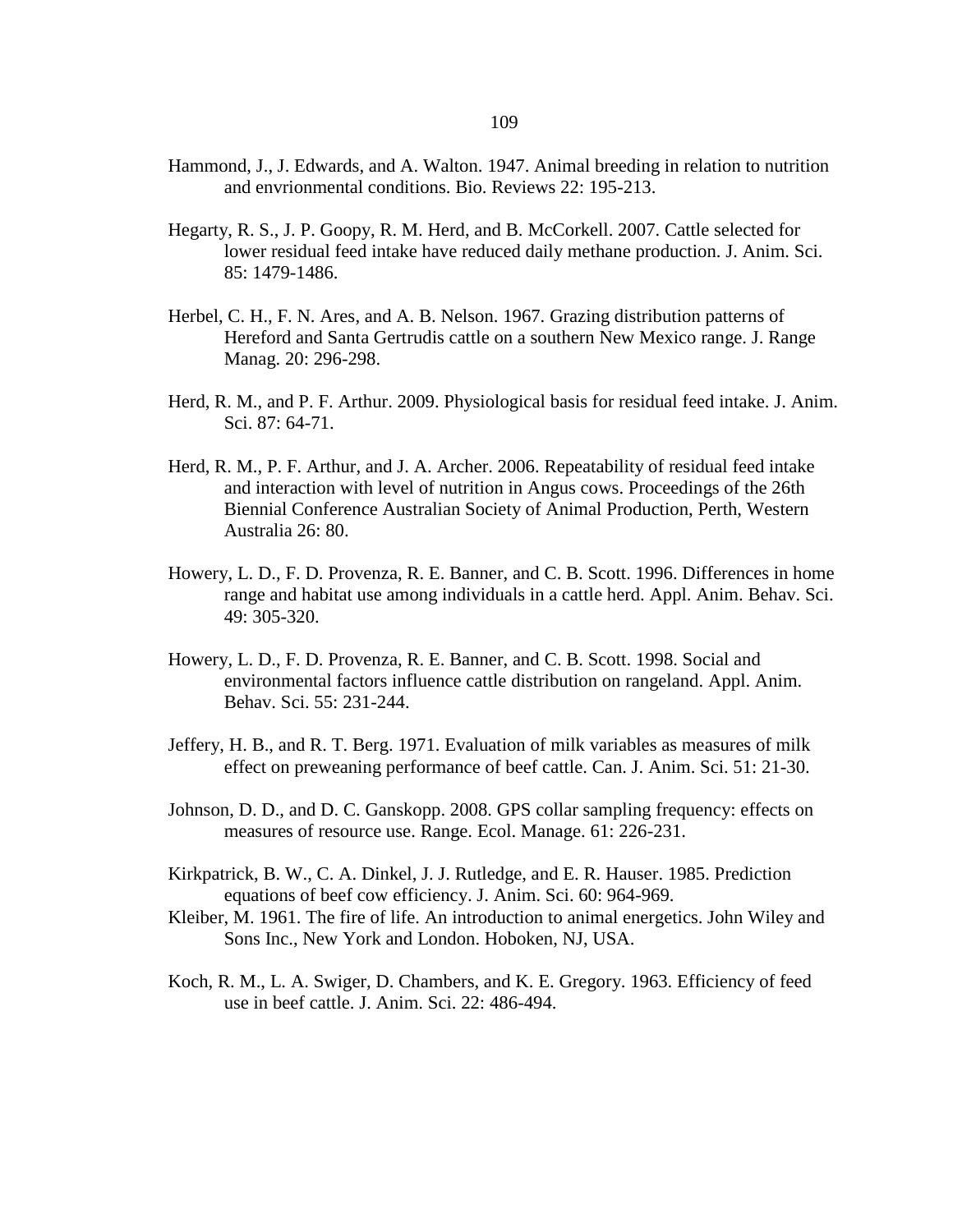- Kress, D. D., D. C. Anderson, J. D. Stevens, E. T. Miller, T. S. Hirsch, J. E. Sprinkle, K. C. Davis, D. L. Boss, D. W. Bailey, R. P. Ansotegui, and M. W. Tess. 2001. Calf weight/cow weight ratio at weaning as a predictor of beef cow efficiency. Proc. Americ. Soci. Anim. Sci. West. Sec. 52: 130-132.
- Kress, D. D., E. R. Hauser, and A. B. Chapman. 1969. Efficiency of production and cow size in beef cattle. J. Anim. Sci. 29: 373-383.
- Lawrence, P., D. Kenny, B. Earley, and M. McGee. 2012. Grazed grass herbage intake and performance of beef heifers with predetermined phenotypic residual feed intake classification. Animal 6: 1648-1661.
- Lawrence, P., D. A. Kenny, B. Earley, D. H. Crews, and M. McGee. 2011. Grass silage intake, rumen and blood variables, ultrasonic and body measurements, feeding behavior, and activity in pregnant beef heifers differing in phenotypic residual feed intake. J. Anim. Sci. 89: 3248-3261.
- Long, C. R., T. C. Cartwright, and J. H. A. Fitzhugh. 1975. Systems analysis of sources of genetic and envrionmental variation in efficiency of beef production: cow size and herd management. J. Anim. Sci. 40: 409-420.
- Manafiazar, G., J. A. Basarab, V. S. Baron, L. McKeown, R. R. Doce, M. Swift, M. Undi, K. Wittenberg, and K. Ominski. 2015. Effect of post-weaning residual feed intake classification on grazed grass intake and performance in pregnant beef heifers. Can. J. Anim. Sci. 95: 369-381.
- Manzano, R. P., J. Paterson, M. M. Harbac, and R. O. Lima Filho. 2012. The effect of season on supplemental mineral intake and behavior by grazing steers. The Prof. Anim. Scientist 28: 73-81.
- McDonald, T. J., B. M. Nichols, M. M. Harbac, T. M. Norvell, and J. A. Paterson. 2010. Dry matter intake is repeatable over parities and residual feed intake is negatively correlated with dry matter digestibility in gestating cows. Proc. Americ. Soci. Anim. Sci. West. Sec. 61: 21-24.
- Melton, A. A., J. K. Riggs, L. A. Nelson, and T. C. Cartwright. 1967. Milk production, composition and calf gains of Angus, Charolais and Hereford cows. J. Anim. Sci. 26: 804-809.
- Mendes, E. D. M., G. E. Carstens, L. O. Tedeschi, W. E. Pinchak, and T. H. Friend. 2011. Validation of a system for monitoring feeding behavior in beef cattle. J. Anim. Sci. 89: 2904-2910.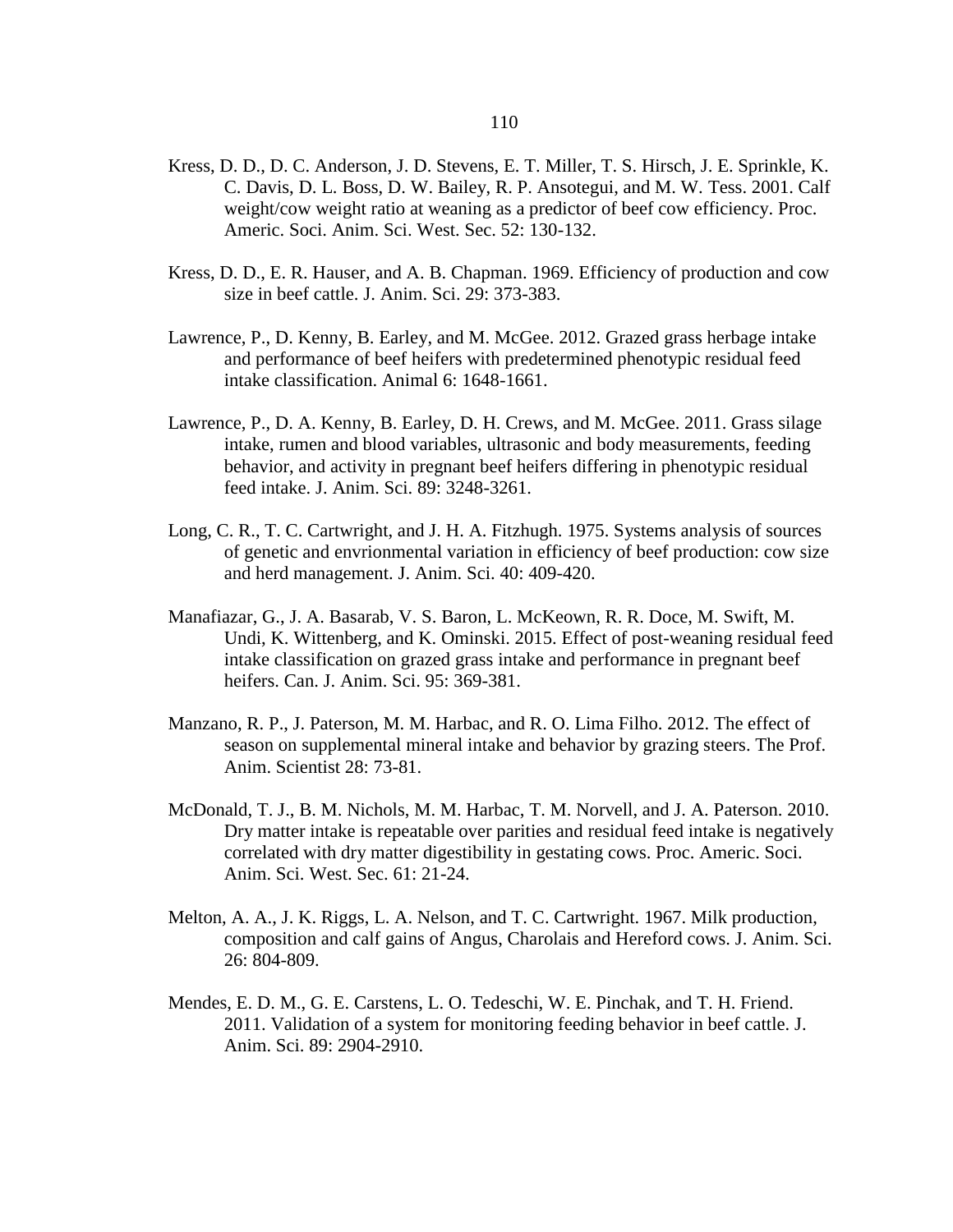- Meyer, A. M., M. S. Kerley, and R. L. Kallenbach. 2008. The effect of residual feed intake classification on forage intake by grazing beef cows. J. Anim. Sci. 86: 2670-2679.
- Mondragon, I., J. W. Wilton, O. B. Allen, and H. Song. 1983. Stage of lactation effects, repeatabilities and influences on weaning weights of yield and composition of milk in beef cattle. Can. J. Anim. Sci. 63: 751-761.
- Montano-Bermudez, M., M. K. Nielsen, and G. H. Deutscher. 1990. Energy requirements for maintenance of crossbred beef cattle with different genetic potential for milk. J. Anim. Sci. 68: 2279-2288.
- National Academies of Sciences, Engineering, and Medicine. 2016. Nutrient requirements of beef cattle. Eigth Revised ed. National Academies Press, Washington D.C., USA.
- Nkrumah, J. D., E. K. Okine, G. W. Mathison, K. Schmid, C. Li, J. A. Basarab, M. A. Price, Z. Wang, and S. S. Moore. 2006. Relationships of feedlot feed efficiency, performance, and feeding behavior with metabolic rate, methane production, and energy partitioning in beef cattle1. J. Anim. Sci. 84: 145-153.
- Parsons, C. T., P. A. Momont, T. DelCurto, M. McInnis, and M. L. Porath. 2003. Cattle distribution patterns and vegetation use in mountain riparian areas. J. Range Manag. 56: 334-341.
- Porath, M. L., P. A. Momont, T. DelCurto, N. R. Rimbey, J. A. Tanaka, and M. McInnis. 2002. Offstream water and trace mineral salt as management strategies for improved cattle distribution. J. Anim. Sci. 80: 346-356.
- Putfarken, D., J. Dengler, S. Lehmann, and W. Härdtle. 2008. Site use of grazing cattle and sheep in a large-scale pasture landscape: a GPS/GIS assessment. Appl. Anim. Behav. Sci. 111: 54-67.
- Rawluk, A. A., G. Crow, G. Legesse, D. M. Veira, P. R. Bullock, L. A. González, M. Dubois, and K. H. Ominski. 2014. Off-stream watering systems and partial barriers as a strategy to maximize cattle production and minimize time spent in the riparian area. Animals 4: 670-692.
- Roath, L. R., and W. C. Krueger. 1982. Cattle grazing and behavior on a forested range. J. Range Manag. 35: 332-338.
- Scasta, J. D., L. Henderson, and T. Smith. 2015. Drought effect on weaning weight and efficiency relative to cow size in semiarid rangeland. J. Anim. Sci. 93: 5829-5839.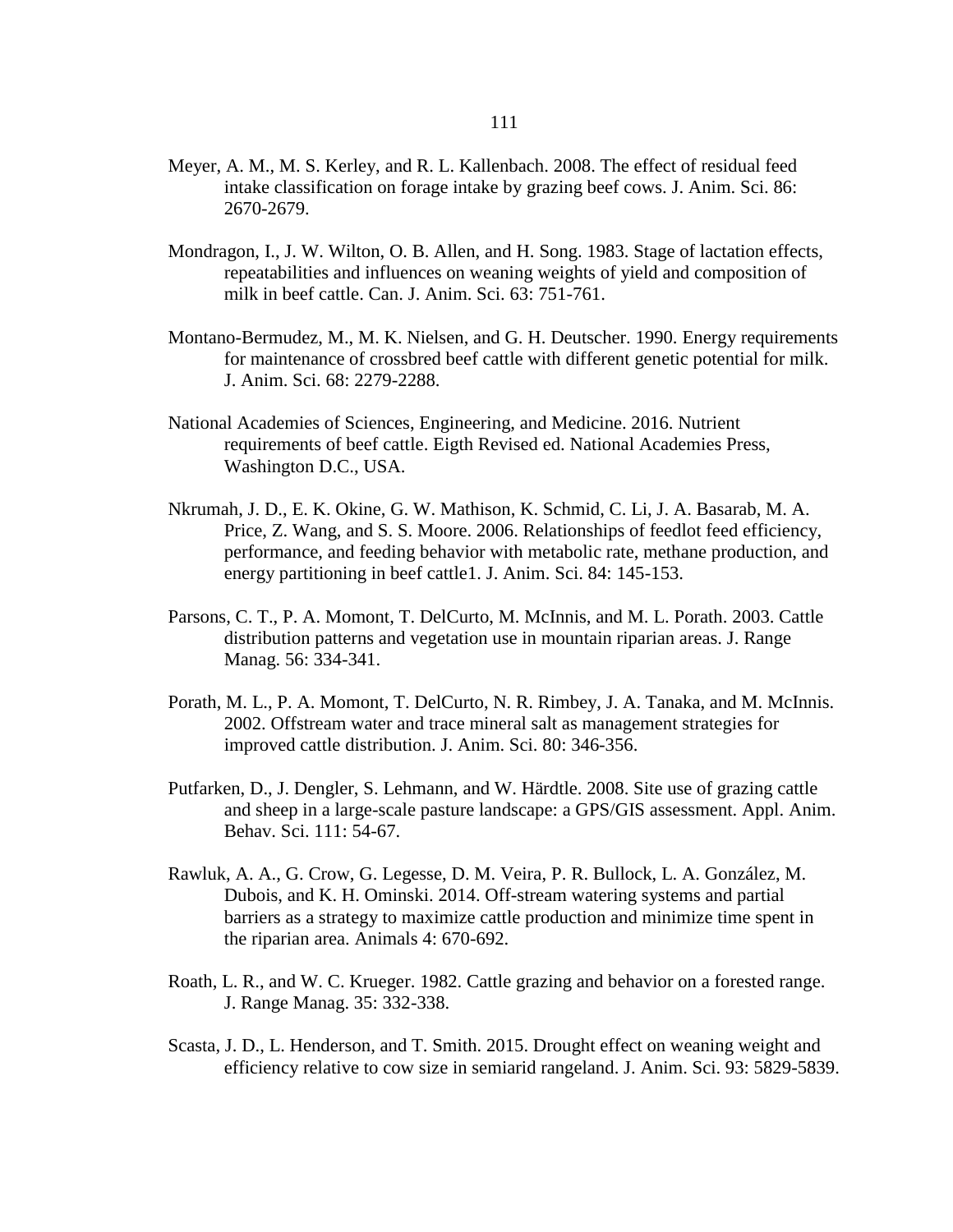- Scholljegerdes, E. J., and A. F. Summers. 2016. How do we identify energetically efficient grazing animals? J. Anim. Sci. 94: 103-109.
- Sowell, B. F., J. C. Mosley, and J. G. P. Bowman. 2000. Social behavior of grazing beef cattle: Implications for management. J. Anim. Sci. 77: 1-6.
- Stephenson, M. B., D. W. Bailey, L. D. Howery, and L. Henderson. 2016. Efficacy of low-stress herding and low-moisture block to target cattle grazing locations on New Mexico rangelands. J. Arid Environ. 130: 84-93.
- Stevens, J. D. 2000. Maternal biological efficiency of beef cattle. Masters Thesis Monana State University, Bozeman, MT, USA.
- Stewart, T. S., and T. G. Martin. 1983. Optimal mature size of Angus cows for maximum cow productivity. British Soc. Anim. Produc. 37: 179-182.
- Totusek, R., D. W. Arnett, G. L. Holland, and J. V. Whiteman. 1973. Relation of estimation method, sampling interval and milk composition to milk yield of beef cows and calf gain. J. Anim. Sci. 37: 153-158.
- Turner, L. W., M. C. Udal, B. T. Larson, and S. A. Shearer. 2000. Monitoring cattle behavior and pasture use with GPS and GIS. Can. J. Anim. Sci. 80: 405-413.
- Ungar, E. D., Z. Henkin, M. Gutman, A. Dolev, A. Genizi, and D. Ganskopp. 2005. Inference of animal activity from GPS collar data on free-ranging cattle. Range. Ecol. Manage. 58: 256-266.
- USDA National Agricultural Statistic Service. 2014. Farms and farmland: numbers, acrage, ownership, and use. United States Department of Agriculture, Washington D.C., USA.
- Van Soest, P. J., J. B. Robertson, and B. A. Lewis. 1991. Methods for dietary fiber, neutral detergent fiber, and nonstarch polysaccharides in relation to animal nutrition. J. Dairy Sci. 74: 3583-3597.
- VanWagoner, H. C., D. W. Bailey, D. D. Kress, D. C. Anderson, and K. C. Davis. 2006. Differences among beef sire breeds and relationships between terrain use and performance when daughters graze foothill rangelands as cows. Appl. Anim. Behav. Sci. 97: 105-121.
- Waghorn, G. C., K. A. Macdonald, Y. Williams, S. R. Davis, and R. J. Spelman. 2012. Measuring residual feed intake in dairy heifers fed an alfalfa (Medicago sativa) cube diet. J. Dairy Sci. 95: 1462-1471.